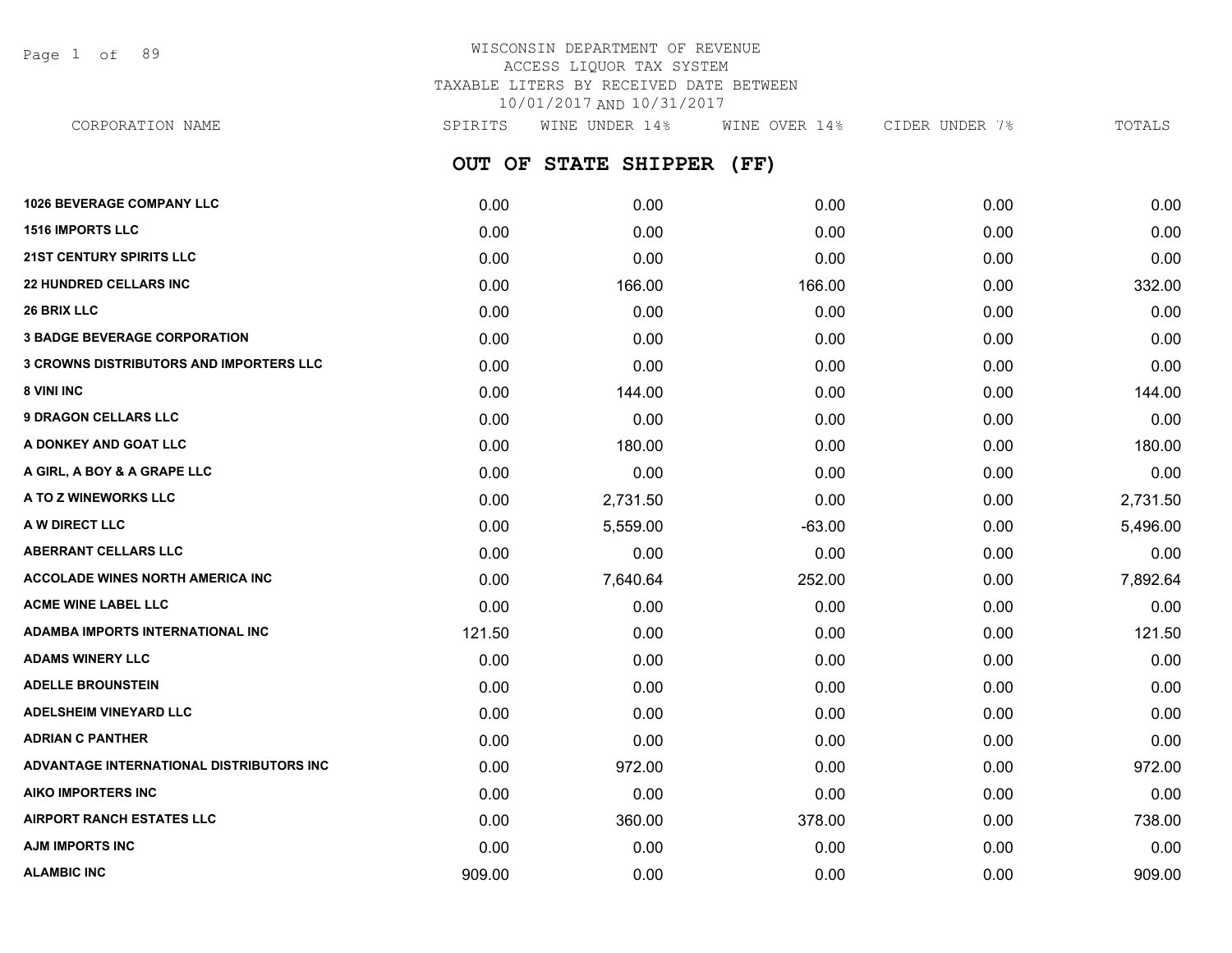Page 2 of 89

| CORPORATION NAME                       | SPIRITS | WINE UNDER 14% | WINE OVER 14% | CIDER UNDER 7% | TOTALS   |
|----------------------------------------|---------|----------------|---------------|----------------|----------|
| ALEJANDRO BULGHERONI ESTATE LLC        | 0.00    | 0.00           | 0.00          | 0.00           | 0.00     |
| ALEXANDRIA NICOLE CELLARS LLC          | 0.00    | 0.00           | 0.00          | 0.00           | 0.00     |
| <b>ALFRED G PALMATEER JR</b>           | 0.00    | 0.00           | 0.00          | 0.00           | 0.00     |
| <b>ALLIED IMPORTERS USA LTD</b>        | 0.00    | 270.00         | 0.00          | 0.00           | 270.00   |
| <b>ALLORO VINEYARD INC</b>             | 0.00    | 126.00         | 0.00          | 0.00           | 126.00   |
| <b>ALLTECH'S BEVERAGE DIVISION LLC</b> | 0.00    | 0.00           | 0.00          | 0.00           | 0.00     |
| <b>ALPHA &amp; OMEGA WINERY LLC</b>    | 0.00    | 0.00           | 0.00          | 0.00           | 0.00     |
| ALPHA MARKETING NETWORK INC            | 0.00    | 576.00         | 96.00         | 0.00           | 672.00   |
| <b>ALTAMAR BRANDS LLC</b>              | 0.00    | 0.00           | 0.00          | 0.00           | 0.00     |
| <b>ALTAMURA WINERY INC</b>             | 0.00    | 0.00           | 0.00          | 0.00           | 0.00     |
| <b>AMAVI CELLARS LLC</b>               | 0.00    | 0.00           | 189.00        | 0.00           | 189.00   |
| <b>AMBRABEV LLC</b>                    | 0.00    | 0.00           | 0.00          | 0.00           | 0.00     |
| <b>AMERICAN BEVERAGE CORP</b>          | 0.00    | 2,843.00       | 0.00          | 0.00           | 2,843.00 |
| <b>AMERICAN ESTATES WINES INC</b>      | 0.00    | 0.00           | 0.00          | 0.00           | 0.00     |
| AMERICAN NORTHWEST DISTRIBUTORS INC    | 0.00    | 0.00           | 0.00          | 0.00           | 0.00     |
| AMERICAN VINTAGE BEVERAGE INC.         | 0.00    | 0.00           | 0.00          | 0.00           | 0.00     |
| <b>AMERICAN VINTNERS LLC</b>           | 0.00    | 315.00         | 541.00        | 0.00           | 856.00   |
| <b>AMERICAN WINE TRADE INC</b>         | 0.00    | 2,088.00       | 0.00          | 0.00           | 2,088.00 |
| <b>AMICUS CELLARS LLC</b>              | 0.00    | 1,764.00       | 0.00          | 0.00           | 1,764.00 |
| <b>AMIR PEAY</b>                       | 450.00  | 0.00           | 0.00          | 0.00           | 450.00   |
| <b>AMUSE BOUCHE LLC</b>                | 0.00    | 0.00           | 0.00          | 0.00           | 0.00     |
| ANCHOR DISTILLING COMPANY LLC          | 983.91  | 0.00           | 0.00          | 0.00           | 983.91   |
| <b>ANCIEN WINES INC</b>                | 0.00    | 1,557.00       | 135.00        | 0.00           | 1,692.00 |
| <b>ANCIENT PEAK INC</b>                | 0.00    | 0.00           | 0.00          | 0.00           | 0.00     |
| <b>ANDERS-LANE ARTISAN WINES LP</b>    | 0.00    | 0.00           | 0.00          | 0.00           | 0.00     |
| ANDERSONS CONN VALLEY WINERY INC       | 0.00    | 0.00           | 0.00          | 0.00           | 0.00     |
| <b>ANDIS WINES LLC</b>                 | 0.00    | 0.00           | 0.00          | 0.00           | 0.00     |
| <b>ANDREW T BECKSTOFFER</b>            | 0.00    | 0.00           | 0.00          | 0.00           | 0.00     |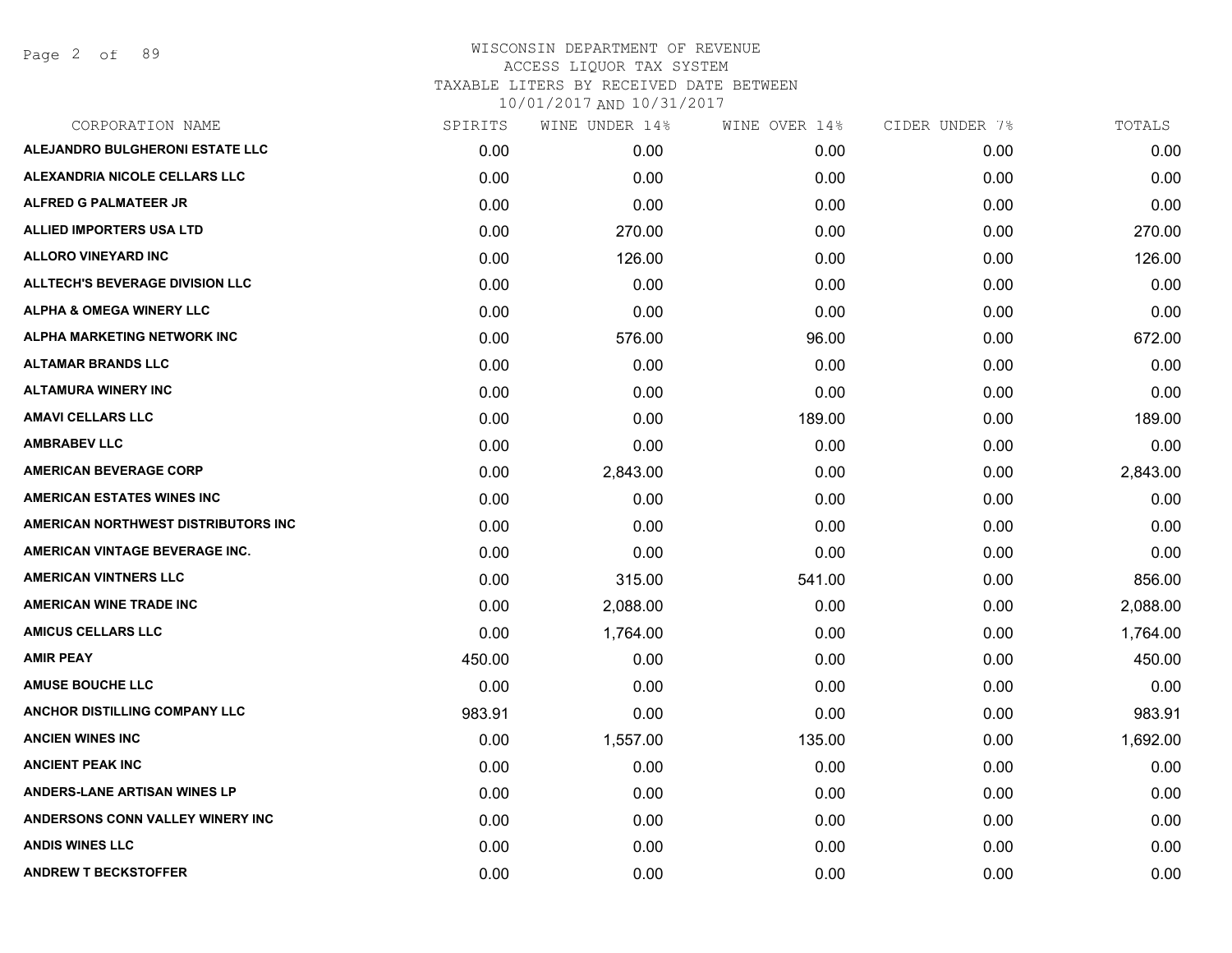Page 3 of 89

## WISCONSIN DEPARTMENT OF REVENUE ACCESS LIQUOR TAX SYSTEM TAXABLE LITERS BY RECEIVED DATE BETWEEN

| CORPORATION NAME                                | SPIRITS  | WINE UNDER 14% | WINE OVER 14% | CIDER UNDER 7% | TOTALS    |
|-------------------------------------------------|----------|----------------|---------------|----------------|-----------|
| <b>ANGELA OSBORNE</b>                           | 0.00     | 0.00           | 0.00          | 0.00           | 0.00      |
| <b>ANHEUSER-BUSCH COMPANIES LLC</b>             | 0.00     | 0.00           | 0.00          | 24,982.89      | 24,982.89 |
| <b>ANNE HUBATCH</b>                             | 0.00     | 1,008.00       | 0.00          | 0.00           | 1,008.00  |
| <b>ANTHONY BOZZANO</b>                          | 0.00     | 36.00          | 135.00        | 0.00           | 171.00    |
| <b>ANTHONY M TRUCHARD</b>                       | 0.00     | 0.00           | 126.00        | 0.00           | 126.00    |
| <b>ANTHONY ROAD WINE CO INC</b>                 | 0.00     | 25.50          | 0.00          | 0.00           | 25.50     |
| <b>ANTIPODEAN WINES LLC</b>                     | 0.00     | 0.00           | 0.00          | 0.00           | 0.00      |
| <b>APOSTROPHE BRANDS LLC</b>                    | 630.00   | 0.00           | 0.00          | 0.00           | 630.00    |
| <b>APPELLATION TRADING COMPANY LLC</b>          | 0.00     | 0.00           | 0.00          | 0.00           | 0.00      |
| <b>APPELLATIONS LP</b>                          | 0.00     | 0.00           | 0.00          | 0.00           | 0.00      |
| <b>APRIORI CELLAR LLC</b>                       | 0.00     | 0.00           | 0.00          | 0.00           | 0.00      |
| <b>AQUA PUMPKIN INC</b>                         | 0.00     | 0.00           | 0.00          | 0.00           | 0.00      |
| <b>ARANO LLC</b>                                | 0.00     | 0.00           | 0.00          | 0.00           | 0.00      |
| <b>ARCHANA A DAVE</b>                           | 0.00     | 0.00           | 0.00          | 0.00           | 0.00      |
| AREL GROUP WINE & SPIRITS INC                   | 0.00     | 0.00           | 0.00          | 0.00           | 0.00      |
| <b>ARETE WINES LLC</b>                          | 0.00     | 0.00           | 0.00          | 0.00           | 0.00      |
| <b>ARGI HOSPITALITY LLC</b>                     | 0.00     | 0.00           | 0.00          | 0.00           | 0.00      |
| <b>ARIETTA INC</b>                              | 0.00     | 0.00           | 0.00          | 0.00           | 0.00      |
| <b>ARNOT-ROBERTS LLC</b>                        | 0.00     | 0.00           | 0.00          | 0.00           | 0.00      |
| <b>ARTHUR VLASATY</b>                           | 0.00     | 0.00           | 0.00          | 0.00           | 0.00      |
| <b>ARTISANAL IMPORTS INC</b>                    | 0.00     | 0.00           | 0.00          | 0.00           | 0.00      |
| <b>ARTISANS &amp; VINES LLC</b>                 | 0.00     | 504.00         | 0.00          | 0.00           | 504.00    |
| <b>ASCENT WINES INC</b>                         | 0.00     | 0.00           | 0.00          | 0.00           | 0.00      |
| <b>ASSOCIATED BREWING COMPANY</b>               | 0.00     | 0.00           | 0.00          | 0.00           | 0.00      |
| <b>ASV WINES INC</b>                            | 0.00     | 2,016.00       | 0.00          | 0.00           | 2,016.00  |
| <b>ATHENEE IMPORTERS &amp; DISTRIBUTORS LTD</b> | 0.00     | 0.00           | 0.00          | 0.00           | 0.00      |
| <b>ATLAS WINE COMPANY LLC</b>                   | 0.00     | 0.00           | 0.00          | 0.00           | 0.00      |
| <b>ATOMIC BRANDS INC</b>                        | 1,771.57 | 0.00           | 0.00          | 0.00           | 1,771.57  |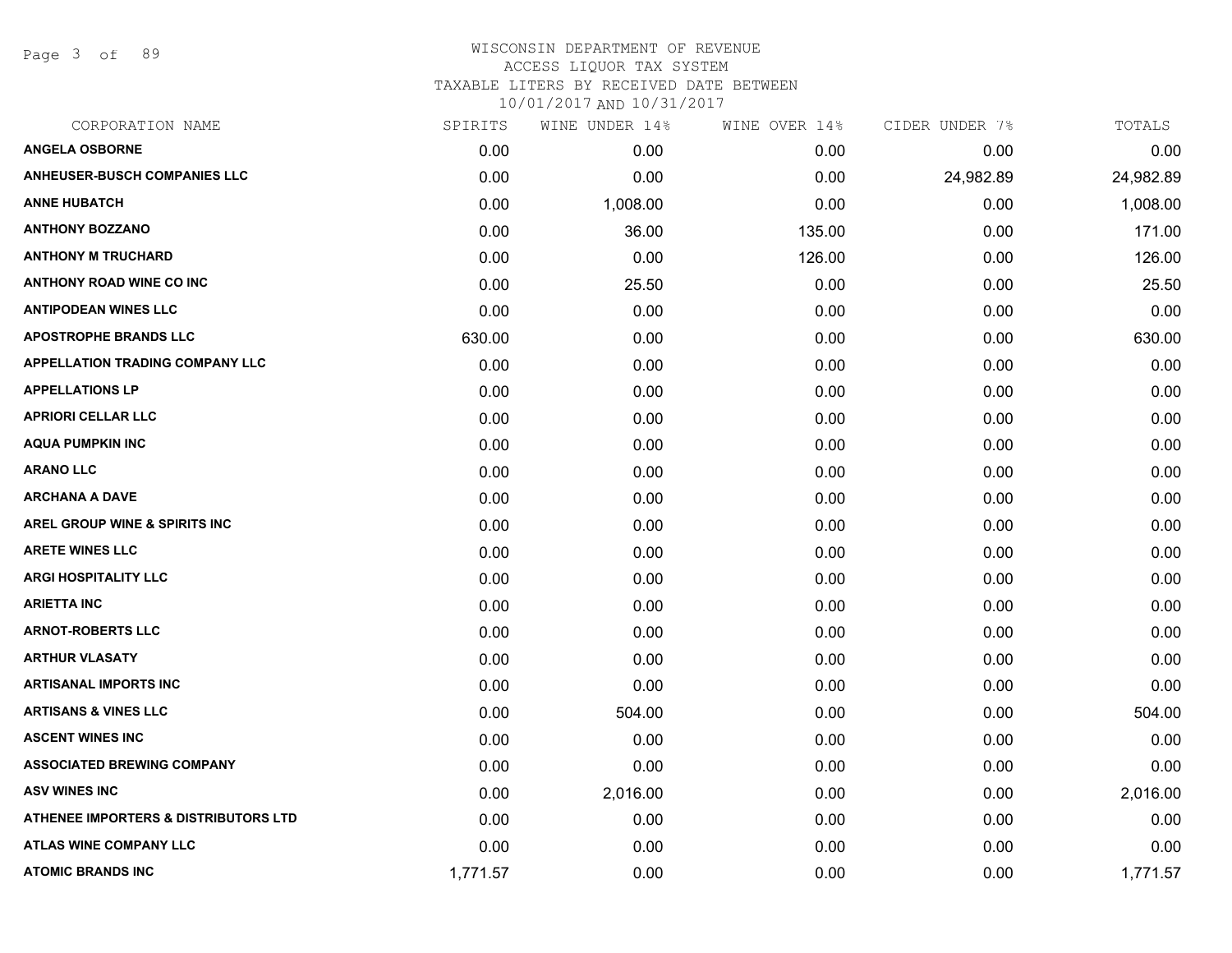Page 4 of 89

## WISCONSIN DEPARTMENT OF REVENUE ACCESS LIQUOR TAX SYSTEM TAXABLE LITERS BY RECEIVED DATE BETWEEN

| CORPORATION NAME                           | SPIRITS    | WINE UNDER 14% | WINE OVER 14% | CIDER UNDER 7% | TOTALS     |
|--------------------------------------------|------------|----------------|---------------|----------------|------------|
| <b>AUGUST WINE GROUP LLC</b>               | 0.00       | 0.00           | 0.00          | 0.00           | 0.00       |
| <b>AUSTRAL WINES LLC</b>                   | 0.00       | 0.00           | 0.00          | 0.00           | 0.00       |
| <b>AV BRANDS INC</b>                       | 0.00       | 522.00         | 612.00        | 0.00           | 1,134.00   |
| AVV WINERY CO LLC                          | 0.00       | 0.00           | 945.00        | 0.00           | 945.00     |
| <b>AXIOS INC</b>                           | 0.00       | 0.00           | 0.00          | 0.00           | 0.00       |
| <b>B &amp; I OVERSEAS TRADING INC</b>      | 0.00       | 0.00           | 0.00          | 0.00           | 0.00       |
| <b>B UNITED INTERNATIONAL INC</b>          | 0.00       | 0.00           | 378.67        | 0.00           | 378.67     |
| <b>B. NEKTAR LLC</b>                       | 0.00       | 289.57         | 0.00          | 1,035.70       | 1,325.27   |
| <b>BACARDI U.S.A., INC.</b>                | 204,740.70 | 1,168.80       | 999.00        | 0.00           | 206,908.50 |
| <b>BACCHUS TECHNOLOGIES LLC</b>            | 0.00       | 1,746.00       | 225.00        | 0.00           | 1,971.00   |
| <b>BACIO DIVINO CELLARS LLC</b>            | 0.00       | 0.00           | 0.00          | 0.00           | 0.00       |
| <b>BADGER MOUNTAIN INC</b>                 | 0.00       | 270.00         | 0.00          | 0.00           | 270.00     |
| <b>BALCONES DISTILLING LLC</b>             | 0.00       | 0.00           | 0.00          | 0.00           | 0.00       |
| <b>BANFI PRODUCTS CORPORATION</b>          | 0.00       | 4,956.00       | 22.50         | 0.00           | 4,978.50   |
| <b>BANSHEE WINES LLC</b>                   | 0.00       | 1,069.50       | 834.00        | 0.00           | 1,903.50   |
| <b>BANVILLE &amp; JONES WINE MERCHANTS</b> | 0.00       | 1,260.00       | 9.00          | 0.00           | 1,269.00   |
| <b>BANZAI BEVERAGE CORPORATION</b>         | 0.00       | 0.00           | 0.00          | 0.00           | 0.00       |
| <b>BARGETTOS SANTA CRUZ WINERY INC</b>     | 0.00       | 0.00           | 0.00          | 0.00           | 0.00       |
| <b>BARLOW VINEYARDS LLC</b>                | 0.00       | 0.00           | 0.00          | 0.00           | 0.00       |
| <b>BARNARD GRIFFIN INC</b>                 | 0.00       | 0.00           | 0.00          | 0.00           | 0.00       |
| <b>BARNETT VINEYARDS LP</b>                | 0.00       | 0.00           | 0.00          | 0.00           | 0.00       |
| <b>BATTAGLIA DISTRIBUTING CORP INC</b>     | 0.00       | 405.00         | 0.00          | 0.00           | 405.00     |
| <b>BAUM WINE IMPORTS INC</b>               | 77.25      | 4,823.18       | 351.00        | 0.00           | 5,251.43   |
| BE SAFE WINE IMPORTS LLC                   | 0.00       | 0.00           | 0.00          | 0.00           | 0.00       |
| <b>BEATBOX BEVERAGES LLC</b>               | 0.00       | 0.00           | 0.00          | 0.00           | 0.00       |
| <b>BEATBOX BEVERAGES LLC</b>               | 0.00       | 0.00           | 0.00          | 0.00           | 0.00       |
| <b>BEAUX FRERES LLC</b>                    | 0.00       | 0.00           | 0.00          | 0.00           | 0.00       |
| <b>BEDROCK WINE COMPANY LP</b>             | 0.00       | 33.28          | 0.00          | 0.00           | 33.28      |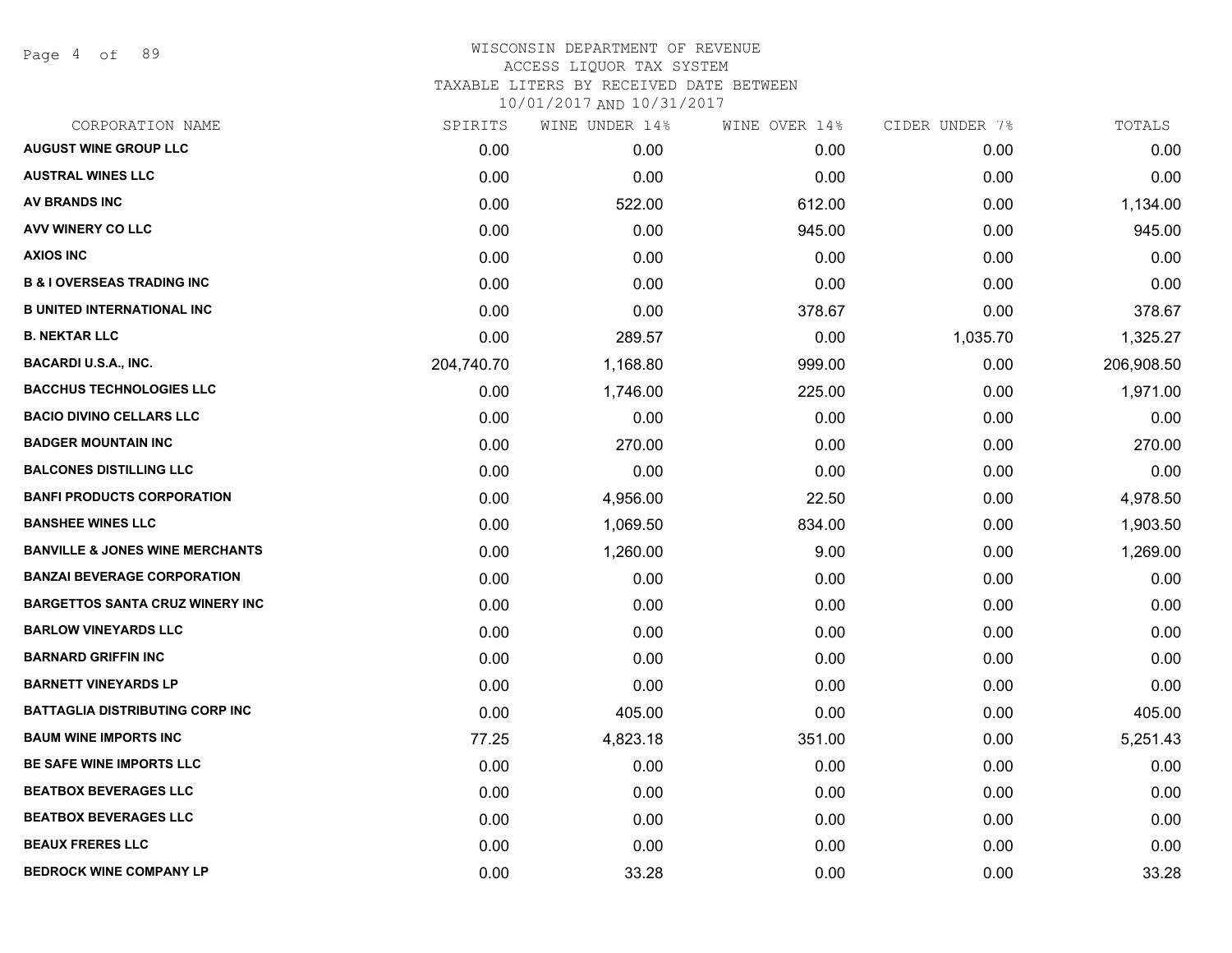Page 5 of 89

# WISCONSIN DEPARTMENT OF REVENUE ACCESS LIQUOR TAX SYSTEM TAXABLE LITERS BY RECEIVED DATE BETWEEN

| CORPORATION NAME                                       | SPIRITS | WINE UNDER 14% | WINE OVER 14% | CIDER UNDER 7% | TOTALS    |
|--------------------------------------------------------|---------|----------------|---------------|----------------|-----------|
| <b>BENDISTILLERY INC</b>                               | 0.00    | 0.00           | 0.00          | 0.00           | 0.00      |
| <b>BENESSERE VINEYARDS LTD</b>                         | 0.00    | 0.00           | 27.00         | 0.00           | 27.00     |
| <b>BENNETT LANE WINERY LLC</b>                         | 0.00    | 0.00           | 0.00          | 0.00           | 0.00      |
| <b>BENOVIA WINERY LLC</b>                              | 0.00    | 0.00           | 0.00          | 0.00           | 0.00      |
| <b>BENTON-LANE LLC</b>                                 | 0.00    | 126.00         | 0.00          | 0.00           | 126.00    |
| <b>BERGSTROM WINES LLC</b>                             | 0.00    | 0.00           | 0.00          | 0.00           | 0.00      |
| <b>BERNARDUS LLC</b>                                   | 0.00    | 0.00           | 0.00          | 0.00           | 0.00      |
| BETHEL HEIGHTS VINEYARD INC                            | 0.00    | 0.00           | 0.00          | 0.00           | 0.00      |
| BETTER BRANDS INTERNATIONAL                            | 0.00    | 543.00         | 97.50         | 0.00           | 640.50    |
| <b>BETZ CELLARS LLC</b>                                | 0.00    | 0.00           | 0.00          | 0.00           | 0.00      |
| <b>BEVERAGE BROTHERS INC</b>                           | 0.00    | 0.00           | 0.00          | 2,687.79       | 2,687.79  |
| BEVERAGE GROUP INTERNATIONAL LLC                       | 0.00    | 0.00           | 0.00          | 0.00           | 0.00      |
| BEVERAGE SOLUTIONS & LOGISTICS INC                     | 0.00    | 0.00           | 0.00          | 0.00           | 0.00      |
| <b>BF ACQUISITION LTD</b>                              | 45.00   | 99.00          | 0.00          | 0.00           | 144.00    |
| <b>BIAGIO CRU &amp; ESTATE WINES LLC</b>               | 0.00    | 0.00           | 0.00          | 0.00           | 0.00      |
| BIEN NACIDO VINEYARDS OF RANCHO TEPUSQUET<br><b>LP</b> | 0.00    | 0.00           | 0.00          | 0.00           | 0.00      |
| <b>BILTMORE ESTATE WINE COMPANY</b>                    | 0.00    | 0.00           | 0.00          | 0.00           | 0.00      |
| <b>BLACK ROCK SPIRITS LLC</b>                          | 313.31  | 0.00           | 0.00          | 0.00           | 313.31    |
| <b>BLACKBIRD VINEYARDS LLC</b>                         | 0.00    | 0.00           | 126.00        | 0.00           | 126.00    |
| <b>BLACKBURN ENTERPRISES LLC</b>                       | 0.00    | 0.00           | 135.00        | 0.00           | 135.00    |
| <b>BLAKE FARMS HARD APPLE CIDER LLC</b>                | 0.00    | 0.00           | 0.00          | 0.00           | 0.00      |
| <b>BLAUM BROS DISTILLING CO LLC</b>                    | 0.00    | 0.00           | 0.00          | 0.00           | 0.00      |
| <b>BLUE RIDGE DISTILLING CO INC.</b>                   | 126.00  | 0.00           | 0.00          | 0.00           | 126.00    |
| <b>BNA WINE GROUP LLC</b>                              | 0.00    | 270.00         | 0.00          | 0.00           | 270.00    |
| <b>BNP DISTRIBUTING CO INC</b>                         | 0.00    | 0.00           | 0.00          | 0.00           | 0.00      |
| <b>BOEGER WINERY INC</b>                               | 0.00    | 0.00           | 0.00          | 0.00           | 0.00      |
| <b>BOGLE VINEYARDS INC</b>                             | 0.00    | 56,952.00      | 7,074.00      | 0.00           | 64,026.00 |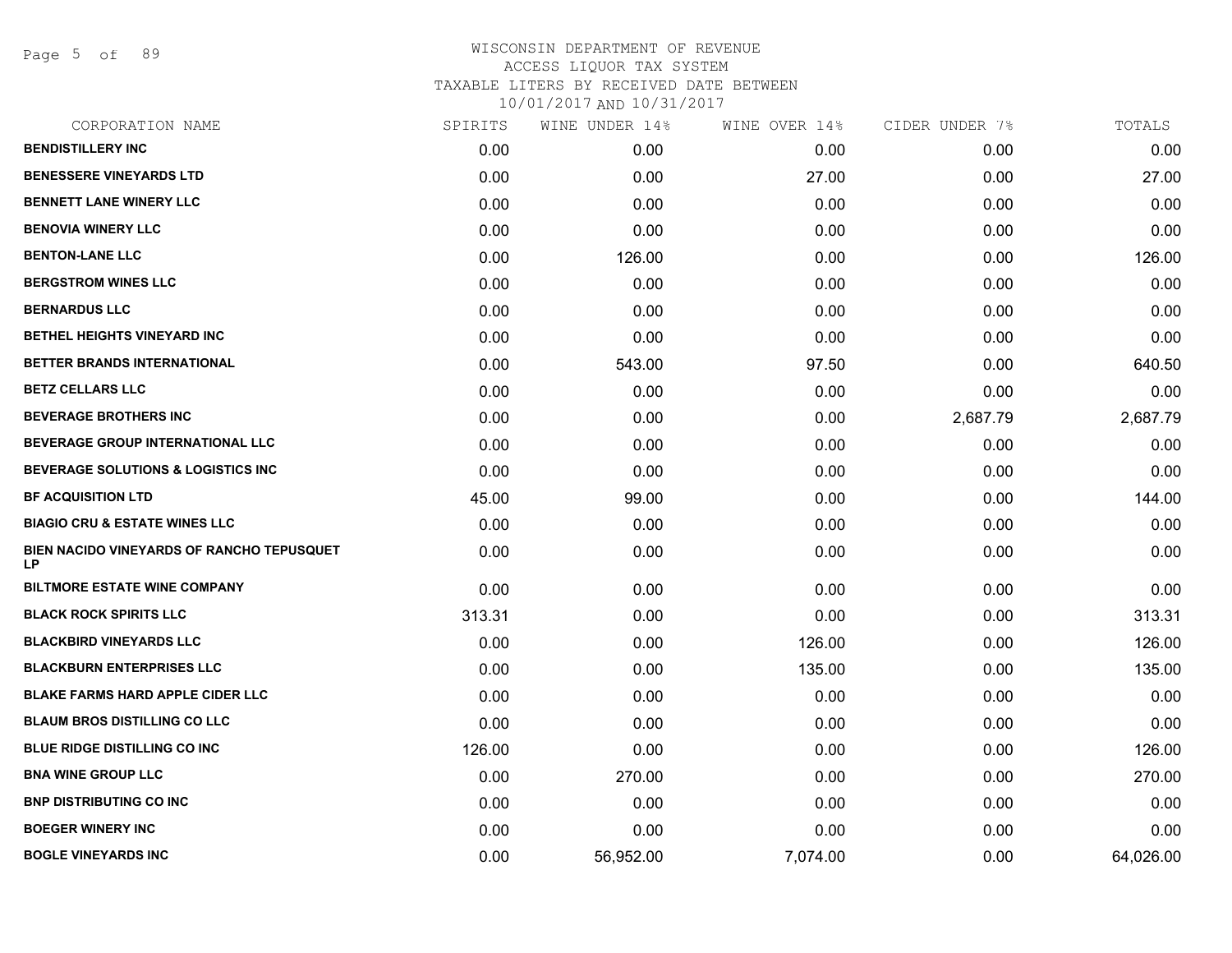Page 6 of 89

| CORPORATION NAME                               | SPIRITS    | WINE UNDER 14% | WINE OVER 14% | CIDER UNDER 7% | TOTALS     |
|------------------------------------------------|------------|----------------|---------------|----------------|------------|
| <b>BONANNO VINTNERS LLC</b>                    | 0.00       | 0.00           | 0.00          | 0.00           | 0.00       |
| <b>BONNY DOON WINERY INC</b>                   | 0.00       | 0.00           | 0.00          | 0.00           | 0.00       |
| <b>BOSTON BEER CORPORATION</b>                 | 0.00       | 0.00           | 0.00          | 130,199.78     | 130,199.78 |
| <b>BOUCHAINE VINEYARDS INC</b>                 | 0.00       | 135.00         | 0.00          | 0.00           | 135.00     |
| <b>BOUNDARY BREAKS LLC</b>                     | 0.00       | 0.00           | 0.00          | 0.00           | 0.00       |
| <b>BOUTINOT USA INC</b>                        | 0.00       | 0.00           | 0.00          | 0.00           | 0.00       |
| <b>BRASSFIELD ESTATE WINERY LLC</b>            | 0.00       | 19.02          | 109.36        | 0.00           | 128.38     |
| <b>BRAZOS WINE IMPORTS LLC</b>                 | 0.00       | 585.00         | 63.00         | 0.00           | 648.00     |
| <b>BRICKELL WINES LLC</b>                      | 0.00       | 0.00           | 0.00          | 0.00           | 0.00       |
| <b>BRIDGEVIEW VINEYARDS INC</b>                | 0.00       | 378.00         | 0.00          | 0.00           | 378.00     |
| <b>BROADBENT SELECTIONS INC</b>                | 0.00       | 0.00           | 18.00         | 0.00           | 18.00      |
| <b>BRONCO WINE COMPANY</b>                     | 0.00       | 73,837.84      | 1,915.20      | 0.00           | 75,753.04  |
| <b>BROTHERS INTERNATIONAL FOOD CORPORATION</b> | 0.00       | 0.00           | 0.00          | 0.00           | 0.00       |
| <b>BROVO SPIRITS LLC</b>                       | 0.00       | 0.00           | 0.00          | 0.00           | 0.00       |
| <b>BROWN-FORMAN CORPORATION</b>                | 277,432.50 | 16,479.57      | 522.00        | 0.00           | 294,434.07 |
| <b>BRUTOCAO CELLARS LP</b>                     | 0.00       | 0.00           | 0.00          | 0.00           | 0.00       |
| <b>BUEHLER VINEYARDS INC</b>                   | 0.00       | 315.00         | 216.00        | 0.00           | 531.00     |
| <b>BULGARIAN MASTER VINTNERS LLC</b>           | 0.00       | 0.00           | 0.00          | 0.00           | 0.00       |
| <b>BULLY HILL VINEYARDS INC</b>                | 0.00       | 0.00           | 0.00          | 0.00           | 0.00       |
| <b>BUONA VITA LLC</b>                          | 0.00       | 0.00           | 0.00          | 0.00           | 0.00       |
| <b>BUONCRISTIANI WINE CO LLC</b>               | 0.00       | 0.00           | 216.00        | 0.00           | 216.00     |
| <b>BURGESS CELLARS INC</b>                     | 0.00       | 0.00           | 0.00          | 0.00           | 0.00       |
| <b>BUZZBALLZ LLC</b>                           | 1,843.20   | 0.00           | 0.00          | 0.00           | 1,843.20   |
| <b>BUZZBOX BEVERAGES INC</b>                   | 0.00       | 0.00           | 0.00          | 0.00           | 0.00       |
| <b>BYMOFO LLC</b>                              | 0.00       | 0.00           | 0.00          | 0.00           | 0.00       |
| <b>C &amp; C WINE SERVICES INC</b>             | 0.00       | 0.00           | 126.00        | 0.00           | 126.00     |
| <b>C MONDAVI &amp; SONS</b>                    | 0.00       | 20,466.00      | 36.00         | 0.00           | 20,502.00  |
| <b>CABERNET CORP</b>                           | 0.00       | 385.66         | 27.00         | 0.00           | 412.66     |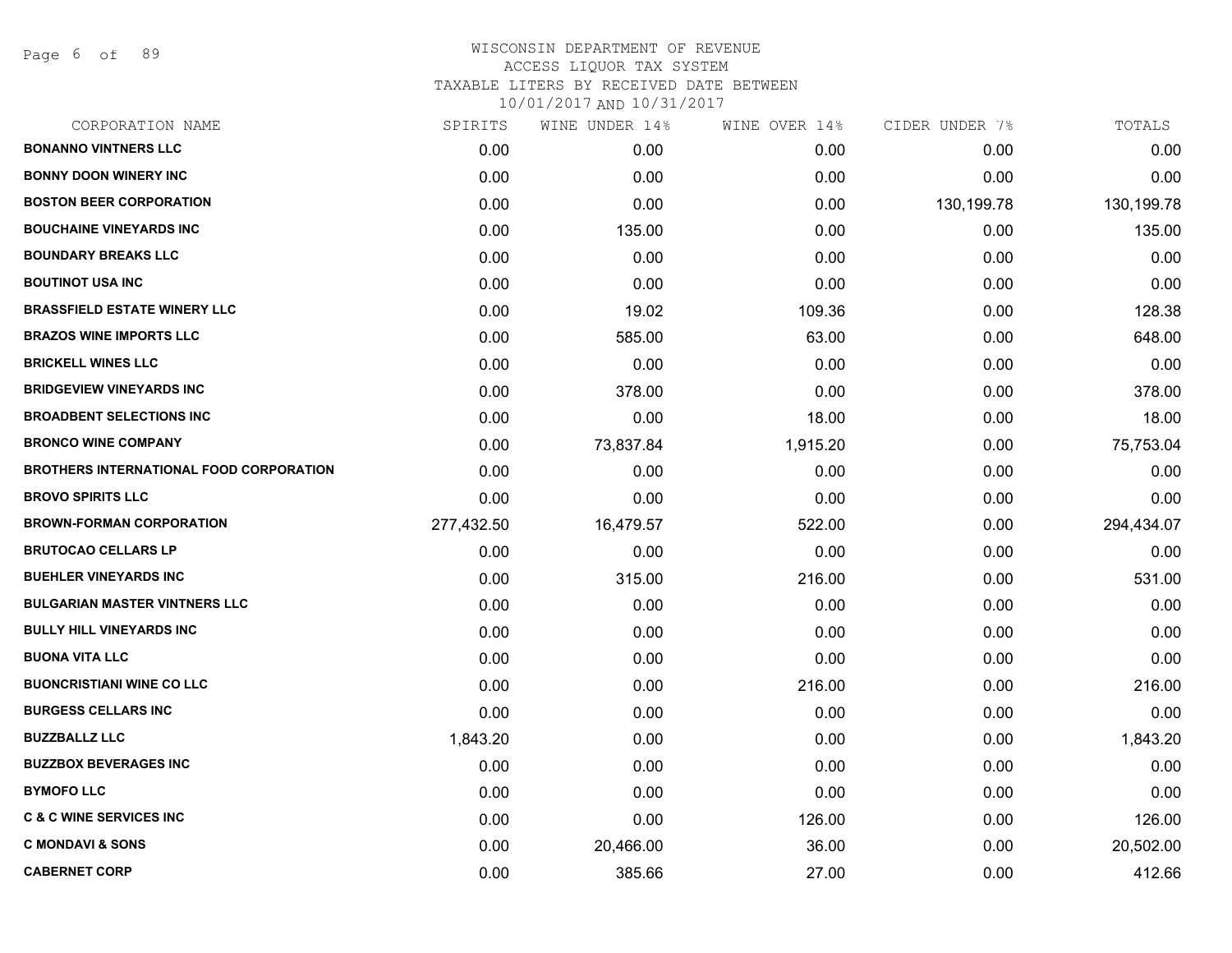Page 7 of 89

| CORPORATION NAME                            | SPIRITS   | WINE UNDER 14% | WINE OVER 14% | CIDER UNDER 7% | TOTALS    |
|---------------------------------------------|-----------|----------------|---------------|----------------|-----------|
| <b>CAFFO BEVERAGES INC</b>                  | 0.00      | 0.00           | 0.00          | 0.00           | 0.00      |
| <b>CAIN CELLARS INC</b>                     | 0.00      | 0.00           | 0.00          | 0.00           | 0.00      |
| <b>CAL VIN ENTERPRISES CORPORATION</b>      | 0.00      | 0.00           | 0.00          | 0.00           | 0.00      |
| <b>CALCAREOUS VINEYARD LLC</b>              | 0.00      | 16.50          | 62.25         | 0.00           | 78.75     |
| <b>CALERA WINE COMPANY LP</b>               | 0.00      | 0.00           | 0.00          | 0.00           | 0.00      |
| <b>CALIFORNIA CIDER COMPANY</b>             | 0.00      | 0.00           | 0.00          | 0.00           | 0.00      |
| <b>CALIFORNIA NATURAL PRODUCTS INC</b>      | 0.00      | 240.00         | 0.00          | 0.00           | 240.00    |
| <b>CALIFORNIA VINEYARDS INC</b>             | 45.00     | 0.00           | 0.00          | 0.00           | 45.00     |
| <b>CALLUNA VINEYARDS LLC</b>                | 0.00      | 0.00           | 0.00          | 0.00           | 0.00      |
| <b>CAMARDA CORP</b>                         | 0.00      | 0.00           | 0.00          | 0.00           | 0.00      |
| <b>CAMPARI AMERICA LLC</b>                  | 37,145.70 | 0.00           | 72.00         | 0.00           | 37,217.70 |
| <b>CANNON RIVER WINERY LLC</b>              | 0.00      | 0.00           | 0.00          | 0.00           | 0.00      |
| <b>CAPE CLASSICS INC</b>                    | 0.00      | 891.00         | 0.00          | 0.00           | 891.00    |
| <b>CARAVEL GROUP LLC</b>                    | 0.00      | 0.00           | 0.00          | 0.00           | 0.00      |
| <b>CARDWELL HILL CELLARS LLC</b>            | 0.00      | 0.00           | 0.00          | 0.00           | 0.00      |
| <b>CARIBBEAN DISTILLERS LLC</b>             | 180.00    | 7,020.00       | 0.00          | 0.00           | 7,200.00  |
| <b>CARIBBEAN SPIRITS INC</b>                | 0.00      | 0.00           | 0.00          | 0.00           | 0.00      |
| <b>CARL JEPPSON COMPANY</b>                 | 0.00      | 0.00           | 0.00          | 0.00           | 0.00      |
| <b>CARL THOMA</b>                           | 0.00      | 603.00         | 0.00          | 0.00           | 603.00    |
| <b>CARLSON VINEYARDS INC</b>                | 0.00      | 0.00           | 0.00          | 0.00           | 0.00      |
| <b>CAROLE MINOGUE</b>                       | 0.00      | 0.00           | 0.00          | 0.00           | 0.00      |
| <b>CAROLINA DISTRIBUTION LLC</b>            | 0.00      | 0.00           | 0.00          | 0.00           | 0.00      |
| <b>CARRIAGE HOUSE IMPORTS, LTD.</b>         | 180.00    | 0.00           | 0.00          | 0.00           | 180.00    |
| <b>CASTLE BRANDS USA CORP</b>               | 2,230.50  | 0.00           | 0.00          | 0.00           | 2,230.50  |
| <b>CASTORO CELLARS</b>                      | 0.00      | 504.00         | 0.00          | 0.00           | 504.00    |
| <b>CEDAR KNOLL VINEYARDS INC</b>            | 0.00      | 0.00           | 0.00          | 0.00           | 0.00      |
| <b>CELEBRATION DISTILLATION CORPORATION</b> | 0.00      | 0.00           | 0.00          | 0.00           | 0.00      |
| <b>CELLAR D LLC</b>                         | 0.00      | 0.00           | 0.00          | 0.00           | 0.00      |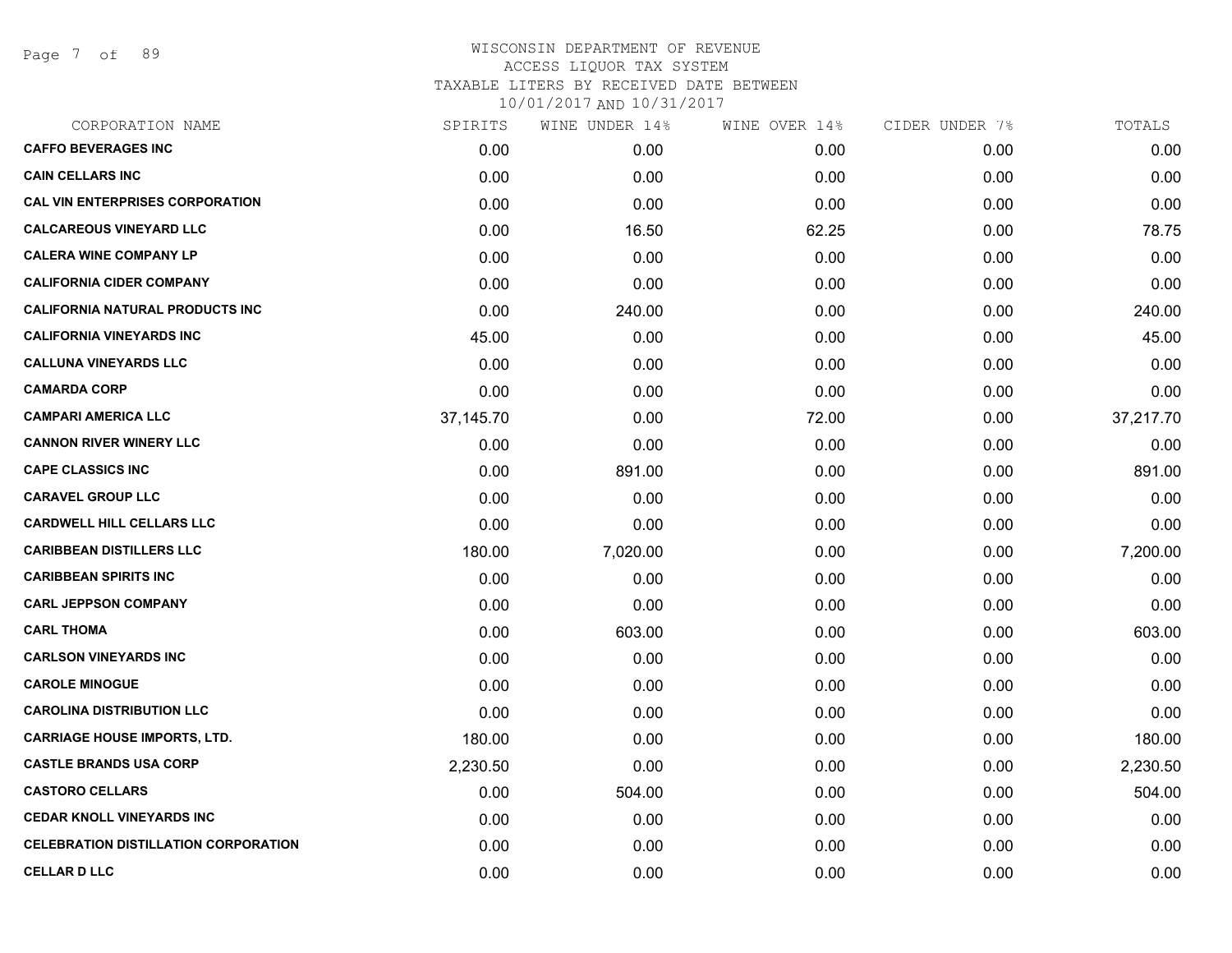| CORPORATION NAME                       | SPIRITS   | WINE UNDER 14% | WINE OVER 14% | CIDER UNDER 7% | TOTALS    |
|----------------------------------------|-----------|----------------|---------------|----------------|-----------|
| <b>CELLARS INTERNATIONAL INC</b>       | 0.00      | 0.00           | 0.00          | 0.00           | 0.00      |
| <b>CELLIER WINES DISTRIBUTING INC.</b> | 0.00      | 0.00           | 0.00          | 0.00           | 0.00      |
| <b>CENTER VALLEY ORCHARDS LLC</b>      | 0.00      | 0.00           | 0.00          | 0.00           | 0.00      |
| <b>CHAISE VENTURES INC</b>             | 0.00      | 0.00           | 0.00          | 0.00           | 0.00      |
| <b>CHANNING DAUGHTERS WINERY LLC</b>   | 0.00      | 0.00           | 0.00          | 0.00           | 0.00      |
| <b>CHAPPELLET WINERY INC</b>           | 0.00      | 0.00           | 0.00          | 0.00           | 0.00      |
| <b>CHARBAUT AMERICA INC</b>            | 0.00      | 0.00           | 0.00          | 0.00           | 0.00      |
| <b>CHARLES &amp; MARTHA BARRA</b>      | 0.00      | 0.00           | 0.00          | 0.00           | 0.00      |
| <b>CHARLES JACQUIN ET CIE INC</b>      | 37,523.95 | 0.00           | 297.04        | 0.00           | 37,820.99 |
| <b>CHARLES NEAL SELECTIONS INC</b>     | 0.00      | 0.00           | 0.00          | 0.00           | 0.00      |
| <b>CHARLES REININGER LLC</b>           | 0.00      | 0.00           | 0.00          | 0.00           | 0.00      |
| <b>CHATEAU BARNABY LLC</b>             | 0.00      | 0.00           | 0.00          | 0.00           | 0.00      |
| <b>CHATEAU DIANA LLC</b>               | 0.00      | 2,384.69       | 756.00        | 0.00           | 3,140.69  |
| <b>CHATHAM IMPORTS INC</b>             | 526.50    | 0.00           | 0.00          | 0.00           | 526.50    |
| <b>CHEHALEM INC</b>                    | 0.00      | 0.00           | 0.00          | 0.00           | 0.00      |
| <b>CHICAGO DISTILLING COMPANY LLC</b>  | 0.00      | 0.00           | 0.00          | 0.00           | 0.00      |
| <b>CHOYA UMESHU USA INC</b>            | 0.00      | 0.00           | 126.00        | 0.00           | 126.00    |
| <b>CHRISTIAN P SCHAEFER</b>            | 0.00      | 9,702.00       | 0.00          | 6,132.36       | 15,834.36 |
| <b>CHRISTOPHER DRAKE WHITCRAFT</b>     | 0.00      | 0.00           | 0.00          | 0.00           | 0.00      |
| <b>CHRISTOPHER F PITTENGER</b>         | 0.00      | 90.00          | 0.00          | 0.00           | 90.00     |
| <b>CHRISTOPHER FIGGINS</b>             | 0.00      | 0.00           | 0.00          | 0.00           | 0.00      |
| <b>CHRISTOPHER J FLOOD</b>             | 0.00      | 0.00           | 0.00          | 0.00           | 0.00      |
| <b>CHRISTOPHER M JAMES</b>             | 0.00      | 0.00           | 0.00          | 0.00           | 0.00      |
| <b>CHRISTOPHER MICHAEL WINES LLC</b>   | 0.00      | 189.00         | 0.00          | 0.00           | 189.00    |
| CIV (USA) INC                          | 0.00      | 33.29          | 0.00          | 0.00           | 33.29     |
| <b>CLAAR CELLARS LLC</b>               | 0.00      | 0.00           | 0.00          | 0.00           | 0.00      |
| <b>CLASSIC WINES INC</b>               | 0.00      | 0.00           | 0.00          | 0.00           | 0.00      |
| <b>CLASSICAL WINES FROM SPAIN LTD</b>  | 0.00      | 0.00           | 0.00          | 0.00           | 0.00      |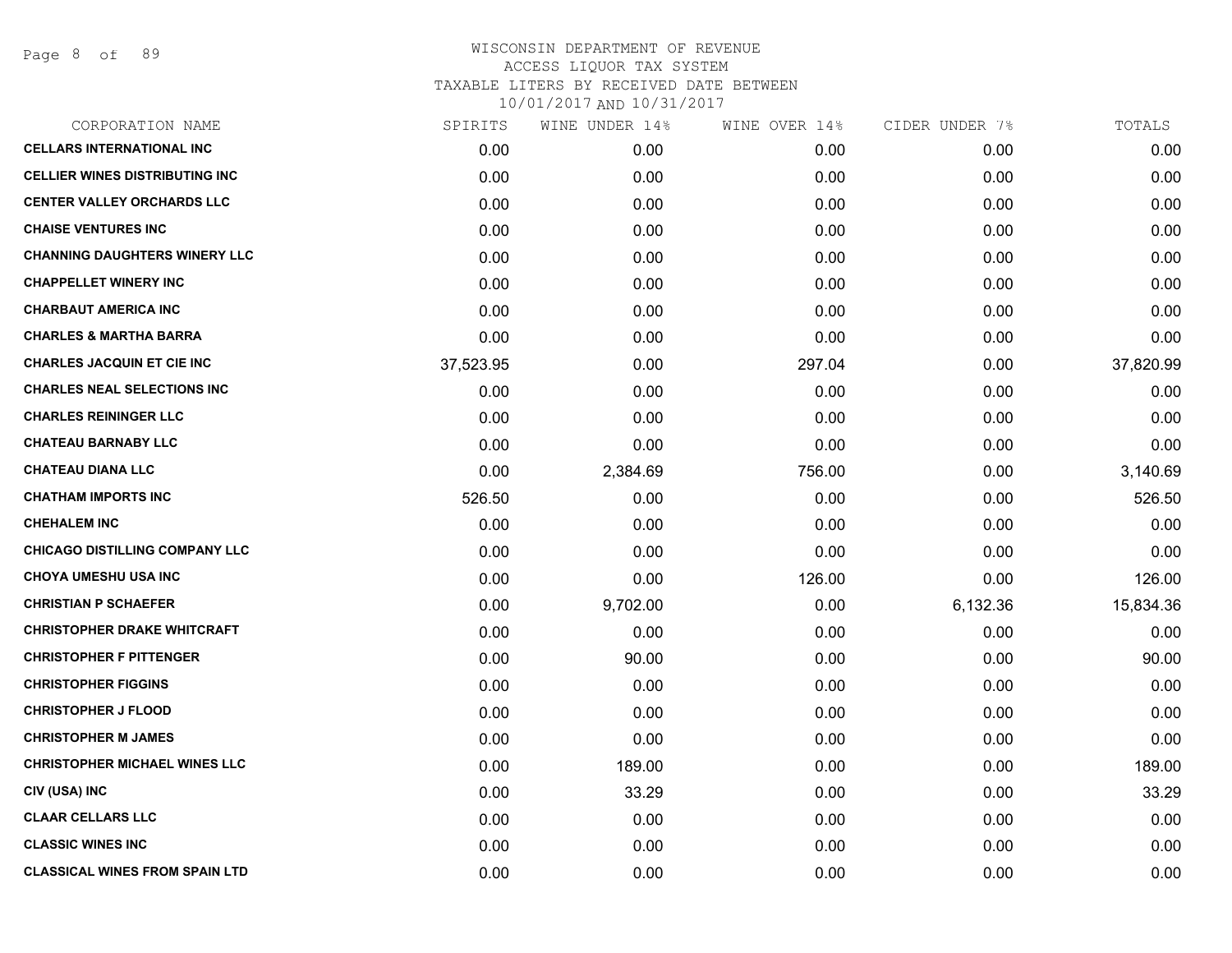Page 9 of 89

# WISCONSIN DEPARTMENT OF REVENUE ACCESS LIQUOR TAX SYSTEM

TAXABLE LITERS BY RECEIVED DATE BETWEEN

| CORPORATION NAME                             | SPIRITS    | WINE UNDER 14% | WINE OVER 14% | CIDER UNDER 7% | TOTALS     |
|----------------------------------------------|------------|----------------|---------------|----------------|------------|
| <b>CLENDENENLINDQUIST VINTNERS</b>           | 0.00       | 0.00           | 0.00          | 0.00           | 0.00       |
| <b>CLINE CELLARS INC</b>                     | 0.00       | 2,583.00       | 981.00        | 0.00           | 3,564.00   |
| <b>CLINE SISTERS IMPORTS LLC</b>             | 0.00       | 0.00           | 0.00          | 0.00           | 0.00       |
| <b>CLINT PROPERTIES INC</b>                  | 0.00       | 252.00         | 0.00          | 0.00           | 252.00     |
| <b>CLOS DU VAL WINE CO LTD</b>               | 0.00       | 0.00           | 0.00          | 0.00           | 0.00       |
| <b>CLOS LACHANCE WINES LLC</b>               | 0.00       | 504.00         | 0.00          | 0.00           | 504.00     |
| <b>COCKERELL WINE CONSULTING LLC</b>         | 0.00       | 0.00           | 0.00          | 0.00           | 0.00       |
| <b>CODY T WRIGHT</b>                         | 0.00       | 0.00           | 0.00          | 0.00           | 0.00       |
| <b>COHO WINES LLC</b>                        | 0.00       | 0.00           | 0.00          | 0.00           | 0.00       |
| <b>CONSTELLATION BRANDS INC</b>              | 128,654.70 | 505,694.04     | 24,475.50     | 0.00           | 658,824.24 |
| <b>COOL HAND VINEYARDS LLC</b>               | 0.00       | 18.00          | 126.00        | 0.00           | 144.00     |
| <b>COPA FINA WINE IMPORTS LLC</b>            | 0.00       | 495.00         | 9.00          | 0.00           | 504.00     |
| <b>COPPER &amp; KINGS AMERICAN BRANDY CO</b> | 346.50     | 0.00           | 0.00          | 0.00           | 346.50     |
| <b>COPPER CANE LLC</b>                       | 0.00       | 630.00         | 1,620.00      | 0.00           | 2,250.00   |
| <b>CORA IMPORTS LTD</b>                      | 0.00       | 0.00           | 0.00          | 0.00           | 0.00       |
| <b>CORDELINA WINE COMPANY LLC</b>            | 0.00       | 450.00         | 0.00          | 0.00           | 450.00     |
| <b>CORK ALLIANCE INC</b>                     | 0.00       | 1,008.00       | 0.00          | 0.00           | 1,008.00   |
| <b>CORNERSTONE CELLARS LLC</b>               | 0.00       | 0.00           | 0.00          | 0.00           | 0.00       |
| <b>CORNERSTONE U.S. WINE IMPORTS INC</b>     | 0.00       | 0.00           | 0.00          | 0.00           | 0.00       |
| <b>COUP DE FOUDRE LLC</b>                    | 0.00       | 0.00           | 0.00          | 0.00           | 0.00       |
| <b>COURAGEOUS INC</b>                        | 0.00       | 0.00           | 0.00          | 0.00           | 0.00       |
| <b>CRACOVIA BRANDS INC</b>                   | 216.00     | 36.00          | 81.00         | 0.00           | 333.00     |
| <b>CRAFTED ARTISAN MEADERY LLC</b>           | 0.00       | 0.00           | 0.00          | 0.00           | 0.00       |
| <b>CRAIG JAFFURS</b>                         | 0.00       | 0.00           | 0.00          | 0.00           | 0.00       |
| <b>CRAIG S HANDLY</b>                        | 0.00       | 0.00           | 0.00          | 0.00           | 0.00       |
| <b>CREATIVE WINE CONCEPTS INC</b>            | 0.00       | 0.00           | 0.00          | 0.00           | 0.00       |
| <b>CREW WINE COMPANY LLC</b>                 | 0.00       | 1,008.00       | 252.00        | 0.00           | 1,260.00   |
| <b>CRIBARI VINEYARDS INC</b>                 | 0.00       | 0.00           | 0.00          | 0.00           | 0.00       |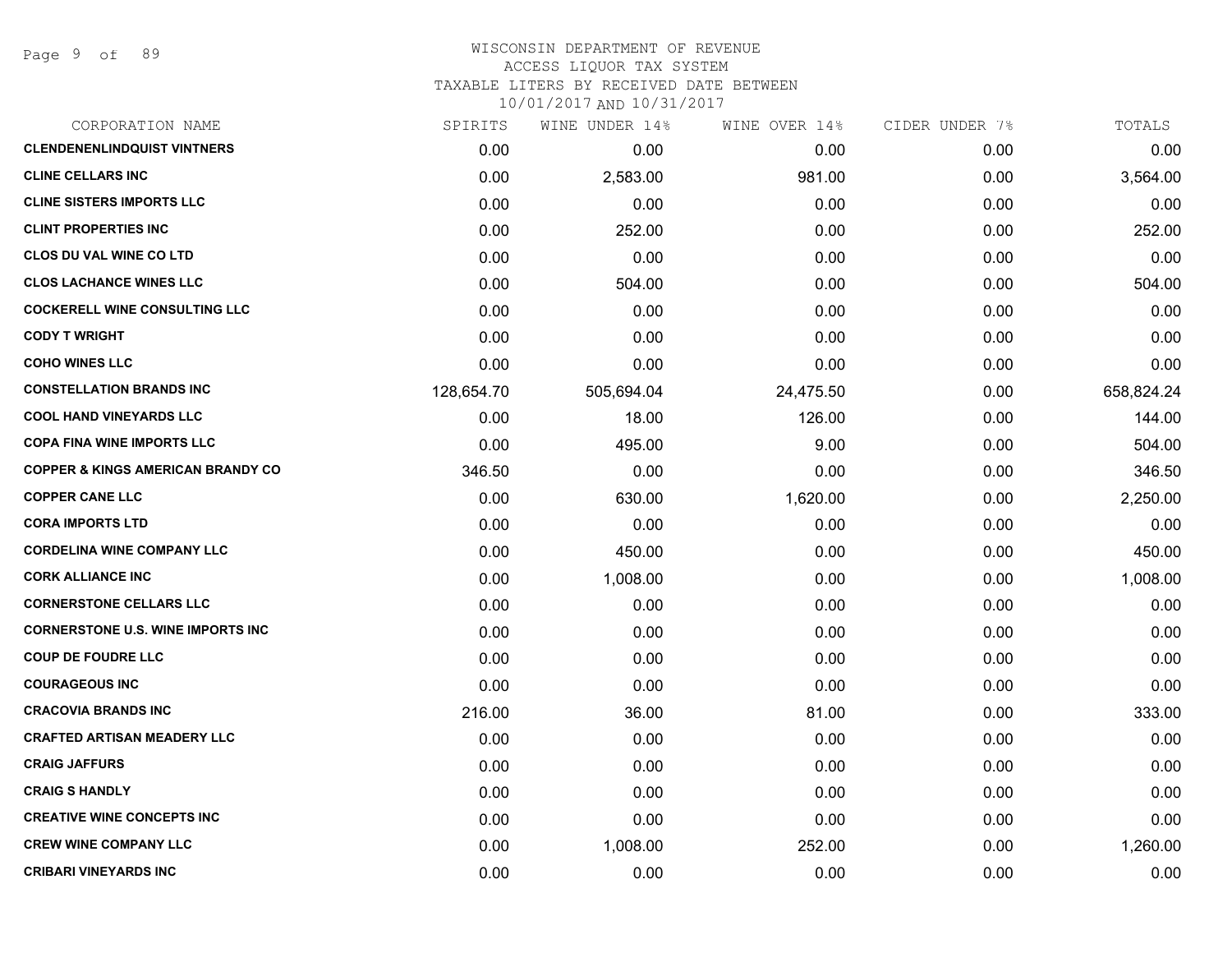Page 10 of 89

| CORPORATION NAME                   | SPIRITS | WINE UNDER 14% | WINE OVER 14% | CIDER UNDER 7% | TOTALS   |
|------------------------------------|---------|----------------|---------------|----------------|----------|
| <b>CRIMSON WINE GROUP LTD</b>      | 0.00    | 1.50           | 0.00          | 0.00           | 1.50     |
| <b>CRISPIN CIDER COMPANY</b>       | 0.00    | 0.00           | 0.00          | 0.00           | 0.00     |
| <b>CRISTOM VINEYARDS INC</b>       | 0.00    | 0.00           | 0.00          | 0.00           | 0.00     |
| <b>CROWN POINT WINERY LLC</b>      | 0.00    | 0.00           | 0.00          | 0.00           | 0.00     |
| <b>CROWN VALLEY WINERY INC</b>     | 0.00    | 0.00           | 0.00          | 0.00           | 0.00     |
| <b>CULT OF 8</b>                   | 0.00    | 1,602.00       | 234.00        | 0.00           | 1,836.00 |
| <b>CULTIVATE WINES LLC</b>         | 0.00    | 0.00           | 0.00          | 0.00           | 0.00     |
| <b>CUSHMAN WINERY CORPORATION</b>  | 0.00    | 0.00           | 0.00          | 0.00           | 0.00     |
| <b>CUTWATER SPIRITS LLC</b>        | 0.00    | 0.00           | 0.00          | 0.00           | 0.00     |
| <b>CUVAISON INC</b>                | 0.00    | 391.50         | 139.50        | 0.00           | 531.00   |
| <b>D &amp; D VINEYARDS INC</b>     | 0.00    | 0.00           | 0.00          | 0.00           | 0.00     |
| <b>D &amp; J F CELLARS INC</b>     | 0.00    | 0.00           | 0.00          | 0.00           | 0.00     |
| <b>D.G.L. DISTRIBUTORS, INC</b>    | 0.00    | 0.00           | 0.00          | 0.00           | 0.00     |
| <b>DAEDALUS CELLARS CO</b>         | 0.00    | 0.00           | 0.00          | 0.00           | 0.00     |
| <b>DAN CAREY</b>                   | 0.00    | 0.00           | 0.00          | 0.00           | 0.00     |
| <b>DANCING COYOTE WINES</b>        | 0.00    | 0.00           | 63.00         | 0.00           | 63.00    |
| <b>DANIEL SCHOENFELD</b>           | 0.00    | 0.00           | 0.00          | 0.00           | 0.00     |
| <b>DANNY RAKOVIC</b>               | 0.00    | 0.00           | 0.00          | 0.00           | 0.00     |
| <b>DAOU VINEYARDS LLC</b>          | 0.00    | 0.00           | 1,143.00      | 0.00           | 1,143.00 |
| DAQUINO ITALIAN IMPORTING CO INC   | 0.00    | 0.00           | 0.00          | 0.00           | 0.00     |
| <b>DARIOUSH KHALEDI WINERY LLC</b> | 0.00    | 0.00           | 31.50         | 0.00           | 31.50    |
| <b>DAVID ARTHUR VINEYARDS LLC</b>  | 0.00    | 0.00           | 0.00          | 0.00           | 0.00     |
| <b>DAVID B POTTER</b>              | 0.00    | 0.00           | 0.00          | 0.00           | 0.00     |
| <b>DAVID N RAYNE</b>               | 0.00    | 0.00           | 0.00          | 0.00           | 0.00     |
| <b>DAVID R BARNES</b>              | 0.00    | 0.00           | 18.00         | 0.00           | 18.00    |
| DAVIDS PINOT VINEYARDS INC         | 0.00    | 90.00          | 1,314.00      | 0.00           | 1,404.00 |
| <b>DAVOS BRANDS LLC</b>            | 49.50   | 0.00           | 0.00          | 0.00           | 49.50    |
| DAYLIGHT WINE COMPANY LLC          | 0.00    | 0.00           | 441.00        | 0.00           | 441.00   |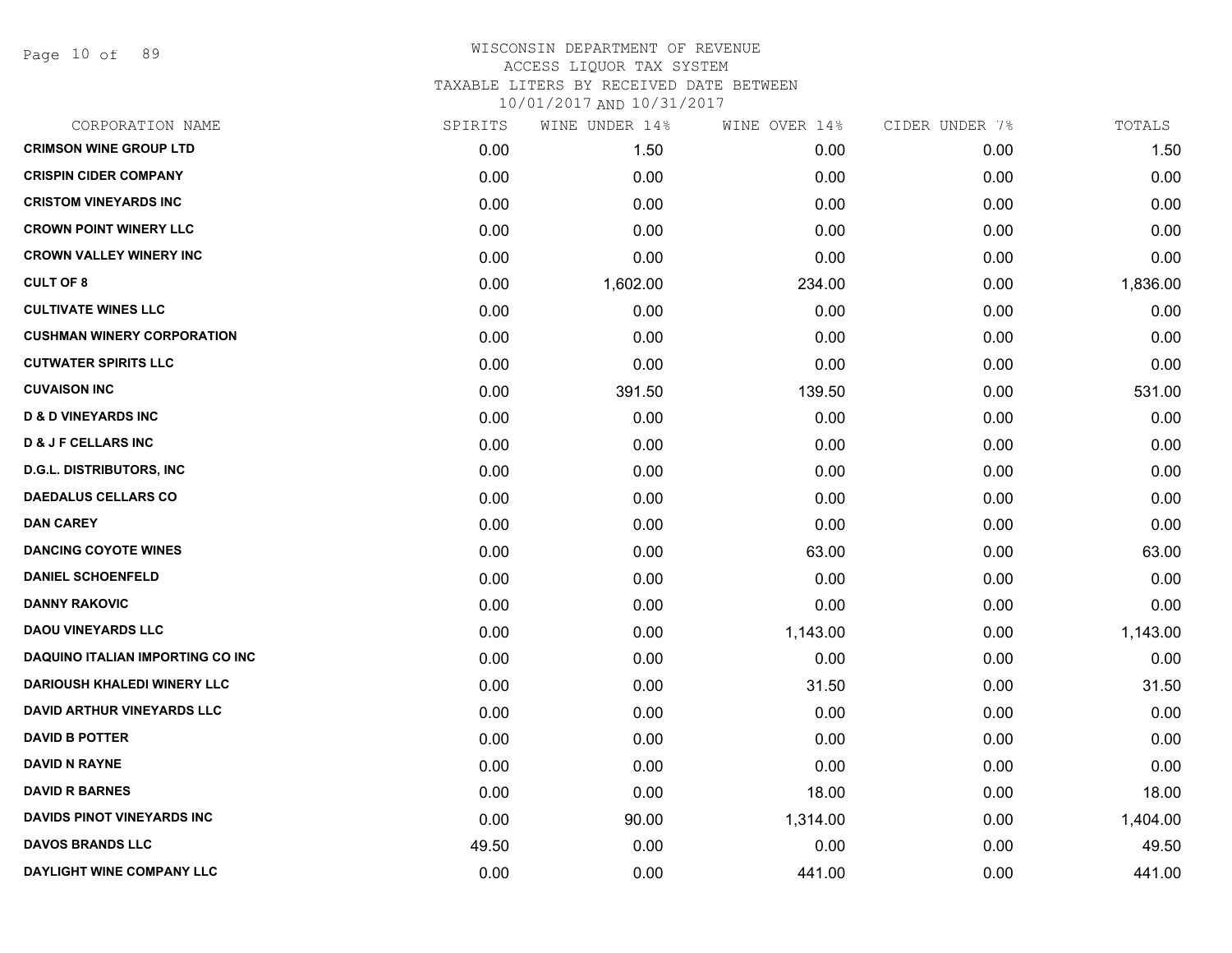#### WISCONSIN DEPARTMENT OF REVENUE ACCESS LIQUOR TAX SYSTEM

TAXABLE LITERS BY RECEIVED DATE BETWEEN

| CORPORATION NAME                                                         | SPIRITS  | WINE UNDER 14% | WINE OVER 14% | CIDER UNDER 7% | TOTALS     |
|--------------------------------------------------------------------------|----------|----------------|---------------|----------------|------------|
| DE MAISON SELECTIONS INC                                                 | 0.00     | 513.00         | 18.00         | 22.50          | 553.50     |
| <b>DEANNA BASTIANICH</b>                                                 | 0.00     | 0.00           | 0.00          | 0.00           | 0.00       |
| <b>DELEGAT USA INC</b>                                                   | 0.00     | 9,720.00       | 0.00          | 0.00           | 9,720.00   |
| <b>DELIA E RODRIGUEZ</b>                                                 | 0.00     | 0.00           | 0.00          | 0.00           | 0.00       |
| <b>DELICATO VINEYARDS INC</b>                                            | 0.00     | 155,274.00     | 23,373.00     | 0.00           | 178,647.00 |
| <b>DELILLE CELLARS LLC</b>                                               | 0.00     | 0.00           | 0.00          | 0.00           | 0.00       |
| DEMERARA DISTILLERS (USA) INC                                            | 0.00     | 0.00           | 0.00          | 0.00           | 0.00       |
| <b>DEROSE WINERY INC</b>                                                 | 0.00     | 0.00           | 0.00          | 0.00           | 0.00       |
| <b>DERRICK C MANCINI</b>                                                 | 0.00     | 0.00           | 0.00          | 0.00           | 0.00       |
| <b>DIAGEO AMERICAS, INC.</b>                                             | 0.00     | 0.00           | 0.00          | 0.00           | 0.00       |
| <b>DIAMOND IMPORTERS INC</b>                                             | 0.00     | 306.00         | 0.00          | 0.00           | 306.00     |
| <b>DIRTY IMPORTS LLC</b>                                                 | 0.00     | 0.00           | 0.00          | 0.00           | 0.00       |
| <b>DISARONNO INTERNATIONAL LLC</b>                                       | 3,096.00 | 1,800.00       | 0.00          | 0.00           | 4,896.00   |
| DISTILLERY NO. 209 LTD NAPA CALIFORNIA                                   | 0.00     | 0.00           | 0.00          | 0.00           | 0.00       |
| <b>DIVOT ENTERPRISES LLC</b>                                             | 0.00     | 0.00           | 0.00          | 0.00           | 0.00       |
| DOMAINE DE LA TERRE ROUGE LTD                                            | 0.00     | 0.00           | 0.00          | 0.00           | 0.00       |
| <b>DOMAINE DE MARIA SOTER LLC</b>                                        | 0.00     | 288.00         | 0.00          | 0.00           | 288.00     |
| <b>DOMAINE MB LLC</b>                                                    | 0.00     | 0.00           | 0.00          | 0.00           | 0.00       |
| <b>DOMAINE SELECT WINE &amp; SPIRITS LLC</b>                             | 0.00     | 0.00           | 0.00          | 0.00           | 0.00       |
| <b>DOMAINE SERENE VINEYARDS &amp; WINERY INC</b>                         | 0.00     | 0.00           | 0.00          | 0.00           | 0.00       |
| <b>DOMAINE ST GEORGE</b>                                                 | 0.00     | 549.00         | 0.00          | 0.00           | 549.00     |
| <b>DON SEBASTIANI &amp; SONS INTERNATIONAL WINE</b><br><b>NEGOCIANTS</b> | 0.00     | 16,902.00      | 378.00        | 0.00           | 17,280.00  |
| DOUBLE DIAMOND DISTILLERY LLC                                            | 0.00     | 0.00           | 0.00          | 0.00           | 0.00       |
| <b>DOUBLE DOWN SPIRITS LLC</b>                                           | 13.50    | 0.00           | 0.00          | 0.00           | 13.50      |
| <b>DOYNA LTD</b>                                                         | 0.00     | 0.00           | 0.00          | 0.00           | 0.00       |
| <b>DREYER WINE LLC</b>                                                   | 0.00     | 315.00         | 189.00        | 0.00           | 504.00     |
| <b>DREYFUS ASHBY INC</b>                                                 | 0.00     | 1,676.25       | 252.00        | 0.00           | 1,928.25   |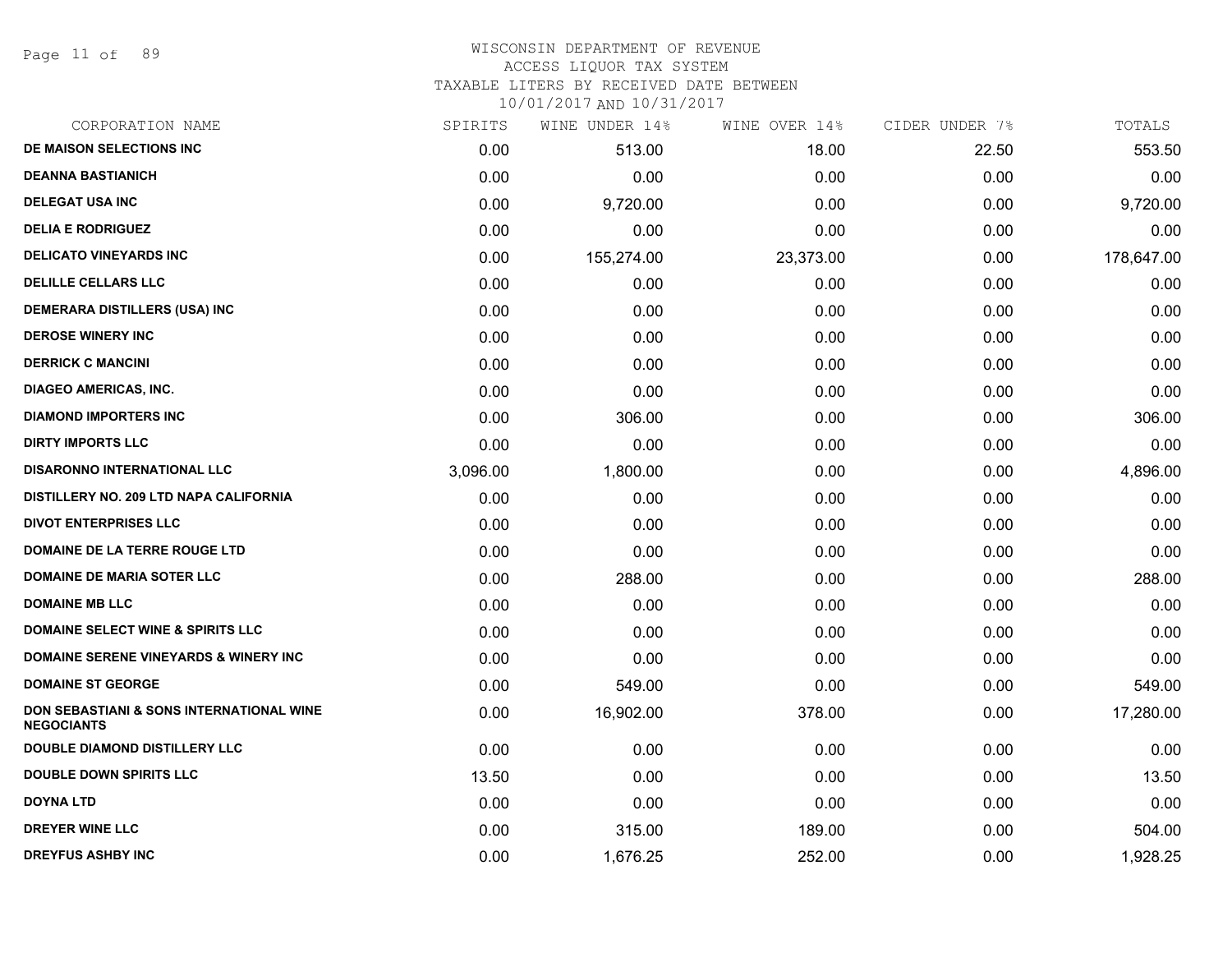Page 12 of 89

#### WISCONSIN DEPARTMENT OF REVENUE ACCESS LIQUOR TAX SYSTEM

TAXABLE LITERS BY RECEIVED DATE BETWEEN

| CORPORATION NAME                        | SPIRITS    | WINE UNDER 14% | WINE OVER 14% | CIDER UNDER 7% | TOTALS       |
|-----------------------------------------|------------|----------------|---------------|----------------|--------------|
| <b>DRG IMPORTS LLC</b>                  | 0.00       | 0.00           | 0.00          | 0.00           | 0.00         |
| <b>DRINKS AMERICAS INC</b>              | 0.00       | 0.00           | 0.00          | 0.00           | 0.00         |
| DRY CREEK VINEYARD INC                  | 0.00       | 630.00         | 2,776.20      | 0.00           | 3,406.20     |
| <b>DUCKHORN WINE COMPANY</b>            | 0.00       | 1,323.00       | 2,517.00      | 0.00           | 3,840.00     |
| DUGGANS DISTILLERS PRODUCTS CORPORATION | 180.00     | 0.00           | 0.00          | 0.00           | 180.00       |
| <b>DUMOL WINERY LLC</b>                 | 0.00       | 0.00           | 0.00          | 0.00           | 0.00         |
| <b>DUNHAM CELLARS LLC</b>               | 0.00       | 0.00           | 0.00          | 0.00           | 0.00         |
| <b>DUNN VINEYARDS LLC</b>               | 0.00       | 0.00           | 0.00          | 0.00           | 0.00         |
| DUTTON GOLDFIELD WINERY LLC             | 0.00       | 0.00           | 0.00          | 0.00           | 0.00         |
| <b>DV SPIRITS LLC</b>                   | 495.00     | 0.00           | 0.00          | 0.00           | 495.00       |
| <b>E &amp; J GALLO WINERY</b>           | 150,184.80 | 915,121.30     | 51,004.80     | 0.00           | 1,116,310.90 |
| <b>EAGLE EYE IMPORTS LLC</b>            | 0.00       | 459.00         | 0.00          | 0.00           | 459.00       |
| <b>EAGLES LANDING WINERY LLC</b>        | 0.00       | 580.26         | 0.00          | 0.00           | 580.26       |
| <b>EASTERN LIQUORS USA INC</b>          | 0.00       | 0.00           | 0.00          | 0.00           | 0.00         |
| <b>EBERLE WINERY LP</b>                 | 0.00       | 0.00           | 0.00          | 0.00           | 0.00         |
| <b>ECLIPSE ASSETS LLC</b>               | 0.00       | 0.00           | 0.00          | 0.00           | 0.00         |
| <b>ECOSUR GROUP LLC</b>                 | 0.00       | 486.00         | 0.00          | 0.00           | 486.00       |
| EHREN JORDAN WINE CELLARS LLC           | 0.00       | 0.00           | 1,296.00      | 0.00           | 1,296.00     |
| <b>EIGHT BOTTLES LLC</b>                | 0.00       | 0.00           | 0.00          | 0.00           | 0.00         |
| ELK COVE VINEYARDS INC                  | 0.00       | 0.00           | 0.00          | 0.00           | 0.00         |
| <b>ELV-OREGON LLC</b>                   | 0.00       | 0.00           | 0.00          | 0.00           | 0.00         |
| <b>ELYSE WINERY LLC</b>                 | 0.00       | 0.00           | 0.00          | 0.00           | 0.00         |
| <b>EMCO CHEMICAL DISTRIBUTORS, INC.</b> | 0.00       | 0.00           | 0.00          | 0.00           | 0.00         |
| <b>EMILIO GUGLIELMO WINERY INC</b>      | 0.00       | 0.00           | 0.00          | 0.00           | 0.00         |
| <b>EMPSON USA INC</b>                   | 0.00       | 1,323.00       | 0.00          | 0.00           | 1,323.00     |
| <b>ENOS VINEYARDS INC</b>               | 0.00       | 0.00           | 0.00          | 0.00           | 0.00         |
| <b>ENOTEC IMPORTS INC</b>               | 0.00       | 1,377.02       | 0.00          | 0.00           | 1,377.02     |
| <b>ENOVATION BRANDS INC</b>             | 0.00       | 1,061.86       | 63.00         | 0.00           | 1,124.86     |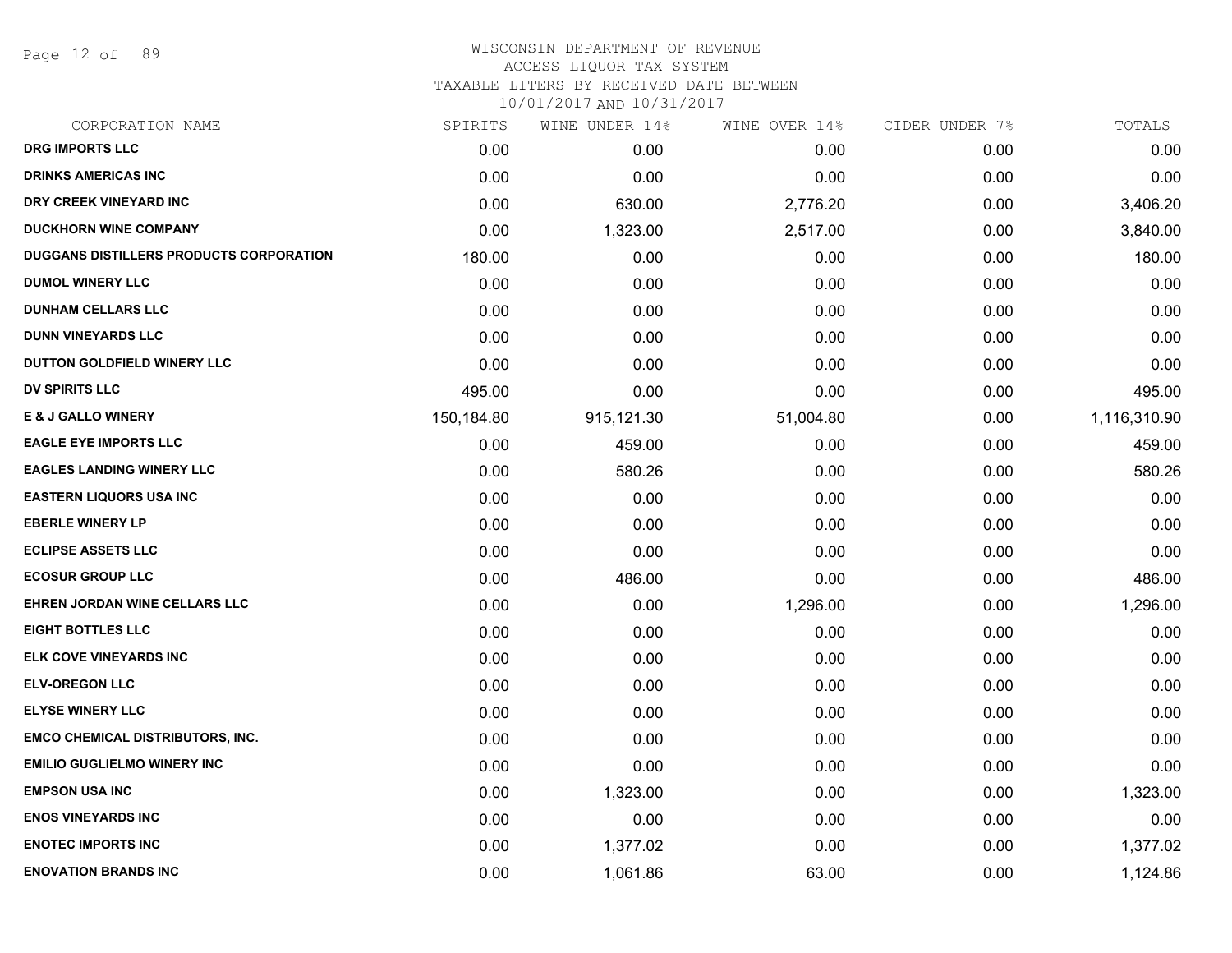Page 13 of 89

#### WISCONSIN DEPARTMENT OF REVENUE ACCESS LIQUOR TAX SYSTEM TAXABLE LITERS BY RECEIVED DATE BETWEEN

| CORPORATION NAME                            | SPIRITS    | WINE UNDER 14% | WINE OVER 14% | CIDER UNDER 7% | TOTALS     |
|---------------------------------------------|------------|----------------|---------------|----------------|------------|
| <b>ENTENTE SPIRITS LLC</b>                  | 0.00       | 0.00           | 0.00          | 0.00           | 0.00       |
| <b>EPICUREAN WINES LLC</b>                  | 0.00       | 963.00         | 126.00        | 0.00           | 1,089.00   |
| <b>ERIC FLANAGAN</b>                        | 0.00       | 0.00           | 0.00          | 0.00           | 0.00       |
| <b>ERIC TRUMP WINE MANUFACTURING LLC</b>    | 0.00       | 0.00           | 0.00          | 0.00           | 0.00       |
| <b>ERNST A STORM</b>                        | 0.00       | 0.00           | 0.00          | 0.00           | 0.00       |
| <b>ESSER WINES LLC</b>                      | 0.00       | 0.00           | 0.00          | 0.00           | 0.00       |
| <b>EUGENE WINE CELLARS LLC</b>              | 0.00       | 0.00           | 0.00          | 0.00           | 0.00       |
| <b>EUROPEAN IMPORTS &amp; EXPORTS LLC</b>   | 0.00       | 0.00           | 0.00          | 0.00           | 0.00       |
| <b>EUROPEAN WINE IMPORTS INC</b>            | 0.00       | 0.00           | 0.00          | 0.00           | 0.00       |
| <b>EVAKI INC</b>                            | 0.00       | 0.00           | 0.00          | 0.00           | 0.00       |
| EVESHAM WOOD VINEYARD AND WINERY LLC        | 0.00       | 0.00           | 0.00          | 0.00           | 0.00       |
| <b>EXCELSIOR WINE COMPANY LLC</b>           | 0.00       | 5,499.00       | 40.50         | 0.00           | 5,539.50   |
| <b>F KORBEL &amp; BROS INC</b>              | 0.00       | 0.00           | 0.00          | 0.00           | 0.00       |
| <b>FL NAVARRO LIMITED</b>                   | 0.00       | 0.00           | 0.00          | 0.00           | 0.00       |
| <b>F&amp;F FINE WINES INTERNATIONAL INC</b> | 0.00       | 234.00         | 9.00          | 0.00           | 243.00     |
| F.X. MAGNER SELECTIONS, INC.                | 0.00       | 0.00           | 0.00          | 0.00           | 0.00       |
| <b>FAMILY &amp; FARMERS LLC</b>             | 0.00       | 0.00           | 0.00          | 0.00           | 0.00       |
| <b>FANTIS IMPORTS INC</b>                   | 0.00       | 184.65         | 0.00          | 0.00           | 184.65     |
| <b>FAR NORTH SPIRITS INC</b>                | 0.00       | 0.00           | 0.00          | 0.00           | 0.00       |
| <b>FASEL SHENSTONE LLC</b>                  | 0.00       | 0.00           | 0.00          | 0.00           | 0.00       |
| FERRARI CARANO VINEYARDS & WINERY LLC       | 0.00       | 1,008.00       | 756.00        | 0.00           | 1,764.00   |
| <b>FETZER VINEYARDS</b>                     | 0.00       | 40,235.04      | 3,195.00      | 0.00           | 43,430.04  |
| <b>FIDDLEHEAD CELLARS LP</b>                | 0.00       | 3.00           | 3.75          | 0.00           | 6.75       |
| <b>FIFTH GENERATION INC</b>                 | 166,380.00 | 0.00           | 0.00          | 0.00           | 166,380.00 |
| FIFTY FOURTH STREET ENTERPRISES LLC         | 0.00       | 0.00           | 0.00          | 0.00           | 0.00       |
| <b>FIRE HOUSE LLC</b>                       | 0.00       | 0.00           | 0.00          | 0.00           | 0.00       |
| <b>FIRESTEED CORPORATION</b>                | 0.00       | 0.00           | 0.00          | 0.00           | 0.00       |
| <b>FISHER VINEYARDS</b>                     | 0.00       | 0.00           | 0.00          | 0.00           | 0.00       |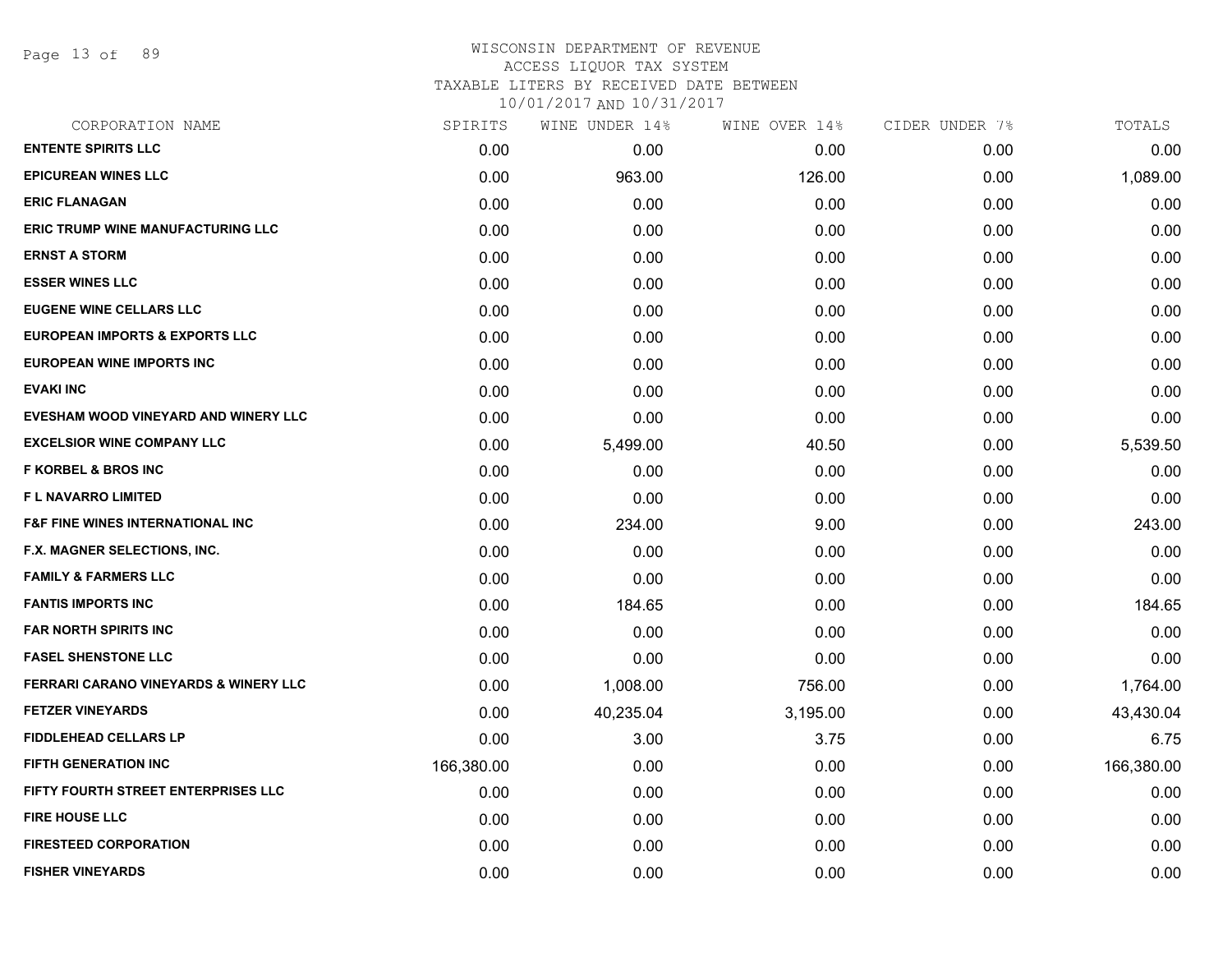Page 14 of 89

## WISCONSIN DEPARTMENT OF REVENUE ACCESS LIQUOR TAX SYSTEM TAXABLE LITERS BY RECEIVED DATE BETWEEN

| CORPORATION NAME                         | SPIRITS  | WINE UNDER 14% | WINE OVER 14% | CIDER UNDER 7% | TOTALS    |
|------------------------------------------|----------|----------------|---------------|----------------|-----------|
| <b>FIVE GRAPES LLC</b>                   | 0.00     | 0.00           | 0.00          | 0.00           | 0.00      |
| <b>FJN FINE WINES LLC</b>                | 0.00     | 0.00           | 0.00          | 0.00           | 0.00      |
| <b>FLORA SPRINGS WINE COMPANY</b>        | 0.00     | 0.00           | 162.00        | 0.00           | 162.00    |
| <b>FLORIDA ORANGE GROVES INC</b>         | 0.00     | 0.00           | 0.00          | 0.00           | 0.00      |
| FN CELLARS LLC                           | 0.00     | 0.00           | 171.00        | 0.00           | 171.00    |
| <b>FOLEY FAMILY WINES INC</b>            | 18.00    | 15,964.56      | 3,186.00      | 0.00           | 19,168.56 |
| <b>FOLIO WINE COMPANY LLC</b>            | 0.00     | 3,505.50       | 2,190.00      | 0.00           | 5,695.50  |
| FORT ROSS VINEYARD & WINERY LLC          | 0.00     | 0.00           | 0.00          | 0.00           | 0.00      |
| <b>FOUR BEARS WINERY LLC</b>             | 0.00     | 0.00           | 0.00          | 0.00           | 0.00      |
| FOUR DAUGHTERS VINEYARD AND WINERY LLC   | 0.00     | 0.00           | 0.00          | 0.00           | 0.00      |
| <b>FOUR ROSES DISTILLERY LLC</b>         | 4,395.00 | 0.00           | 0.00          | 0.00           | 4,395.00  |
| <b>FOWLES WINE USA INC</b>               | 0.00     | 31.50          | 117.00        | 0.00           | 148.50    |
| <b>FOXEN VINEYARD INC</b>                | 0.00     | 0.00           | 0.00          | 0.00           | 0.00      |
| <b>FRANCIS COPPOLA WINERY LLC</b>        | 0.00     | 0.00           | 0.00          | 0.00           | 0.00      |
| <b>FRANK FAMILY VINEYARDS LLC</b>        | 0.00     | 9.00           | 1,179.00      | 0.00           | 1,188.00  |
| <b>FRANK LIN DISTILLERS PRODUCTS LTD</b> | 3,615.75 | 0.00           | 0.00          | 0.00           | 3,615.75  |
| <b>FRED C SCHERRER</b>                   | 0.00     | 0.00           | 0.00          | 0.00           | 0.00      |
| <b>FREDERICK WILDMAN &amp; SONS LTD</b>  | 0.00     | 0.00           | 0.00          | 0.00           | 0.00      |
| <b>FREELANCE WINES LLC</b>               | 0.00     | 0.00           | 0.00          | 0.00           | 0.00      |
| <b>FREIXENET USA INC</b>                 | 0.00     | 0.00           | 0.00          | 0.00           | 0.00      |
| <b>FREY VINEYARDS LTD</b>                | 0.00     | 2,205.00       | 0.00          | 0.00           | 2,205.00  |
| <b>FRIEND WINE MARKETING</b>             | 0.00     | 0.00           | 0.00          | 0.00           | 0.00      |
| <b>FRITZ CELLARS INC</b>                 | 0.00     | 0.00           | 0.00          | 0.00           | 0.00      |
| <b>FROGS LEAP WINERY</b>                 | 0.00     | 630.00         | 0.00          | 0.00           | 630.00    |
| <b>FRONTIER CORPORATION</b>              | 0.00     | 0.00           | 0.00          | 0.00           | 0.00      |
| <b>FRUIT OF THE VINES INC</b>            | 0.00     | 0.00           | 0.00          | 0.00           | 0.00      |
| FULL THROTTLE SLOON SHINE LLC            | 0.00     | 0.00           | 0.00          | 0.00           | 0.00      |
| <b>FULTON STREET BREWERY LLC</b>         | 0.00     | 0.00           | 0.00          | 0.00           | 0.00      |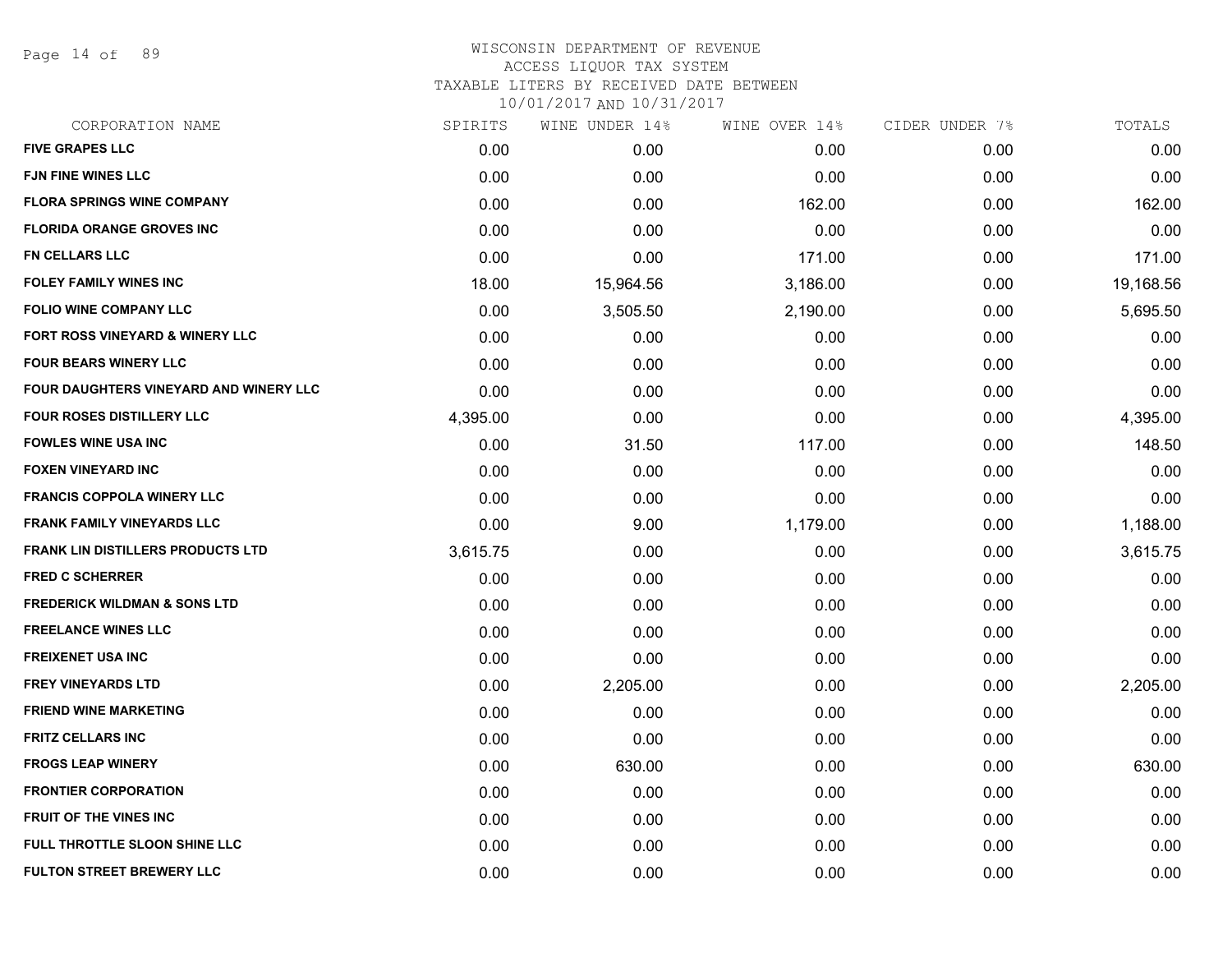Page 15 of 89

| CORPORATION NAME                                    | SPIRITS  | WINE UNDER 14% | WINE OVER 14% | CIDER UNDER 7% | TOTALS   |
|-----------------------------------------------------|----------|----------------|---------------|----------------|----------|
| <b>G K SKAGGS INC</b>                               | 0.00     | 0.00           | 0.00          | 0.00           | 0.00     |
| G.S.W.C. INC.                                       | 288.00   | 0.00           | 1,722.00      | 0.00           | 2,010.00 |
| <b>GAMBA VINEYARDS AND WINERY LLC</b>               | 0.00     | 0.00           | 126.00        | 0.00           | 126.00   |
| <b>GAMBLE FAMILY VINEYARDS LLC</b>                  | 0.00     | 0.00           | 0.00          | 0.00           | 0.00     |
| <b>GENERATIONS OF SONOMA LLC</b>                    | 0.00     | 0.00           | 0.00          | 0.00           | 0.00     |
| <b>GENESEO PARTNERS LP</b>                          | 0.00     | 0.00           | 3.00          | 0.00           | 3.00     |
| <b>GEORGE BOZIC JR</b>                              | 867.00   | 441.00         | 0.00          | 0.00           | 1,308.00 |
| <b>GEORGIAN ROYAL COLLECTION, INC.</b>              | 225.00   | 0.00           | 0.00          | 0.00           | 225.00   |
| <b>GERBER, GERBER &amp; GERBER DISCLAIMER TRUST</b> | 0.00     | 135.00         | 0.00          | 0.00           | 135.00   |
| <b>GF WINES LLC</b>                                 | 0.00     | 126.00         | 0.00          | 0.00           | 126.00   |
| <b>GH HOLDINGS LP</b>                               | 0.00     | 0.00           | 0.00          | 0.00           | 0.00     |
| <b>GIBSON WINE COMPANY</b>                          | 0.00     | 0.00           | 0.00          | 0.00           | 0.00     |
| <b>GILBERT CELLARS LLC</b>                          | 0.00     | 0.00           | 9.00          | 0.00           | 9.00     |
| <b>GLOBAL SPIRITS USA LLC</b>                       | 3,336.60 | 0.00           | 0.00          | 0.00           | 3,336.60 |
| <b>GLOBAL VINEYARD IMPORTERS INC</b>                | 0.00     | 504.00         | 0.00          | 0.00           | 504.00   |
| <b>GLUNZ FAMILY WINERY &amp; CELLARS INC</b>        | 0.00     | 0.00           | 0.00          | 0.00           | 0.00     |
| <b>GNEKOW FAMILY WINERY LLC</b>                     | 0.00     | 0.00           | 0.00          | 0.00           | 0.00     |
| <b>GOAMERICAGO BEVERAGES LLC</b>                    | 0.00     | 0.00           | 0.00          | 0.00           | 0.00     |
| <b>GOLDSCHMIDT VINEYARDS LLC</b>                    | 0.00     | 756.00         | 189.00        | 0.00           | 945.00   |
| <b>GONZAGUE &amp; CLAIRE LURTON VINEYARDS INC</b>   | 0.00     | 0.00           | 0.00          | 0.00           | 0.00     |
| <b>GOOSE RIDGE LLC</b>                              | 0.00     | 225.00         | 0.00          | 0.00           | 225.00   |
| <b>GORDON BROTHERS CELLARS INC</b>                  | 0.00     | 0.00           | 0.00          | 0.00           | 0.00     |
| <b>GRAPE SOLUTIONS INC</b>                          | 0.00     | 0.00           | 0.00          | 0.00           | 0.00     |
| <b>GRAPE VISIONS LLC</b>                            | 0.00     | 0.00           | 0.00          | 0.00           | 0.00     |
| <b>GRAPES OF SPAIN INC</b>                          | 0.00     | 504.00         | 0.00          | 0.00           | 504.00   |
| <b>GRATON SPIRITS COMPANY LLC</b>                   | 0.00     | 0.00           | 0.00          | 0.00           | 0.00     |
| <b>GREAT DOMAINS &amp; ESTATES LLC</b>              | 0.00     | 0.00           | 0.00          | 0.00           | 0.00     |
| <b>GREAT SMOKY MTS DISTILLERY, INC</b>              | 0.00     | 0.00           | 0.00          | 0.00           | 0.00     |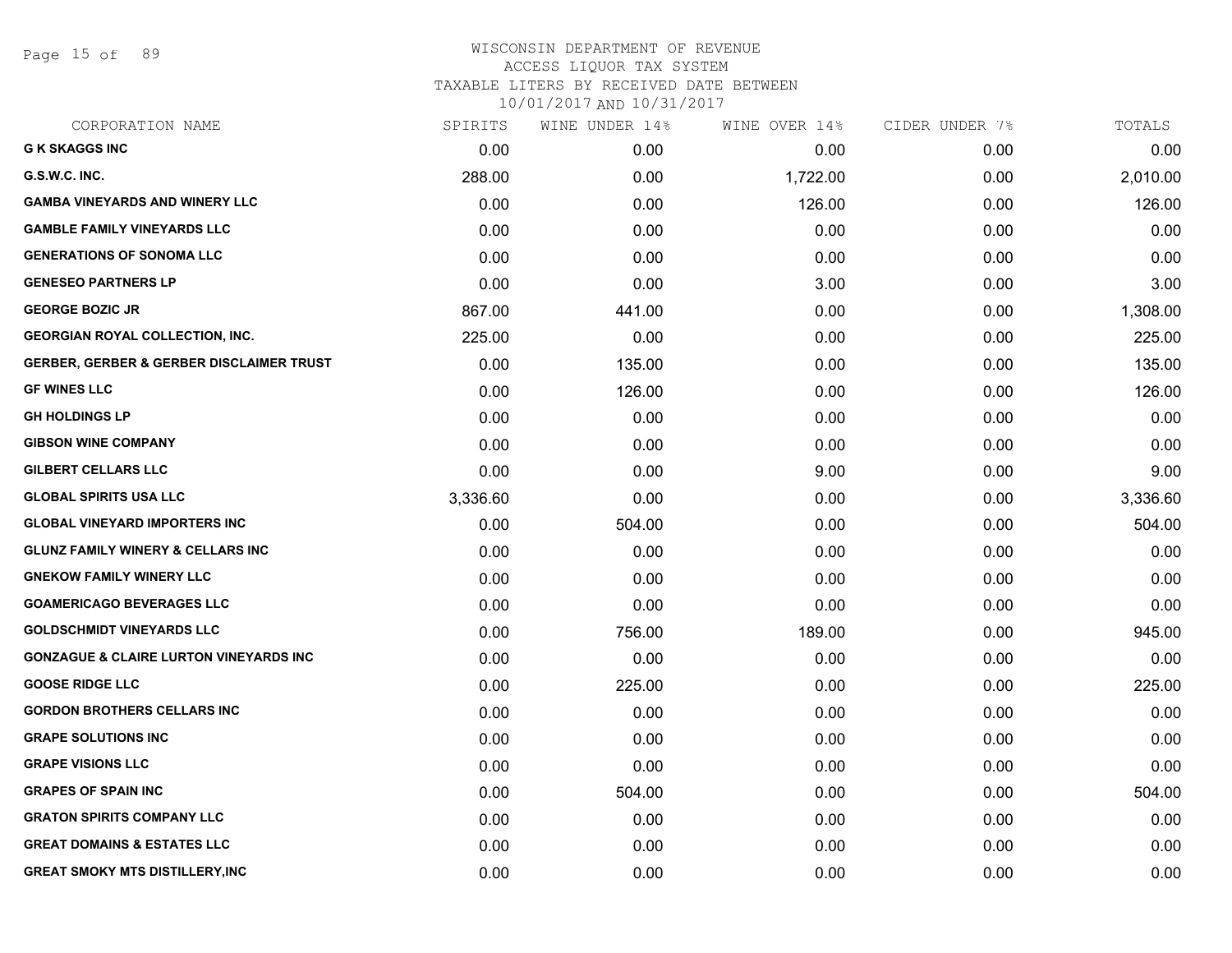Page 16 of 89

| CORPORATION NAME                           | SPIRITS    | WINE UNDER 14% | WINE OVER 14% | CIDER UNDER 7% | TOTALS     |
|--------------------------------------------|------------|----------------|---------------|----------------|------------|
| <b>GREG &amp; GREG INC</b>                 | 0.00       | 0.00           | 0.00          | 0.00           | 0.00       |
| <b>GREG &amp; PAM HARRINGTON WINES LLC</b> | 0.00       | 0.00           | 0.00          | 0.00           | 0.00       |
| <b>GREGORY F BUONOCORE</b>                 | 0.00       | 0.00           | 0.00          | 0.00           | 0.00       |
| <b>GREGORY GRAZIANO</b>                    | 0.00       | 144.00         | 216.00        | 0.00           | 360.00     |
| <b>GRGICH HILLS CELLAR</b>                 | 0.00       | 0.00           | 156.00        | 0.00           | 156.00     |
| <b>GRIEB OPTIMAL WINECRAFTING LLC</b>      | 0.00       | 0.00           | 0.00          | 0.00           | 0.00       |
| <b>GROTH VINEYARDS &amp; WINERY LLC</b>    | 0.00       | 3,024.00       | 54.00         | 0.00           | 3,078.00   |
| <b>GUARACHI WINE PARTNERS INC</b>          | 0.00       | 9,864.00       | 1,440.00      | 0.00           | 11,304.00  |
| <b>H ERIK ZETTERSTROM</b>                  | 0.00       | 597.00         | 0.00          | 0.00           | 597.00     |
| <b>H2 VINO LLC</b>                         | 0.00       | 180.00         | 0.00          | 0.00           | 180.00     |
| <b>HAAS BROTHERS INC</b>                   | 0.00       | 0.00           | 0.00          | 0.00           | 0.00       |
| <b>HAHN ESTATE</b>                         | 0.00       | 0.00           | 5,265.00      | 0.00           | 5,265.00   |
| <b>HALBY MARKETING INC</b>                 | 0.00       | 1,554.00       | 0.00          | 0.00           | 1,554.00   |
| <b>HALCYON SYNDICATE LTD LLC</b>           | 0.00       | 0.00           | 0.00          | 0.00           | 0.00       |
| <b>HALL WINES LLC</b>                      | 0.00       | 0.00           | 391.50        | 0.00           | 391.50     |
| <b>HAMEL FAMILY WINES LLC</b>              | 0.00       | 0.00           | 0.00          | 0.00           | 0.00       |
| <b>HAND PICKED SELECTIONS INC</b>          | 0.00       | 0.00           | 0.00          | 0.00           | 0.00       |
| <b>HAPPY HOUR COMPANY LLC</b>              | 0.00       | 0.00           | 0.00          | 0.00           | 0.00       |
| <b>HARDY USA LTD</b>                       | 90.00      | 0.00           | 0.00          | 0.00           | 90.00      |
| <b>HARLAN ESTATE WINERY INC</b>            | 0.00       | 0.00           | 0.00          | 0.00           | 0.00       |
| <b>HARRIS &amp; HARRIS</b>                 | 0.00       | 0.00           | 0.00          | 0.00           | 0.00       |
| <b>HAUS WINE &amp; SPIRITS INC</b>         | 0.00       | 0.00           | 0.00          | 0.00           | 0.00       |
| <b>HAWAII SEA SPIRITS LLC</b>              | 225.00     | 0.00           | 0.00          | 0.00           | 225.00     |
| <b>HDD LLC</b>                             | 0.00       | 630.00         | 909.00        | 0.00           | 1,539.00   |
| <b>HEADFRAME SPIRITS INC</b>               | 0.00       | 0.00           | 0.00          | 0.00           | 0.00       |
| <b>HEAVEN HILL DISTILLERIES INC</b>        | 229,831.65 | 1,876.50       | 1,053.00      | 0.00           | 232,761.15 |
| <b>HEINEKEN USA INCORPORATED</b>           | 0.00       | 0.00           | 0.00          | 22,632.00      | 22,632.00  |
| <b>HEITZ WINE CELLARS</b>                  | 0.00       | 45.00          | 139.50        | 0.00           | 184.50     |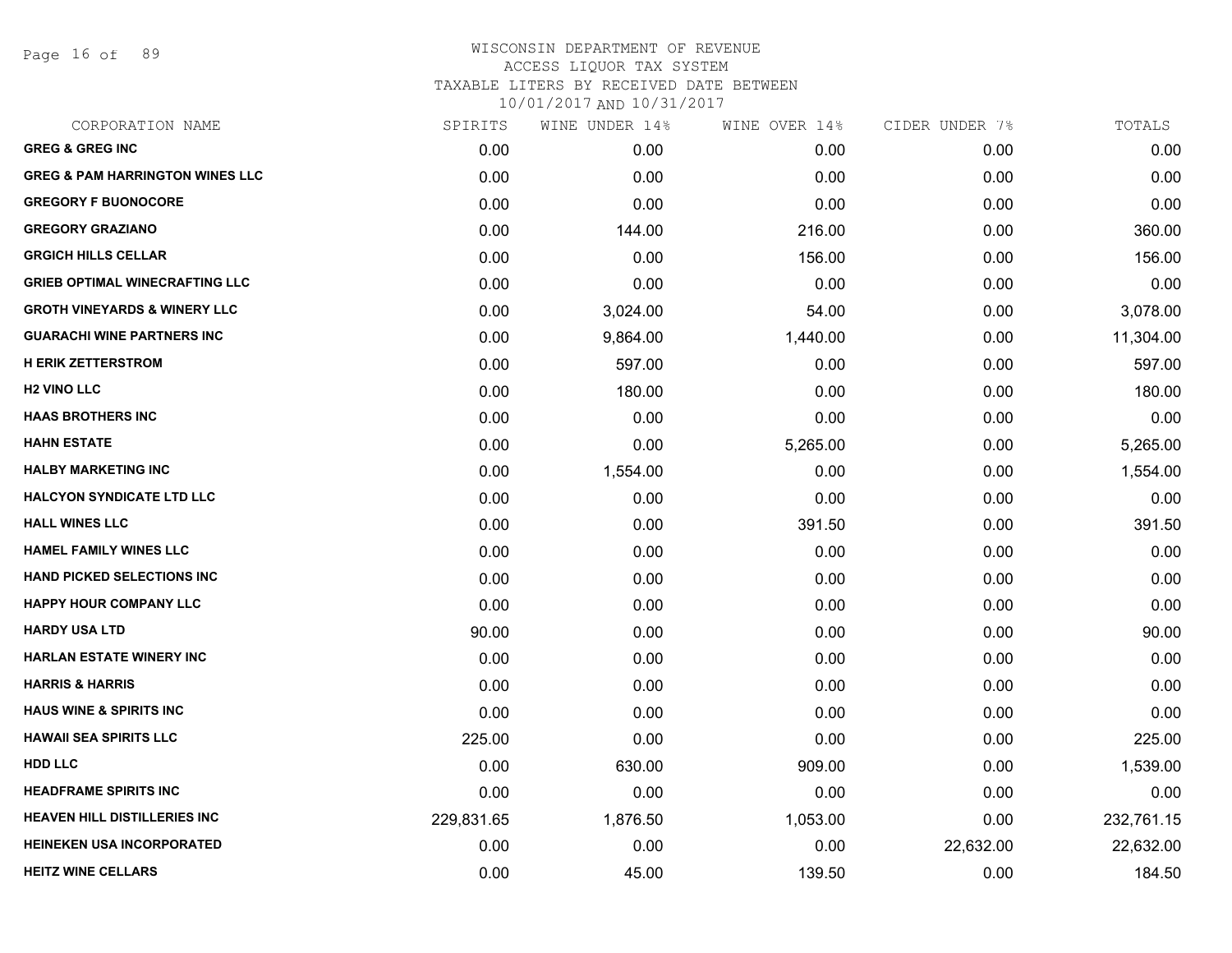| CORPORATION NAME                  | SPIRITS  | WINE UNDER 14% | WINE OVER 14% | CIDER UNDER 7% | TOTALS   |
|-----------------------------------|----------|----------------|---------------|----------------|----------|
| <b>HEMINGWAY RUM COMPANY LLC</b>  | 0.00     | 0.00           | 0.00          | 0.00           | 0.00     |
| HEMISPHERE WINE COMPANY INC       | 0.00     | 0.00           | 0.00          | 0.00           | 0.00     |
| <b>HENDRY PREMIUM IMPORTS INC</b> | 0.00     | 0.00           | 0.00          | 0.00           | 0.00     |
| <b>HENRIOT INC</b>                | 0.00     | 886.50         | 27.00         | 0.00           | 913.50   |
| HENRY STEELE IMPORTS LLC          | 0.00     | 0.00           | 0.00          | 0.00           | 0.00     |
| HERITAGE DISTILLING COMPANY INC   | 0.00     | 0.00           | 0.00          | 0.00           | 0.00     |
| <b>HERITAGE WINE CELLARS LTD</b>  | 0.00     | 486.00         | 0.00          | 0.00           | 486.00   |
| <b>HERMAN STORY WINES INC</b>     | 0.00     | 0.00           | 0.00          | 0.00           | 0.00     |
| <b>HERON WINES INC</b>            | 0.00     | 0.00           | 0.00          | 0.00           | 0.00     |
| <b>HEYDAY CORPORATION</b>         | 0.00     | 333.00         | 6.00          | 0.00           | 339.00   |
| <b>HIDALGO IMPORTS LLC</b>        | 0.00     | 0.00           | 0.00          | 0.00           | 0.00     |
| <b>HILL ESTATES INC</b>           | 0.00     | 0.00           | 0.00          | 0.00           | 0.00     |
| <b>HIRSCH WINERY LLC</b>          | 0.00     | 0.00           | 0.00          | 0.00           | 0.00     |
| <b>HIWWS INC</b>                  | 0.00     | 0.00           | 0.00          | 0.00           | 0.00     |
| HONEOYE FALLS DISTILLERY LLC      | 0.00     | 0.00           | 0.00          | 0.00           | 0.00     |
| <b>HONEYWOOD INC</b>              | 0.00     | 0.00           | 0.00          | 0.00           | 0.00     |
| HONIG VINEYARD AND WINERY LLC     | 0.00     | 270.00         | 211.50        | 0.00           | 481.50   |
| <b>HOOD RIVER DISTILLERS INC</b>  | 4,275.00 | 0.00           | 0.00          | 0.00           | 4,275.00 |
| <b>HOPE WINE LLC</b>              | 0.00     | 540.00         | 0.00          | 0.00           | 540.00   |
| <b>HORN ENTERPRISES INC</b>       | 0.00     | 0.00           | 0.00          | 0.00           | 0.00     |
| <b>HOTCOOP LLC</b>                | 0.00     | 0.00           | 0.00          | 0.00           | 0.00     |
| <b>HOURGLASS WINE COMPANY INC</b> | 0.00     | 0.00           | 0.00          | 0.00           | 0.00     |
| <b>HUA YUAN</b>                   | 0.00     | 0.00           | 0.00          | 0.00           | 0.00     |
| <b>HUBER ORCHARDS INC</b>         | 0.00     | 0.00           | 0.00          | 0.00           | 0.00     |
| <b>HUDSON WINE BROKERS LLC</b>    | 0.00     | 315.00         | 0.00          | 0.00           | 315.00   |
| <b>HUNEEUS VINTNERS LLC</b>       | 0.00     | 0.00           | 252.00        | 0.00           | 252.00   |
| <b>HUSCH VINEYARDS INC</b>        | 0.00     | 126.00         | 0.00          | 0.00           | 126.00   |
| <b>HYATT FARM PARTNERSHIP</b>     | 0.00     | 0.00           | 0.00          | 0.00           | 0.00     |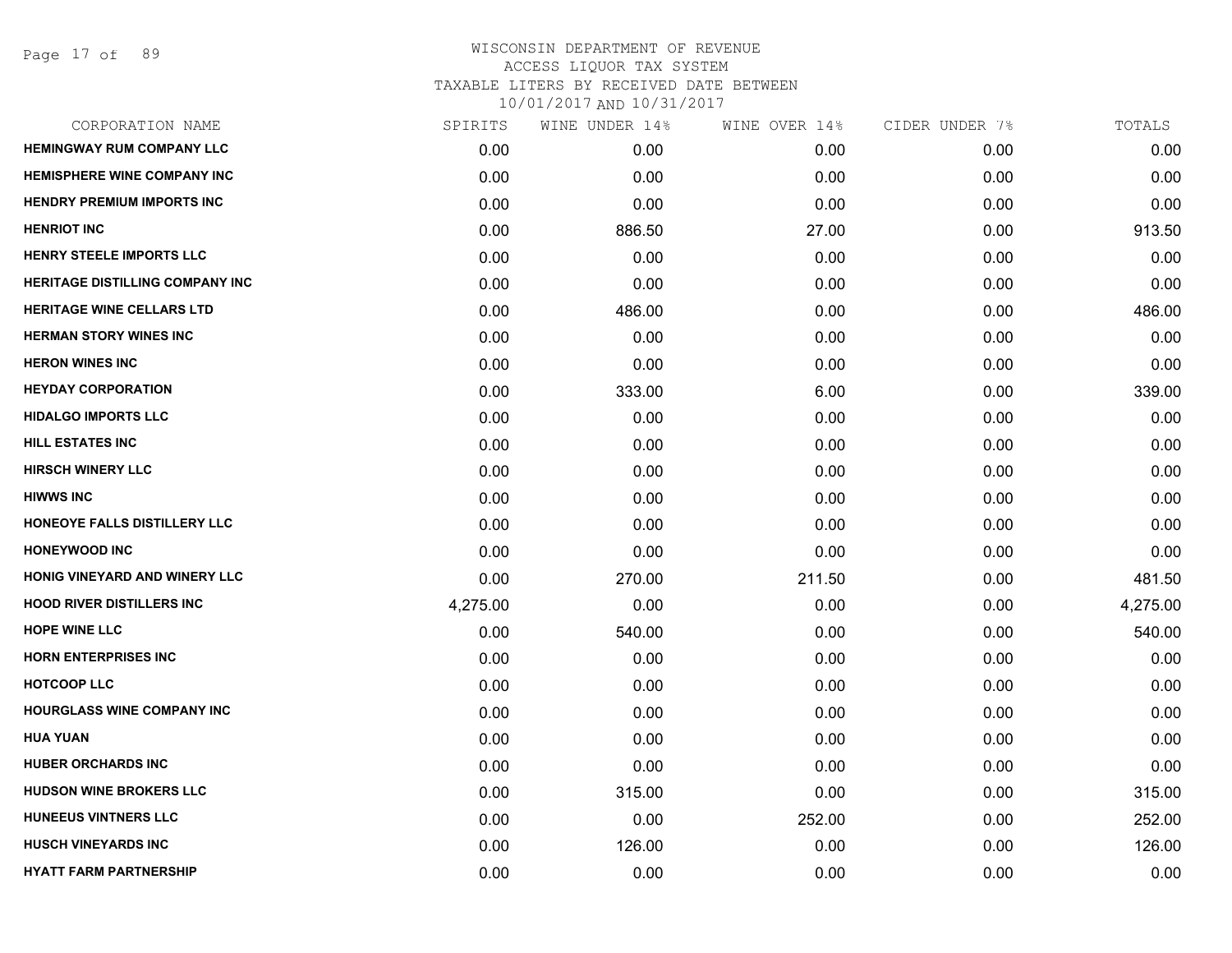Page 18 of 89

## WISCONSIN DEPARTMENT OF REVENUE ACCESS LIQUOR TAX SYSTEM TAXABLE LITERS BY RECEIVED DATE BETWEEN

| CORPORATION NAME                                  | SPIRITS   | WINE UNDER 14% | WINE OVER 14% | CIDER UNDER 7% | TOTALS    |
|---------------------------------------------------|-----------|----------------|---------------|----------------|-----------|
| <b>IAN BRAND</b>                                  | 0.00      | 0.00           | 0.00          | 0.00           | 0.00      |
| <b>IDEAL WINE &amp; SPIRITS CO INC</b>            | 90.00     | 504.00         | 0.00          | 0.00           | 594.00    |
| <b>ILLAHE VINEYARDS AND WINERY INC</b>            | 0.00      | 0.00           | 0.00          | 0.00           | 0.00      |
| <b>ILLYRIAN IMPORT INC</b>                        | 0.00      | 0.00           | 0.00          | 0.00           | 0.00      |
| <b>IMMORTAL BRANDS, LLC</b>                       | 0.00      | 0.00           | 0.00          | 0.00           | 0.00      |
| <b>IMPERIAL BRANDS INC</b>                        | 5,811.00  | 0.00           | 0.00          | 0.00           | 5,811.00  |
| <b>IMPEX BEVERAGES INC</b>                        | 22.50     | 0.00           | 0.00          | 0.00           | 22.50     |
| IN AGAVE WE TRUST LLC                             | 0.00      | 0.00           | 0.00          | 0.00           | 0.00      |
| <b>INDIGENOUS SELECTIONS LLC</b>                  | 0.00      | 517.37         | 152.95        | 0.00           | 670.32    |
| <b>INDIGO WINE GROUP LLC</b>                      | 0.00      | 868.50         | 0.00          | 0.00           | 868.50    |
| <b>INFINIUM SPIRITS INC.</b>                      | 18,653.40 | 0.00           | 0.00          | 0.00           | 18,653.40 |
| INNO VINO INTERNATIONAL INC                       | 0.00      | 0.00           | 0.00          | 0.00           | 0.00      |
| <b>INTEGRITY WINES LLC</b>                        | 0.00      | 0.00           | 0.00          | 0.00           | 0.00      |
| <b>INTERNATIONAL DISTILLERS &amp; VINTERS LTD</b> | 0.00      | 0.00           | 0.00          | 0.00           | 0.00      |
| <b>INTERNATIONAL VINES INC</b>                    | 0.00      | 0.00           | 0.00          | 0.00           | 0.00      |
| <b>INTERRA FOOD MARKETING LLC</b>                 | 0.00      | 0.00           | 0.00          | 0.00           | 0.00      |
| <b>INTERSECT BEVERAGE LLC</b>                     | 0.00      | 0.00           | 0.00          | 0.00           | 0.00      |
| <b>INTERTRADE USA COMPANY</b>                     | 0.00      | 0.00           | 0.00          | 0.00           | 0.00      |
| <b>INVESTOR'S OF AMERICA LP</b>                   | 0.00      | 0.00           | 0.00          | 0.00           | 0.00      |
| <b>ION BEVERAGES LLC</b>                          | 0.00      | 0.00           | 0.00          | 0.00           | 0.00      |
| <b>IRON HORSE VINEYARDS LP</b>                    | 0.00      | 0.00           | 0.00          | 0.00           | 0.00      |
| <b>ISANTI SPIRITS LLC</b>                         | 0.00      | 0.00           | 0.00          | 0.00           | 0.00      |
| <b>IWK USA IMPORTERS LLC</b>                      | 0.00      | 0.00           | 0.00          | 0.00           | 0.00      |
| <b>J &amp; D WINES INC</b>                        | 0.00      | 0.00           | 0.00          | 0.00           | 0.00      |
| <b>J LOHR WINERY CORP</b>                         | 0.00      | 7,290.00       | 454.50        | 0.00           | 7,744.50  |
| <b>J PEDRONCELLI WINERY</b>                       | 0.00      | 0.00           | 126.00        | 0.00           | 126.00    |
| <b>J3 WINE PARTNERS LLC</b>                       | 0.00      | 0.00           | 0.00          | 0.00           | 0.00      |
| <b>JACK POUST &amp; COMPANY INC</b>               | 0.00      | 378.00         | 54.00         | 0.00           | 432.00    |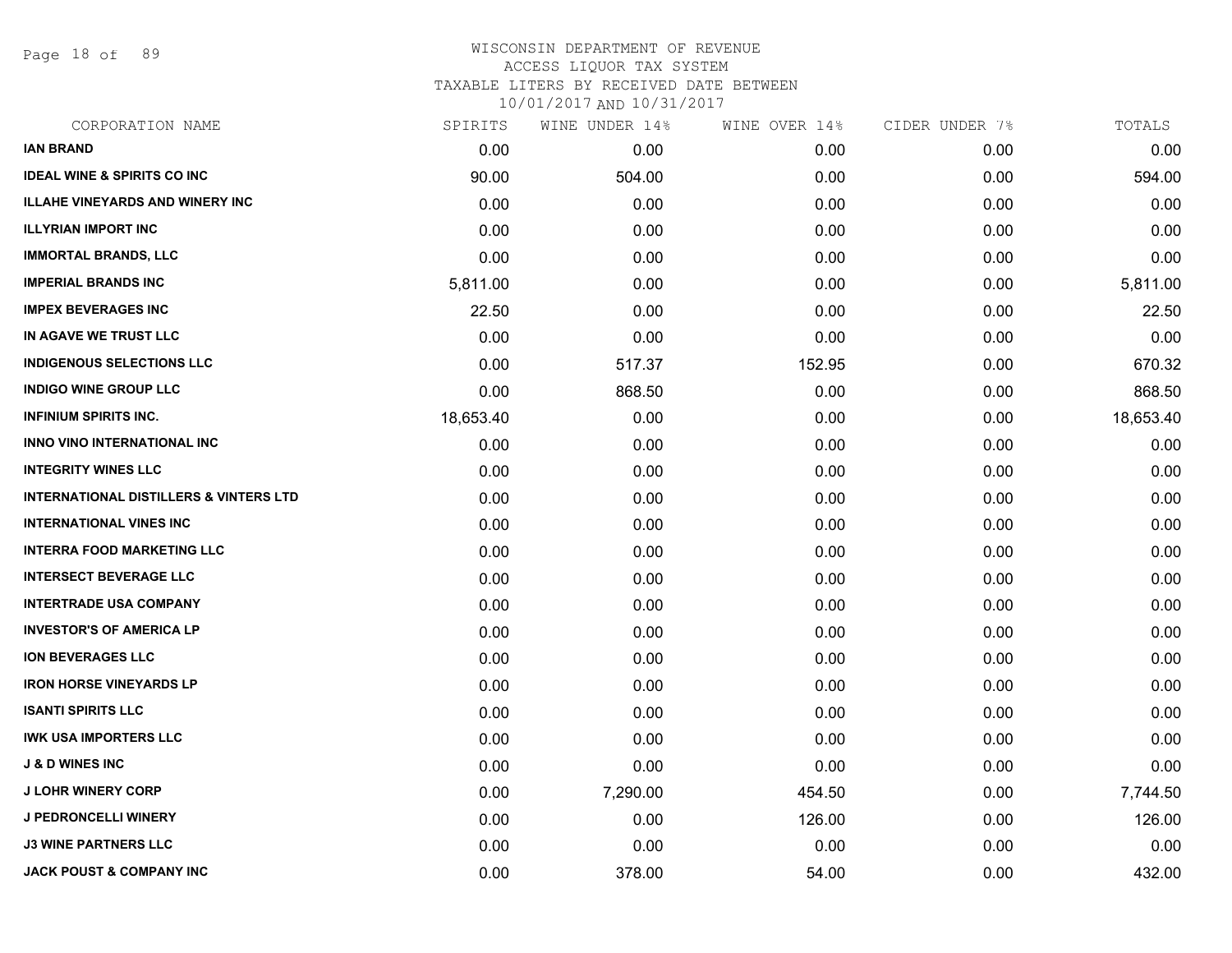Page 19 of 89

#### WISCONSIN DEPARTMENT OF REVENUE

#### ACCESS LIQUOR TAX SYSTEM

TAXABLE LITERS BY RECEIVED DATE BETWEEN

| CORPORATION NAME                      | SPIRITS    | WINE UNDER 14% | WINE OVER 14% | CIDER UNDER 7% | TOTALS     |
|---------------------------------------|------------|----------------|---------------|----------------|------------|
| <b>JACKSON FAMILY ENTERPRISES INC</b> | 0.00       | 142,531.50     | 9,766.50      | 0.00           | 152,298.00 |
| <b>JACKY RANDELL TRENTHAM</b>         | 0.00       | 0.00           | 0.00          | 0.00           | 0.00       |
| <b>JACUZZI FAMILY VINEYARDS LLC</b>   | 0.00       | 0.00           | 0.00          | 0.00           | 0.00       |
| <b>JAM CELLARS INC</b>                | 0.00       | 297.00         | 9,630.00      | 0.00           | 9,927.00   |
| <b>JAMES CLARK</b>                    | 0.00       | 0.00           | 0.00          | 0.00           | 0.00       |
| <b>JAMES E COSMA</b>                  | 0.00       | 225.00         | 0.00          | 0.00           | 225.00     |
| <b>JAMES J MOORE</b>                  | 0.00       | 0.00           | 0.00          | 0.00           | 0.00       |
| <b>JAMES L LAMBERT</b>                | 0.00       | 0.00           | 0.00          | 0.00           | 0.00       |
| <b>JAMES MORONEY INC</b>              | 0.00       | 0.00           | 0.00          | 0.00           | 0.00       |
| <b>JAMES RICKER</b>                   | 9.00       | 11,947.50      | 135.00        | 0.00           | 12,091.50  |
| JAPAN PRESTIGE SAKE INTERNATIONAL INC | 0.00       | 17.28          | 147.10        | 0.00           | 164.38     |
| <b>JARVIS</b>                         | 0.00       | 0.00           | 0.00          | 0.00           | 0.00       |
| <b>JASON J AND MOLLY N DREW</b>       | 0.00       | 0.00           | 0.00          | 0.00           | 0.00       |
| <b>JAX VINEYARDS LLC</b>              | 0.00       | 83.21          | 49.93         | 0.00           | 133.14     |
| <b>JAY J HEMINWAY</b>                 | 0.00       | 0.00           | 0.00          | 0.00           | 0.00       |
| <b>JAY MIDWEST INC</b>                | 54.00      | 0.00           | 0.00          | 0.00           | 54.00      |
| <b>JB GEORGE LLC</b>                  | 0.00       | 0.00           | 0.00          | 0.00           | 0.00       |
| <b>JC CELLARS INC</b>                 | 0.00       | 0.00           | 0.00          | 0.00           | 0.00       |
| JEAN CLAUDE BOISSET WINES USA INC     | 0.00       | 1,982.25       | 495.00        | 0.00           | 2,477.25   |
| <b>JEFF QUINT</b>                     | 0.00       | 0.00           | 0.00          | 0.00           | 0.00       |
| <b>JEFFREY L EMERY</b>                | 0.00       | 0.00           | 0.00          | 0.00           | 0.00       |
| <b>JEM BEVERAGE COMPANY</b>           | 0.00       | 0.00           | 0.00          | 0.00           | 0.00       |
| <b>JFC INTERNATIONAL INC</b>          | 4.54       | 1,996.96       | 3,444.72      | 0.00           | 5,446.22   |
| <b>JIM BEAM BRANDS CO</b>             | 582,079.26 | 270.00         | 315.00        | 0.00           | 582,664.26 |
| <b>J-NH WINE GROUP LLC</b>            | 0.00       | 0.00           | 0.00          | 0.00           | 0.00       |
| <b>JNJ INTERNATIONAL INC</b>          | 0.00       | 0.00           | 0.00          | 0.00           | 0.00       |
| <b>JOHAN VINEYARDS LLC</b>            | 0.00       | 0.00           | 0.00          | 0.00           | 0.00       |
| JOHN ANTHONY VINEYARDS LLC            | 0.00       | 0.00           | 0.00          | 0.00           | 0.00       |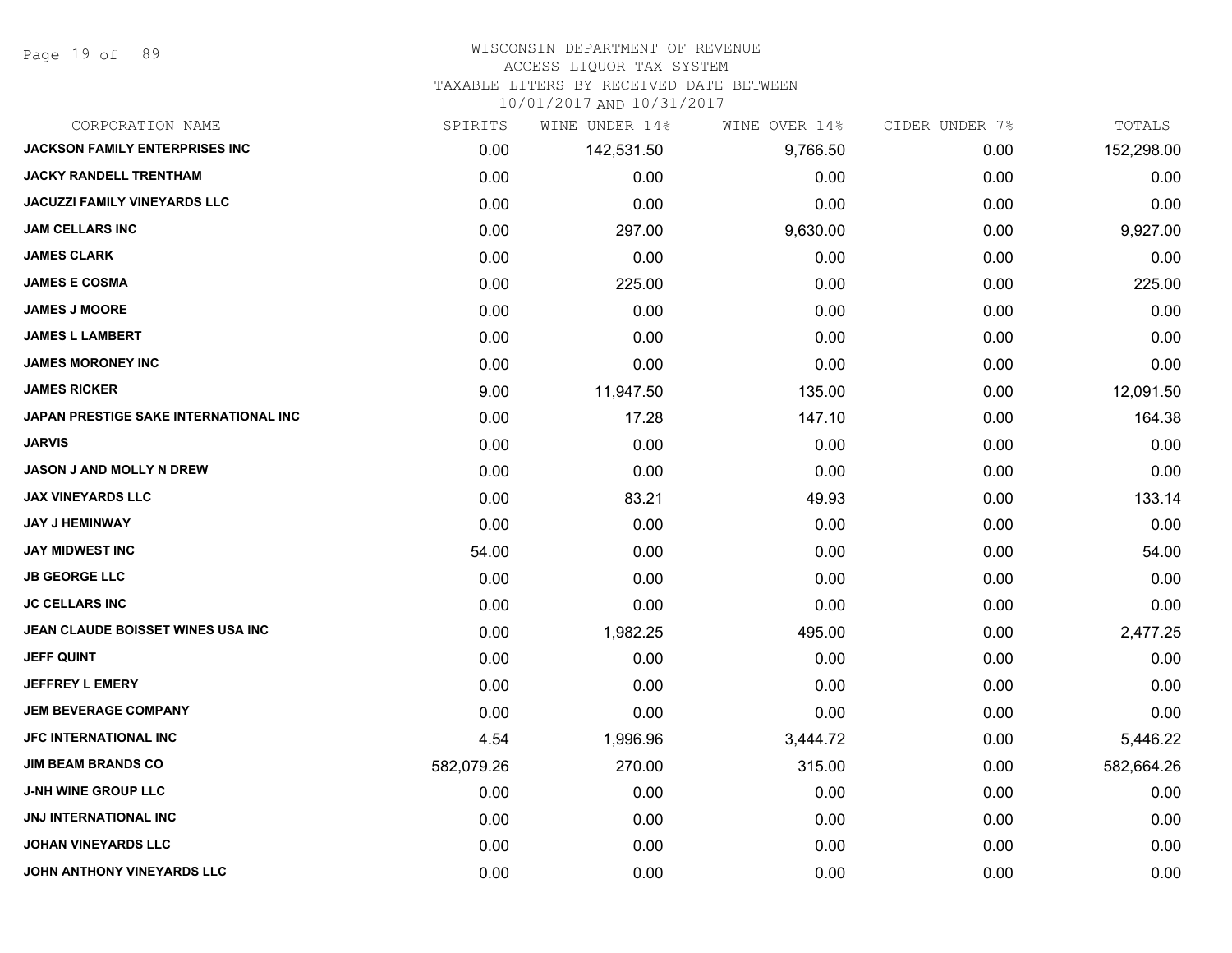Page 20 of 89

| CORPORATION NAME                         | SPIRITS  | WINE UNDER 14% | WINE OVER 14% | CIDER UNDER 7% | TOTALS   |
|------------------------------------------|----------|----------------|---------------|----------------|----------|
| <b>JOHN R LUCAS</b>                      | 0.00     | 0.00           | 0.00          | 0.00           | 0.00     |
| <b>JON A GERSTENSCHLAGER</b>             | 0.00     | 0.00           | 0.00          | 0.00           | 0.00     |
| <b>JOSE PASTOR</b>                       | 0.00     | 0.00           | 279.00        | 0.00           | 279.00   |
| <b>JOSEPH PHELPS VINEYARDS LLC</b>       | 0.00     | 0.00           | 63.00         | 0.00           | 63.00    |
| JOSEPH VICTORI WINES, INC.               | 0.00     | 0.00           | 0.00          | 0.00           | 0.00     |
| <b>JOSU GALDOS</b>                       | 0.00     | 0.00           | 0.00          | 0.00           | 0.00     |
| <b>JOURNEYMAN DISTILLERY LLC</b>         | 148.91   | 0.00           | 0.00          | 0.00           | 148.91   |
| <b>JPPZ INC</b>                          | 0.00     | 0.00           | 0.00          | 0.00           | 0.00     |
| <b>JRV LLC</b>                           | 0.00     | 0.00           | 0.00          | 0.00           | 0.00     |
| <b>JUDD FAMILY VINEYARDS LP</b>          | 0.00     | 0.00           | 0.00          | 0.00           | 0.00     |
| <b>JUSTIN VINEYARDS &amp; WINERY LLC</b> | 0.00     | 0.00           | 1,692.00      | 0.00           | 1,692.00 |
| <b>JVW CORPORATION</b>                   | 0.00     | 252.00         | 0.00          | 0.00           | 252.00   |
| <b>JZ WINE COMPANY</b>                   | 0.00     | 189.00         | 0.00          | 0.00           | 189.00   |
| <b>K VINTNERS LLC</b>                    | 0.00     | 54.00          | 4,032.00      | 0.00           | 4,086.00 |
| <b>KAITRIN N COOPER</b>                  | 1,201.80 | 0.00           | 0.00          | 0.00           | 1,201.80 |
| <b>KALIN CELLARS INC</b>                 | 0.00     | 0.00           | 0.00          | 0.00           | 0.00     |
| <b>KAY OLSEN</b>                         | 0.00     | 0.00           | 0.00          | 0.00           | 0.00     |
| <b>KB WINES LLC</b>                      | 0.00     | 0.00           | 0.00          | 0.00           | 0.00     |
| <b>KEEPER'S QUEST INC</b>                | 0.00     | 0.00           | 0.00          | 0.00           | 0.00     |
| <b>KELLER ESTATE LTD</b>                 | 0.00     | 0.00           | 0.00          | 0.00           | 0.00     |
| <b>KEN WRIGHT CELLARS CO</b>             | 0.00     | 0.00           | 0.00          | 0.00           | 0.00     |
| <b>KENNETH S LIKITPRAKONG</b>            | 0.00     | 1,134.00       | 0.00          | 0.00           | 1,134.00 |
| <b>KENT HUMPHREY</b>                     | 0.00     | 0.00           | 0.00          | 0.00           | 0.00     |
| <b>KENT RASMUSSEN WINERY</b>             | 0.00     | 0.00           | 0.00          | 0.00           | 0.00     |
| <b>KENTUCKY BOURBON DISTILLERS LTD</b>   | 0.00     | 0.00           | 0.00          | 0.00           | 0.00     |
| <b>KERMIT LYNCH WINE MERCHANTS</b>       | 0.00     | 1,413.00       | 453.00        | 0.00           | 1,866.00 |
| <b>KIMBERTON WINES LLC</b>               | 0.00     | 0.00           | 0.00          | 0.00           | 0.00     |
| KINDRED SPIRITS NORTH AMERICA INC        | 0.00     | 0.00           | 0.00          | 0.00           | 0.00     |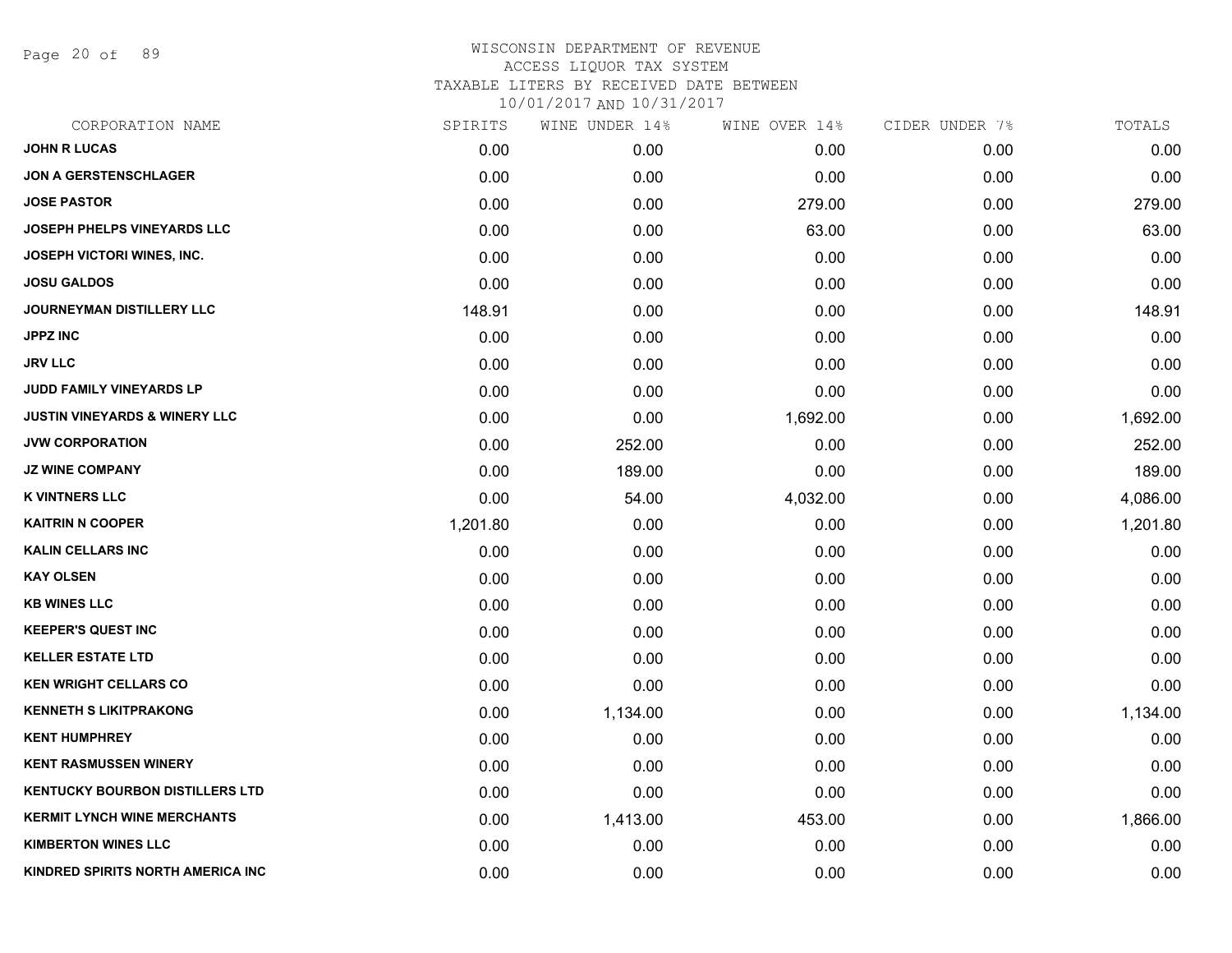Page 21 of 89

#### WISCONSIN DEPARTMENT OF REVENUE ACCESS LIQUOR TAX SYSTEM

TAXABLE LITERS BY RECEIVED DATE BETWEEN

| CORPORATION NAME                                 | SPIRITS | WINE UNDER 14% | WINE OVER 14% | CIDER UNDER 7% | TOTALS    |
|--------------------------------------------------|---------|----------------|---------------|----------------|-----------|
| <b>KINDRED VINES IMPORT CO LLC</b>               | 0.00    | 522.00         | 27.00         | 0.00           | 549.00    |
| <b>KING ESTATE WINERY LP</b>                     | 0.00    | 252.00         | 0.00          | 0.00           | 252.00    |
| <b>KIONA VINEYARDS LLC</b>                       | 0.00    | 4.50           | 0.00          | 0.00           | 4.50      |
| KISTLER VINEYARDS, LLC                           | 0.00    | 0.00           | 63.00         | 0.00           | 63.00     |
| <b>KITFOX VINEYARDS LLC</b>                      | 0.00    | 0.00           | 0.00          | 0.00           | 0.00      |
| <b>KLEIN FOODS INC</b>                           | 0.00    | 14,157.00      | 5,193.00      | 0.00           | 19,350.00 |
| <b>KLIN SPIRITS LLC</b>                          | 0.00    | 0.00           | 0.00          | 0.00           | 0.00      |
| <b>KLINKER BRICK WINERY INC</b>                  | 0.00    | 0.00           | 2,520.00      | 0.00           | 2,520.00  |
| <b>KOBRAND CORPORATION</b>                       | 99.00   | 5,817.00       | 3,624.90      | 0.00           | 9,540.90  |
| <b>KOJIMA &amp; INTERNATIONAL ASSOCIATES INC</b> | 0.00    | 0.00           | 0.00          | 0.00           | 0.00      |
| <b>KONGSGAARD WINE LLC</b>                       | 0.00    | 0.00           | 0.00          | 0.00           | 0.00      |
| <b>KONSTANTIN D FRANK &amp; SONS</b>             | 0.00    | 333.00         | 0.00          | 0.00           | 333.00    |
| <b>KOPRI INC</b>                                 | 0.00    | 0.00           | 0.00          | 0.00           | 0.00      |
| <b>KOVAL INC</b>                                 | 802.00  | 0.00           | 0.00          | 0.00           | 802.00    |
| <b>KRA-ZE LLC</b>                                | 0.00    | 0.00           | 0.00          | 0.00           | 0.00      |
| <b>KRUPP BROTHERS LLC</b>                        | 0.00    | 0.00           | 0.00          | 0.00           | 0.00      |
| <b>KUTCH WINES INC</b>                           | 0.00    | 0.00           | 0.00          | 0.00           | 0.00      |
| <b>KYSELA PERE ET FILS LTD</b>                   | 0.00    | 0.00           | 0.00          | 0.00           | 0.00      |
| <b>L &amp; F BRANDS INC</b>                      | 0.00    | 0.00           | 0.00          | 0.00           | 0.00      |
| <b>L &amp; L IMPORTS LLC</b>                     | 0.00    | 0.00           | 0.00          | 0.00           | 0.00      |
| <b>LC WINE</b>                                   | 0.00    | 0.00           | 153.00        | 0.00           | 153.00    |
| L FOPPIANO WINE CO INC                           | 0.00    | 0.00           | 0.00          | 0.00           | 0.00      |
| <b>L&amp;C WINE COUNTRY OPERATIONS LLC</b>       | 0.00    | 0.00           | 0.00          | 0.00           | 0.00      |
| <b>LADERA WINERY LLC</b>                         | 0.00    | 0.00           | 90.00         | 0.00           | 90.00     |
| <b>LADY HILL LLC</b>                             | 0.00    | 0.00           | 0.00          | 0.00           | 0.00      |
| <b>LAETITIA VINEYARD &amp; WINERY INC</b>        | 0.00    | 0.00           | 0.00          | 0.00           | 0.00      |
| <b>LAIRD &amp; COMPANY</b>                       | 0.00    | 0.00           | 0.00          | 0.00           | 0.00      |
| <b>LAKE COUNTRY LIBARE DISTILLING LLC</b>        | 243.00  | 0.00           | 0.00          | 0.00           | 243.00    |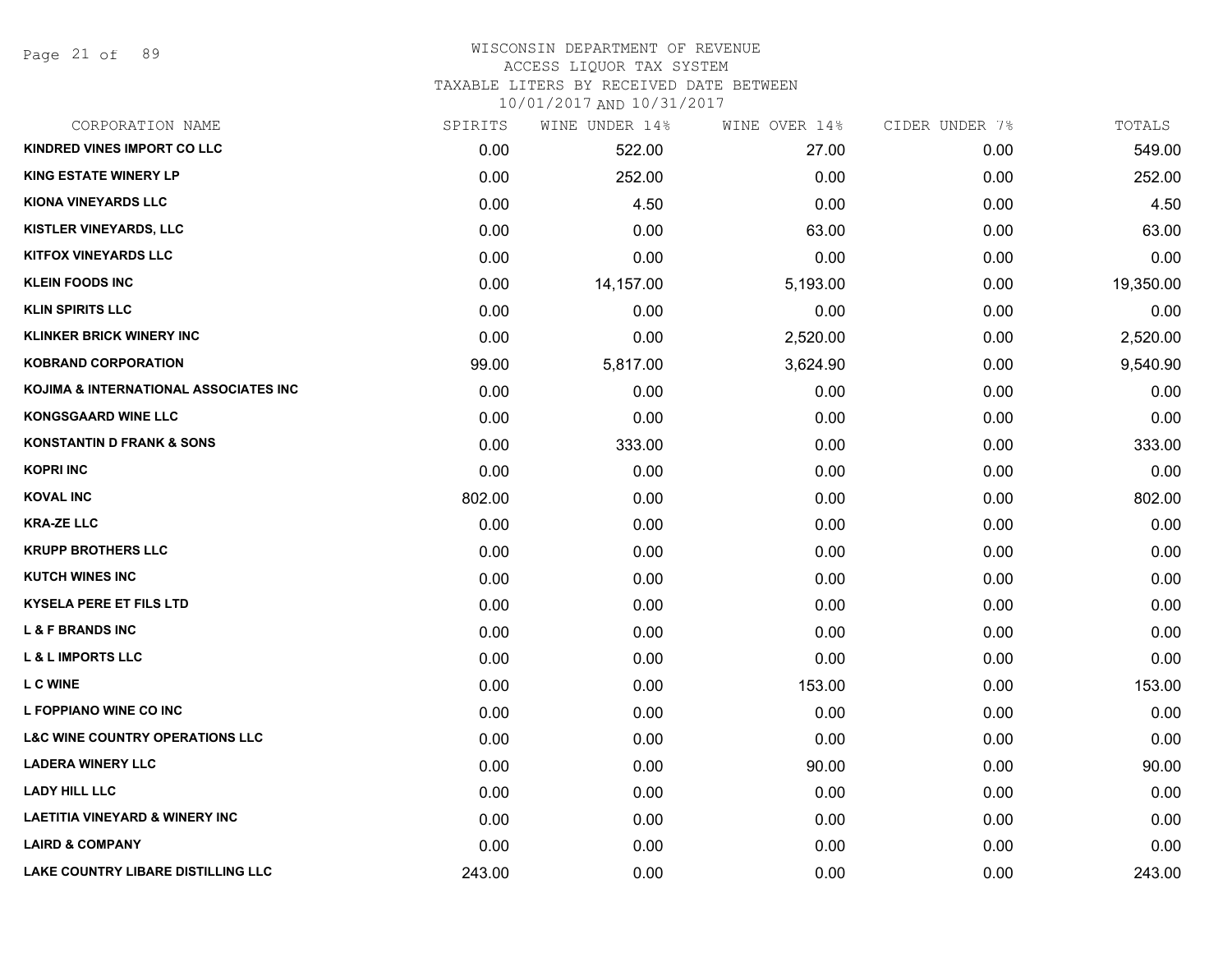Page 22 of 89

| CORPORATION NAME                        | SPIRITS   | WINE UNDER 14% | WINE OVER 14% | CIDER UNDER 7% | TOTALS    |
|-----------------------------------------|-----------|----------------|---------------|----------------|-----------|
| <b>LANCE C RANDOLPH</b>                 | 0.00      | 0.00           | 0.00          | 0.00           | 0.00      |
| <b>LANGDON SHIVERICK INC</b>            | 0.00      | 108.00         | 0.00          | 0.00           | 108.00    |
| <b>LANGE WINERY LLC</b>                 | 0.00      | 0.00           | 0.00          | 0.00           | 0.00      |
| <b>LAPHAM SALES &amp; MARKETING INC</b> | 0.00      | 0.00           | 0.00          | 0.00           | 0.00      |
| <b>LATITUDE BEVERAGE COMPANY</b>        | 0.00      | 0.00           | 0.00          | 0.00           | 0.00      |
| <b>LAUREATE IMPORTS COMPANY INC</b>     | 0.00      | 0.00           | 0.00          | 0.00           | 0.00      |
| <b>LAURENT-PERRIER US INC</b>           | 0.00      | 0.00           | 0.00          | 0.00           | 0.00      |
| <b>LAVA SPRINGS INC</b>                 | 0.00      | 0.00           | 279.00        | 0.00           | 279.00    |
| <b>LAWER FAMILY WINERY INC</b>          | 0.00      | 0.00           | 0.00          | 0.00           | 0.00      |
| <b>LCF WINE COMPANY LLC</b>             | 0.00      | 756.00         | 252.00        | 0.00           | 1,008.00  |
| LE CEP II INC                           | 0.00      | 0.00           | 0.00          | 0.00           | 0.00      |
| LE GRAND COURTAGE LLC                   | 0.00      | 4.49           | 0.00          | 0.00           | 4.49      |
| LE RAISIN IMPORTS LLC                   | 0.00      | 0.00           | 0.00          | 0.00           | 0.00      |
| LE VIGNE WINERY INC                     | 0.00      | 0.00           | 0.00          | 0.00           | 0.00      |
| LEFT COAST CELLARS LLC                  | 0.00      | 0.00           | 0.00          | 0.00           | 0.00      |
| <b>LEMELSON WINERY LLC</b>              | 0.00      | 0.00           | 0.00          | 0.00           | 0.00      |
| <b>LEONARD KREUSCH INC</b>              | 0.00      | 1,027.06       | 0.00          | 0.00           | 1,027.06  |
| <b>LEONARDINI FAMILY WINERY LLC</b>     | 0.00      | 252.00         | 13.50         | 0.00           | 265.50    |
| <b>LEONETTI CELLAR LLC</b>              | 0.00      | 0.00           | 0.00          | 0.00           | 0.00      |
| <b>LEVECKE CORPORATION</b>              | 58,102.50 | 0.00           | 0.00          | 0.00           | 58,102.50 |
| <b>LEVIATHAN WINE COMPANY LLC</b>       | 0.00      | 0.00           | 0.00          | 0.00           | 0.00      |
| <b>LICKUID AWESOME LLC</b>              | 0.00      | 0.00           | 0.00          | 0.00           | 0.00      |
| <b>LIDESTRI BEVERAGES LLC</b>           | 0.00      | 0.00           | 0.00          | 0.00           | 0.00      |
| <b>LINCOLN SQUARE WINE COMPANY LLC</b>  | 0.00      | 0.00           | 0.00          | 0.00           | 0.00      |
| <b>LIOCO WINE COMPANY LLC</b>           | 0.00      | 0.00           | 0.00          | 0.00           | 0.00      |
| <b>LION NATHAN USA INC</b>              | 0.00      | 1,699.50       | 435.00        | 0.00           | 2,134.50  |
| <b>LISA LISA INCORPORATED</b>           | 0.00      | 0.00           | 0.00          | 0.00           | 0.00      |
| <b>LISA MARLOW</b>                      | 0.00      | 0.00           | 0.00          | 0.00           | 0.00      |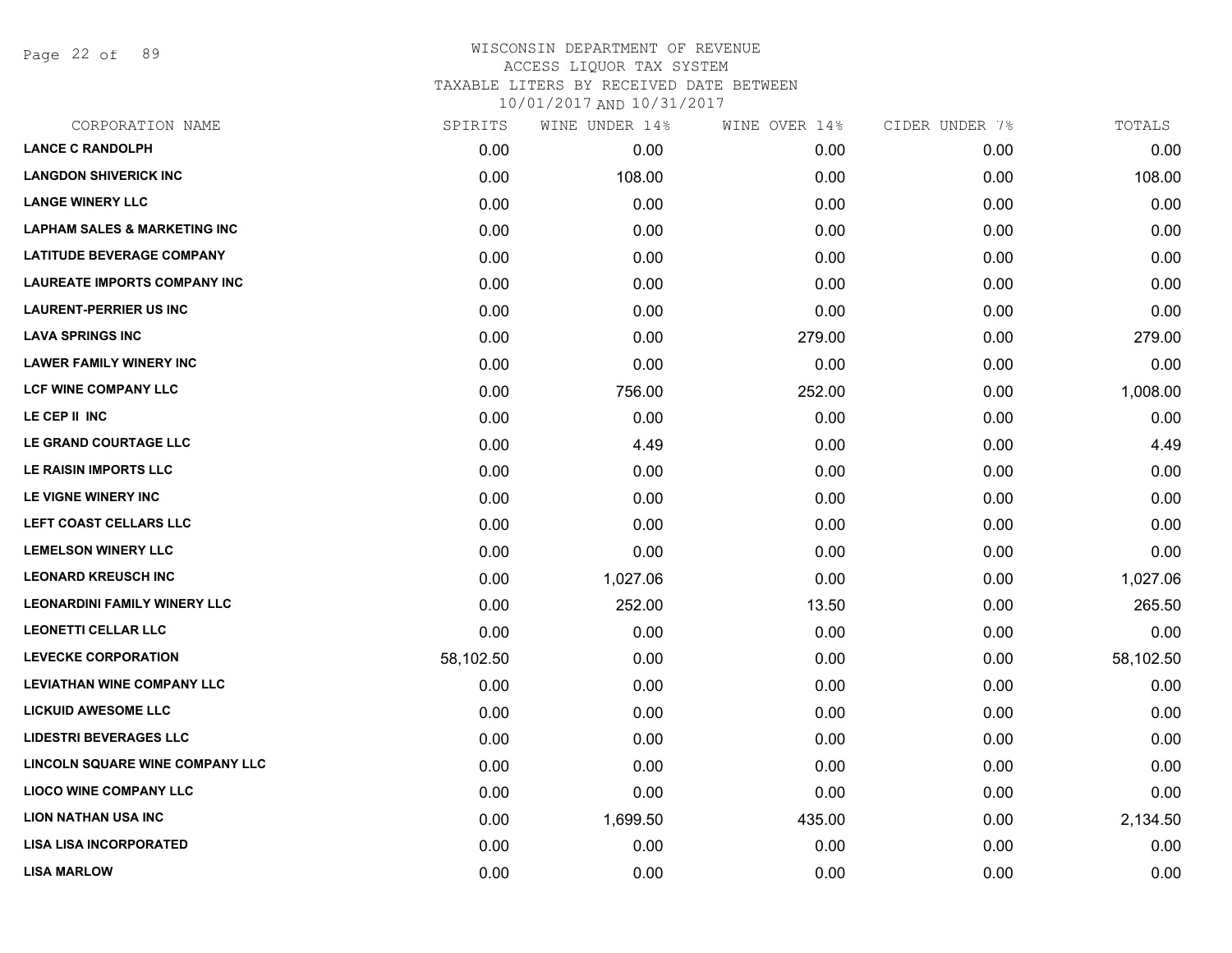Page 23 of 89

## WISCONSIN DEPARTMENT OF REVENUE ACCESS LIQUOR TAX SYSTEM

TAXABLE LITERS BY RECEIVED DATE BETWEEN

| CORPORATION NAME                              | SPIRITS   | WINE UNDER 14% | WINE OVER 14% | CIDER UNDER 7% | TOTALS    |
|-----------------------------------------------|-----------|----------------|---------------|----------------|-----------|
| <b>LLOYD CELLARS INC</b>                      | 0.00      | 0.00           | 0.00          | 0.00           | 0.00      |
| <b>LOCAL DISTILLING INC</b>                   | 3,123.00  | 0.00           | 0.00          | 0.00           | 3,123.00  |
| <b>LOEST &amp; MCNAMEE INC</b>                | 0.00      | 1,080.00       | 0.00          | 0.00           | 1,080.00  |
| <b>LONG MEADOW RANCH WINERY INC</b>           | 0.00      | 0.00           | 0.00          | 0.00           | 0.00      |
| <b>LONG SHADOWS VINTNERS LLC</b>              | 0.00      | 0.00           | 0.00          | 0.00           | 0.00      |
| <b>LONZ WINERY INC</b>                        | 0.00      | 0.00           | 0.00          | 0.00           | 0.00      |
| <b>LOOSEN BROS USA LTD</b>                    | 0.00      | 9,576.00       | 0.00          | 0.00           | 9,576.00  |
| <b>LORING WINE COMPANY LLC</b>                | 0.00      | 0.00           | 0.00          | 0.00           | 0.00      |
| <b>LOUIS GLUNZ BEER INC</b>                   | 0.00      | 0.00           | 0.00          | 0.00           | 0.00      |
| <b>LOUIS GLUNZ WINE INC</b>                   | 0.00      | 0.00           | 0.00          | 0.00           | 0.00      |
| <b>LOUIS LATOUR INC</b>                       | 0.00      | 234.00         | 0.00          | 0.00           | 234.00    |
| <b>LOWDEN SCHOOLHOUSE CORPORATION</b>         | 0.00      | 126.00         | 549.00        | 0.00           | 675.00    |
| <b>LUNA VINEYARDS INC</b>                     | 0.00      | 0.00           | 90.00         | 0.00           | 90.00     |
| <b>LUNEAU USA INC</b>                         | 0.00      | 12,008.00      | 0.00          | 0.00           | 12,008.00 |
| <b>LUXCO INC</b>                              | 52,646.40 | 144.00         | 525.00        | 0.00           | 53,315.40 |
| <b>LYNMAR WINERY LLC</b>                      | 0.00      | 0.00           | 0.00          | 0.00           | 0.00      |
| <b>M.A.C. WINES, LLC</b>                      | 0.00      | 0.00           | 0.00          | 0.00           | 0.00      |
| <b>MACH FLYNT INC</b>                         | 2,520.00  | 8,316.00       | 6,048.00      | 0.00           | 16,884.00 |
| <b>MAD CAR WINE CO LLC</b>                    | 0.00      | 0.00           | 0.00          | 0.00           | 0.00      |
| <b>MADRIGAL FAMILY WINERY LLC</b>             | 0.00      | 0.00           | 0.00          | 0.00           | 0.00      |
| <b>MAGAVE TEQUILA INC</b>                     | 0.00      | 270.00         | 0.00          | 0.00           | 270.00    |
| <b>MAISONS MARQUES &amp; DOMAINES USA INC</b> | 0.00      | 945.00         | 67.50         | 0.00           | 1,012.50  |
| <b>MANO'S INC</b>                             | 0.00      | 0.00           | 0.00          | 0.00           | 0.00      |
| <b>MANUEL PULIDO</b>                          | 0.00      | 6,299.98       | 0.00          | 0.00           | 6,299.98  |
| <b>MARIETTA CELLARS INC</b>                   | 0.00      | 0.00           | 0.00          | 0.00           | 0.00      |
| <b>MARIPOSA WINE COMPANY LLC</b>              | 0.00      | 0.00           | 0.00          | 0.00           | 0.00      |
| <b>MARK ANDERSON</b>                          | 0.00      | 0.00           | 0.00          | 0.00           | 0.00      |
| <b>MARK ANTHONY BRANDS INC</b>                | 0.00      | 0.00           | 0.00          | 0.00           | 0.00      |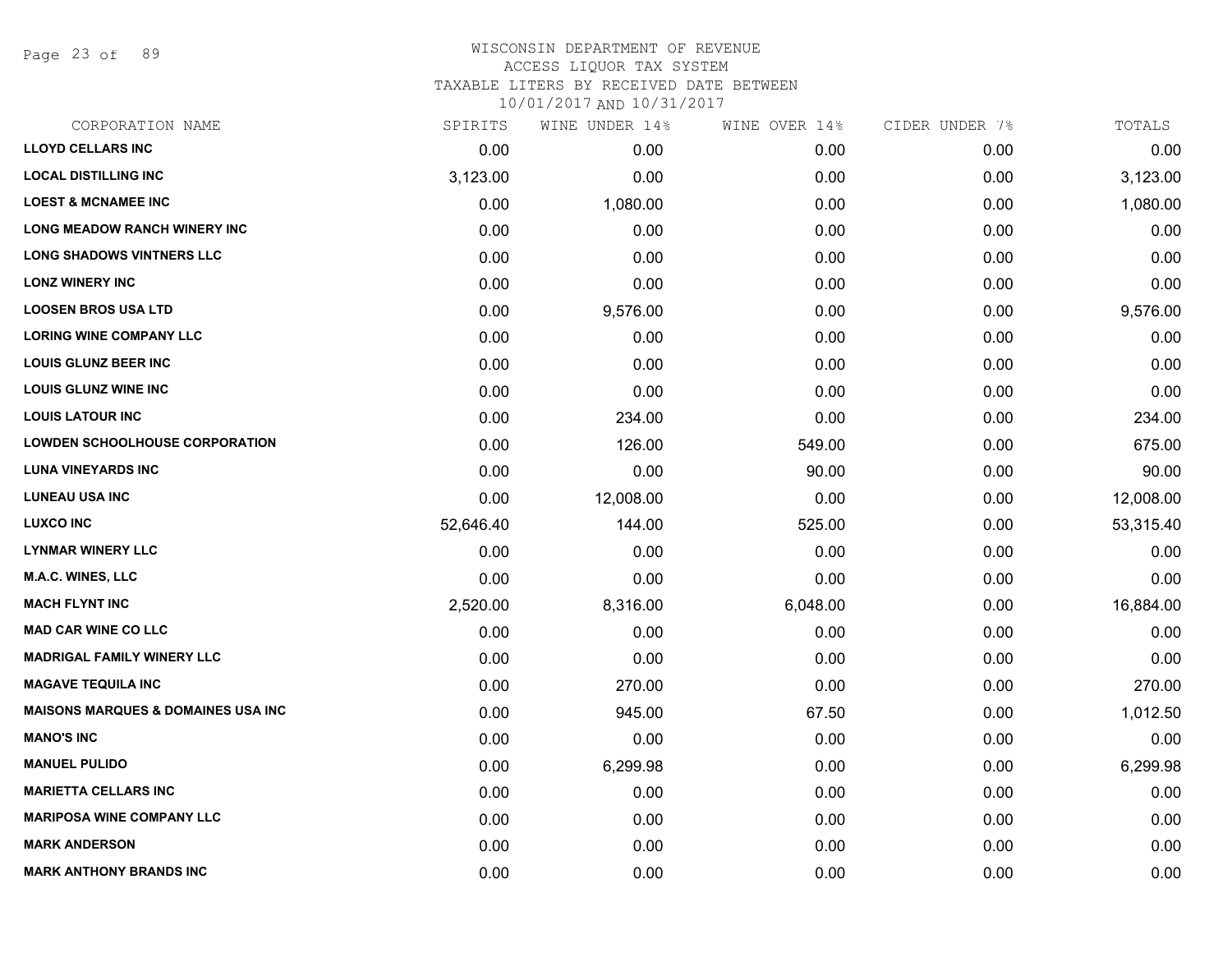Page 24 of 89

| SPIRITS   | WINE UNDER 14% | WINE OVER 14% | CIDER UNDER 7% | TOTALS    |
|-----------|----------------|---------------|----------------|-----------|
| 270.00    | 0.00           | 0.00          | 0.00           | 270.00    |
| 0.00      | 0.00           | 0.00          | 0.00           | 0.00      |
| 0.00      | 0.00           | 0.00          | 0.00           | 0.00      |
| 0.00      | 0.00           | 0.00          | 0.00           | 0.00      |
| 1,170.00  | 0.00           | 0.00          | 0.00           | 1,170.00  |
| 0.00      | 1,854.00       | 684.00        | 0.00           | 2,538.00  |
| 0.00      | 288.00         | 0.00          | 0.00           | 288.00    |
| 0.00      | 189.00         | 0.00          | 0.00           | 189.00    |
| 0.00      | 0.00           | 0.00          | 0.00           | 0.00      |
| 0.00      | 79.50          | 0.00          | 0.00           | 79.50     |
| 0.00      | 0.00           | 0.00          | 0.00           | 0.00      |
| 0.00      | 0.00           | 0.00          | 0.00           | 0.00      |
| 16,863.00 | 0.00           | 0.00          | 0.00           | 16,863.00 |
| 0.00      | 0.00           | 0.00          | 7,315.38       | 7,315.38  |
| 0.00      | 1,512.00       | 0.00          | 0.00           | 1,512.00  |
| 0.00      | 0.00           | 126.00        | 0.00           | 126.00    |
| 0.00      | 0.00           | 0.00          | 0.00           | 0.00      |
| 0.00      | 243.00         | 0.00          | 0.00           | 243.00    |
| 0.00      | 945.00         | 135.00        | 0.00           | 1,080.00  |
| 0.00      | 882.00         | 1,071.00      | 0.00           | 1,953.00  |
| 0.00      | 0.00           | 0.00          | 170.34         | 170.34    |
| 0.00      | 0.00           | 0.00          | 0.00           | 0.00      |
| 0.00      | 0.00           | 0.00          | 0.00           | 0.00      |
| 0.00      | 0.00           | 0.00          | 0.00           | 0.00      |
| 0.00      | 0.00           | 153.00        | 0.00           | 153.00    |
| 0.00      | 0.00           | 0.00          | 0.00           | 0.00      |
| 1,020.00  | 0.00           | 0.00          | 0.00           | 1,020.00  |
| 0.00      | 0.00           | 0.00          | 0.00           | 0.00      |
|           |                |               |                |           |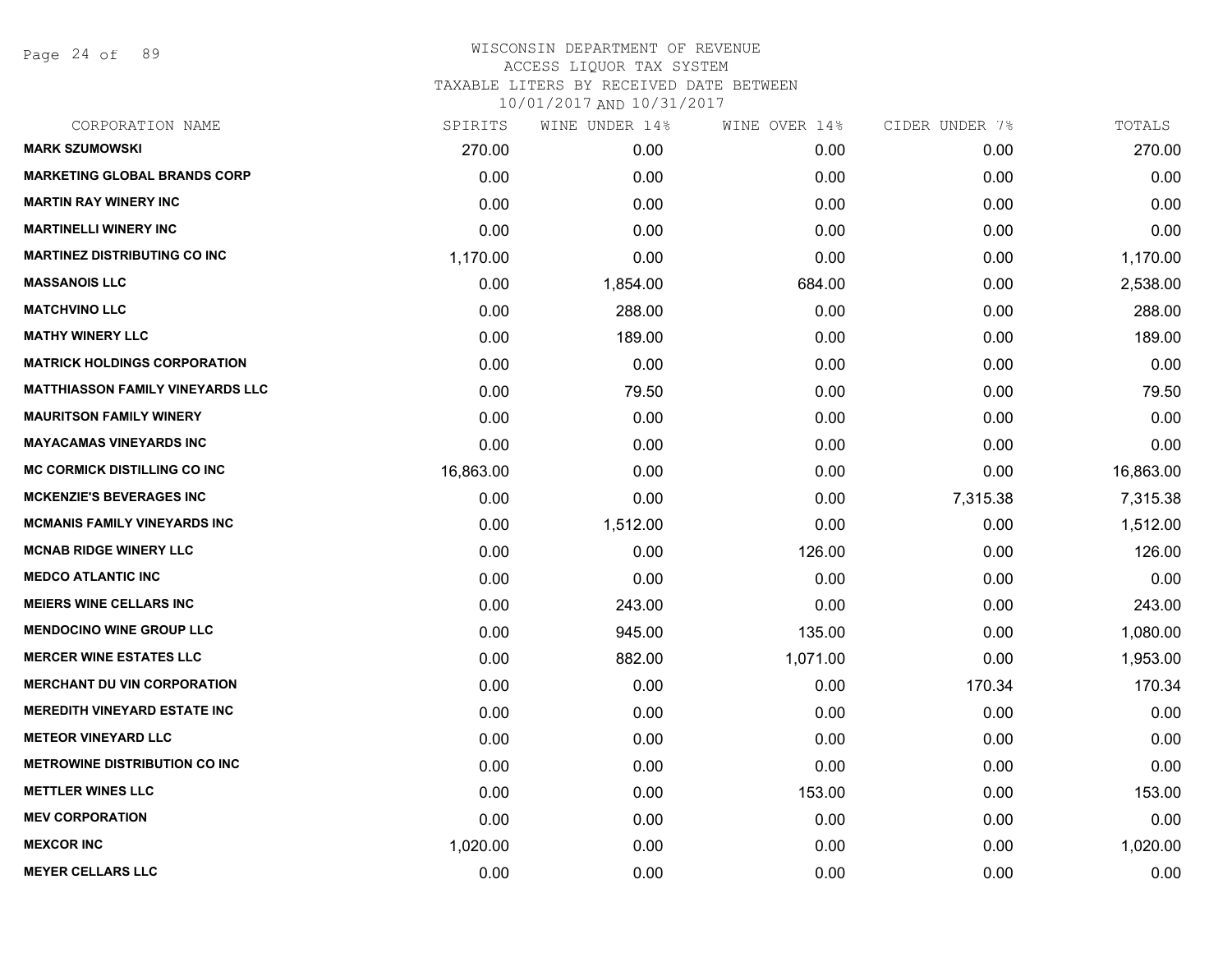Page 25 of 89

# WISCONSIN DEPARTMENT OF REVENUE ACCESS LIQUOR TAX SYSTEM TAXABLE LITERS BY RECEIVED DATE BETWEEN

| CORPORATION NAME                                  | SPIRITS   | WINE UNDER 14% | WINE OVER 14% | CIDER UNDER 7% | TOTALS    |
|---------------------------------------------------|-----------|----------------|---------------|----------------|-----------|
| <b>MHW LTD</b>                                    | 0.00      | 0.00           | 0.00          | 0.00           | 0.00      |
| <b>MICHAEL HOUGH</b>                              | 0.00      | 126.00         | 0.00          | 0.00           | 126.00    |
| <b>MICHAEL SKURNIK WINES INC</b>                  | 0.00      | 387.00         | 0.00          | 0.00           | 387.00    |
| <b>MICHEAL DASHE</b>                              | 0.00      | 0.00           | 0.00          | 0.00           | 0.00      |
| <b>MIDDLETON FAMILY WINES LLC</b>                 | 0.00      | 0.00           | 0.00          | 0.00           | 0.00      |
| <b>MIDNIGHT CELLARS INC</b>                       | 0.00      | 0.00           | 0.00          | 0.00           | 0.00      |
| <b>MID-OAK DISTILLERY INC</b>                     | 0.00      | 0.00           | 0.00          | 0.00           | 0.00      |
| MIGHTY SWELL COCKTAIL COMPANY LLC                 | 0.00      | 0.00           | 0.00          | 0.00           | 0.00      |
| <b>MILBRANDT FAMILY WINES LLC</b>                 | 0.00      | 0.00           | 0.00          | 0.00           | 0.00      |
| <b>MILE HIGH SPIRITS LLC</b>                      | 0.00      | 0.00           | 0.00          | 0.00           | 0.00      |
| <b>MILL CREEK VINEYARDS</b>                       | 0.00      | 0.00           | 0.00          | 0.00           | 0.00      |
| <b>MILLER SQUARED INC</b>                         | 0.00      | 0.00           | 0.00          | 0.00           | 0.00      |
| <b>MILLERCOORS LLC</b>                            | 0.00      | 0.00           | 0.00          | 0.00           | 0.00      |
| <b>MILTONS DISTRIBUTING CO INC</b>                | 0.00      | 2,893.18       | 36.00         | 0.00           | 2,929.18  |
| <b>MINER FAMILY WINERY LLC</b>                    | 0.00      | 0.00           | 0.00          | 0.00           | 0.00      |
| <b>MINNESOTAS FINEST FERMENTED PRODUCTS</b>       | 0.00      | 0.00           | 0.00          | 0.00           | 0.00      |
| <b>MIONETTO USA INC</b>                           | 0.00      | 1,732.19       | 0.00          | 0.00           | 1,732.19  |
| <b>MIRA WINERY LLC</b>                            | 0.00      | 0.00           | 0.00          | 0.00           | 0.00      |
| <b>MIRAMONT ESTATE VINEYARDS &amp; WINERY INC</b> | 0.00      | 880.00         | 1,230.00      | 0.00           | 2,110.00  |
| <b>MIRASOL WINE LLC</b>                           | 0.00      | 0.00           | 0.00          | 0.00           | 0.00      |
| <b>MISA IMPORTS INC</b>                           | 32,328.00 | 2,614.50       | 0.00          | 0.00           | 34,942.50 |
| <b>MISSISSIPPI RIVER DISTILLING COMPANY</b>       | 0.00      | 0.00           | 0.00          | 0.00           | 0.00      |
| <b>MISTARR WINE IMPORTERS</b>                     | 0.00      | 504.00         | 0.00          | 0.00           | 504.00    |
| <b>MIURA VINEYARDS LLC</b>                        | 0.00      | 0.00           | 0.00          | 0.00           | 0.00      |
| <b>MODERN DEVELOPMENT COMPANY</b>                 | 0.00      | 0.00           | 0.00          | 0.00           | 0.00      |
| <b>MODERN SPIRITS LLC</b>                         | 13.50     | 0.00           | 76.50         | 0.00           | 90.00     |
| <b>MODUS OPERANDI CELLARS LLC</b>                 | 0.00      | 0.00           | 0.00          | 0.00           | 0.00      |
| <b>MOET HENNESSY USA, INC.</b>                    | 41,173.90 | 12,449.25      | 72.00         | 0.00           | 53,695.15 |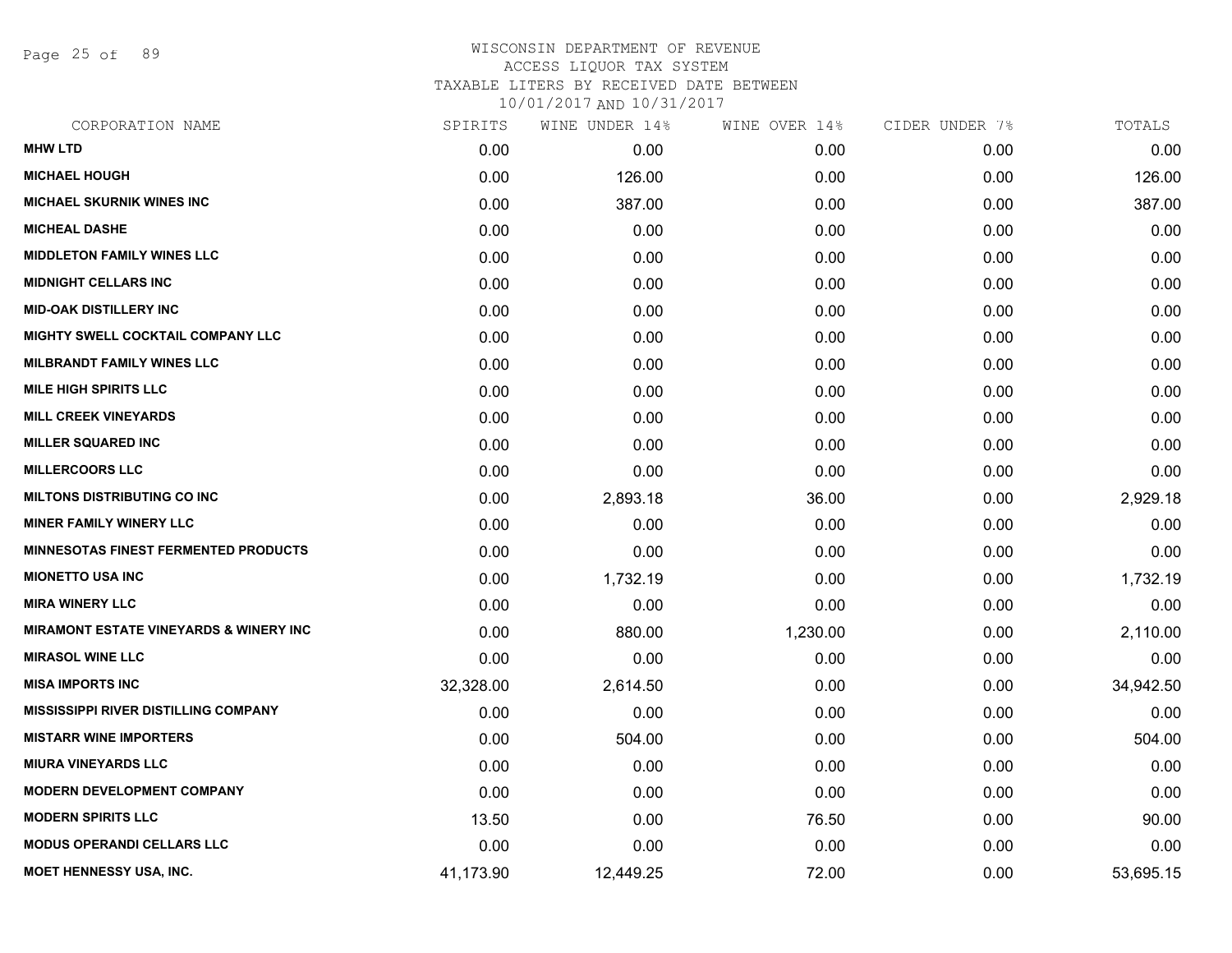## WISCONSIN DEPARTMENT OF REVENUE ACCESS LIQUOR TAX SYSTEM

TAXABLE LITERS BY RECEIVED DATE BETWEEN

| CORPORATION NAME                                                                   | SPIRITS  | WINE UNDER 14% | WINE OVER 14% | CIDER UNDER 7% | TOTALS    |
|------------------------------------------------------------------------------------|----------|----------------|---------------|----------------|-----------|
| <b>MOLLYDOOKER INTERNATIONAL LLC</b>                                               | 0.00     | 0.00           | 252.00        | 0.00           | 252.00    |
| <b>MOLLY'S WINERY INC</b>                                                          | 0.00     | 0.00           | 0.00          | 0.00           | 0.00      |
| <b>MONICA NOGUES</b>                                                               | 0.00     | 0.00           | 0.00          | 0.00           | 0.00      |
| <b>MONSIEUR TOUTON SELECTION LTD / ORIGIN USA</b>                                  | 0.00     | 135.00         | 0.00          | 0.00           | 135.00    |
| <b>MONTANERO MEZCAL LLC</b>                                                        | 0.00     | 0.00           | 0.00          | 0.00           | 0.00      |
| MONTE CRISTO BLOCK IV LLC                                                          | 0.00     | 0.00           | 0.00          | 0.00           | 0.00      |
| <b>MONTEREY WINE COMPANY LLC</b>                                                   | 0.00     | 504.00         | 0.00          | 0.00           | 504.00    |
| <b>MONTICELLO CELLARS INC</b>                                                      | 0.00     | 0.00           | 0.00          | 0.00           | 0.00      |
| <b>MONTINORE VINEYARDS LIMITED</b>                                                 | 0.00     | 153.00         | 0.00          | 0.00           | 153.00    |
| <b>MOONRISE DISTILLERY INC</b>                                                     | 0.00     | 0.00           | 0.00          | 0.00           | 0.00      |
| <b>MORE THAN GRAPES, LLC</b>                                                       | 0.00     | 0.00           | 0.00          | 0.00           | 0.00      |
| <b>MORGAN WINERY INC</b>                                                           | 0.00     | 0.00           | 63.00         | 0.00           | 63.00     |
| <b>MOUNT VEEDER FARMS LLC</b>                                                      | 0.00     | 0.00           | 0.00          | 0.00           | 0.00      |
| <b>MOUNTAIN VIEW VINTNERS LLC</b>                                                  | 0.00     | 0.00           | 0.00          | 0.00           | 0.00      |
| <b>MS WALKER INC</b>                                                               | 4,464.00 | 693.00         | 0.00          | 0.00           | 5,157.00  |
| <b>MUSTACHE MENTORS LLC</b>                                                        | 0.00     | 0.00           | 0.00          | 0.00           | 0.00      |
| MUTUAL WHOLESALE LIQUOR INC                                                        | 0.00     | 0.00           | 0.00          | 0.00           | 0.00      |
| <b>NAKED WINES LLC</b>                                                             | 0.00     | 0.00           | 0.00          | 0.00           | 0.00      |
| <b>NAPA VALLEY SPECIALTY WINES INC</b>                                             | 0.00     | 2,412.00       | 819.00        | 0.00           | 3,231.00  |
| <b>NATIONAL CONSUMER CREDIT GUARANTEE</b><br><b>ASSOCIATION OF CONNECTICUT INC</b> | 0.00     | 0.00           | 0.00          | 0.00           | 0.00      |
| NATURAL BEVERAGE INFUSIONS LLC                                                     | 0.00     | 0.00           | 0.00          | 0.00           | 0.00      |
| <b>NATURAL MERCHANTS INC</b>                                                       | 0.00     | 882.00         | 0.00          | 0.00           | 882.00    |
| <b>NATUREL WEST CORP</b>                                                           | 0.00     | 0.00           | 0.00          | 0.00           | 0.00      |
| <b>NAVARRO VINEYARDS, LLC</b>                                                      | 0.00     | 0.00           | 0.00          | 0.00           | 0.00      |
| <b>NBI ACQUISITION LLC</b>                                                         | 0.00     | 0.00           | 0.00          | 0.00           | 0.00      |
| <b>NDC SYSTEMS LP</b>                                                              | 2,422.50 | 59,456.27      | 2,724.00      | 0.00           | 64,602.77 |
| <b>NEGOCIANTS USA INC</b>                                                          | 0.00     | 0.00           | 0.00          | 0.00           | 0.00      |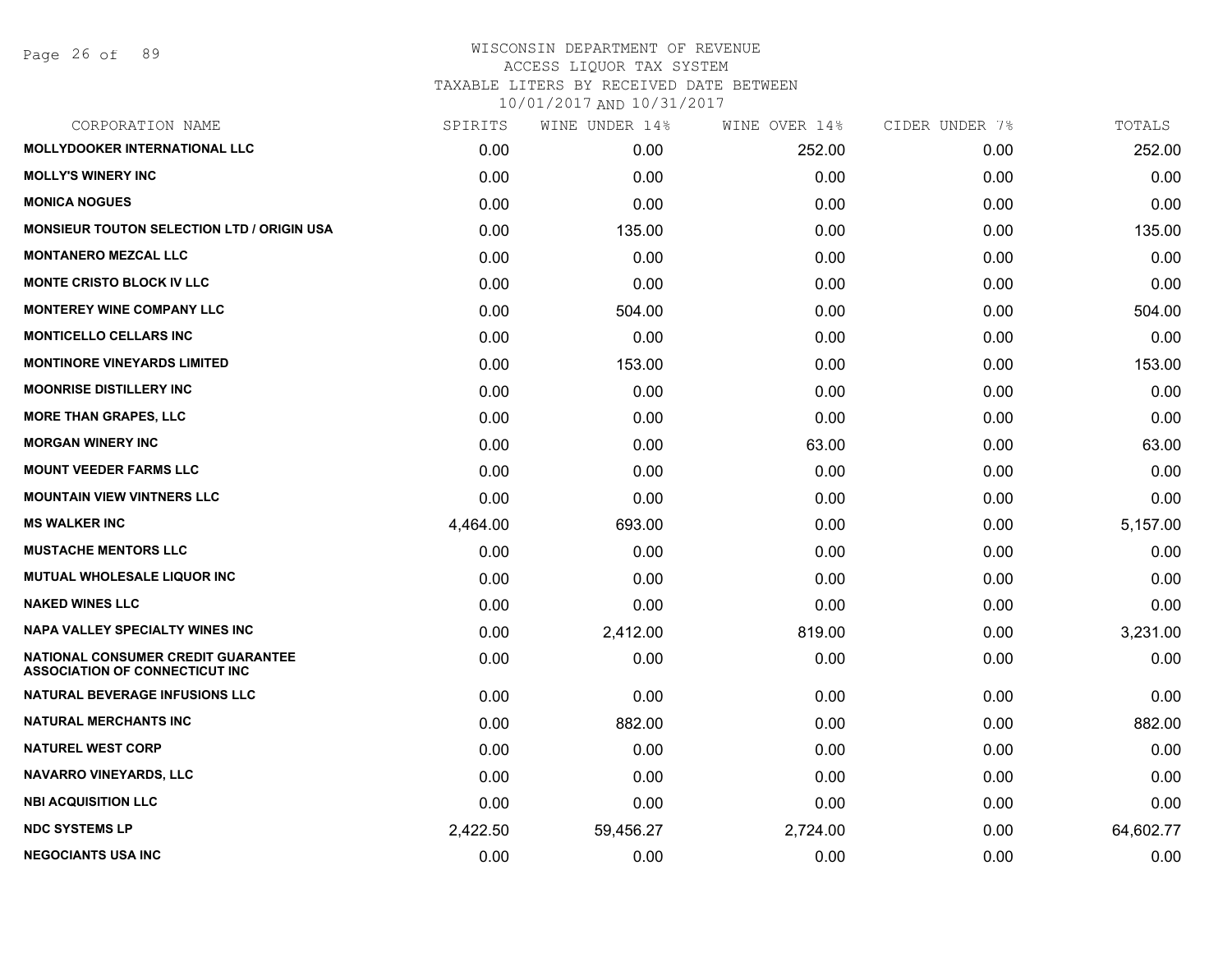Page 27 of 89

#### WISCONSIN DEPARTMENT OF REVENUE ACCESS LIQUOR TAX SYSTEM

TAXABLE LITERS BY RECEIVED DATE BETWEEN

| CORPORATION NAME                  | SPIRITS  | WINE UNDER 14% | WINE OVER 14% | CIDER UNDER 7% | TOTALS    |
|-----------------------------------|----------|----------------|---------------|----------------|-----------|
| <b>NESTOR IMPORTS INC</b>         | 126.00   | 234.00         | 36.00         | 0.00           | 396.00    |
| <b>NEW HOLLAND BREWING CO LLC</b> | 594.00   | 0.00           | 0.00          | 0.00           | 594.00    |
| <b>NEW MEXICO WINERIES INC</b>    | 0.00     | 0.00           | 0.00          | 0.00           | 0.00      |
| <b>NEW PARROTT &amp; CO</b>       | 0.00     | 5,040.00       | 378.00        | 0.00           | 5,418.00  |
| <b>NEW VAVIN INC</b>              | 0.00     | 0.00           | 45.17         | 0.00           | 45.17     |
| NEW YORK MUTUAL TRADING CO INC    | 0.00     | 0.00           | 0.00          | 0.00           | 0.00      |
| <b>NEXUS BRANDS LLC</b>           | 0.00     | 0.00           | 90.00         | 0.00           | 90.00     |
| <b>NICHE IMPORT CO</b>            | 387.00   | 0.00           | 0.00          | 0.00           | 387.00    |
| <b>NICHOLAS KARAVIDAS</b>         | 0.00     | 0.00           | 0.00          | 0.00           | 0.00      |
| NIEBAUM-COPPOLA ESTATE WINERY LP  | 0.00     | 0.00           | 0.00          | 0.00           | 0.00      |
| <b>NO. 12 CIDER HOUSE LLC</b>     | 0.00     | 0.00           | 0.00          | 97.67          | 97.67     |
| <b>NOLET SPIRITS USA INC</b>      | 0.00     | 0.00           | 0.00          | 0.00           | 0.00      |
| <b>NORTH SHORE DISTILLERY LLC</b> | 315.00   | 0.00           | 0.00          | 0.00           | 315.00    |
| <b>NOVA WINES, INC.</b>           | 0.00     | 0.00           | 0.00          | 0.00           | 0.00      |
| <b>NUCCIO &amp; WISE</b>          | 0.00     | 0.00           | 0.00          | 0.00           | 0.00      |
| <b>NV AWG LTD</b>                 | 0.00     | 0.00           | 0.00          | 0.00           | 0.00      |
| <b>NW WINE COMPANY LLC</b>        | 0.00     | 720.00         | 0.00          | 0.00           | 720.00    |
| OAK RIDGE WINERY LLC              | 0.00     | 3,147.00       | 103.50        | 0.00           | 3,250.50  |
| <b>OLD BRIDGE CELLARS</b>         | 0.00     | 1,942.50       | 747.00        | 0.00           | 2,689.50  |
| <b>OLD ELK HOLDINGS LLC</b>       | 0.00     | 0.00           | 0.00          | 0.00           | 0.00      |
| <b>OLDE WORLD IMPORTS INC</b>     | 0.00     | 0.00           | 0.00          | 0.00           | 0.00      |
| OLE SMOKY DISTILLERY LLC          | 2,112.30 | 0.00           | 0.00          | 0.00           | 2,112.30  |
| <b>OLIVER WINE COMPANY INC</b>    | 0.00     | 630.00         | 0.00          | 0.00           | 630.00    |
| ONE TRUE VINE LLC                 | 0.00     | 7,560.00       | 2,520.00      | 0.00           | 10,080.00 |
| O'NEILL BEVERAGES CO LLC          | 0.00     | 14,436.00      | 7,812.00      | 0.00           | 22,248.00 |
| <b>OPICI IMPORT COMPANY</b>       | 477.00   | 1,674.00       | 0.00          | 0.00           | 2,151.00  |
| <b>OPOLO WINES LP</b>             | 0.00     | 0.00           | 0.00          | 0.00           | 0.00      |
| <b>OPUS ONE WINERY LLC</b>        | 0.00     | 0.00           | 1,345.50      | 0.00           | 1,345.50  |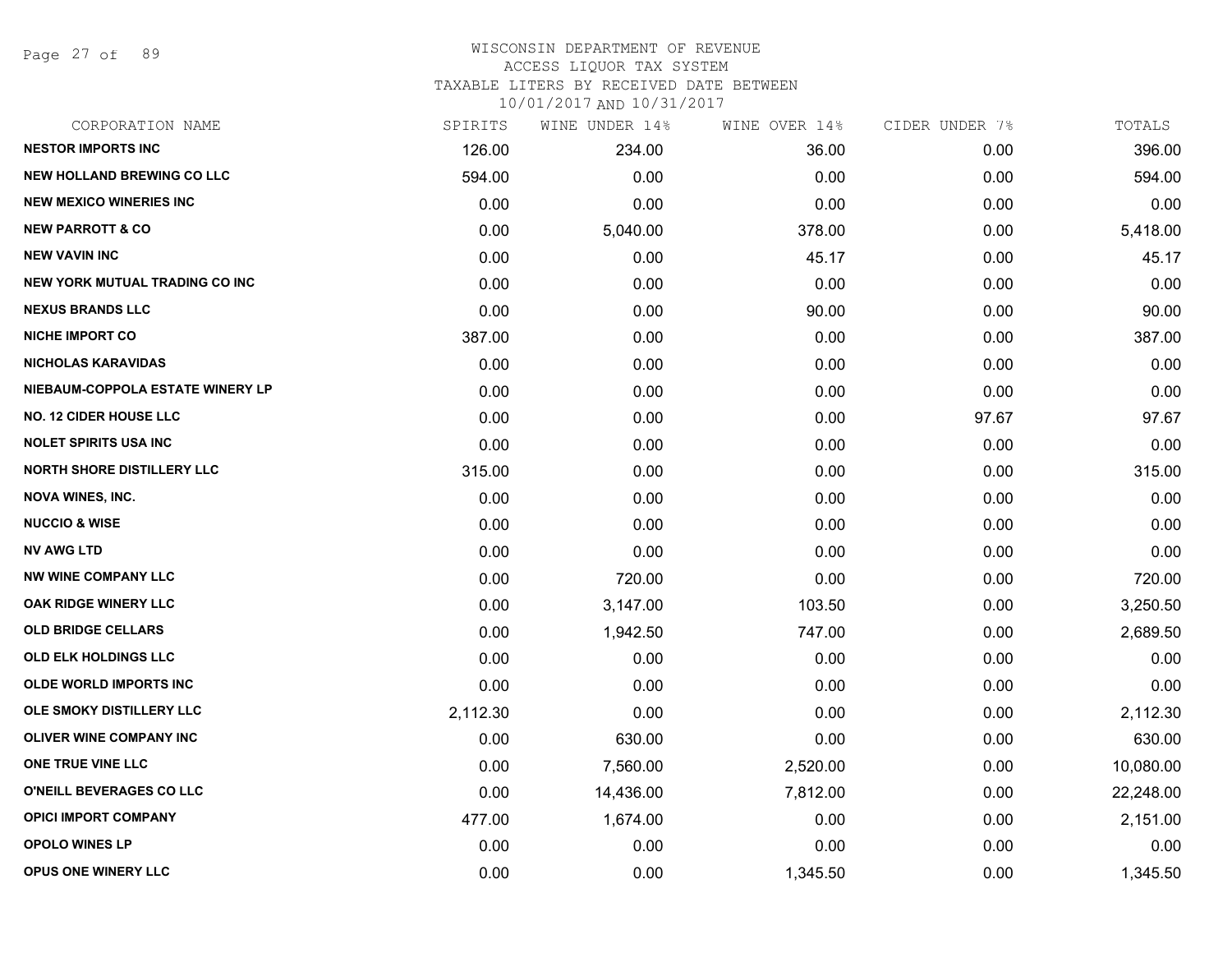Page 28 of 89

| CORPORATION NAME                  | SPIRITS   | WINE UNDER 14% | WINE OVER 14% | CIDER UNDER 7% | TOTALS    |
|-----------------------------------|-----------|----------------|---------------|----------------|-----------|
| <b>ORCA PROPERTIES LLC</b>        | 0.00      | 0.00           | 0.00          | 0.00           | 0.00      |
| <b>OREGON BREWING COMPANY INC</b> | 51.54     | 0.00           | 0.00          | 0.00           | 51.54     |
| <b>ORIGINAL SIN CORPORATION</b>   | 0.00      | 0.00           | 0.00          | 0.00           | 0.00      |
| ORIGINS PALEO MEALS LLC           | 0.00      | 0.00           | 0.00          | 0.00           | 0.00      |
| ORIN SWIFT CELLARS LLC            | 0.00      | 0.00           | 0.00          | 0.00           | 0.00      |
| ORVINO IMPORTS & DISTRIBUTING INC | 0.00      | 0.00           | 0.00          | 0.00           | 0.00      |
| <b>O'SHAUGHNESSY DEL OSO LLC</b>  | 0.00      | 0.00           | 0.00          | 0.00           | 0.00      |
| <b>OWEN ROE LLC</b>               | 0.00      | 423.00         | 405.00        | 0.00           | 828.00    |
| P R GRISLEY CO INC                | 0.00      | 0.00           | 0.00          | 0.00           | 0.00      |
| <b>PABST HOLDINGS LLC</b>         | 0.00      | 0.00           | 0.00          | 21,849.00      | 21,849.00 |
| PACIFIC EDGE MARKETING GROUP INC  | 481.50    | 0.00           | 0.00          | 0.00           | 481.50    |
| PACIFIC INTERNATIONAL LIQUOR INC  | 0.00      | 0.00           | 0.00          | 0.00           | 0.00      |
| <b>PAHLMEYER LLC</b>              | 0.00      | 0.00           | 31.50         | 0.00           | 31.50     |
| PALI WINE COMPANY LP              | 0.00      | 0.00           | 0.00          | 0.00           | 0.00      |
| PALM BAY INTERNATIONAL INC        | 292.50    | 22,885.67      | 700.50        | 0.00           | 23,878.67 |
| <b>PAMELA FRYE</b>                | 0.00      | 0.00           | 0.00          | 0.00           | 0.00      |
| <b>PAMPA BEVERAGES LLC</b>        | 0.00      | 0.00           | 0.00          | 0.00           | 0.00      |
| <b>PANEBIANCO LLC</b>             | 0.00      | 0.00           | 0.00          | 0.00           | 0.00      |
| PANTHER CREEK CELLARS LLC         | 0.00      | 0.00           | 0.00          | 0.00           | 0.00      |
| PARAGON VINEYARD CO INC           | 0.00      | 0.00           | 0.00          | 0.00           | 0.00      |
| <b>PARK STREET IMPORTS LLC</b>    | 4,425.74  | 2,920.50       | 13.50         | 0.00           | 7,359.74  |
| <b>PARK WINE COMPANY INC</b>      | 0.00      | 126.00         | 378.00        | 0.00           | 504.00    |
| <b>PARKER STATION INC</b>         | 0.00      | 504.00         | 135.00        | 0.00           | 639.00    |
| <b>PATERNO IMPORTS LTD</b>        | 328.50    | 8,244.00       | 6,111.00      | 0.00           | 14,683.50 |
| <b>PATRICIO C MATA</b>            | 0.00      | 27.00          | 0.00          | 0.00           | 27.00     |
| <b>PATRICK A RONEY</b>            | 0.00      | 3,492.00       | 1,791.00      | 0.00           | 5,283.00  |
| <b>PATRON SPIRITS COMPANY</b>     | 14,732.80 | 0.00           | 0.00          | 0.00           | 14,732.80 |
| PAUL HOBBS IMPORTS INC            | 0.00      | 0.00           | 0.00          | 0.00           | 0.00      |
|                                   |           |                |               |                |           |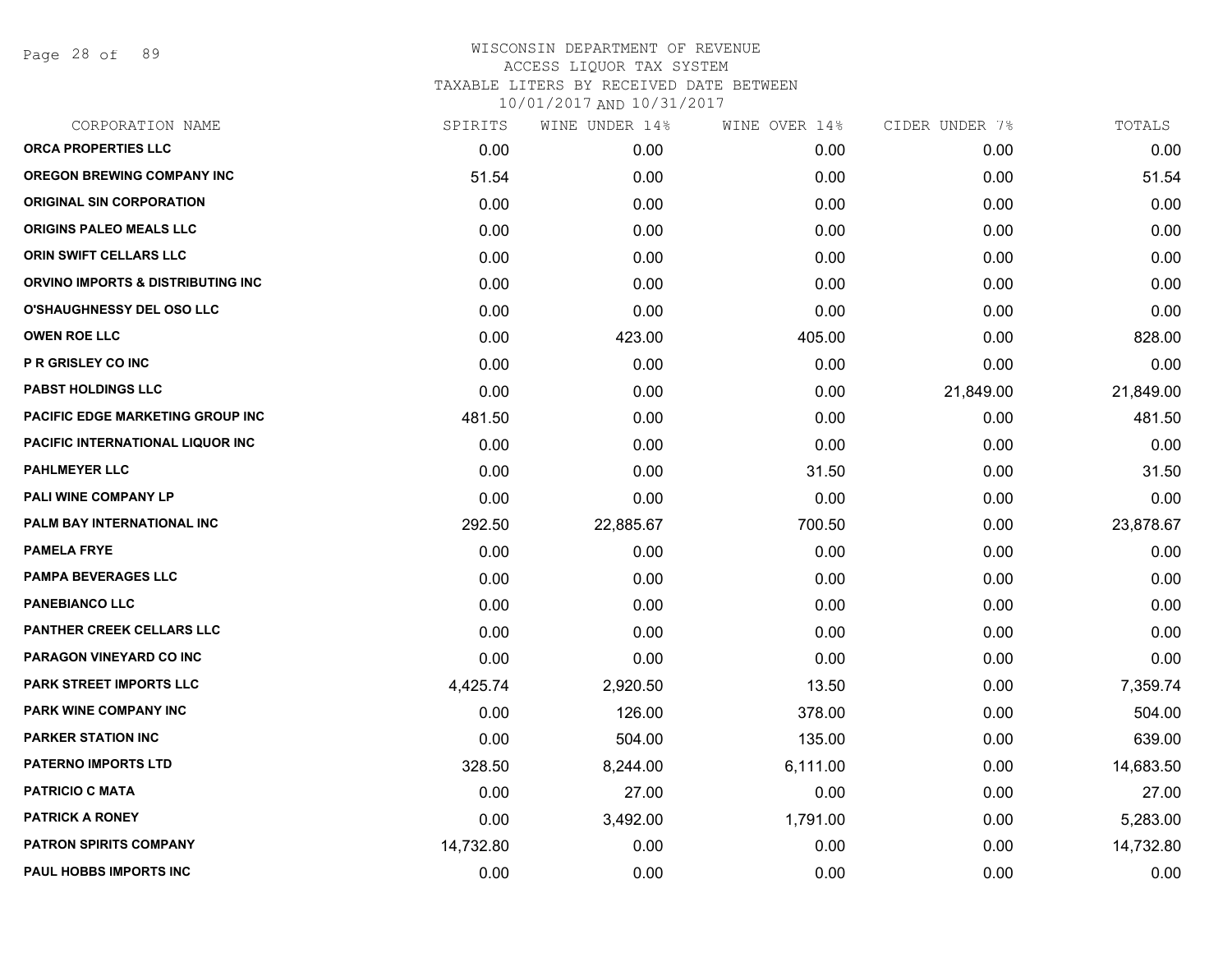Page 29 of 89

#### WISCONSIN DEPARTMENT OF REVENUE ACCESS LIQUOR TAX SYSTEM TAXABLE LITERS BY RECEIVED DATE BETWEEN

| CORPORATION NAME                     | SPIRITS    | WINE UNDER 14% | WINE OVER 14% | CIDER UNDER 7% | TOTALS     |
|--------------------------------------|------------|----------------|---------------|----------------|------------|
| PAUL HOBBS WINERY LP                 | 0.00       | 0.00           | 0.00          | 0.00           | 0.00       |
| <b>PAUL W QUACKENBUSH</b>            | 0.00       | 0.00           | 0.00          | 0.00           | 0.00       |
| <b>PAVI WINES LLC</b>                | 0.00       | 0.00           | 0.00          | 0.00           | 0.00       |
| <b>PAWEL LATO</b>                    | 0.00       | 0.00           | 0.00          | 0.00           | 0.00       |
| PAX MAHLE WINES LLC                  | 0.00       | 0.00           | 0.00          | 0.00           | 0.00       |
| PEACHY CANYON WINERY                 | 0.00       | 0.00           | 0.00          | 0.00           | 0.00       |
| PEJU FAMILY OPERATING PARTNERSHIP LP | 0.00       | 0.00           | 0.00          | 0.00           | 0.00       |
| PEPPER BRIDGE WINERY LLC             | 0.00       | 0.00           | 63.00         | 0.00           | 63.00      |
| PERNOD RICARD USA LLC                | 116,690.70 | 8,140.34       | 1,269.00      | 0.00           | 126,100.04 |
| PETER ANDREW LLC                     | 0.00       | 0.00           | 0.00          | 0.00           | 0.00       |
| PETER CREIGHTON                      | 0.00       | 0.00           | 0.00          | 0.00           | 0.00       |
| PETER M MESROBIAN                    | 0.00       | 0.00           | 0.00          | 0.00           | 0.00       |
| <b>PETER ROSBACK</b>                 | 0.00       | 59.00          | 156.00        | 0.00           | 215.00     |
| PETERSON WINERY LLC                  | 0.00       | 63.00          | 102.50        | 0.00           | 165.50     |
| PETIT HAMEAU LLC                     | 0.00       | 63.00          | 0.00          | 0.00           | 63.00      |
| <b>PHILIP LAROCCA</b>                | 0.00       | 0.00           | 0.00          | 0.00           | 0.00       |
| PHILIP TOGNI VINEYARD LP             | 0.00       | 0.00           | 0.00          | 0.00           | 0.00       |
| PHILLIP STEINSCHREIBER               | 0.00       | 0.00           | 0.00          | 0.00           | 0.00       |
| PHILLIPS FARMS LLC                   | 0.00       | 225.00         | 15,988.50     | 0.00           | 16,213.50  |
| <b>PHUSION PROJECTS LLC</b>          | 0.00       | 3,414.00       | 0.00          | 0.00           | 3,414.00   |
| PICNIC WINE COMPANY LLC              | 0.00       | 0.00           | 0.00          | 0.00           | 0.00       |
| PIEDMONT DISTILLERS INC              | 2,430.00   | 0.00           | 0.00          | 0.00           | 2,430.00   |
| <b>PINA CELLARS LP</b>               | 0.00       | 0.00           | 0.00          | 0.00           | 0.00       |
| PINE RIDGE WINERY LLC                | 0.00       | 3,870.00       | 3,078.00      | 0.00           | 6,948.00   |
| PLATA WINE PARTNERS LLC              | 0.00       | 0.00           | 126.00        | 0.00           | 126.00     |
| PLUME RIDGE IRREVOCABLE TRUST        | 0.00       | 126.07         | 0.00          | 0.00           | 126.07     |
| POPCORN DESIGN LLC                   | 0.00       | 504.00         | 0.00          | 0.00           | 504.00     |
| POPCORN SUTTON DISTILLING LLC        | 0.00       | 0.00           | 0.00          | 0.00           | 0.00       |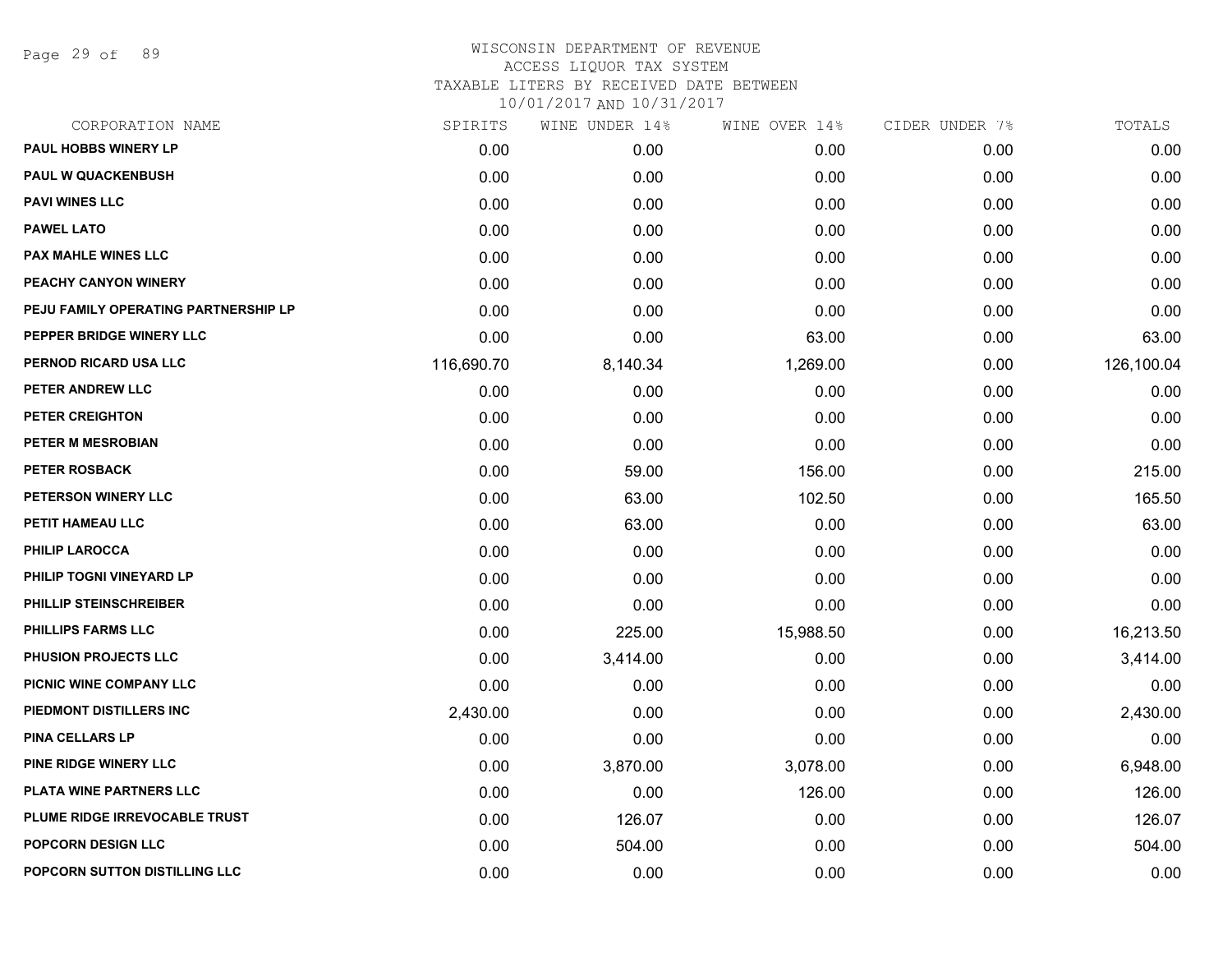| CORPORATION NAME                            | SPIRITS    | WINE UNDER 14% | WINE OVER 14% | CIDER UNDER 7% | TOTALS     |
|---------------------------------------------|------------|----------------|---------------|----------------|------------|
| PORT WASHINGTON IMPORTS LLC                 | 0.00       | 0.00           | 0.00          | 0.00           | 0.00       |
| <b>POST WINERY INC</b>                      | 0.00       | 0.00           | 0.00          | 0.00           | 0.00       |
| POUR MANAGEMENT LLC                         | 0.00       | 0.00           | 0.00          | 0.00           | 0.00       |
| <b>PRAGER WINERY &amp; PORT WORKS, INC.</b> | 0.00       | 0.00           | 0.00          | 0.00           | 0.00       |
| <b>PRAIRIE CREEK BEVERAGES LLC</b>          | 1,368.00   | 0.00           | 0.00          | 0.00           | 1,368.00   |
| PRECEPT BRANDS LLC                          | 0.00       | 8,721.00       | 18.00         | 0.00           | 8,739.00   |
| PREMIERE DISTILLERY LLC                     | 0.00       | 0.00           | 0.00          | 0.00           | 0.00       |
| <b>PREMIUM PORT WINES INC</b>               | 0.00       | 0.00           | 466.50        | 0.00           | 466.50     |
| <b>PRESTIGE IMPORTS LLC</b>                 | 0.00       | 0.00           | 0.00          | 0.00           | 0.00       |
| <b>PRESTIGE WINE IMPORTS CORP</b>           | 0.00       | 25,667.95      | 0.00          | 0.00           | 25,667.95  |
| PRICHARDS DISTILLERY INC                    | 0.00       | 0.00           | 0.00          | 0.00           | 0.00       |
| PRIDE MOUNTAIN VINEYARDS LLC                | 0.00       | 0.00           | 0.00          | 0.00           | 0.00       |
| <b>PRINCE MICHEL LLC</b>                    | 0.00       | 0.00           | 0.00          | 0.00           | 0.00       |
| <b>PRO-LIQUITECH LLC</b>                    | 0.00       | 0.00           | 0.00          | 0.00           | 0.00       |
| PROST BEVERAGE COMPANY LLC                  | 450.00     | 0.00           | 0.00          | 0.00           | 450.00     |
| <b>PROXIMO SPIRITS INC</b>                  | 213,627.00 | 0.00           | 0.00          | 0.00           | 213,627.00 |
| PUENTE-INTERNACIONAL INC                    | 0.00       | 0.00           | 0.00          | 0.00           | 0.00       |
| PURPLE WINE COMPANY LLC                     | 0.00       | 2,664.00       | 99.00         | 0.00           | 2,763.00   |
| <b>QUADY SOUTH WINERY LLC</b>               | 0.00       | 0.00           | 0.00          | 0.00           | 0.00       |
| <b>QUATERNA LLC</b>                         | 0.00       | 504.00         | 0.00          | 0.00           | 504.00     |
| QUILCEDA CREEK VINTNERS INC                 | 0.00       | 0.00           | 0.00          | 0.00           | 0.00       |
| <b>QUINTESSENTIAL LLC</b>                   | 0.00       | 2,844.00       | 1,710.00      | 0.00           | 4,554.00   |
| QUO VINO LLC                                | 0.00       | 0.00           | 0.00          | 0.00           | 0.00       |
| <b>R &amp; G SCHATZ FARMS INC</b>           | 0.00       | 641.00         | 315.00        | 0.00           | 956.00     |
| <b>R &amp; M BRANDS INC</b>                 | 183.60     | 930.75         | 0.00          | 0.00           | 1,114.35   |
| <b>RH KEENAN CO</b>                         | 0.00       | 0.00           | 0.00          | 0.00           | 0.00       |
| <b>R LAWSON ENTERPRISES LLC</b>             | 0.00       | 0.00           | 0.00          | 0.00           | 0.00       |
| <b>RABBIT HOLE SPIRITS LLC</b>              | 0.00       | 0.00           | 0.00          | 0.00           | 0.00       |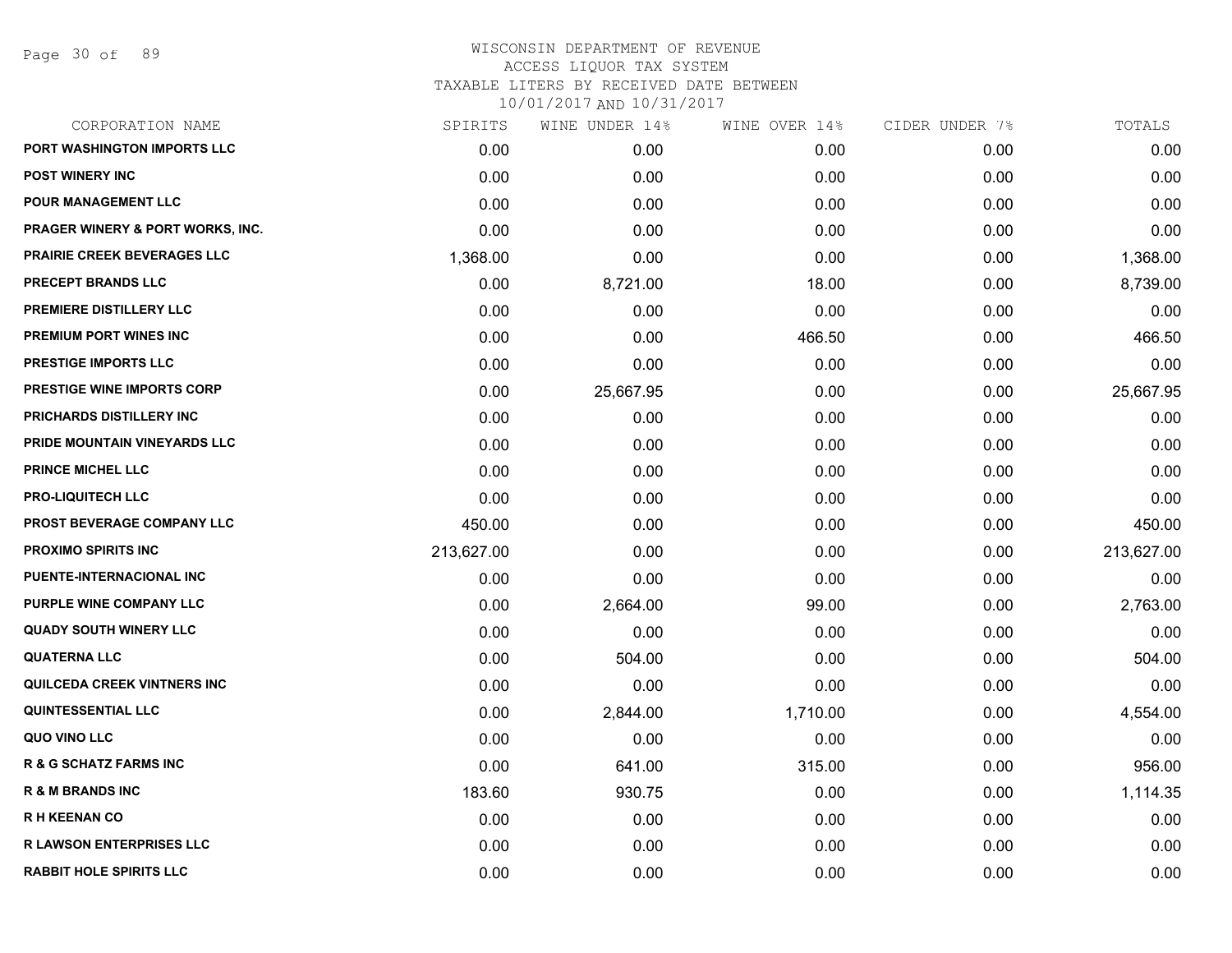Page 31 of 89

# WISCONSIN DEPARTMENT OF REVENUE ACCESS LIQUOR TAX SYSTEM TAXABLE LITERS BY RECEIVED DATE BETWEEN

| CORPORATION NAME                                 | SPIRITS   | WINE UNDER 14% | WINE OVER 14% | CIDER UNDER 7% | TOTALS    |
|--------------------------------------------------|-----------|----------------|---------------|----------------|-----------|
| <b>RACINE WINE CO LLC</b>                        | 0.00      | 0.00           | 0.00          | 0.00           | 0.00      |
| <b>RADIO-COTEAU WINE CELLARS LLC</b>             | 0.00      | 0.00           | 0.00          | 0.00           | 0.00      |
| <b>RAINIER WINE LLC</b>                          | 0.00      | 0.00           | 0.00          | 0.00           | 0.00      |
| <b>RAMEY WINE CELLARS INC</b>                    | 0.00      | 63.00          | 139.50        | 0.00           | 202.50    |
| <b>RANSOM SPIRITS LLC</b>                        | 0.00      | 0.00           | 0.00          | 0.00           | 0.00      |
| <b>RB WINE ASSOCIATES LLC</b>                    | 0.00      | 0.00           | 0.00          | 0.00           | 0.00      |
| <b>RBZ VINEYARDS LLC</b>                         | 0.00      | 0.00           | 0.00          | 0.00           | 0.00      |
| <b>RED CAR WINE COMPANY LLC</b>                  | 0.00      | 0.00           | 0.00          | 0.00           | 0.00      |
| <b>RED TAIL RIDGE INC</b>                        | 0.00      | 504.00         | 0.00          | 0.00           | 504.00    |
| <b>REDEMPTION SPIRITS LLC</b>                    | 0.00      | 594.00         | 1,171.44      | 0.00           | 1,765.44  |
| <b>REDWOOD SPIRITS INC</b>                       | 0.00      | 0.00           | 0.00          | 0.00           | 0.00      |
| <b>REGAL WINE IMPORTS INC</b>                    | 0.00      | 2,259.00       | 0.00          | 0.00           | 2,259.00  |
| <b>REGUSCI WINERY INC</b>                        | 0.00      | 0.00           | 0.00          | 0.00           | 0.00      |
| <b>REMY COINTREAU AMERIQUE USA</b>               | 11,108.10 | 0.00           | 0.00          | 0.00           | 11,108.10 |
| <b>REN ACQUISITION INC</b>                       | 0.00      | 0.00           | 30.00         | 0.00           | 30.00     |
| <b>RENO G FARINELLI &amp; JOSEF H SHEBL</b>      | 0.00      | 0.00           | 63.00         | 0.00           | 63.00     |
| <b>RENT A BBQ</b>                                | 0.00      | 0.00           | 0.00          | 540.00         | 540.00    |
| <b>RESERVA WINES LLC</b>                         | 0.00      | 0.00           | 0.00          | 0.00           | 0.00      |
| <b>REVELRY VINTNERS LLC</b>                      | 0.00      | 0.00           | 0.00          | 0.00           | 0.00      |
| <b>REYNOLDS CREATIVE PRODUCTS INC.</b>           | 0.00      | 0.00           | 0.00          | 0.00           | 0.00      |
| <b>RGI BRANDS LLC</b>                            | 747.00    | 0.00           | 0.00          | 0.00           | 747.00    |
| <b>RICHARD C POE II</b>                          | 0.00      | 0.00           | 0.00          | 0.00           | 0.00      |
| <b>RICHARD J ANDERS</b>                          | 0.00      | 0.00           | 0.00          | 0.00           | 0.00      |
| <b>RICHARD STELTZNER</b>                         | 0.00      | 0.00           | 0.00          | 0.00           | 0.00      |
| <b>RIDGE VINEYARDS INC</b>                       | 0.00      | 0.00           | 234.00        | 0.00           | 234.00    |
| <b>RIGHT BEE LLC</b>                             | 0.00      | 0.00           | 0.00          | 0.00           | 0.00      |
| <b>RIVER VIEW WINERY LLC</b>                     | 0.00      | 0.00           | 0.00          | 0.00           | 0.00      |
| <b>RO SALES &amp; DISTRIBUTION SERVICES INC.</b> | 0.00      | 0.00           | 0.00          | 0.00           | 0.00      |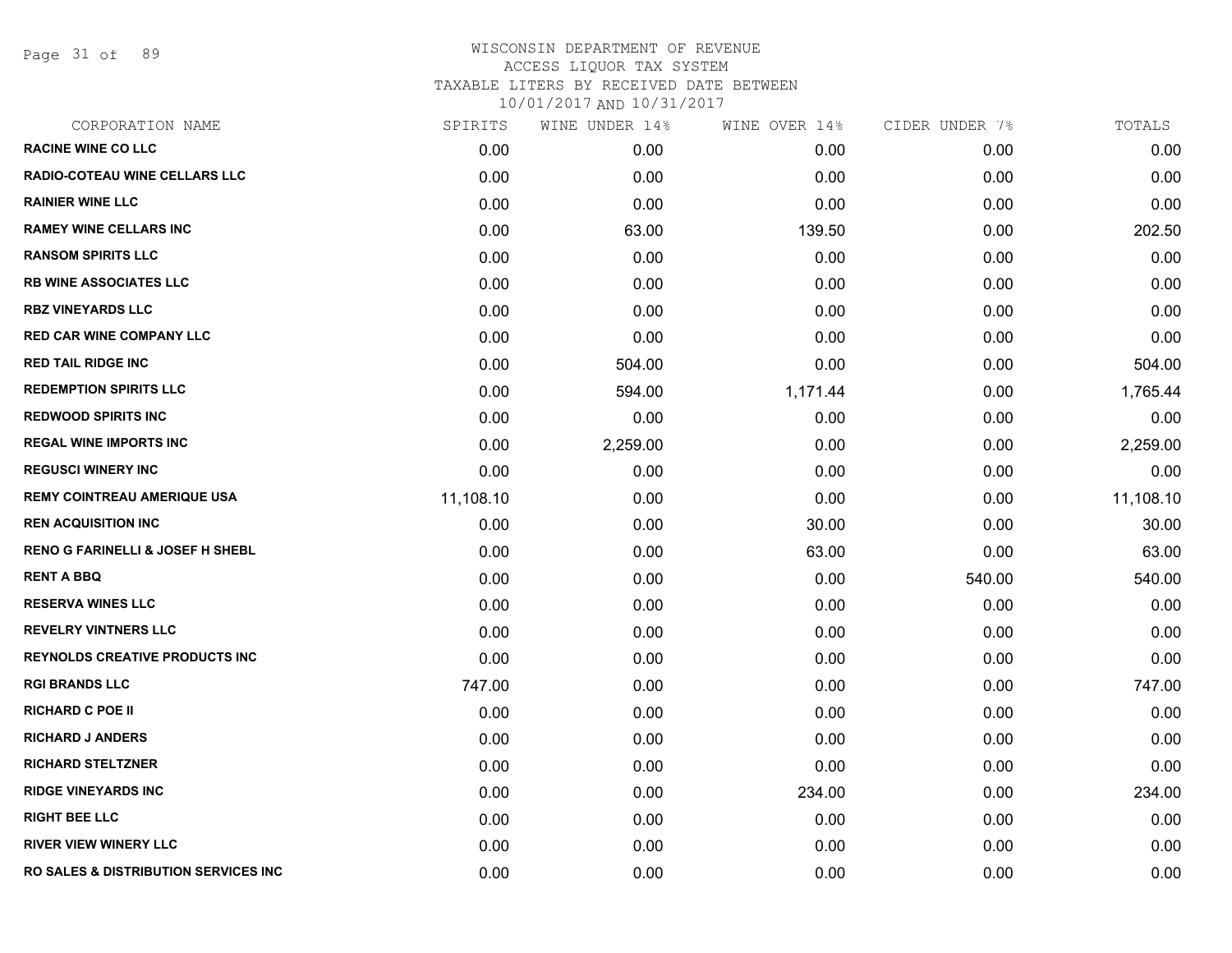Page 32 of 89

#### WISCONSIN DEPARTMENT OF REVENUE ACCESS LIQUOR TAX SYSTEM

TAXABLE LITERS BY RECEIVED DATE BETWEEN

| CORPORATION NAME                                 | SPIRITS | WINE UNDER 14% | WINE OVER 14% | CIDER UNDER 7% | TOTALS    |
|--------------------------------------------------|---------|----------------|---------------|----------------|-----------|
| <b>RO SALES &amp; DISTRIBUTION SERVICES INC.</b> | 0.00    | 3,951.00       | 0.00          | 0.00           | 3,951.00  |
| <b>ROBERT A CUTTER</b>                           | 0.00    | 171.00         | 0.00          | 0.00           | 171.00    |
| <b>ROBERT CRAIG WINERY LP</b>                    | 0.00    | 0.00           | 0.00          | 0.00           | 0.00      |
| <b>ROBERT J GROSS</b>                            | 0.00    | 216.00         | 0.00          | 0.00           | 216.00    |
| <b>ROBERT L HUDSON</b>                           | 0.00    | 0.00           | 0.00          | 0.00           | 0.00      |
| <b>ROBERT YOUNG ESTATE WINERY LLC</b>            | 0.00    | 0.00           | 0.00          | 0.00           | 0.00      |
| <b>ROCK SAKE LLC</b>                             | 0.00    | 0.00           | 0.00          | 0.00           | 0.00      |
| <b>ROCK WALL WINE COMPANY INC</b>                | 0.00    | 0.00           | 0.00          | 0.00           | 0.00      |
| <b>ROMBAUER VINEYARDS INC</b>                    | 0.00    | 0.00           | 630.00        | 0.00           | 630.00    |
| <b>RONALD J WICKER</b>                           | 0.00    | 0.00           | 0.00          | 0.00           | 0.00      |
| <b>RONALD T RUBIN</b>                            | 0.00    | 0.00           | 0.00          | 0.00           | 0.00      |
| <b>ROOTS RUN DEEP LLC</b>                        | 0.00    | 0.00           | 126.00        | 0.00           | 126.00    |
| <b>ROSE IMPORTING &amp; DISTRIBUTING LLC</b>     | 0.00    | 252.00         | 9.00          | 0.00           | 261.00    |
| <b>ROSENTHAL WINE MERCHANT NY LTD</b>            | 0.00    | 453.75         | 0.00          | 0.00           | 453.75    |
| <b>ROTTA WINERY LLC</b>                          | 0.00    | 1.50           | 19.50         | 0.00           | 21.00     |
| <b>ROUND HILL CELLARS</b>                        | 0.00    | 1,755.00       | 252.00        | 0.00           | 2,007.00  |
| <b>ROUND POND ESTATE LLC</b>                     | 0.00    | 0.00           | 1,080.00      | 0.00           | 1,080.00  |
| <b>ROYAL WINE CORPORATION</b>                    | 162.00  | 6,640.00       | 4.50          | 0.00           | 6,806.50  |
| <b>RUBISSOW FAMILY WINES LLC</b>                 | 0.00    | 0.00           | 0.00          | 0.00           | 0.00      |
| <b>RUSSIAN STANDARD VODKA (USA) INC</b>          | 0.00    | 0.00           | 0.00          | 0.00           | 0.00      |
| <b>RYAN E ROARK</b>                              | 0.00    | 0.00           | 0.00          | 0.00           | 0.00      |
| <b>S &amp; R WINES LLC</b>                       | 0.00    | 0.00           | 0.00          | 0.00           | 0.00      |
| <b>SLJ GROUP INC</b>                             | 0.00    | 15,903.11      | 6,491.27      | 0.00           | 22,394.38 |
| <b>SAGAMORE WHISKEY LLC</b>                      | 0.00    | 0.00           | 0.00          | 0.00           | 0.00      |
| <b>SAINTSBURY LLC</b>                            | 0.00    | 0.00           | 0.00          | 0.00           | 0.00      |
| <b>SAKEONE CORPORATION</b>                       | 0.00    | 212.28         | 769.68        | 0.00           | 981.96    |
| <b>SALOON SPIRITS LLC</b>                        | 180.00  | 0.00           | 0.00          | 0.00           | 180.00    |
| <b>SALVESTRIN WINE CO LLC</b>                    | 0.00    | 0.00           | 0.00          | 0.00           | 0.00      |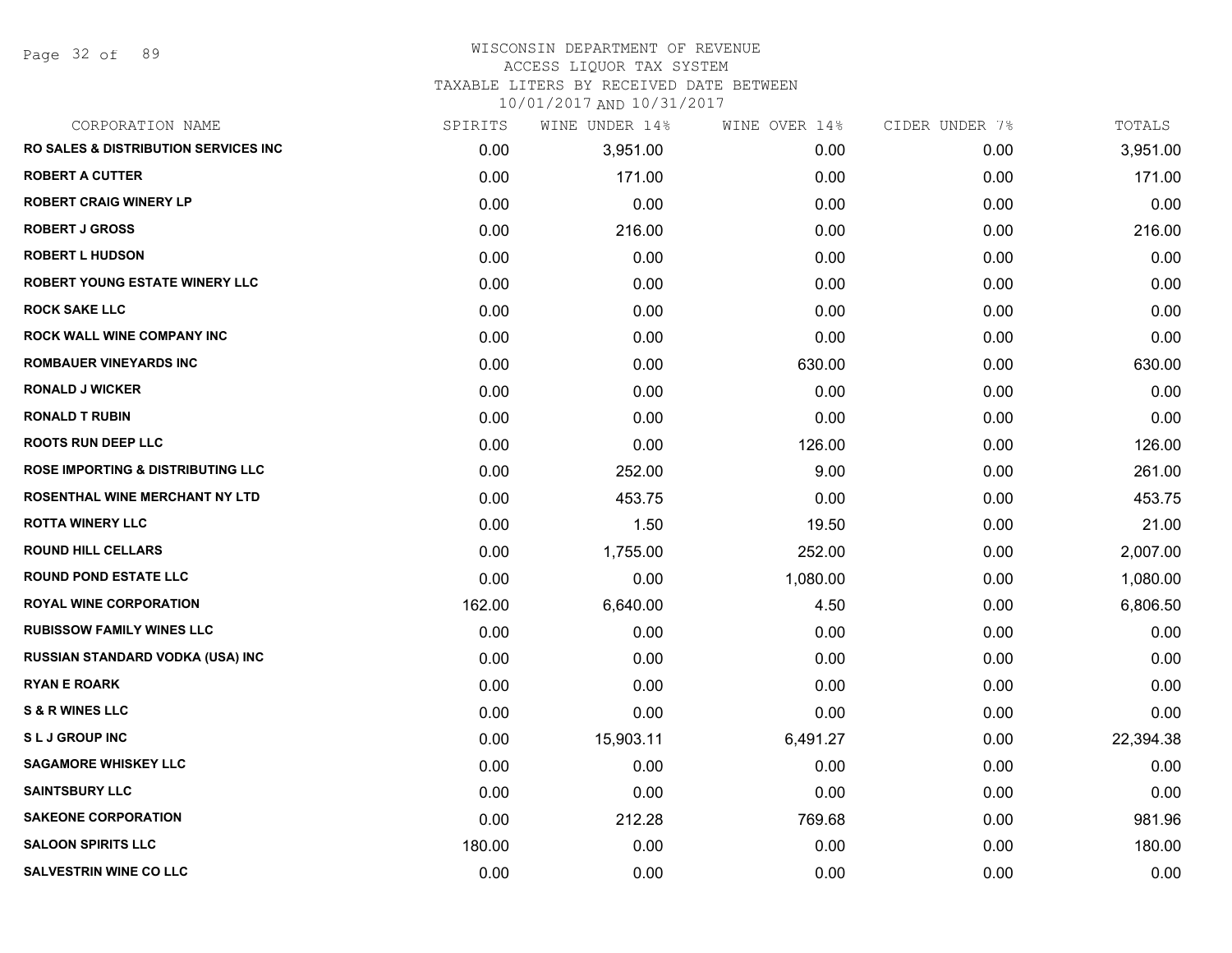#### WISCONSIN DEPARTMENT OF REVENUE ACCESS LIQUOR TAX SYSTEM

TAXABLE LITERS BY RECEIVED DATE BETWEEN

| CORPORATION NAME                            | SPIRITS    | WINE UNDER 14% | WINE OVER 14% | CIDER UNDER 7% | TOTALS     |
|---------------------------------------------|------------|----------------|---------------|----------------|------------|
| <b>SAN ANTONIO WINERY INC</b>               | 0.00       | 1,359.00       | 224.00        | 0.00           | 1,583.00   |
| <b>SAN FRANCISCO WINE EXCHANGE INC</b>      | 0.00       | 0.00           | 99.00         | 0.00           | 99.00      |
| SAN GABRIEL VALLEY WAREHOUSE & STORAGE INC  | 0.00       | 0.00           | 264.00        | 0.00           | 264.00     |
| <b>SAN JOAQUIN WINE COMPANY INC</b>         | 0.00       | 756.00         | 252.00        | 0.00           | 1,008.00   |
| SAN LUIS SPIRITS DISTILLING CO LLC          | 669.00     | 0.00           | 0.00          | 0.00           | 669.00     |
| <b>SAN MARTINO IMPORTS INC</b>              | 0.00       | 0.00           | 0.00          | 0.00           | 0.00       |
| <b>SANGLIER SELECTIONS LLC</b>              | 0.00       | 389.25         | 0.00          | 0.00           | 389.25     |
| <b>SANS LIEGE INC</b>                       | 0.00       | 0.00           | 0.00          | 0.00           | 0.00       |
| <b>SANS WINE &amp; SPIRITS CO</b>           | 0.00       | 0.00           | 0.00          | 0.00           | 0.00       |
| <b>SANTA FE DISTILLERY LLC</b>              | 0.00       | 0.00           | 0.00          | 0.00           | 0.00       |
| <b>SANTA MARGHERITA USA INC</b>             | 0.00       | 211.50         | 0.00          | 0.00           | 211.50     |
| <b>SANTA RITA USA CORPORATION</b>           | 0.00       | 0.00           | 0.00          | 0.00           | 0.00       |
| <b>SAPSUCKER FARMS LLC</b>                  | 0.00       | 0.00           | 0.00          | 0.00           | 0.00       |
| <b>SARACINA VINEYARDS LLC</b>               | 0.00       | 0.00           | 0.00          | 0.00           | 0.00       |
| <b>SARMENTO'S IMPORTS &amp; EXPORTS INC</b> | 0.00       | 0.00           | 0.00          | 0.00           | 0.00       |
| <b>SAVIAH ROSE WINERY LLC</b>               | 0.00       | 0.00           | 0.00          | 0.00           | 0.00       |
| <b>SAZERAC COMPANY INC</b>                  | 406,706.30 | 161.98         | 131.99        | 0.00           | 407,000.27 |
| <b>SAZERAC NORTH AMERICA INC</b>            | 593,178.45 | 0.00           | 0.00          | 0.00           | 593,178.45 |
| <b>SB WINE CO LLC</b>                       | 0.00       | 0.00           | 0.00          | 0.00           | 0.00       |
| <b>SBRAGIA FAMILY VINEYARDS LLC</b>         | 0.00       | 0.00           | 0.00          | 0.00           | 0.00       |
| <b>SCENIC ROOT WINEGROWERS LLC</b>          | 0.00       | 0.00           | 0.00          | 0.00           | 0.00       |
| <b>SCHEID VINEYARDS CALIFORNIA INC</b>      | 0.00       | 4,398.00       | 0.00          | 0.00           | 4,398.00   |
| <b>SCHMITT SOHNE INC</b>                    | 0.00       | 0.00           | 0.00          | 0.00           | 0.00       |
| <b>SCHUG WINERY LLC</b>                     | 0.00       | 378.00         | 0.00          | 0.00           | 378.00     |
| <b>SCHWEIGER VINEYARDS INC</b>              | 0.00       | 0.00           | 0.00          | 0.00           | 0.00       |
| <b>SCOPERTA IMPORTING CO INC</b>            | 0.00       | 3,213.00       | 63.00         | 0.00           | 3,276.00   |
| <b>SCOTT PAUL WINES OREGON LLC</b>          | 0.00       | 0.00           | 0.00          | 0.00           | 0.00       |
| SEATTLE CIDER COMPANY LLC                   | 0.00       | 0.00           | 0.00          | 13,525.52      | 13,525.52  |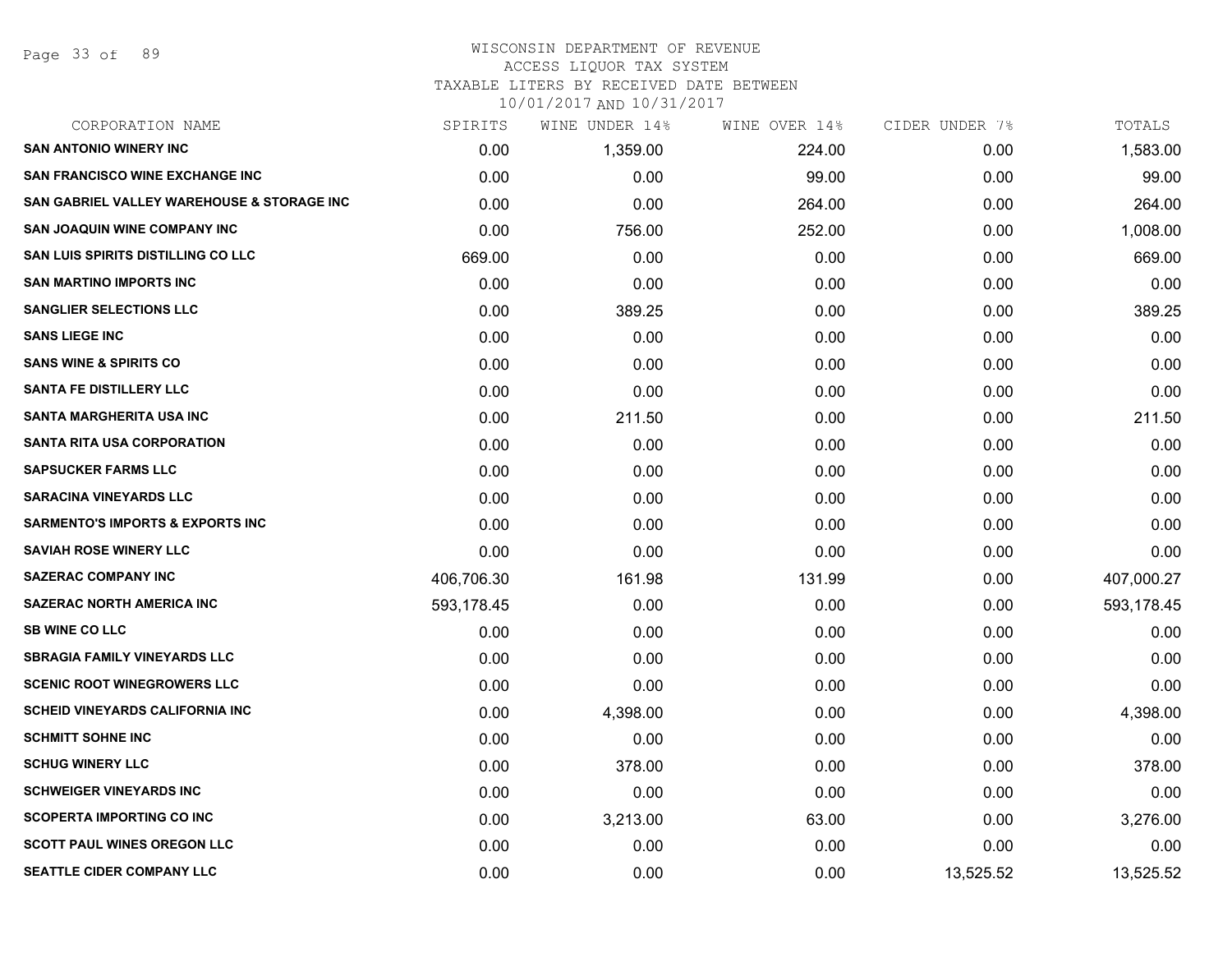Page 34 of 89

| CORPORATION NAME                | SPIRITS  | WINE UNDER 14% | WINE OVER 14% | CIDER UNDER 7% | TOTALS   |
|---------------------------------|----------|----------------|---------------|----------------|----------|
| <b>SEAVEY VINEYARD LP</b>       | 0.00     | 0.00           | 0.00          | 0.00           | 0.00     |
| <b>SELBY ENTERPRISES INC</b>    | 0.00     | 0.00           | 0.00          | 0.00           | 0.00     |
| SELECTIVE WINE ESTATES INC      | 0.00     | 0.00           | 0.00          | 0.00           | 0.00     |
| <b>SERGEY CHISTOV</b>           | 0.00     | 0.00           | 0.00          | 0.00           | 0.00     |
| <b>SERRALLES USA LLC</b>        | 2,823.00 | 0.00           | 0.00          | 0.00           | 2,823.00 |
| <b>SHAFER VINEYARDS INC</b>     | 0.00     | 0.00           | 585.00        | 0.00           | 585.00   |
| <b>SHANNON RIDGE INC</b>        | 0.00     | 945.00         | 1,134.00      | 0.00           | 2,079.00 |
| <b>SHAW-ROSS HOLDING CO LLC</b> | 1,075.50 | 1,366.50       | 5,590.40      | 0.00           | 8,032.40 |
| <b>SHEA WINE CELLARS LLC</b>    | 0.00     | 0.00           | 0.00          | 0.00           | 0.00     |
| SHELTON-MACKENZIE WINE COMPANY  | 0.00     | 0.00           | 126.00        | 0.00           | 126.00   |
| <b>SHORTS BREWING COMPANY</b>   | 0.00     | 0.00           | 0.00          | 970.25         | 970.25   |
| SIDNEY FRANK IMPORTING CO INC   | 0.00     | 0.00           | 0.00          | 0.00           | 0.00     |
| SILVER OAK WINE CELLARS LP      | 0.00     | 822.00         | 126.00        | 0.00           | 948.00   |
| SILVER TRIDENT WINERY LLC       | 0.00     | 0.00           | 0.00          | 0.00           | 0.00     |
| <b>SIMIONI IMPORTS LLC</b>      | 0.00     | 0.00           | 0.00          | 0.00           | 0.00     |
| <b>SINSKEY VINEYARDS INC</b>    | 0.00     | 0.00           | 0.00          | 0.00           | 0.00     |
| <b>SIX SIGMA WINERY LLC</b>     | 0.00     | 0.00           | 0.00          | 0.00           | 0.00     |
| <b>SKINNER-DAVENA LLC</b>       | 0.00     | 0.00           | 0.00          | 0.00           | 0.00     |
| <b>SLO DOWN WINES LLC</b>       | 0.00     | 0.00           | 0.00          | 0.00           | 0.00     |
| <b>SMALL VINES WINES INC</b>    | 0.00     | 0.00           | 0.00          | 0.00           | 0.00     |
| <b>SMART VENDING LLC</b>        | 0.00     | 0.00           | 0.00          | 0.00           | 0.00     |
| <b>SMITH &amp; SMITH</b>        | 0.00     | 0.00           | 0.00          | 0.00           | 0.00     |
| <b>SMT ACQUISITIONS LLC</b>     | 0.00     | 1,278.00       | 0.00          | 0.00           | 1,278.00 |
| <b>SOCIAL ENJOYMENTS LLC</b>    | 0.00     | 0.00           | 0.00          | 0.00           | 0.00     |
| <b>SOKOL BLOSSER LTD</b>        | 0.00     | 1,008.00       | 0.00          | 0.00           | 1,008.00 |
| <b>SOLBERG DISTILLING LLC</b>   | 0.00     | 0.00           | 0.00          | 0.00           | 0.00     |
| <b>SOLENA CELLARS LLC</b>       | 0.00     | 252.00         | 0.00          | 0.00           | 252.00   |
| SOMERSTON WINE COMPANY, LLC     | 0.00     | 0.00           | 144.00        | 0.00           | 144.00   |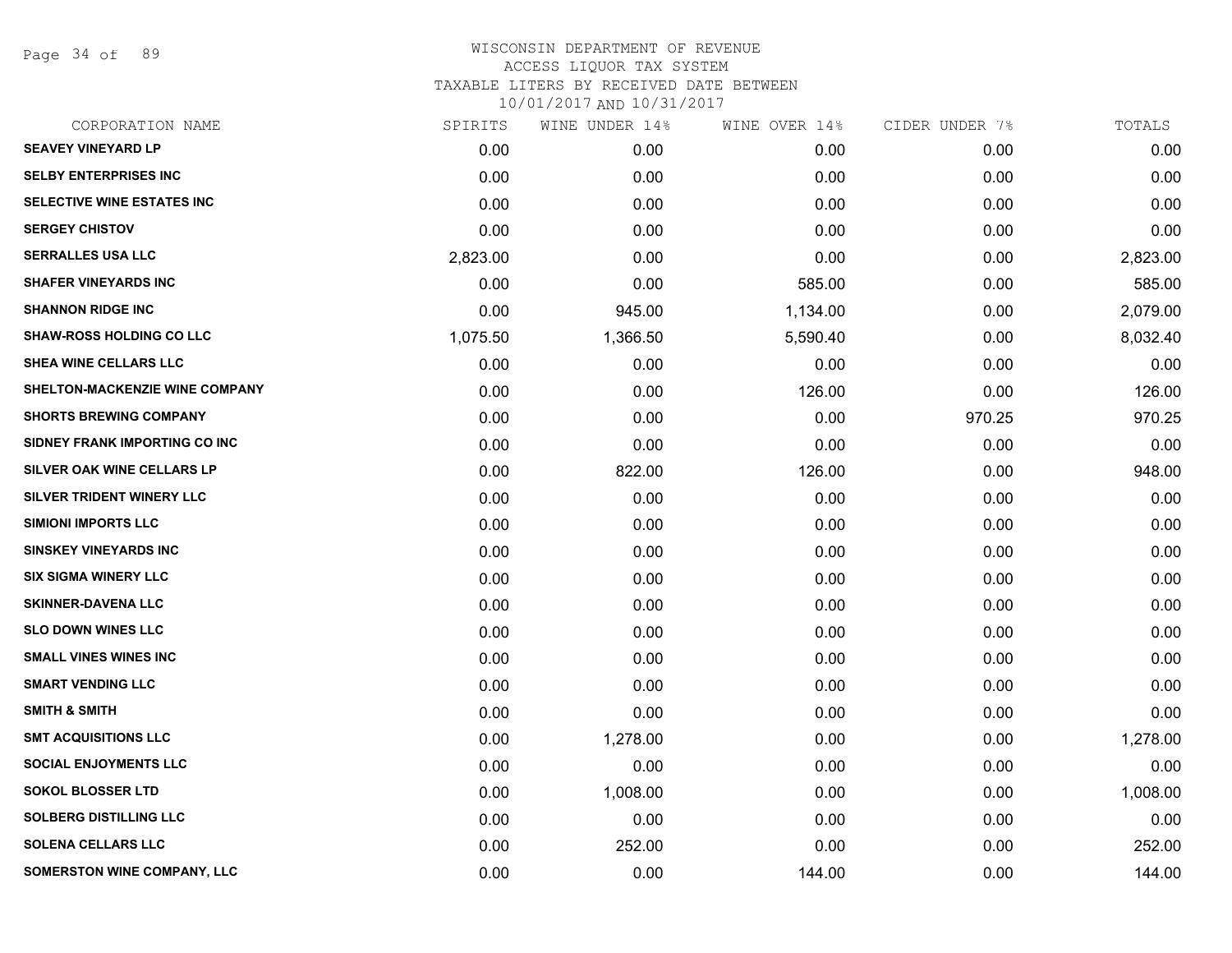Page 35 of 89

# WISCONSIN DEPARTMENT OF REVENUE ACCESS LIQUOR TAX SYSTEM

TAXABLE LITERS BY RECEIVED DATE BETWEEN

| CORPORATION NAME                      | SPIRITS | WINE UNDER 14% | WINE OVER 14% | CIDER UNDER 7% | TOTALS   |
|---------------------------------------|---------|----------------|---------------|----------------|----------|
| SORELLE CASA FINE WINES LLC           | 0.00    | 0.00           | 0.00          | 0.00           | 0.00     |
| SOURCE CODE BEVERAGE LLC              | 0.00    | 300.00         | 0.00          | 0.00           | 300.00   |
| <b>SOUTH BAY WINE GROUP LLC</b>       | 0.00    | 657.00         | 0.00          | 0.00           | 657.00   |
| <b>SOUTHERN STARZ INC</b>             | 0.00    | 81.00          | 81.00         | 0.00           | 162.00   |
| SOUTHERN WINE GROUP LLC               | 0.00    | 279.00         | 90.00         | 0.00           | 369.00   |
| <b>SOVEREIGN BRANDS LLC</b>           | 0.00    | 2,385.00       | 0.00          | 0.00           | 2,385.00 |
| <b>SPANN VINEYARDS INC</b>            | 0.00    | 2.25           | 2.25          | 0.00           | 4.50     |
| <b>SPARKLING OREGON LLC</b>           | 0.00    | 0.00           | 0.00          | 0.00           | 0.00     |
| <b>SPEAKEASY SPIRITS LLC</b>          | 283.50  | 0.00           | 0.00          | 0.00           | 283.50   |
| <b>SPENCER HOOPES</b>                 | 0.00    | 126.00         | 63.00         | 0.00           | 189.00   |
| <b>SPIRIT IMPORTS INC</b>             | 0.00    | 0.00           | 0.00          | 0.00           | 0.00     |
| <b>SPLINTER GROUP NAPA LLC</b>        | 0.00    | 0.00           | 0.00          | 0.00           | 0.00     |
| <b>SPOTTSWOODE WINERY INC</b>         | 0.00    | 0.00           | 153.00        | 0.00           | 153.00   |
| <b>SPRING MOUNTAIN VINEYARD INC</b>   | 0.00    | 0.00           | 0.00          | 0.00           | 0.00     |
| <b>SQUARE ONE ORGANIC SPIRITS LLC</b> | 0.00    | 0.00           | 0.00          | 0.00           | 0.00     |
| <b>SQUARE ONE ORGANIC SPIRITS LLC</b> | 0.00    | 0.00           | 0.00          | 0.00           | 0.00     |
| <b>SQZ BEVS LLC</b>                   | 0.00    | 0.00           | 0.00          | 0.00           | 0.00     |
| <b>ST GEORGE SPIRITS INC</b>          | 498.60  | 0.00           | 0.00          | 0.00           | 498.60   |
| <b>ST HELENA ESTATE LLC</b>           | 0.00    | 0.00           | 0.00          | 0.00           | 0.00     |
| <b>ST INNOCENT LTD</b>                | 0.00    | 351.00         | 0.00          | 0.00           | 351.00   |
| ST JULIAN WINE COMPANY INC            | 0.00    | 999.00         | 0.00          | 0.00           | 999.00   |
| ST KILLIAN IMPORTING CO INC           | 0.00    | 0.00           | 0.00          | 0.00           | 0.00     |
| <b>ST SUPERY INC</b>                  | 0.00    | 756.00         | 252.00        | 0.00           | 1,008.00 |
| <b>STACKED WINES LLC</b>              | 0.00    | 0.00           | 0.00          | 0.00           | 0.00     |
| <b>STAGLIN FAMILY VINEYARD LLC</b>    | 0.00    | 0.00           | 0.00          | 0.00           | 0.00     |
| STANLEY STAWSKI DIST CO INC           | 519.00  | 0.00           | 0.00          | 0.00           | 519.00   |
| <b>STAR INDUSTRIES INC</b>            | 0.00    | 0.00           | 0.00          | 0.00           | 0.00     |
| <b>STARRY NIGHT WINERY LLC</b>        | 0.00    | 0.00           | 0.00          | 0.00           | 0.00     |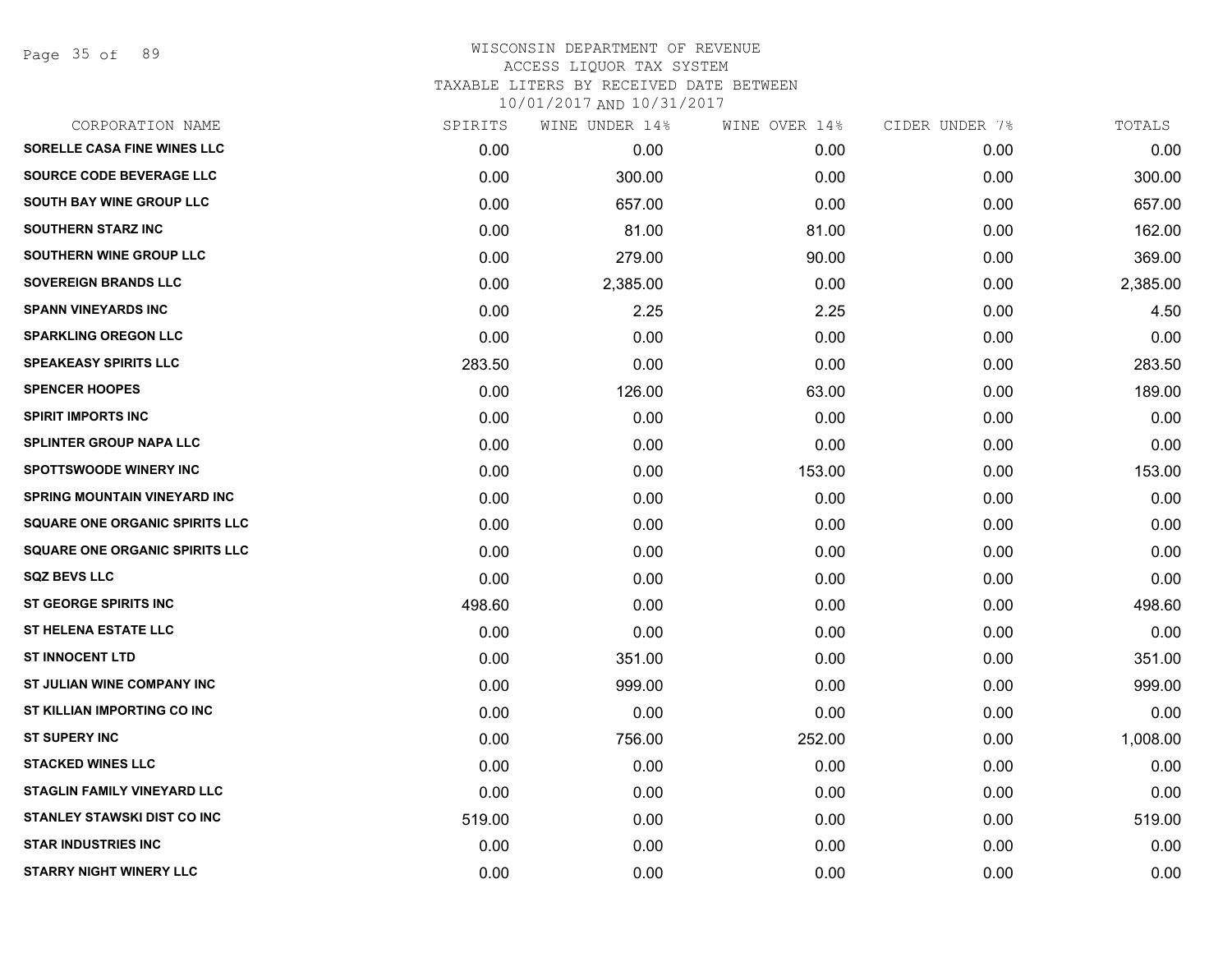#### WISCONSIN DEPARTMENT OF REVENUE

#### ACCESS LIQUOR TAX SYSTEM

TAXABLE LITERS BY RECEIVED DATE BETWEEN

| CORPORATION NAME                       | SPIRITS  | WINE UNDER 14% | WINE OVER 14% | CIDER UNDER 7% | TOTALS     |
|----------------------------------------|----------|----------------|---------------|----------------|------------|
| STE MICHELLE WINE ESTATES LTD          | 1,156.50 | 120,831.00     | 10,795.50     | 0.00           | 132,783.00 |
| <b>STEELE WINES INC</b>                | 0.00     | 63.00          | 216.00        | 0.00           | 279.00     |
| <b>STEFANO SALOCCHI</b>                | 0.00     | 0.00           | 0.00          | 0.00           | 0.00       |
| <b>STELLAR IMPORTING COMPANY LLC</b>   | 0.00     | 0.00           | 0.00          | 0.00           | 0.00       |
| <b>STEM CIDERS LLC</b>                 | 0.00     | 0.00           | 0.00          | 0.00           | 0.00       |
| <b>STEPHAN VINEYARD INC</b>            | 0.00     | 0.00           | 0.00          | 0.00           | 0.00       |
| STEPHEN DOOLEY WINE CO INC             | 0.00     | 0.00           | 0.00          | 0.00           | 0.00       |
| <b>STEVE MILES SELECTIONS INC</b>      | 0.00     | 0.00           | 0.00          | 0.00           | 0.00       |
| STEVEN EDMUNDS & CORNELIA ST JOHN      | 0.00     | 0.00           | 0.00          | 0.00           | 0.00       |
| <b>STEZ &amp; BOWER</b>                | 0.00     | 0.00           | 0.00          | 0.00           | 0.00       |
| STOLI GROUP (USA) LLC                  | 3,399.00 | 0.00           | 0.00          | 0.00           | 3,399.00   |
| <b>STOLLER IMPORTS INC</b>             | 1,781.10 | 0.00           | 0.00          | 0.00           | 1,781.10   |
| <b>STOLLER VINEYARDS INC</b>           | 0.00     | 126.00         | 0.00          | 0.00           | 126.00     |
| <b>STOLPMAN VINEYARDS LLC</b>          | 0.00     | 0.00           | 0.00          | 0.00           | 0.00       |
| <b>STONEBRAKER-SOLES INC</b>           | 0.00     | 252.00         | 0.00          | 0.00           | 252.00     |
| <b>STONECUSHION INC</b>                | 0.00     | 0.00           | 0.00          | 0.00           | 0.00       |
| SUGARLANDS DISTILLING COMPANY LLC      | 886.50   | 0.00           | 0.00          | 0.00           | 886.50     |
| <b>SURVILLE ENTERPRISES CORP</b>       | 0.00     | 8,109.00       | 0.00          | 0.00           | 8,109.00   |
| <b>SUTTER HOME WINERY INC</b>          | 391.50   | 351,495.58     | 5,580.00      | 227.00         | 357,694.08 |
| <b>SVENSKA FOOD &amp; BEVERAGE LLC</b> | 0.00     | 0.00           | 0.00          | 0.00           | 0.00       |
| <b>SVP WINERY LLC</b>                  | 0.00     | 0.00           | 0.00          | 0.00           | 0.00       |
| <b>T ELENTENY HOLDINGS LLC</b>         | 0.00     | 234.00         | 252.00        | 0.00           | 486.00     |
| <b>TAFT STREET INC</b>                 | 0.00     | 0.00           | 0.00          | 0.00           | 0.00       |
| <b>TAKARA SAKE USA INC</b>             | 0.00     | 821.70         | 640.62        | 18.00          | 1,480.32   |
| <b>TALLEY VINEYARDS INC</b>            | 0.00     | 189.00         | 0.00          | 0.00           | 189.00     |
| <b>TAMBER BEY VINEYARDS LLC</b>        | 0.00     | 0.00           | 0.00          | 0.00           | 0.00       |
| <b>TATOMER INC</b>                     | 0.00     | 0.00           | 0.00          | 0.00           | 0.00       |
| <b>TATOOSH DISTILLERY LLC</b>          | 0.00     | 0.00           | 0.00          | 0.00           | 0.00       |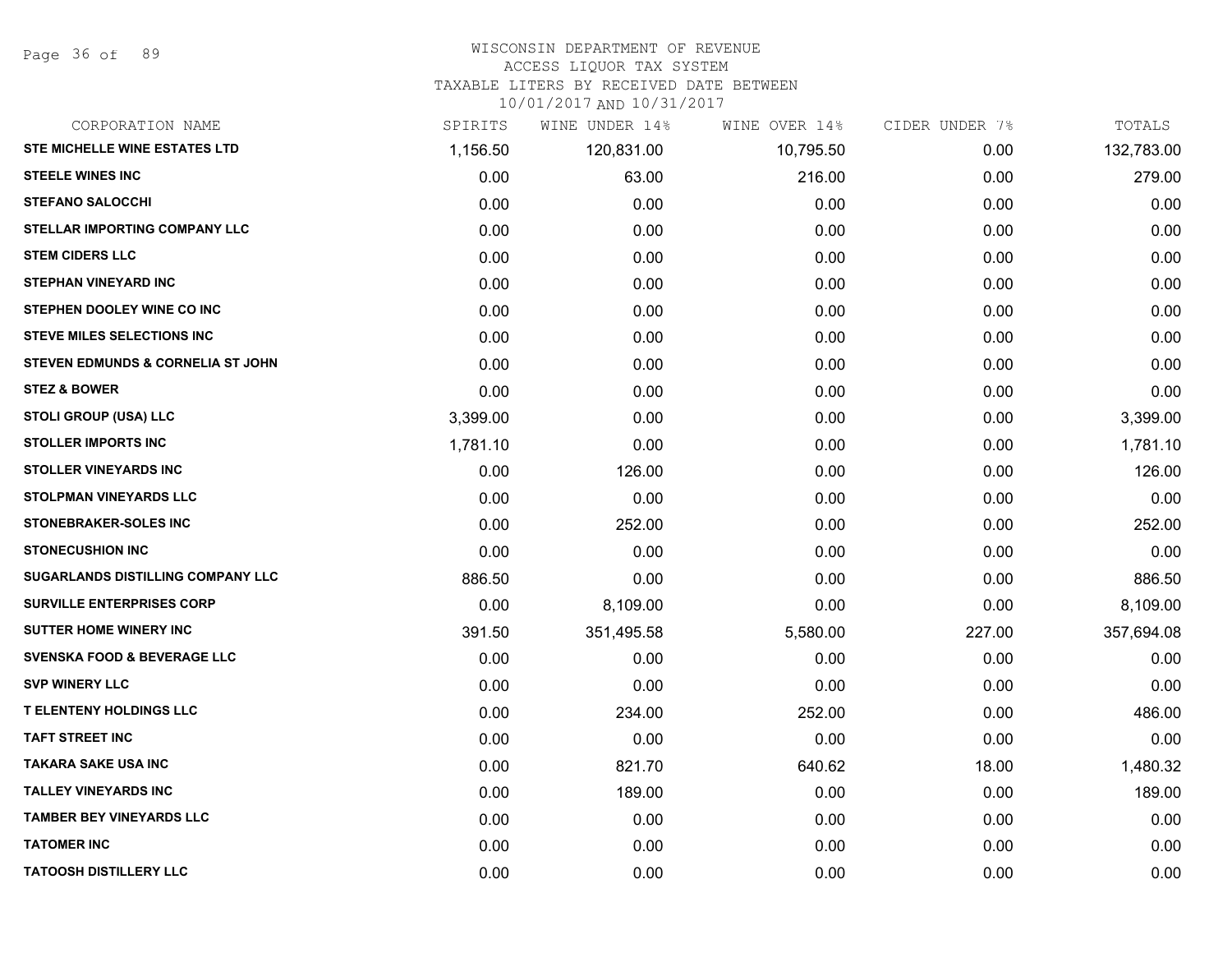Page 37 of 89

| CORPORATION NAME                   | SPIRITS  | WINE UNDER 14% | WINE OVER 14% | CIDER UNDER 7% | TOTALS     |
|------------------------------------|----------|----------------|---------------|----------------|------------|
| <b>TATTERSALL COMPANIES LLC</b>    | 0.00     | 0.00           | 0.00          | 0.00           | 0.00       |
| <b>TERRA VINUM LLC</b>             | 0.00     | 0.00           | 0.00          | 0.00           | 0.00       |
| <b>TERRANEO MERCHANTS INC</b>      | 0.00     | 0.00           | 0.00          | 0.00           | 0.00       |
| <b>TERRAVANT WINE COMPANY LLC</b>  | 0.00     | 0.00           | 0.00          | 0.00           | 0.00       |
| <b>TERRESSENTIA CORPORATION</b>    | 0.00     | 0.00           | 0.00          | 0.00           | 0.00       |
| <b>TERRIZZI VINO INC</b>           | 0.00     | 0.00           | 0.00          | 0.00           | 0.00       |
| <b>TGE LLC</b>                     | 0.00     | 0.00           | 0.00          | 0.00           | 0.00       |
| THE 11 WELLS SPIRITS COMPANY LLC   | 0.00     | 0.00           | 0.00          | 0.00           | 0.00       |
| THE AUSTRALIAN WINE CONNECTION INC | 0.00     | 0.00           | 0.00          | 0.00           | 0.00       |
| THE BIALE ESTATE                   | 0.00     | 0.00           | 0.00          | 0.00           | 0.00       |
| THE BLACK PRINCE DISTILLERY INC    | 0.00     | 0.00           | 0.00          | 0.00           | 0.00       |
| THE BRANDER VINEYARD               | 0.00     | 0.00           | 0.00          | 0.00           | 0.00       |
| THE BUSINESS CHAIN INC             | 0.00     | 0.00           | 0.00          | 0.00           | 0.00       |
| THE EDRINGTON GROUP USA LLC        | 1,825.50 | 0.00           | 0.00          | 0.00           | 1,825.50   |
| THE HESS COLLECTION WINERY         | 0.00     | 2,016.00       | 1,197.00      | 0.00           | 3,213.00   |
| THE HOUSE OF BURGUNDY INC          | 0.00     | 0.00           | 0.00          | 0.00           | 0.00       |
| THE INFINITE MONKEY THEOREM INC    | 0.00     | 0.00           | 0.00          | 0.00           | 0.00       |
| THE MALT GUILD INC                 | 0.00     | 0.00           | 0.00          | 0.00           | 0.00       |
| THE MEEKER VINEYARD                | 0.00     | 0.00           | 0.00          | 0.00           | 0.00       |
| THE MORLET SELECTION INC           | 0.00     | 0.00           | 0.00          | 0.00           | 0.00       |
| THE MORNE WINE COMPANY             | 0.00     | 4,212.00       | 0.00          | 0.00           | 4,212.00   |
| THE R.S. LIPMAN COMPANY            | 0.00     | 0.00           | 0.00          | 0.00           | 0.00       |
| THE SILVERADO VINEYARDS            | 0.00     | 0.00           | 0.00          | 0.00           | 0.00       |
| THE SORTING TABLE LLC              | 0.00     | 364.50         | 18.00         | 0.00           | 382.50     |
| THE TRITON COLLECTION INC          | 0.00     | 252.00         | 0.00          | 0.00           | 252.00     |
| THE WINE GROUP INC                 | 0.00     | 711,187.39     | 10,809.00     | 0.00           | 721,996.39 |
| THE WINE SOURCE INC                | 0.00     | 153.00         | 45.00         | 0.00           | 198.00     |
| THE WOODMAR GROUP LLC              | 0.00     | 1,449.00       | 63.00         | 0.00           | 1,512.00   |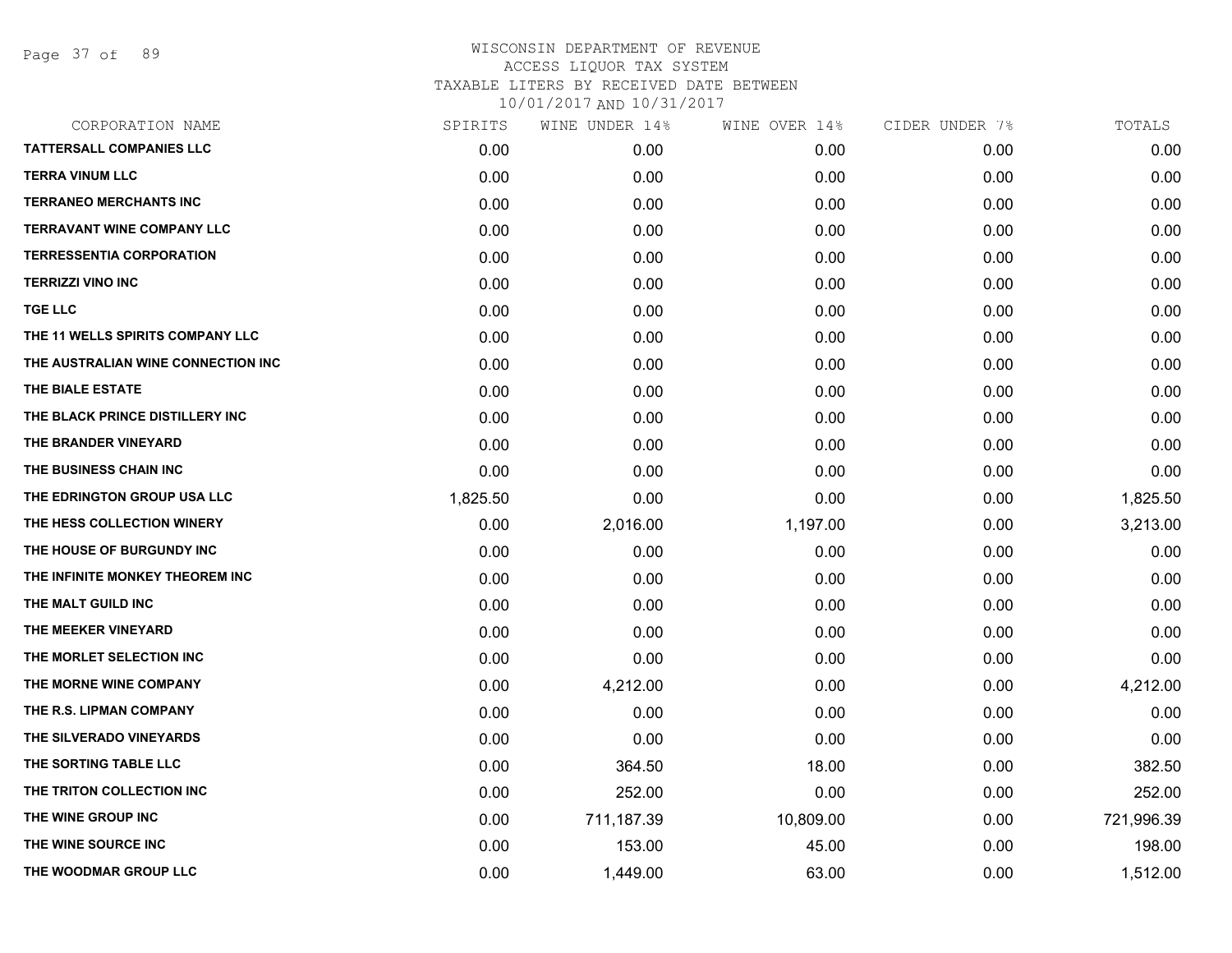Page 38 of 89

| CORPORATION NAME                              | SPIRITS | WINE UNDER 14% | WINE OVER 14% | CIDER UNDER 7% | TOTALS     |
|-----------------------------------------------|---------|----------------|---------------|----------------|------------|
| THIENOT USA INC                               | 0.00    | 0.00           | 0.00          | 0.00           | 0.00       |
| <b>THOMAS D MORTIMER</b>                      | 0.00    | 0.00           | 0.00          | 0.00           | 0.00       |
| THREE RING PRODUCTIONS LLC                    | 0.00    | 0.00           | 0.00          | 0.00           | 0.00       |
| <b>TI BEVERAGE GROUP LTD</b>                  | 0.00    | 0.00           | 0.00          | 0.00           | 0.00       |
| TIERRA DIVINA VINEYARD LLC                    | 0.00    | 0.00           | 121.90        | 0.00           | 121.90     |
| <b>TITUS &amp; TITUS</b>                      | 0.00    | 0.00           | 0.00          | 0.00           | 0.00       |
| TMR WINE COMPANY LLC                          | 0.00    | 136.50         | 0.00          | 0.00           | 136.50     |
| <b>TOAD HOLLOW VINEYARDS INC</b>              | 0.00    | 1,350.00       | 270.00        | 0.00           | 1,620.00   |
| <b>TOBIN JAMES CELLARS</b>                    | 0.00    | 0.00           | 0.00          | 0.00           | 0.00       |
| <b>TOBY BEALL</b>                             | 0.00    | 0.00           | 0.00          | 0.00           | 0.00       |
| <b>TOLLIVER RANCH BRANDS LLC</b>              | 0.00    | 3.00           | 294.00        | 0.00           | 297.00     |
| <b>TOM MEADOWCROFT</b>                        | 0.00    | 0.00           | 0.00          | 0.00           | 0.00       |
| <b>TREANA WINERY LLC</b>                      | 0.00    | 1,512.00       | 1,449.00      | 0.00           | 2,961.00   |
| <b>TREASURY WINE ESTATES AMERICAS COMPANY</b> | 0.00    | 138,330.00     | 14,161.50     | 0.00           | 152,491.50 |
| TREFETHEN VINEYARDS WINERY INC                | 0.00    | 0.00           | 0.00          | 0.00           | 0.00       |
| <b>TREMAINE ATKINSON</b>                      | 0.00    | 0.00           | 0.00          | 0.00           | 0.00       |
| <b>TRENTADUE WINERY LLC</b>                   | 0.00    | 504.00         | 0.00          | 0.00           | 504.00     |
| TRI VIN IMPORTS INC                           | 0.00    | 567.00         | 0.00          | 0.00           | 567.00     |
| TRINITAS CELLARS LLC                          | 0.00    | 0.00           | 0.00          | 0.00           | 0.00       |
| <b>TRIONE VINEYARDS LLC</b>                   | 0.00    | 0.00           | 76.50         | 0.00           | 76.50      |
| <b>TRI-STAR MARKETING INC</b>                 | 0.00    | 4,419.00       | 315.00        | 0.00           | 4,734.00   |
| <b>TURLEY WINE CELLARS INC</b>                | 0.00    | 0.00           | 0.00          | 0.00           | 0.00       |
| TURN KEY WINE BRANDS LLC                      | 0.00    | 0.00           | 0.00          | 0.00           | 0.00       |
| <b>TURNBULL WINE CELLARS</b>                  | 0.00    | 0.00           | 0.00          | 0.00           | 0.00       |
| <b>TWIN PEAKS WINERY INC</b>                  | 0.00    | 0.00           | 0.00          | 0.00           | 0.00       |
| <b>UMPQUA WINE WORKS LLC</b>                  | 0.00    | 0.00           | 0.00          | 0.00           | 0.00       |
| <b>UN SOGNO LLC</b>                           | 6.00    | 0.00           | 0.00          | 0.00           | 6.00       |
| UNCLE JOHN'S FRUIT HOUSE WINERY LLC           | 0.00    | 0.00           | 0.00          | 0.00           | 0.00       |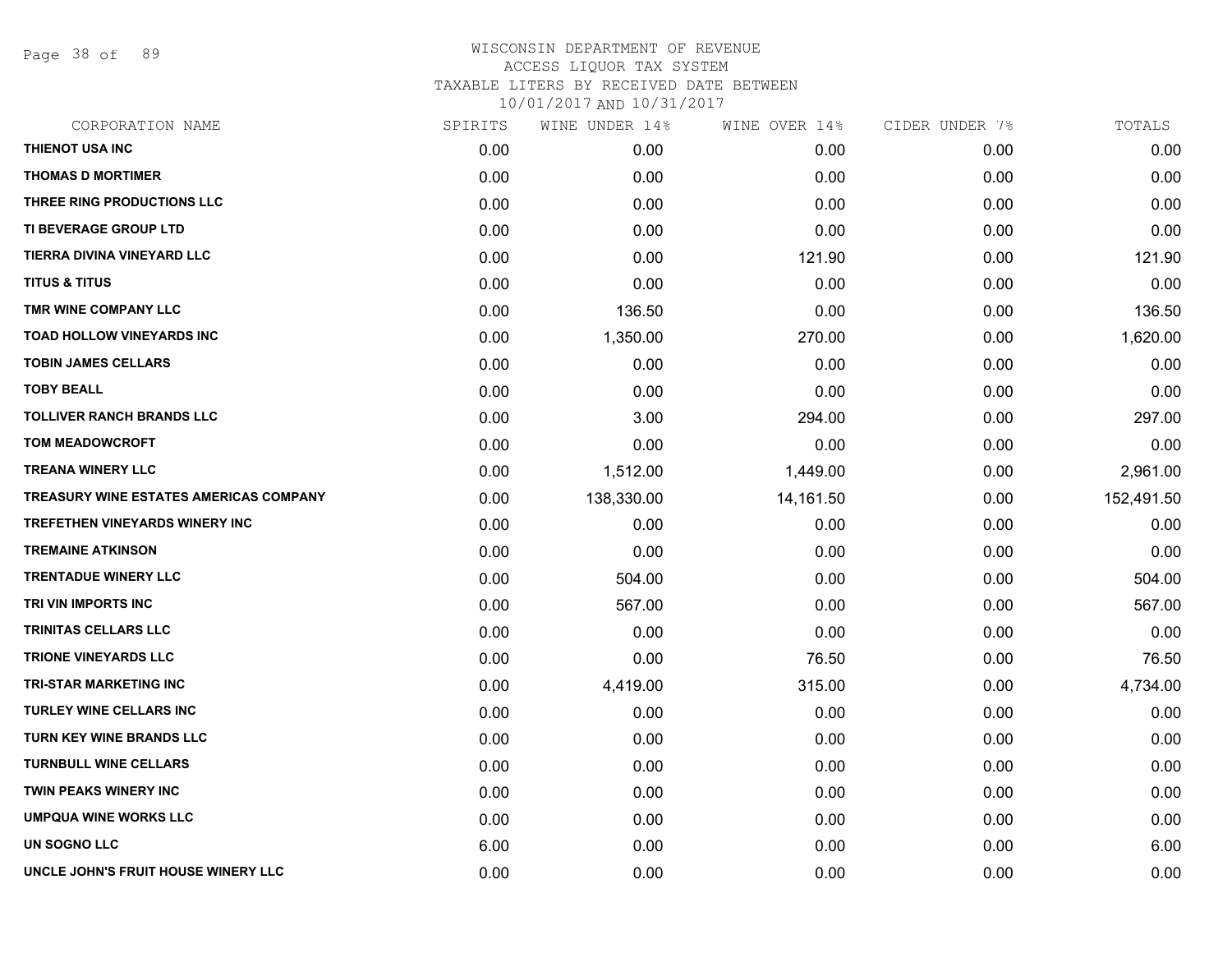Page 39 of 89

### WISCONSIN DEPARTMENT OF REVENUE ACCESS LIQUOR TAX SYSTEM

TAXABLE LITERS BY RECEIVED DATE BETWEEN

| CORPORATION NAME                     | SPIRITS    | WINE UNDER 14% | WINE OVER 14% | CIDER UNDER 7% | TOTALS     |
|--------------------------------------|------------|----------------|---------------|----------------|------------|
| <b>UNION WINE COMPANY</b>            | 0.00       | 1,287.00       | 0.00          | 0.00           | 1,287.00   |
| <b>UNITED SPIRITS INC</b>            | 0.00       | 0.00           | 0.00          | 0.00           | 0.00       |
| UNITED STATES DISTILLED PRODUCTS CO. | 248,598.60 | 60,221.52      | 3,141.00      | 1,158.72       | 313,119.84 |
| UNITED WINE AND SPIRITS LLC          | 0.00       | 0.00           | 0.00          | 0.00           | 0.00       |
| UNTI WINE CO LLC                     | 0.00       | 0.00           | 0.00          | 0.00           | 0.00       |
| <b>UPCHURCH VINEYARD LLC</b>         | 0.00       | 0.00           | 0.00          | 0.00           | 0.00       |
| USA WINE IMPORTS INC                 | 0.00       | 0.00           | 0.00          | 0.00           | 0.00       |
| <b>USA WINE WEST LLC</b>             | 76.50      | 5,816.25       | 301.50        | 0.00           | 6,194.25   |
| <b>UVE ENTERPRISES INC</b>           | 0.00       | 504.00         | 0.00          | 0.00           | 504.00     |
| V & C LLC                            | 0.00       | 0.00           | 0.00          | 0.00           | 0.00       |
| <b>V2 WINE GROUP LLC</b>             | 0.00       | 1,800.00       | 549.00        | 0.00           | 2,349.00   |
| <b>VALCKENBERG INTERNATIONAL INC</b> | 0.00       | 504.00         | 0.00          | 0.00           | 504.00     |
| <b>VALIANT VINEYARDS INC</b>         | 0.00       | 0.00           | 0.00          | 0.00           | 0.00       |
| <b>VALOR WINE CO LLC</b>             | 0.00       | 0.00           | 0.00          | 0.00           | 0.00       |
| VAN RUITEN FAMILY WINERY LLC         | 0.00       | 0.00           | 0.00          | 0.00           | 0.00       |
| <b>VANDER MILL LLC</b>               | 0.00       | 0.00           | 0.00          | 0.00           | 0.00       |
| <b>VEN CAL RANCHES LLC</b>           | 0.00       | 0.00           | 0.00          | 0.00           | 0.00       |
| <b>VENGE VINEYARDS INC</b>           | 0.00       | 0.00           | 0.00          | 0.00           | 0.00       |
| <b>VERITY WINES LLC</b>              | 0.00       | 0.00           | 0.00          | 0.00           | 0.00       |
| <b>VERMEIL WINE GROUP LLC</b>        | 0.00       | 0.00           | 0.00          | 0.00           | 0.00       |
| VI. SCO. INC                         | 0.00       | 1,467.00       | 0.00          | 0.00           | 1,467.00   |
| <b>VIAS IMPORTS LTD</b>              | 0.00       | 216.00         | 0.00          | 0.00           | 216.00     |
| <b>VICENTE GANDIA USA INC</b>        | 0.00       | 450.01         | 0.00          | 0.00           | 450.01     |
| <b>VIEUX VINS INC</b>                | 0.00       | 835.50         | 183.75        | 0.00           | 1,019.25   |
| <b>VIGNAIOLI LTD</b>                 | 0.00       | 0.00           | 0.00          | 0.00           | 0.00       |
| <b>VIKRE DISTILLERY LLC</b>          | 360.00     | 0.00           | 0.00          | 0.00           | 360.00     |
| <b>VILLA CREEK INC</b>               | 0.00       | 0.00           | 0.00          | 0.00           | 0.00       |
| <b>VILLA ENCINAL PARTNERS LP</b>     | 0.00       | 0.00           | 378.00        | 0.00           | 378.00     |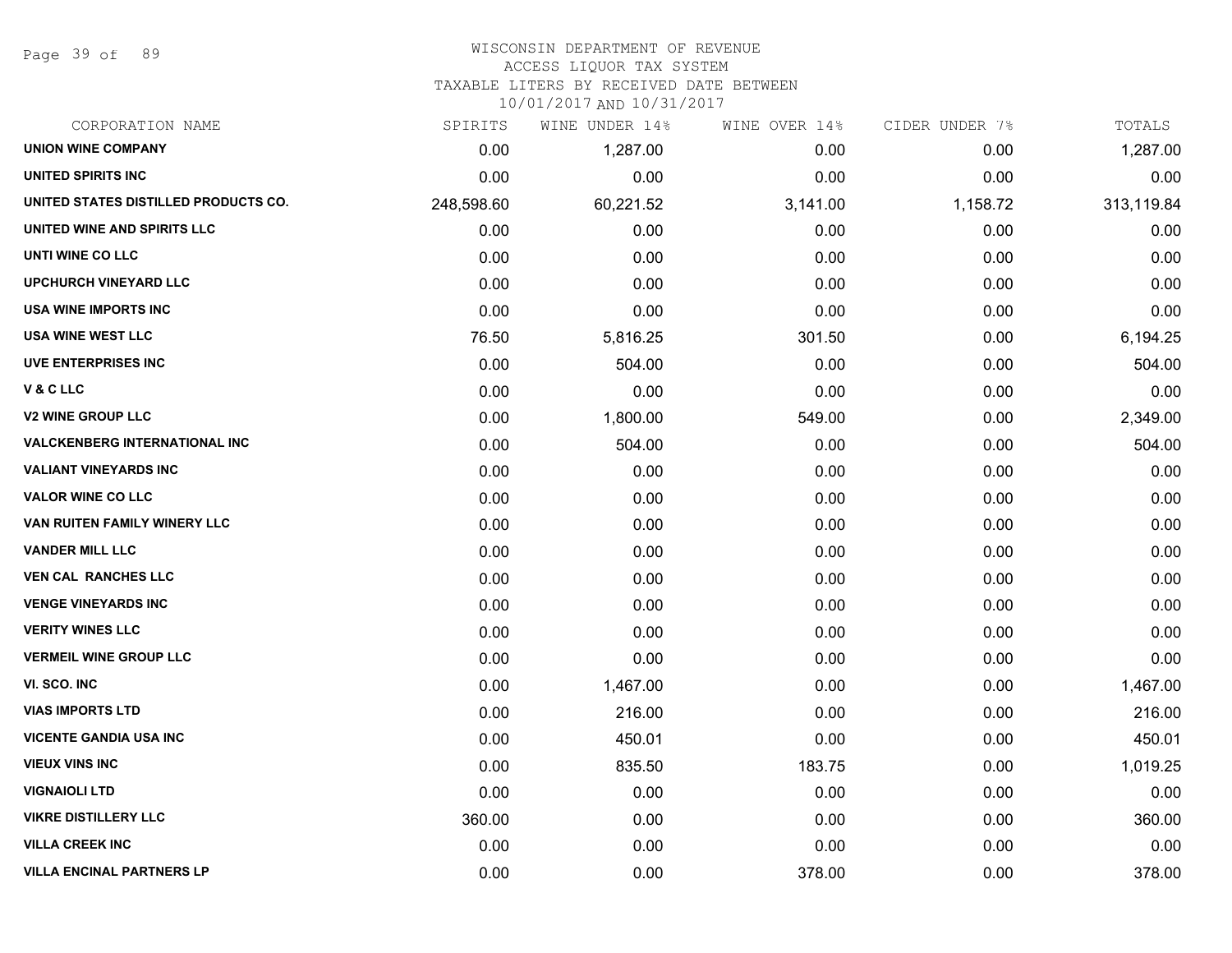Page 40 of 89

### WISCONSIN DEPARTMENT OF REVENUE ACCESS LIQUOR TAX SYSTEM TAXABLE LITERS BY RECEIVED DATE BETWEEN

| CORPORATION NAME                     | SPIRITS  | WINE UNDER 14% | WINE OVER 14% | CIDER UNDER 7% | TOTALS    |
|--------------------------------------|----------|----------------|---------------|----------------|-----------|
| VIN DE ZO LLC                        | 0.00     | 0.00           | 49.50         | 0.00           | 49.50     |
| <b>VIN DIVINO LTD</b>                | 0.00     | 0.00           | 0.00          | 0.00           | 0.00      |
| <b>VINA ROBLES INC</b>               | 0.00     | 0.00           | 0.00          | 0.00           | 0.00      |
| <b>VINAMERICAS INC</b>               | 0.00     | 0.00           | 0.00          | 0.00           | 0.00      |
| <b>VINCENZO PADULA</b>               | 0.00     | 0.00           | 0.00          | 0.00           | 0.00      |
| <b>VINE CLIFF WINERY INC</b>         | 0.00     | 0.00           | 0.00          | 0.00           | 0.00      |
| <b>VINE CONNECTIONS LLC</b>          | 0.00     | 855.00         | 395.40        | 0.00           | 1,250.40  |
| <b>VINEBURG LLC</b>                  | 0.00     | 0.00           | 895.50        | 0.00           | 895.50    |
| <b>VINEDREA WINES LLC</b>            | 0.00     | 0.00           | 0.00          | 0.00           | 0.00      |
| <b>VINEYARD 29 LLC</b>               | 0.00     | 0.00           | 0.00          | 0.00           | 0.00      |
| <b>VINEYARD BRANDS LLC</b>           | 0.00     | 3,586.00       | 1,027.50      | 0.00           | 4,613.50  |
| <b>VINEYARD VARIETIES INC</b>        | 0.00     | 0.00           | 0.00          | 0.00           | 0.00      |
| <b>VINIFERA IMPORTS LTD</b>          | 0.00     | 0.00           | 0.00          | 0.00           | 0.00      |
| <b>VINIFERA WINE COMPANY LLC</b>     | 0.00     | 231.84         | 52.99         | 0.00           | 284.83    |
| <b>VINO DEL SOL INC</b>              | 0.00     | 3,375.00       | 324.00        | 0.00           | 3,699.00  |
| <b>VINO LOGICS CORPORATION</b>       | 0.00     | 252.00         | 0.00          | 0.00           | 252.00    |
| <b>VINO.COM LLC</b>                  | 27.00    | 315.00         | 936.00        | 1,431.00       | 2,709.00  |
| <b>VINOANDES LLC</b>                 | 0.00     | 0.00           | 0.00          | 0.00           | 0.00      |
| <b>VINOVIA WINE GROUP INC</b>        | 0.00     | 283.50         | 0.00          | 0.00           | 283.50    |
| <b>VINTAGE '59 IMPORTS LLC</b>       | 0.00     | 0.00           | 0.00          | 0.00           | 0.00      |
| <b>VINTAGE POINT LLC</b>             | 0.00     | 0.00           | 252.00        | 0.00           | 252.00    |
| <b>VINTURE WINE COMPANY LLC</b>      | 0.00     | 0.00           | 0.00          | 0.00           | 0.00      |
| <b>VINTUS LLC</b>                    | 0.00     | 0.00           | 0.00          | 0.00           | 0.00      |
| <b>VINTWOOD INTERNATIONAL LTD</b>    | 0.00     | 0.00           | 0.00          | 0.00           | 0.00      |
| <b>VISION WINE &amp; SPIRITS LLC</b> | 0.00     | 0.00           | 0.00          | 0.00           | 0.00      |
| <b>VITANI SPIRITS LLC</b>            | 0.00     | 0.00           | 0.00          | 0.00           | 0.00      |
| <b>VOTTO VINES IMPORTING INC</b>     | 0.00     | 0.00           | 0.00          | 0.00           | 0.00      |
| <b>W J DEUTSCH &amp; SONS LTD</b>    | 7,954.15 | 41,356.36      | 3,846.00      | 0.00           | 53,156.51 |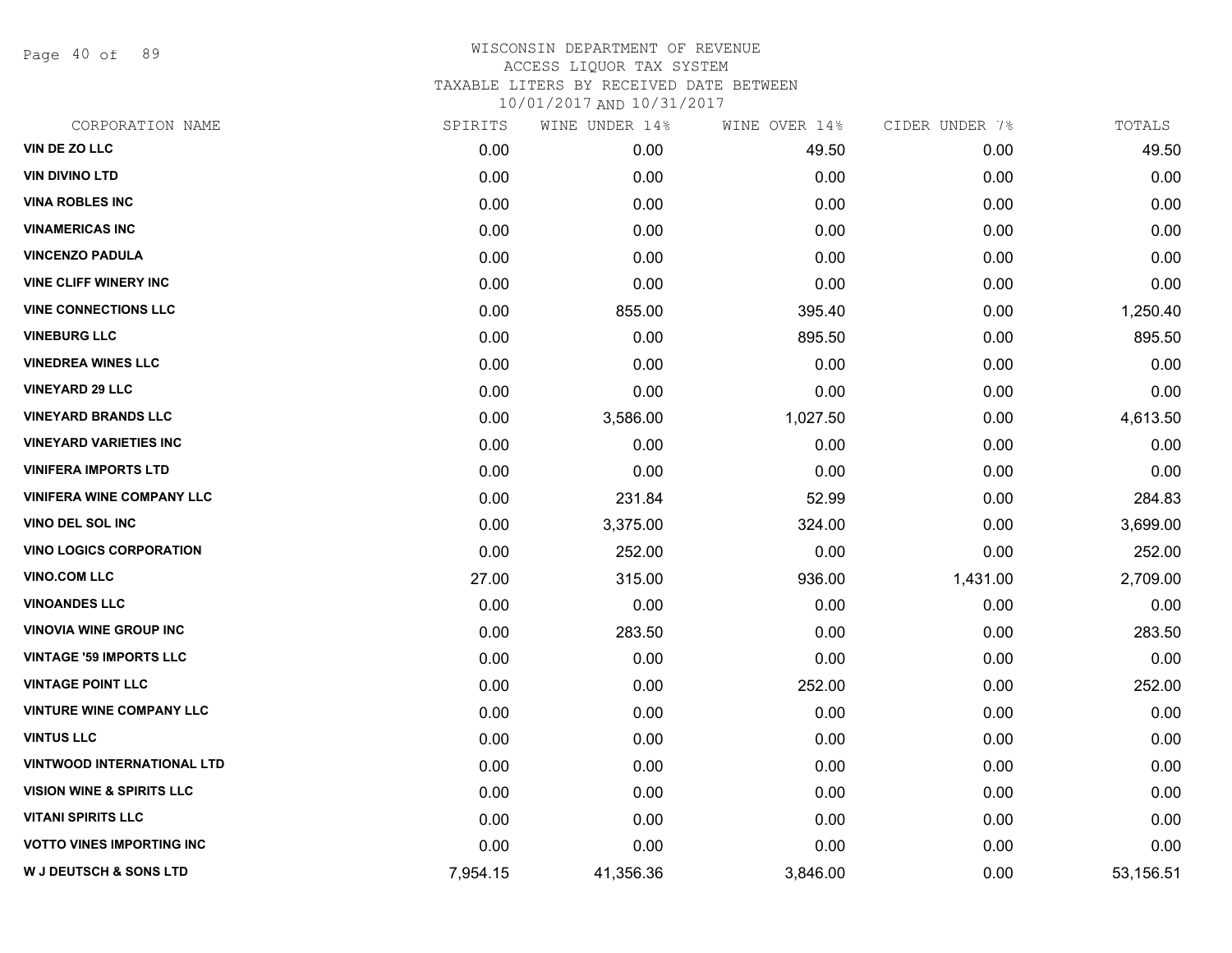Page 41 of 89

# WISCONSIN DEPARTMENT OF REVENUE

### ACCESS LIQUOR TAX SYSTEM

TAXABLE LITERS BY RECEIVED DATE BETWEEN

| CORPORATION NAME                               | SPIRITS   | WINE UNDER 14% | WINE OVER 14% | CIDER UNDER 7% | TOTALS    |
|------------------------------------------------|-----------|----------------|---------------|----------------|-----------|
| <b>WAGNER WINE COMPANY LLC</b>                 | 0.00      | 1,386.00       | 3,024.00      | 0.00           | 4,410.00  |
| <b>WALLA WALLA VINTNERS LLC</b>                | 0.00      | 0.00           | 0.00          | 0.00           | 0.00      |
| <b>WARWICK VALLEY WINE CO INC</b>              | 0.00      | 0.00           | 0.00          | 0.00           | 0.00      |
| <b>WEBSTER BARNES LLC</b>                      | 0.00      | 0.00           | 0.00          | 0.00           | 0.00      |
| <b>WEIBEL INCORPORATED</b>                     | 0.00      | 251.66         | 0.00          | 0.00           | 251.66    |
| <b>WEIN BAUER INC</b>                          | 77.02     | 8,545.05       | 0.00          | 0.00           | 8,622.07  |
| <b>WEST COAST WINE PARTNERS LLC</b>            | 0.00      | 0.00           | 0.00          | 0.00           | 0.00      |
| <b>WESTERN SPIRITS BEVERAGE CO LLC</b>         | 2,772.00  | 0.00           | 0.00          | 0.00           | 2,772.00  |
| <b>WEYGANDT-METZLER IMPORTING LTD</b>          | 0.00      | 628.20         | 0.00          | 0.00           | 628.20    |
| <b>WHITE OAK VINEYARDS &amp; WINERY LLC</b>    | 0.00      | 0.00           | 0.00          | 0.00           | 0.00      |
| WHYTE AND MACKAY (AMERICAS) LIMITED LLC        | 0.00      | 0.00           | 0.00          | 0.00           | 0.00      |
| <b>WI INC</b>                                  | 0.00      | 0.00           | 0.00          | 0.00           | 0.00      |
| <b>WILLAMETTE VALLEY VINEYARDS INC</b>         | 0.00      | 378.00         | 63.00         | 0.00           | 441.00    |
| <b>WILLIAM GRANT &amp; SONS INC</b>            | 39,451.20 | 0.00           | 0.00          | 0.00           | 39,451.20 |
| <b>WILLIAM J WOLF</b>                          | 0.00      | 0.00           | 0.00          | 0.00           | 0.00      |
| <b>WILLIAM P KNUTTEL</b>                       | 0.00      | 0.00           | 0.00          | 0.00           | 0.00      |
| <b>WILLIAM PRICE III</b>                       | 0.00      | 0.00           | 0.00          | 0.00           | 0.00      |
| <b>WILLIAM T HOLLORAN</b>                      | 0.00      | 0.00           | 0.00          | 0.00           | 0.00      |
| <b>WILLIAM WOLF BRAND LLC</b>                  | 0.00      | 0.00           | 0.00          | 0.00           | 0.00      |
| <b>WILLIAM WOODRUFF</b>                        | 0.00      | 0.00           | 0.00          | 0.00           | 0.00      |
| <b>WILLIAMS &amp; SELYEM LLC</b>               | 0.00      | 0.00           | 0.00          | 0.00           | 0.00      |
| <b>WILSON CREEK WINERY &amp; VINEYARDS INC</b> | 0.00      | 0.00           | 0.00          | 0.00           | 0.00      |
| <b>WILSON DANIELS LLC</b>                      | 0.00      | 1,791.00       | 0.00          | 0.00           | 1,791.00  |
| <b>WINDY CITY DISTILLING INC</b>               | 0.00      | 0.00           | 0.00          | 0.00           | 0.00      |
| <b>WINE BRIDGE IMPORTS INC</b>                 | 0.00      | 630.00         | 0.00          | 0.00           | 630.00    |
| WINE COUNTRY INTERNATIONAL INC                 | 0.00      | 0.00           | 0.00          | 0.00           | 0.00      |
| <b>WINE CREEK LLC</b>                          | 0.00      | 0.00           | 162.00        | 0.00           | 162.00    |
| <b>WINE HOOLIGANS LLC</b>                      | 0.00      | 12,096.00      | 504.00        | 0.00           | 12,600.00 |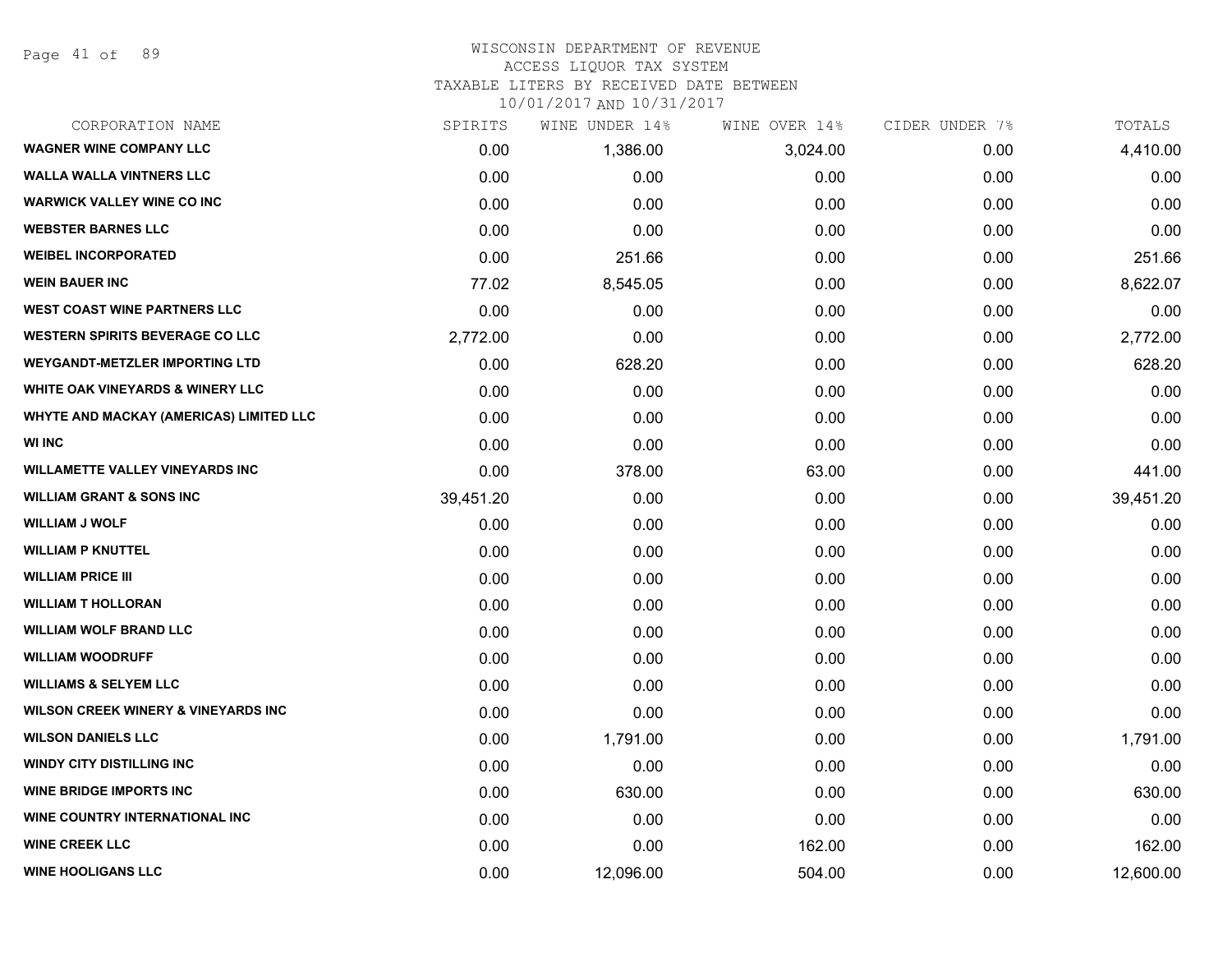Page 42 of 89

| CORPORATION NAME                          | SPIRITS      | WINE UNDER 14% | WINE OVER 14% | CIDER UNDER 7% | TOTALS       |
|-------------------------------------------|--------------|----------------|---------------|----------------|--------------|
| <b>WINE WINE SITUATION LLC</b>            | 0.00         | 0.00           | 0.00          | 0.00           | 0.00         |
| <b>WINEPLAYGROUND.COM INC</b>             | 0.00         | 0.00           | 0.00          | 0.00           | 0.00         |
| <b>WINERIES &amp; SELECT PRODUCTS LLC</b> | 0.00         | 144.00         | 261.00        | 0.00           | 405.00       |
| <b>WINERY EXCHANGE, INC.</b>              | 0.00         | 25,137.00      | 1,359.00      | 0.00           | 26,496.00    |
| <b>WINES OF FRANCE INC</b>                | 0.00         | 18.00          | 0.00          | 0.00           | 18.00        |
| <b>WINES UNLIMITED INC</b>                | 0.00         | 6,120.00       | 0.00          | 0.00           | 6,120.00     |
| <b>WINESELLERS LTD</b>                    | 0.00         | 6,250.00       | 0.00          | 0.00           | 6,250.00     |
| <b>WINNESHIEK WILDBERRY WINERY LLC</b>    | 0.00         | 0.00           | 0.00          | 0.00           | 0.00         |
| <b>WISD LLC</b>                           | 0.00         | 126.00         | 0.00          | 0.00           | 126.00       |
| <b>WOODSON WINES LLC</b>                  | 0.00         | 0.00           | 0.00          | 0.00           | 0.00         |
| <b>WORLD TRAVELER IMPORTS LLC</b>         | 0.00         | 504.00         | 0.00          | 0.00           | 504.00       |
| <b>WORLD'S END LLC</b>                    | 0.00         | 0.00           | 0.00          | 0.00           | 0.00         |
| <b>WORLDWIDE CELLARS INC</b>              | 0.00         | 297.00         | 0.00          | 0.00           | 297.00       |
| <b>WYOMING WHISKEY INC</b>                | 0.00         | 0.00           | 0.00          | 0.00           | 0.00         |
| YAEGAKI CORPORATION OF USA                | 0.00         | 396.00         | 159.48        | 0.00           | 555.48       |
| YELLOW ROSE DISTILLING LLC                | 0.00         | 0.00           | 0.00          | 0.00           | 0.00         |
| YORKVILLE CELLARS INC                     | 0.00         | 0.00           | 0.00          | 0.00           | 0.00         |
| YOUNTVILLE WINE IMPORTS LLC               | 0.00         | 0.00           | 0.00          | 0.00           | 0.00         |
| <b>ZD WINES LLC</b>                       | 0.00         | 0.00           | 0.00          | 0.00           | 0.00         |
| <b>ZEILER SPIRITS LLC</b>                 | 36.00        | 0.00           | 0.00          | 0.00           | 36.00        |
| <b>ZONIN USA INC</b>                      | 0.00         | 9,367.94       | 9.00          | 0.00           | 9,376.94     |
| TOTAL LITERS FOR 10/31/2017               | 3,775,216.00 | 4,019,778.91   | 343,726.21    | 234,995.90     | 8,373,717.02 |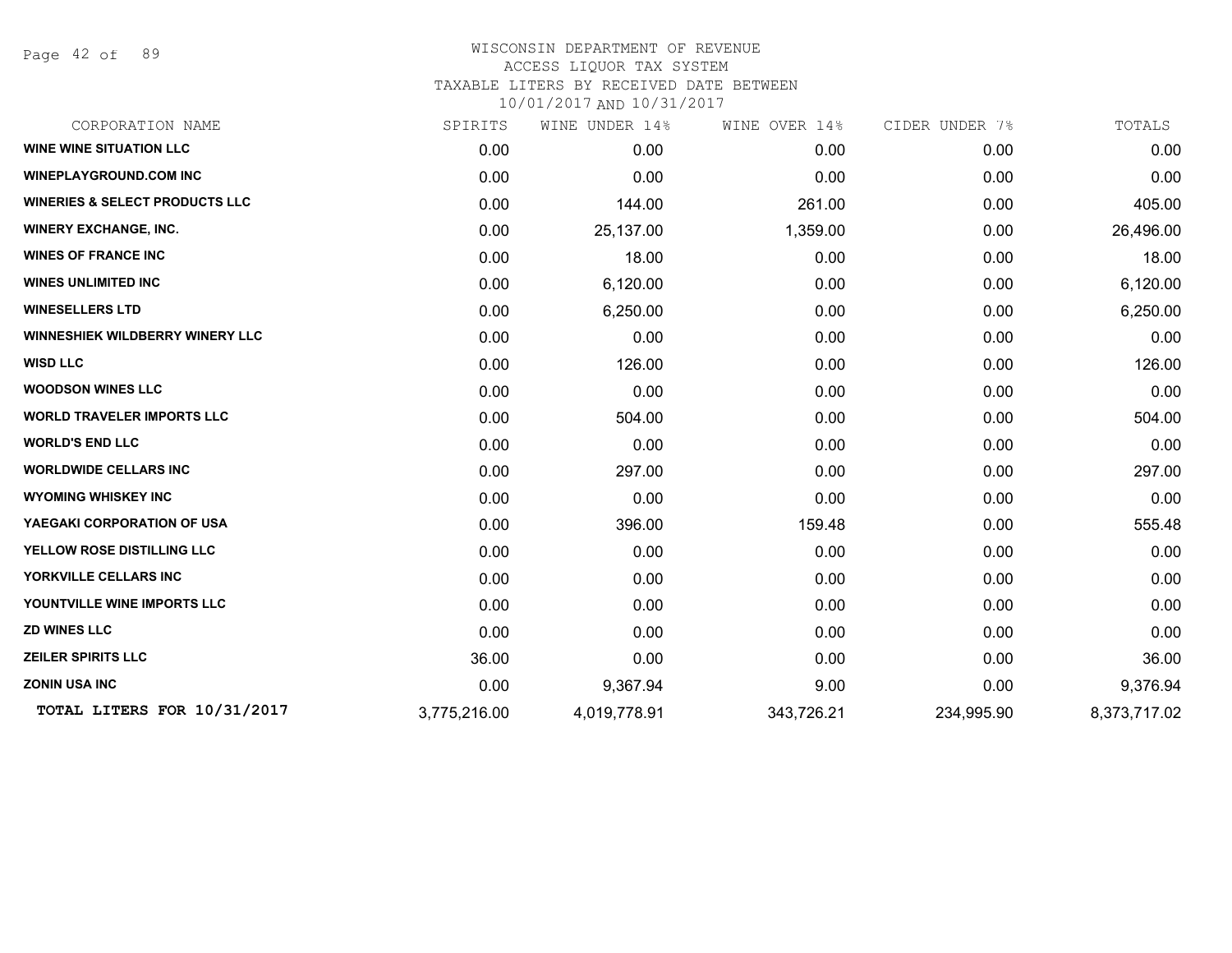Page 43 of 89

# WISCONSIN DEPARTMENT OF REVENUE ACCESS LIQUOR TAX SYSTEM TAXABLE LITERS BY RECEIVED DATE BETWEEN 10/01/2017 AND 10/31/2017

**IN STATE WHOLESALER (W) ALLSTATE LIQUOR & WINE COMPANY, INC.** 0.00 0.00 0.00 0.00 0.00 **AMPHORAE, LLC** 0.00 0.00 0.00 0.00 0.00 **AVA WINE & SPIRITS LLC** 0.00 6,556.80 0.00 0.00 6,556.80 **B&H BLENDS LLC** 0.00 0.00 0.00 0.00 0.00 **BADGER DISTRIBUTING OF MILWAUKEE LLC** 0.00 0.00 0.00 0.00 0.00 **BADGER LIQUOR CO INC** 171,159.30 28,237.50 8,760.00 0.00 208,156.80 **BADGER STATE WINERY COOPERATIVE** 0.00 0.00 0.00 0.00 0.00 **BADGER WINE & SPIRITS LLC** 0.00 0.00 0.00 0.00 0.00 **BEECHWOOD DISTRIBUTORS, INC.** The control of the control of the control of the control of the control of the control of the control of the control of the control of the control of the control of the control of the control **BEER CAPITOL DISTRIBUTING LLC** 0.00 0.00 0.00 0.00 0.00 **BILL'S DISTRIBUTING, LTD.** 0.00 0.00 0.00 0.00 0.00 **BRANT T NEHMER** 0.00 0.00 0.00 0.00 0.00 **BREAKTHRU BEVERAGE GROUP LLC**  $0.00$   $0.00$   $0.00$   $0.00$   $0.00$   $0.00$   $0.00$   $0.00$   $0.00$   $0.00$   $0.00$   $0.00$ **BREAKTHRU BEVERAGE GROUP LLC** 25,297.26 11,055.46 3,243.02 0.00 39,595.74 **BREAKTHRU BEVERAGE WISCONSIN NORTH LLC** 0.00 0.00 0.00 0.00 0.00 **C.J.W., INC.** 6.00 **0.00 0.00 0.00 0.00 0.00 0.00 0.00 0.00 0.00 0.00 0.00 0.00 0.00** CORPORATION NAME SPIRITS WINE UNDER 14% WINE OVER 14% CIDER UNDER 7% TOTALS

| <b>CAPITOL-HUSTING COMPANY, INC.</b>       | 11,751.00 | 43,470.75 | 30.00 | 0.00 | 55,251.75 |
|--------------------------------------------|-----------|-----------|-------|------|-----------|
| <b>CATHRINE BENNETT</b>                    | 0.00      | 0.00      | 0.00  | 0.00 | 0.00      |
| <b>CENTRAL BEER DISTRIBUTORS, INC.</b>     | 0.00      | 0.00      | 0.00  | 0.00 | 0.00      |
| <b>DE PERE LIQUOR CO LLC</b>               | 0.00      | 0.00      | 0.00  | 0.00 | 0.00      |
| <b>DEAN DISTRIBUTING, INC.</b>             | 0.00      | 0.00      | 0.00  | 0.00 | 0.00      |
| <b>DEAN DISTRIBUTING, INC.</b>             | 0.00      | 0.00      | 0.00  | 0.00 | 0.00      |
| <b>DEWITT CHURCH GOODS, INC.</b>           | 0.00      | 0.00      | 0.00  | 0.00 | 0.00      |
| <b>FABIANO BROTHERS - WISCONSIN LLC</b>    | 0.00      | 0.00      | 0.00  | 0.00 | 0.00      |
| <b>FAUSTO FIORAVANTI</b>                   | 0.00      | 0.00      | 0.00  | 0.00 | 0.00      |
| FLANIGAN DISTRIBUTING OF DOOR COUNTY, INC. | 0.00      | 0.00      | 0.00  | 0.00 | 0.00      |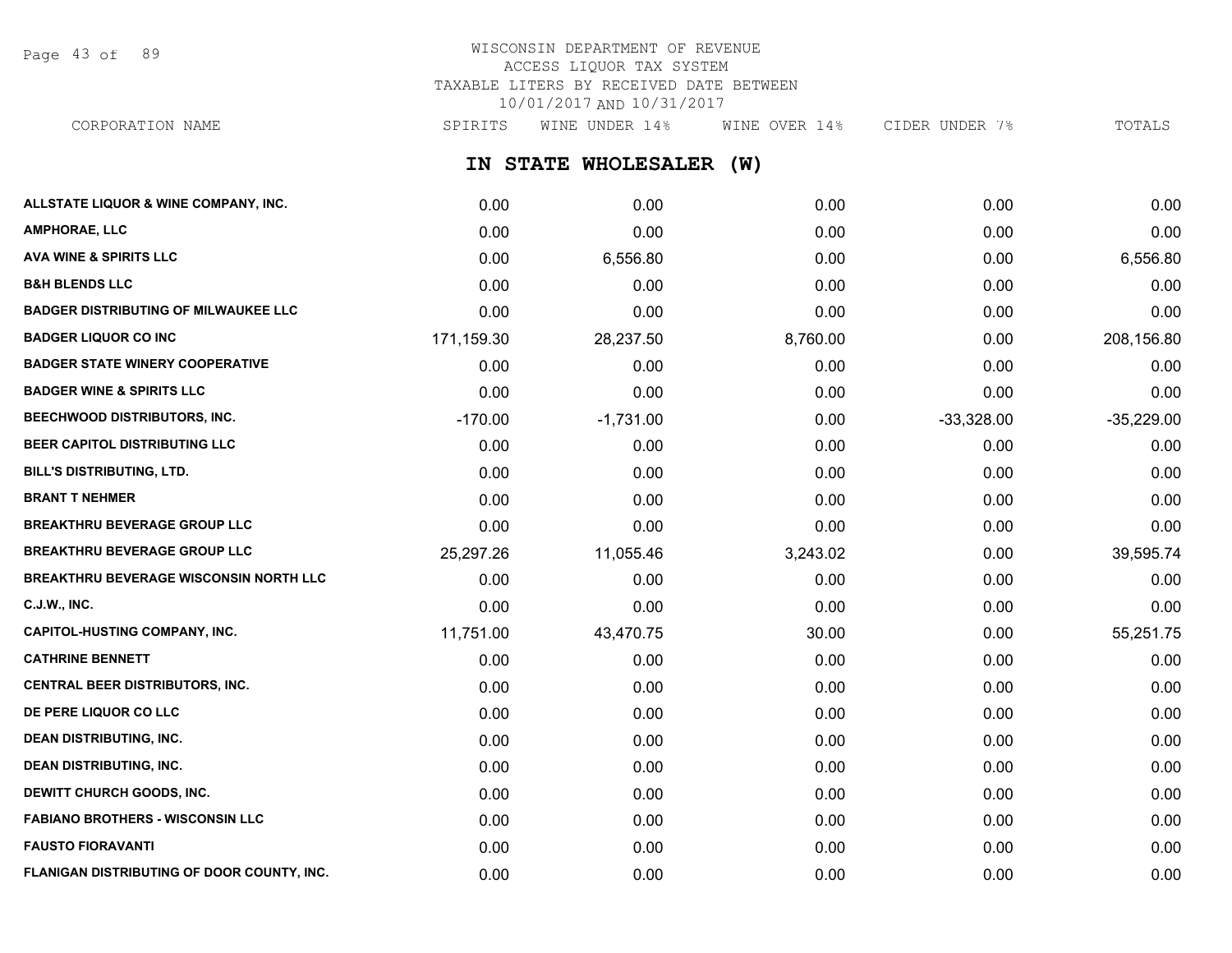Page 44 of 89

| CORPORATION NAME                             | SPIRITS   | WINE UNDER 14% | WINE OVER 14% | CIDER UNDER 7% | TOTALS      |
|----------------------------------------------|-----------|----------------|---------------|----------------|-------------|
| <b>FOUR SEASONS BEER DISTRIBUTORS INC.</b>   | 0.00      | 0.00           | 0.00          | 0.00           | 0.00        |
| <b>FRANK BEER DISTRIBUTORS, INC.</b>         | 0.00      | 0.00           | 0.00          | 0.00           | 0.00        |
| <b>FRANK J MIRENDA SR</b>                    | 0.00      | 0.00           | 0.00          | 0.00           | 0.00        |
| FRANK LIQUOR COMPANY, INC.                   | 38,334.77 | 0.00           | 0.00          | 0.00           | 38,334.77   |
| FRANK LIQUORS OF LA CROSSE, INC.             | 0.00      | 0.00           | 0.00          | 0.00           | 0.00        |
| <b>GASPARD INC</b>                           | 0.00      | 0.00           | 0.00          | 0.00           | 0.00        |
| <b>GB SALES MILWAUKEE, INC.</b>              | 0.00      | 0.00           | 0.00          | 0.00           | 0.00        |
| <b>GENERAL BEER DISTRIBUTORS CO.</b>         | 0.00      | 0.00           | 0.00          | 0.00           | 0.00        |
| <b>GENERAL BEER-NORTHEAST INC</b>            | 0.00      | 0.00           | 0.00          | 0.00           | 0.00        |
| <b>GENERAL BEER-NORTHEAST INC</b>            | 0.00      | 0.00           | 0.00          | 0.00           | 0.00        |
| <b>GENERAL BEER-NORTHWEST, INC.</b>          | 0.00      | 0.00           | 0.00          | 0.00           | 0.00        |
| <b>GENERAL BEER-NORTHWEST, INC.</b>          | 0.00      | 0.00           | 0.00          | 0.00           | 0.00        |
| <b>GENERAL BEVERAGE SALES CO.</b>            | 0.00      | 37,868.22      | 459.00        | 0.00           | 38,327.22   |
| <b>GENERAL BEVERAGE SALES CO. -- OSHKOSH</b> | 0.00      | 51,297.50      | 0.00          | 0.00           | 51,297.50   |
| <b>GENERAL BEVERAGE SALES CO.-MILWAUKEE</b>  | 0.00      | 80,102.76      | 252.00        | 0.00           | 80,354.76   |
| <b>GIUSEPPE GAGLIANELLO</b>                  | 0.00      | 0.00           | 0.00          | 0.00           | 0.00        |
| <b>GLORIA R RAGSDALE</b>                     | 0.00      | 0.00           | 0.00          | 0.00           | 0.00        |
| <b>GVARDIA LLC</b>                           | 21.75     | 0.00           | 0.00          | 0.00           | 21.75       |
| <b>HENDRICKS BEVERAGE, INC.</b>              | 0.00      | 0.00           | 0.00          | 0.00           | 0.00        |
| <b>IRL, INCORPORATED</b>                     | 0.00      | 0.00           | 0.00          | 0.00           | 0.00        |
| <b>JACQUES VIEAU, INC.</b>                   | 0.00      | 0.00           | 0.00          | 0.00           | 0.00        |
| <b>JANDRAIN RELIGIOUS SUPPLY, INC.</b>       | 0.00      | 0.00           | 0.00          | 0.00           | 0.00        |
| <b>JANSEN INTERNATIONAL LLC</b>              | 0.00      | 0.00           | 0.00          | 0.00           | 0.00        |
| <b>JAW PROPERTIES LLC</b>                    | 0.00      | 0.00           | 0.00          | 0.00           | 0.00        |
| <b>JOHN J COLLETTI</b>                       | 0.00      | $-1,228.50$    | 0.00          | 0.00           | $-1,228.50$ |
| JOHNSON BROTHERS OF WISCONSIN INC            | 0.00      | $-1,165.50$    | $-256.50$     | 0.00           | $-1,422.00$ |
| <b>JONATHAN H STOLP</b>                      | 0.00      | 0.00           | 0.00          | 0.00           | 0.00        |
| <b>JONATHON LODUCA</b>                       | 0.00      | 0.00           | 0.00          | 0.00           | 0.00        |
|                                              |           |                |               |                |             |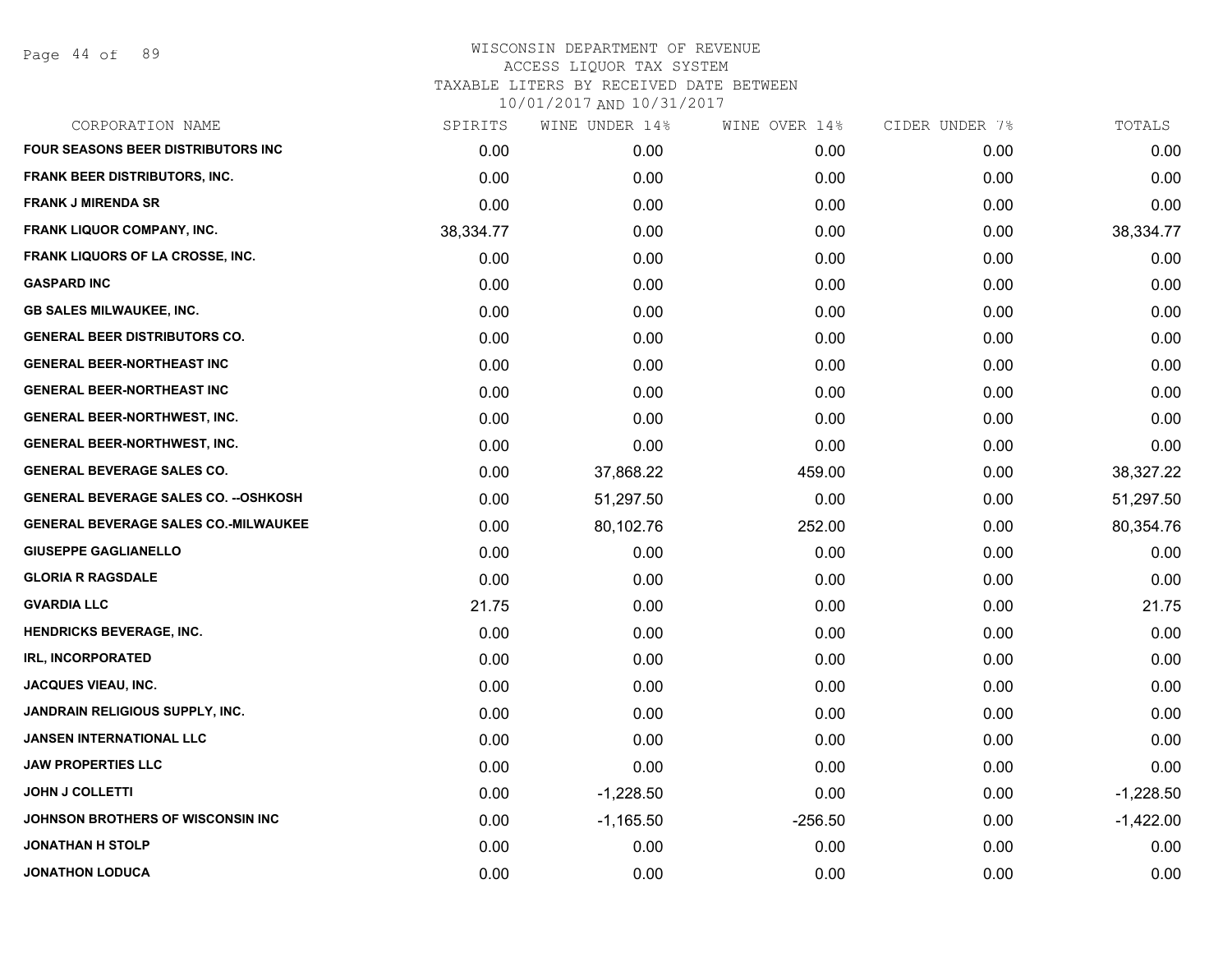Page 45 of 89

| CORPORATION NAME                         | SPIRITS   | WINE UNDER 14% | WINE OVER 14% | CIDER UNDER 7% | TOTALS      |
|------------------------------------------|-----------|----------------|---------------|----------------|-------------|
| <b>JOSEPH A TRYGAR</b>                   | 0.00      | 0.00           | 0.00          | 0.00           | 0.00        |
| <b>JOYVINE LLC</b>                       | 0.00      | 0.00           | 0.00          | 0.00           | 0.00        |
| KAY BEER DISTRIBUTING, INC.              | 0.00      | 0.00           | 0.00          | 0.00           | 0.00        |
| LA CROSSE BEVERAGE LLC                   | 0.00      | 0.00           | 0.00          | 0.00           | 0.00        |
| <b>LARRY'S DISTRIBUTING CO., INC.</b>    | 0.00      | 0.00           | 0.00          | 0.00           | 0.00        |
| LEE BEVERAGE OF WISCONSIN LLC            | 0.00      | 0.00           | 0.00          | 0.00           | 0.00        |
| LEE BEVERAGE OF WISCONSIN LLC            | 0.00      | 0.00           | 0.00          | 0.00           | 0.00        |
| <b>L'EFT BANK WINE COMPANY LIMITED</b>   | 0.00      | 43,956.00      | 472.50        | 0.00           | 44,428.50   |
| LETRAH INTERNATIONAL CORPORATION         | 0.00      | 0.00           | 0.00          | 0.00           | 0.00        |
| <b>LO DUCA BROS., INC.</b>               | 0.00      | $-2,268.00$    | 0.00          | 0.00           | $-2,268.00$ |
| <b>LORI SCOTT</b>                        | 0.00      | 0.00           | 0.00          | 0.00           | 0.00        |
| LOS ALTOS AGAVE DISTRIBUTOR INC          | 0.00      | 0.00           | 0.00          | 0.00           | 0.00        |
| <b>LOVINO LLC</b>                        | 0.00      | 0.00           | 0.00          | 0.00           | 0.00        |
| <b>LYNDA MALMBERG</b>                    | 0.00      | 0.00           | 0.00          | 0.00           | 0.00        |
| <b>M SHIRAZ LLC</b>                      | 0.00      | 0.00           | 0.00          | 0.00           | 0.00        |
| <b>MARCO BRUZZI</b>                      | 0.00      | 0.00           | 0.00          | 0.00           | 0.00        |
| <b>MICCA HUTCHINS</b>                    | 0.00      | 0.00           | 0.00          | 0.00           | 0.00        |
| <b>MICHAEL G ANSAY</b>                   | 0.00      | 468.00         | 0.00          | 118.80         | 586.80      |
| <b>MIDWEST SALES &amp; SERVICE, INC.</b> | 0.00      | 0.00           | 0.00          | 0.00           | 0.00        |
| <b>NOELKE DISTRIBUTORS, INC.</b>         | 0.00      | 0.00           | 0.00          | 0.00           | 0.00        |
| <b>NORTHWEST BEVERAGES, INC.</b>         | 0.00      | 0.00           | 0.00          | 0.00           | 0.00        |
| <b>NOUVEAU VENTURES LLC</b>              | $-538.28$ | 2,101.50       | 0.00          | 0.00           | 1,563.22    |
| OTT SCHWEITZER DISTRIBUTORSHIP, INC.     | 0.00      | 0.00           | 0.00          | 0.00           | 0.00        |
| PARK RIDGE DISTRIBUTING, INC.            | 0.00      | 0.00           | 0.00          | 0.00           | 0.00        |
| PEHLER DISTRIBUTING, INC.                | 0.00      | 0.00           | 0.00          | 0.00           | 0.00        |
| PHILLIPS DISTRIBUTING CORPORATION        | 10,366.80 | 0.00           | 0.00          | 0.00           | 10,366.80   |
| PHILLIPS WINE COMPANY                    | 0.00      | 0.00           | 0.00          | 0.00           | 0.00        |
| PHILLY'S PREMIUM BEVERAGES LLC           | $-180.00$ | 0.00           | 0.00          | 0.00           | $-180.00$   |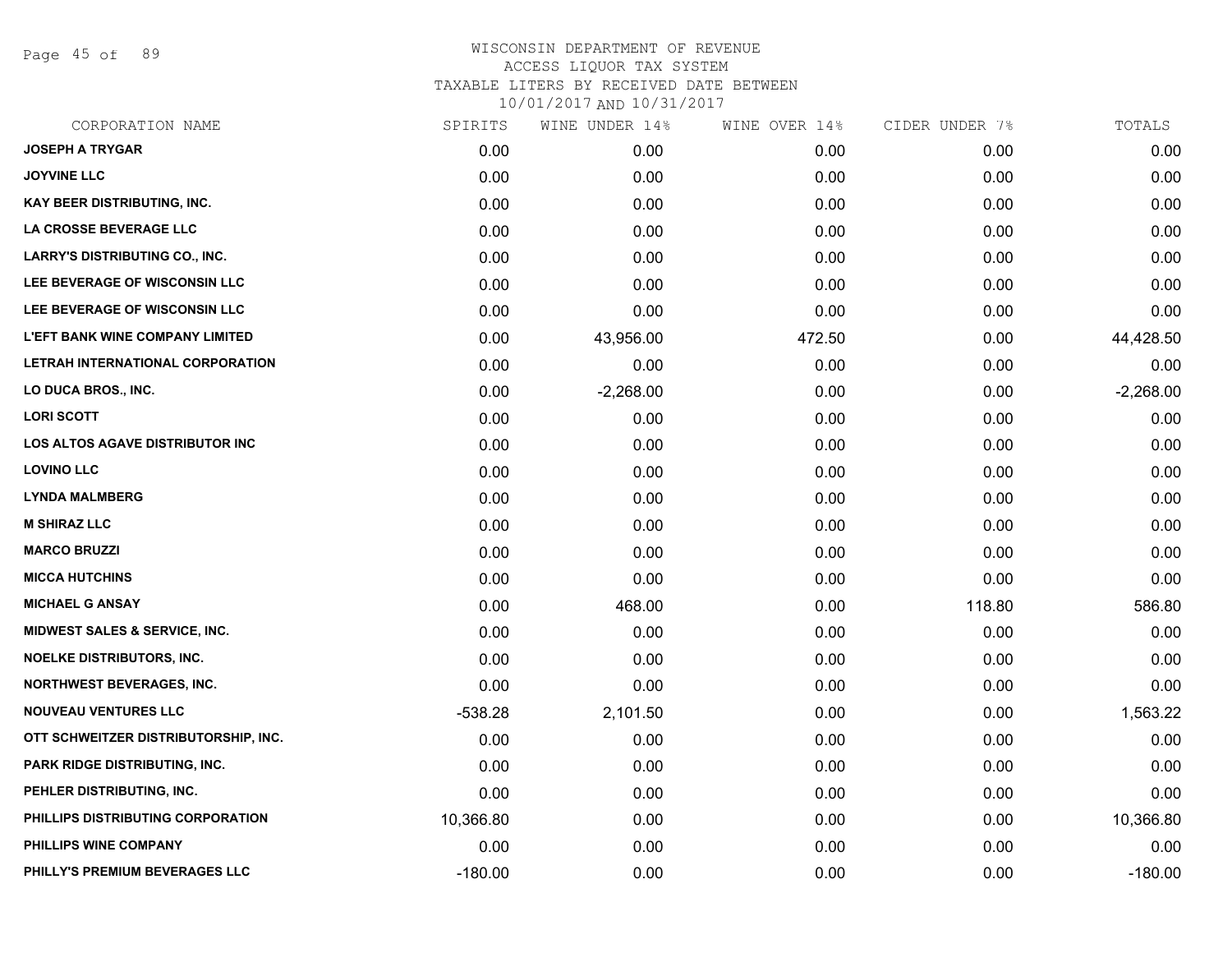Page 46 of 89

## WISCONSIN DEPARTMENT OF REVENUE ACCESS LIQUOR TAX SYSTEM

TAXABLE LITERS BY RECEIVED DATE BETWEEN

| CORPORATION NAME                        | SPIRITS    | WINE UNDER 14% | WINE OVER 14% | CIDER UNDER 7% | TOTALS      |
|-----------------------------------------|------------|----------------|---------------|----------------|-------------|
| <b>PURE WINE WISCONSIN INC</b>          | 0.00       | 0.00           | 0.00          | 0.00           | 0.00        |
| PURPLE FEET WINES, LLC                  | $-298.60$  | $-5,715.75$    | $-490.50$     | 0.00           | $-6,504.85$ |
| <b>PVD ENTERPRISES LLC</b>              | 0.00       | 0.00           | 0.00          | 0.00           | 0.00        |
| <b>RATAS WHOLESALE LIQUOR COMPANY</b>   | 0.00       | 0.00           | 0.00          | 0.00           | 0.00        |
| S. & S. DISTRIBUTING, INC.              | 0.00       | 0.00           | 0.00          | 0.00           | 0.00        |
| S. & S. DISTRIBUTING, INC.              | 0.00       | 0.00           | 0.00          | 0.00           | 0.00        |
| <b>SALIM M SHAMMO</b>                   | 0.00       | 0.00           | 0.00          | 0.00           | 0.00        |
| SARATOGA LIQUOR CO., INC.               | 0.00       | 0.00           | 0.00          | 0.00           | 0.00        |
| <b>SMALL LOT WINE WI INC</b>            | 0.00       | 0.00           | 0.00          | 0.00           | 0.00        |
| <b>SQUARE ROOT LLC</b>                  | 0.00       | 0.00           | 0.00          | 0.00           | 0.00        |
| <b>SUPERIOR BEVERAGES LLC</b>           | 0.00       | 0.00           | 0.00          | $-317.63$      | $-317.63$   |
| <b>TIMOTHY REILLY SR</b>                | 0.00       | 0.00           | 0.00          | 0.00           | 0.00        |
| TJ INTERNATIONAL LTD                    | 0.00       | 0.00           | 0.00          | 0.00           | 0.00        |
| TRIANGLE DISTRIBUTING COMPANY, INC.     | 0.00       | 0.00           | 0.00          | 0.00           | 0.00        |
| <b>TRI-MART COMPANY LLC</b>             | 0.00       | 0.00           | 0.00          | 0.00           | 0.00        |
| <b>VINO VERITAS, LTD.</b>               | 0.00       | 1,002.00       | 0.00          | 0.00           | 1,002.00    |
| <b>WDI LLC</b>                          | 0.00       | 0.00           | 0.00          | 0.00           | 0.00        |
| <b>WDI LLC</b>                          | 0.00       | 0.00           | 0.00          | 0.00           | 0.00        |
| <b>WISCONSIN DISTRIBUTORS EAST LLC</b>  | 0.00       | 0.00           | 0.00          | 0.00           | 0.00        |
| <b>WISCONSIN DISTRIBUTORS NORTH LLC</b> | 0.00       | 0.00           | 0.00          | 0.00           | 0.00        |
| <b>WISCONSIN DISTRIBUTORS SOUTH LLC</b> | 0.00       | 0.00           | 0.00          | 0.00           | 0.00        |
| <b>WISCONSIN WINERY CO-OP</b>           | 0.00       | 0.00           | 0.00          | 0.00           | 0.00        |
| <b>WOODFIELD DISTRIBUTION LLC</b>       | 0.00       | 0.00           | 0.00          | 0.00           | 0.00        |
| ZASTROW THE BEER MAN, INC.              | 0.00       | 0.00           | 0.00          | 0.00           | 0.00        |
| TOTAL LITERS FOR 10/31/2017             | 255,744.00 | 294,007.74     | 12,469.52     | $-33,526.83$   | 528,694.43  |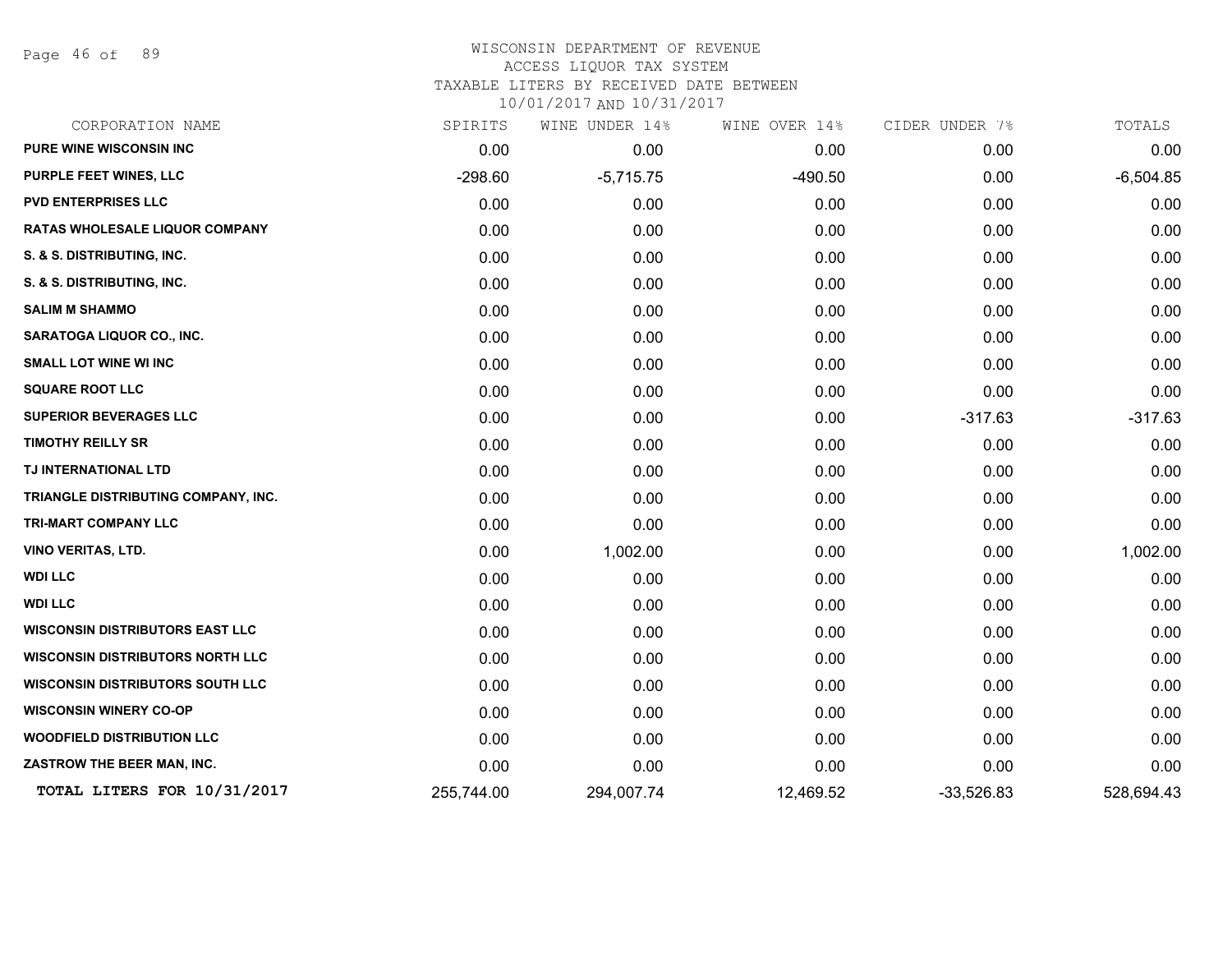Page 47 of 89

# WISCONSIN DEPARTMENT OF REVENUE ACCESS LIQUOR TAX SYSTEM TAXABLE LITERS BY RECEIVED DATE BETWEEN 10/01/2017 AND 10/31/2017

CORPORATION NAME SPIRITS WINE UNDER 14% WINE OVER 14% CIDER UNDER 7% TOTALS

## **IN STATE MANUFACTURER (WM)**

| 45TH PARALLEL SPIRITS, LLC                   | 0.00     | 0.00  | 0.00 | 0.00 | 0.00     |
|----------------------------------------------|----------|-------|------|------|----------|
| ACE ETHANOL, LLC                             | 0.00     | 0.00  | 0.00 | 0.00 | 0.00     |
| <b>AEPPELTREOW INC</b>                       | 220.50   | 0.00  | 0.00 | 0.00 | 220.50   |
| <b>ANGRY SPIRITS DISTILLING LLC</b>          | 0.00     | 0.00  | 0.00 | 0.00 | 0.00     |
| <b>B &amp; E DISTILLERY INC.</b>             | 0.00     | 0.00  | 0.00 | 0.00 | 0.00     |
| <b>BRIAN SAMMONS</b>                         | 0.00     | 0.00  | 0.00 | 0.00 | 0.00     |
| <b>C &amp; N CORPORATION</b>                 | 3,626.98 | 0.00  | 0.00 | 0.00 | 3,626.98 |
| <b>CENTRAL STANDARD LLC</b>                  | 0.00     | 0.00  | 0.00 | 0.00 | 0.00     |
| CHIPPEWA RIVER DISTILLERY AND BREWERY LLC    | 492.78   | 0.00  | 0.00 | 0.00 | 492.78   |
| <b>CLOVER MEADOW LLC</b>                     | 37.85    | 0.00  | 0.00 | 0.00 | 37.85    |
| <b>COPPER CROW DISTILLERY LLC</b>            | 0.00     | 0.00  | 0.00 | 0.00 | 0.00     |
| <b>DANCING GOAT DISTILLERY, LLC</b>          | 0.00     | 0.00  | 0.00 | 0.00 | 0.00     |
| DEATH'S DOOR DISTILLERY LLC                  | 2,007.00 | 0.00  | 0.00 | 0.00 | 2,007.00 |
| <b>DENNIS E ERB</b>                          | 0.00     | 0.00  | 0.00 | 0.00 | 0.00     |
| <b>DISTILLERY PARTNERS, LLC</b>              | 1,516.47 | 0.00  | 0.00 | 0.00 | 1,516.47 |
| DRIFTLESS GLEN DISTILLERY LLC                | 861.00   | 0.00  | 0.00 | 0.00 | 861.00   |
| <b>EMCO CHEMICAL DISTRIBUTORS, INC.</b>      | 0.00     | 0.00  | 0.00 | 0.00 | 0.00     |
| <b>GLOBAL UNIVERSAL SRL</b>                  | 0.00     | 0.00  | 0.00 | 0.00 | 0.00     |
| <b>GRANT J VAN DRIEST</b>                    | 0.00     | 0.00  | 0.00 | 0.00 | 0.00     |
| <b>GREAT LAKES DISTILLERY LLC</b>            | 949.49   | 0.00  | 0.00 | 0.00 | 949.49   |
| <b>HENDRICKS FAMILY DISTILLERY LLC</b>       | 0.00     | 0.00  | 0.00 | 0.00 | 0.00     |
| <b>ISAAC SHOWAKI</b>                         | 0.00     | 0.00  | 0.00 | 0.00 | 0.00     |
| <b>JKLM DISTILLING PARTNERS LLC</b>          | 0.00     | 0.00  | 0.00 | 0.00 | 0.00     |
| <b>KELLY M YOCOM</b>                         | 98.99    | 45.01 | 0.00 | 0.00 | 144.00   |
| <b>MATTHEW RICK</b>                          | 0.00     | 0.00  | 0.00 | 0.00 | 0.00     |
| <b>MEISENBURG BREWING AND DISTILLING LLC</b> | 136.20   | 0.00  | 0.00 | 0.00 | 136.20   |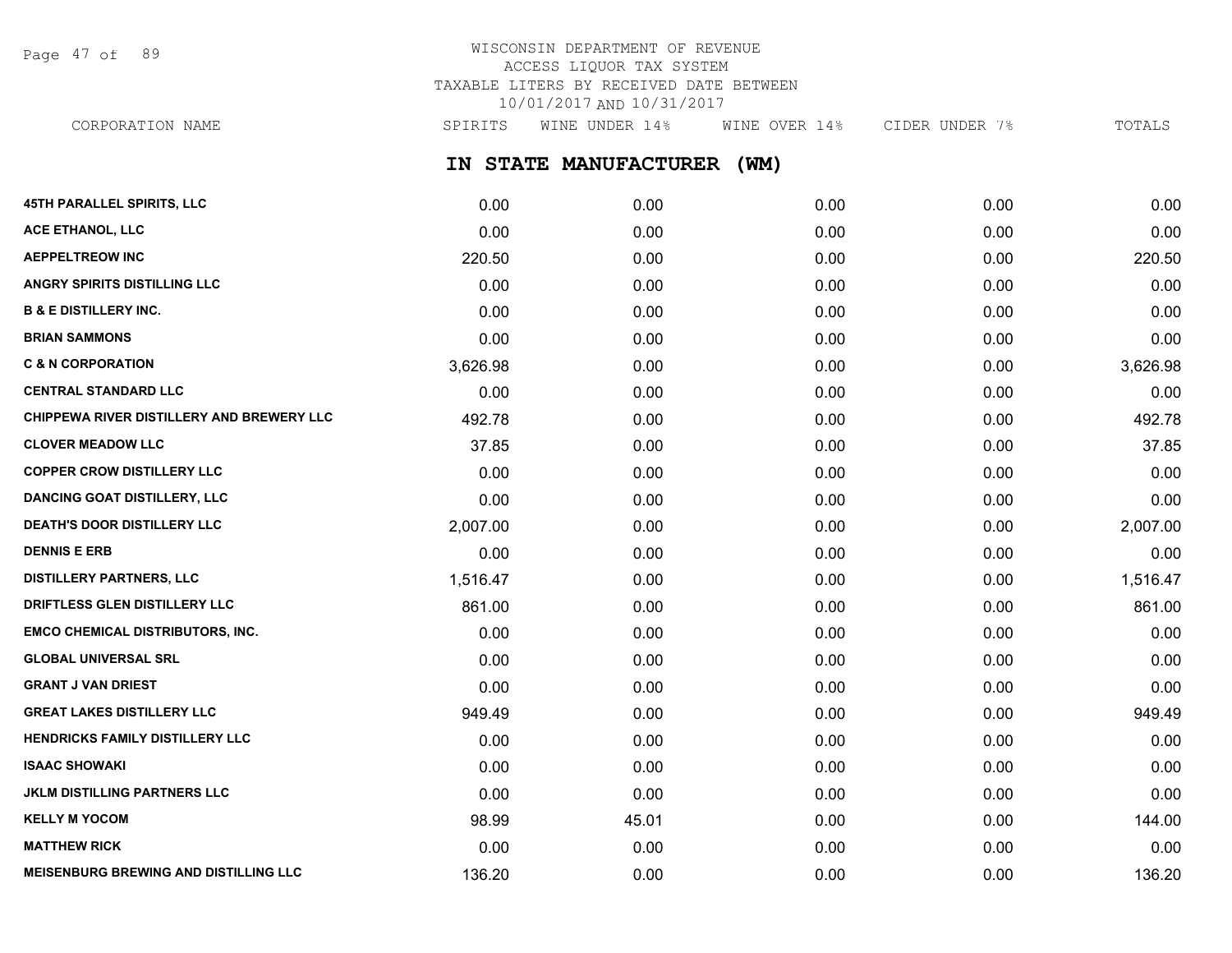Page 48 of 89

| CORPORATION NAME                            | SPIRITS   | WINE UNDER 14% | WINE OVER 14% | CIDER UNDER 7% | TOTALS    |
|---------------------------------------------|-----------|----------------|---------------|----------------|-----------|
| <b>MILLERCOORS LLC</b>                      | 0.00      | 0.00           | 0.00          | 64,625.90      | 64,625.90 |
| <b>NATHAN G GREENAWALT</b>                  | 444.74    | 0.00           | 0.00          | 0.00           | 444.74    |
| <b>NORTHERN WATERS DISTILLERY LLC</b>       | 871.85    | 0.00           | 0.00          | 0.00           | 871.85    |
| PERLICK DISTILLERY, LLC                     | 567.81    | 0.00           | 0.00          | 0.00           | 567.81    |
| <b>RIVER BEND VINEYARD &amp; WINERY LLC</b> | 101.26    | 0.00           | 0.00          | 0.00           | 101.26    |
| <b>SENSIENT FLAVORS LLC</b>                 | 0.00      | 0.00           | 0.00          | 0.00           | 0.00      |
| <b>ST CROIX SPIRITS LLC</b>                 | 0.00      | 0.00           | 0.00          | 0.00           | 0.00      |
| <b>STATE LINE DISTILLERY, LLC</b>           | 262.52    | 0.00           | 0.00          | 0.00           | 262.52    |
| THE NORTH WOODS DISTILLERY LLC              | 755.98    | 0.00           | 0.00          | 0.00           | 755.98    |
| <b>TWO TALL GUYS LLC</b>                    | 18.02     | 0.00           | 0.00          | 0.00           | 18.02     |
| WHITE WINTER WINERY INC                     | 0.00      | 0.00           | 0.00          | 0.00           | 0.00      |
| <b>WOLLERSHEIM WINERY, INC.</b>             | 1,750.48  | 0.00           | 180.00        | 0.00           | 1,930.48  |
| YAHARA BAY DISTILLERS, INC.                 | 0.00      | 0.00           | 0.00          | 0.00           | 0.00      |
| TOTAL LITERS FOR 10/31/2017                 | 14,719.92 | 45.01          | 180.00        | 64,625.90      | 79,570.83 |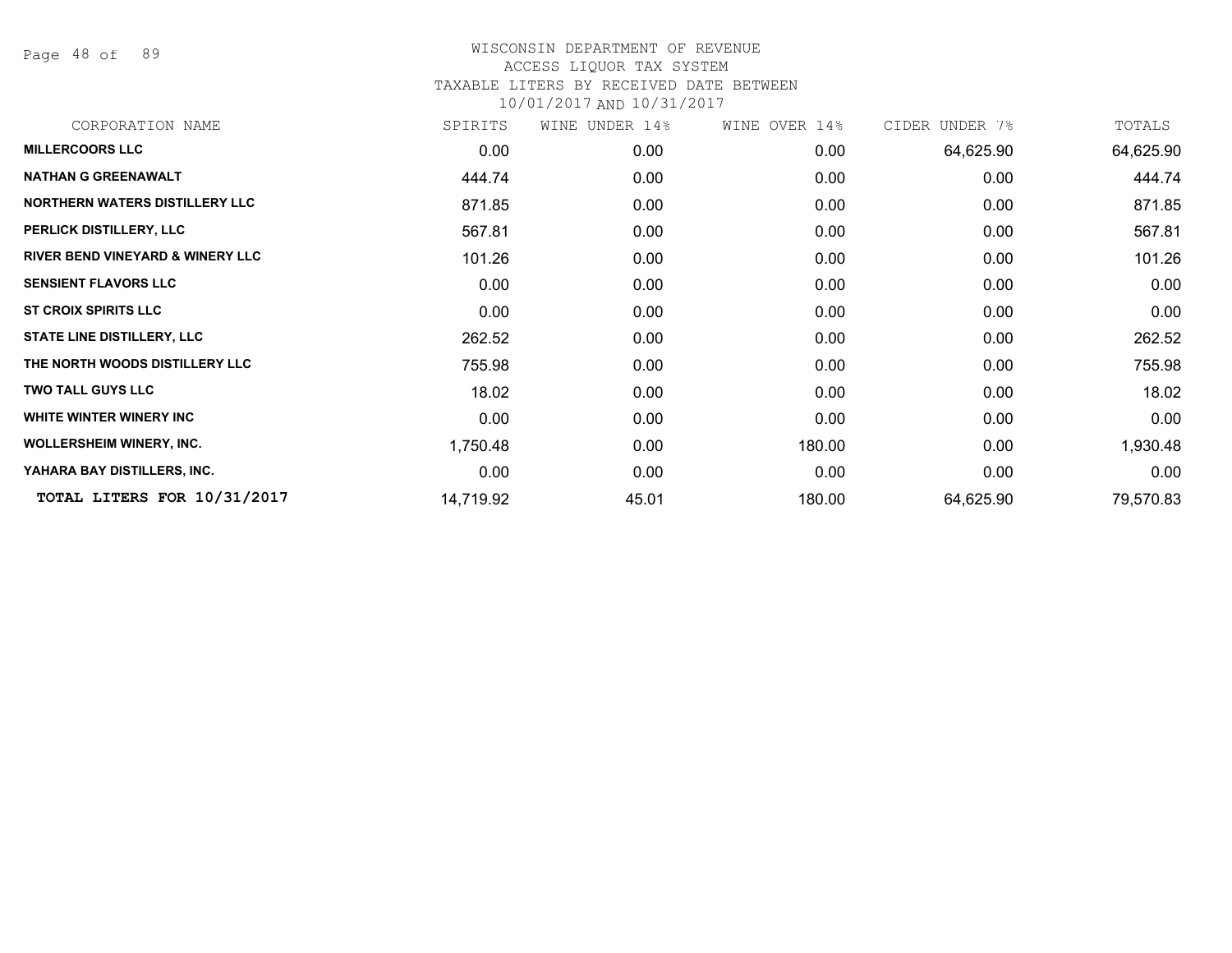Page 49 of 89

# WISCONSIN DEPARTMENT OF REVENUE ACCESS LIQUOR TAX SYSTEM TAXABLE LITERS BY RECEIVED DATE BETWEEN 10/01/2017 AND 10/31/2017

CORPORATION NAME SPIRITS WINE UNDER 14% WINE OVER 14% CIDER UNDER 7% TOTALS

**IN STATE RECTIFIER (WR)**

| <b>45TH PARALLEL SPIRITS, LLC</b>            | 0.00         | 0.00 | 0.00 | 0.00 | 0.00         |
|----------------------------------------------|--------------|------|------|------|--------------|
| <b>ARTYS</b>                                 | 2,866.72     | 0.00 | 0.00 | 0.00 | 2,866.72     |
| <b>CITY BREWING COMPANY, LLC</b>             | $-11,086.30$ | 0.00 | 0.00 | 0.00 | $-11,086.30$ |
| <b>DANCING GOAT DISTILLERY, LLC</b>          | 0.00         | 0.00 | 0.00 | 0.00 | 0.00         |
| <b>DISTILLERY PARTNERS, LLC</b>              | 0.00         | 0.00 | 0.00 | 0.00 | 0.00         |
| <b>GALLOWAY COMPANY</b>                      | 0.00         | 0.00 | 0.00 | 0.00 | 0.00         |
| <b>GLOBAL UNIVERSAL SRL</b>                  | 0.00         | 0.00 | 0.00 | 0.00 | 0.00         |
| <b>GREAT LAKES DISTILLERY LLC</b>            | 3,490.86     | 0.00 | 0.00 | 0.00 | 3,490.86     |
| HENRY FARMS PRAIRIE SPIRITS LLC              | $-216.00$    | 0.00 | 0.00 | 0.00 | $-216.00$    |
| <b>KELLY M YOCOM</b>                         | 0.00         | 0.00 | 0.00 | 0.00 | 0.00         |
| <b>MEISENBURG BREWING AND DISTILLING LLC</b> | 0.00         | 0.00 | 0.00 | 0.00 | 0.00         |
| <b>MIDWEST CUSTOM BOTTLING LLC</b>           | 0.00         | 0.00 | 0.00 | 0.00 | 0.00         |
| <b>NATHAN G GREENAWALT</b>                   | 0.00         | 0.00 | 0.00 | 0.00 | 0.00         |
| YAHARA BAY DISTILLERS, INC.                  | 0.00         | 0.00 | 0.00 | 0.00 | 0.00         |
| YAHARA BAY DISTILLERS, INC.                  | 0.00         | 0.00 | 0.00 | 0.00 | 0.00         |
| TOTAL LITERS FOR 10/31/2017                  | $-4,944.72$  | 0.00 | 0.00 | 0.00 | $-4,944.72$  |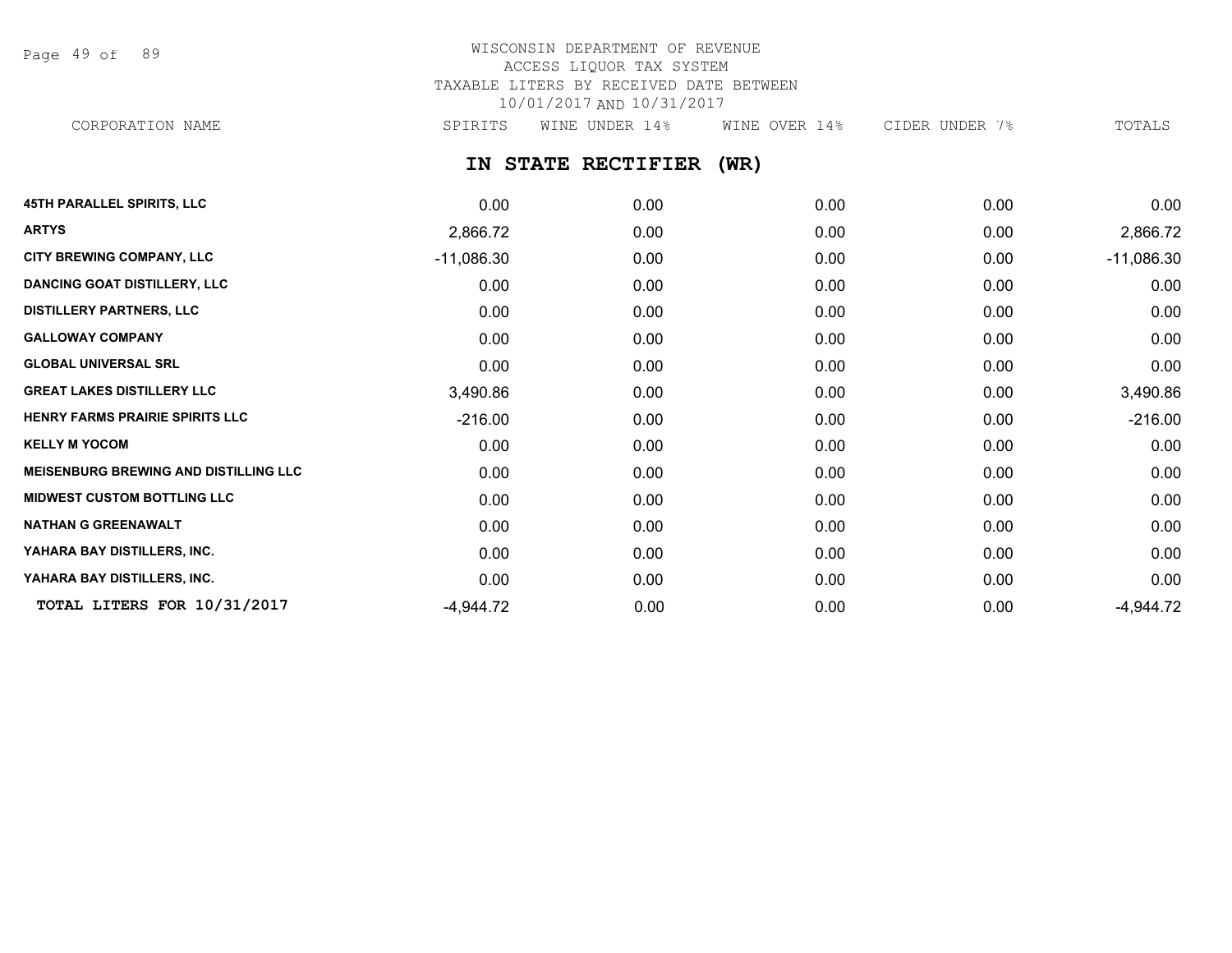Page 50 of 89

# WISCONSIN DEPARTMENT OF REVENUE ACCESS LIQUOR TAX SYSTEM TAXABLE LITERS BY RECEIVED DATE BETWEEN 10/01/2017 AND 10/31/2017

CORPORATION NAME SPIRITS WINE UNDER 14% WINE OVER 14% CIDER UNDER 7% TOTALS

**IN STATE WINERY (WWI)**

| <b>AEPPELTREOW INC</b>                            | 0.00 | 926.67    | 86.31    | 1,547.47 | 2,560.45  |
|---------------------------------------------------|------|-----------|----------|----------|-----------|
| <b>AMANDA STEFL</b>                               | 0.00 | 0.00      | 0.00     | 0.00     | 0.00      |
| <b>BARABOO BLUFF WINERY, LLC</b>                  | 0.00 | 2,384.80  | 0.00     | 0.00     | 2,384.80  |
| <b>BAYFIELD WINERY, LTD.</b>                      | 0.00 | 1,023.00  | 0.00     | 0.00     | 1,023.00  |
| <b>BELLEVINEZ LLC</b>                             | 0.00 | 700.30    | 0.00     | 0.00     | 700.30    |
| <b>BLIND HORSE WINERY LLC</b>                     | 0.00 | 4,883.17  | 3,039.68 | 0.00     | 7,922.85  |
| <b>BOTHAM VINEYARDS, INC.</b>                     | 0.00 | 2,475.65  | 0.00     | 0.00     | 2,475.65  |
| <b>BRANCHES WINERY LLC</b>                        | 0.00 | 3,094.56  | 0.00     | 0.00     | 3,094.56  |
| <b>BRIAN C LOKRANTZ</b>                           | 0.00 | 0.00      | 0.00     | 0.00     | 0.00      |
| <b>BRIGADOON FARM &amp; WINERY LLC</b>            | 0.00 | 440.96    | 0.00     | 0.00     | 440.96    |
| <b>C &amp; N CORPORATION</b>                      | 0.00 | 47,812.47 | 215.99   | 0.00     | 48,028.46 |
| <b>CHATEAU ST CROIX WINERY &amp; VINEYARD LLC</b> | 0.00 | 0.00      | 0.00     | 0.00     | 0.00      |
| <b>CIDER HOUSE OF WISCONSIN LLC</b>               | 0.00 | 0.00      | 0.00     | 0.00     | 0.00      |
| <b>CLAY JAR HOLDINGS LLC</b>                      | 0.00 | 403.60    | 106.63   | 0.00     | 510.23    |
| <b>CLOVER MEADOW LLC</b>                          | 0.00 | 0.00      | 0.00     | 0.00     | 0.00      |
| <b>COLDSPRING OF WISCONSIN LLC</b>                | 0.00 | 0.00      | 0.00     | 0.00     | 0.00      |
| <b>COLLEEN M BOS</b>                              | 0.00 | 1,130.26  | 0.00     | 0.00     | 1,130.26  |
| <b>CRAIG FLETCHER</b>                             | 0.00 | 0.00      | 0.00     | 0.00     | 0.00      |
| <b>DANIEL J KOEPKE</b>                            | 0.00 | 794.93    | 0.00     | 0.00     | 794.93    |
| DANZINGER VINEYARDS LLC                           | 0.00 | 0.00      | 0.00     | 0.00     | 0.00      |
| <b>DAVID F MAHER</b>                              | 0.00 | 0.00      | 0.00     | 0.00     | 0.00      |
| <b>DEAN L BAUMGARTEN</b>                          | 0.00 | 348.56    | 0.00     | 0.00     | 348.56    |
| <b>DIANA HOBSON</b>                               | 0.00 | 644.28    | 0.00     | 0.00     | 644.28    |
| DRUMLIN RIDGE WINERY LLC                          | 0.00 | 0.00      | 0.00     | 0.00     | 0.00      |
| <b>EDWARD J RINK</b>                              | 0.00 | 0.00      | 0.00     | 0.00     | 0.00      |
| <b>ELISABETH W KLEIN</b>                          | 0.00 | 851.72    | 0.00     | 0.00     | 851.72    |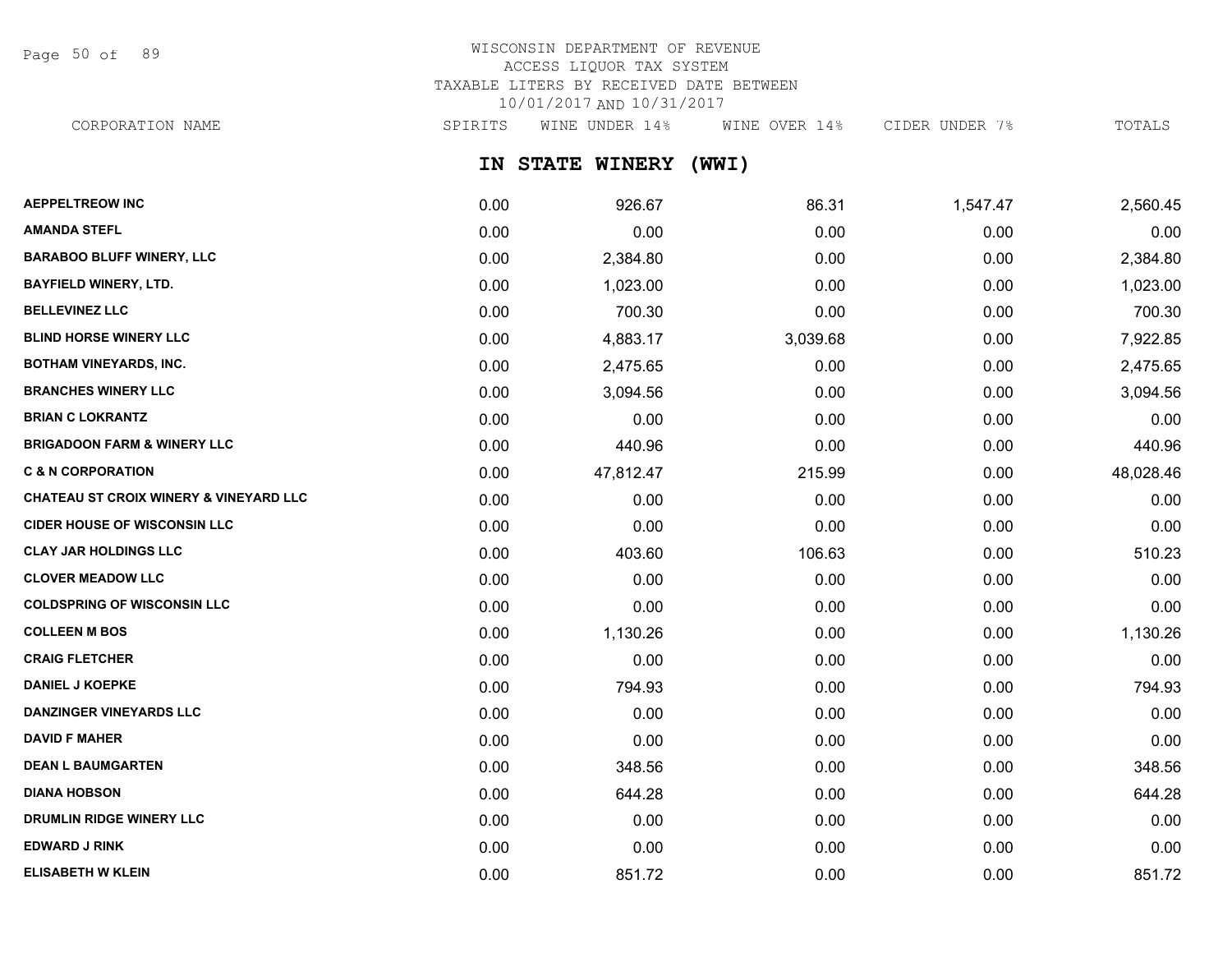Page 51 of 89

### WISCONSIN DEPARTMENT OF REVENUE

### ACCESS LIQUOR TAX SYSTEM

TAXABLE LITERS BY RECEIVED DATE BETWEEN

| CORPORATION NAME                     | SPIRITS | WINE UNDER 14% | WINE OVER 14% | CIDER UNDER 7% | TOTALS    |
|--------------------------------------|---------|----------------|---------------|----------------|-----------|
| <b>FAWN CREEK WINERY LLC</b>         | 0.00    | 4,300.48       | 0.00          | 0.00           | 4,300.48  |
| <b>FERMENTING CELLARS LLC</b>        | 0.00    | 0.00           | 0.00          | 0.00           | 0.00      |
| FISHER KING WINERY, LLC              | 0.00    | 0.00           | 0.00          | 0.00           | 0.00      |
| <b>FRESAR INC</b>                    | 0.00    | 83.28          | 0.00          | 0.00           | 83.28     |
| FRUIT OF THE WOODS WINE CELLAR, INC. | 0.00    | 18,458.21      | 72.04         | 0.00           | 18,530.25 |
| <b>HALF KRAKT LLC</b>                | 0.00    | 0.00           | 0.00          | 0.00           | 0.00      |
| <b>HALF MOON HILL LLC</b>            | 0.00    | 62.99          | 0.00          | 114.39         | 177.38    |
| <b>HARALD TOMESCH</b>                | 0.00    | 0.00           | 0.00          | 0.00           | 0.00      |
| <b>HARBOR RIDGE WINERY INC.</b>      | 0.00    | 0.00           | 0.00          | 0.00           | 0.00      |
| <b>HERDIE BAISDEN</b>                | 0.00    | 0.00           | 0.00          | 0.00           | 0.00      |
| <b>HOOKSTONE INC.</b>                | 0.00    | 0.00           | 0.00          | 0.00           | 0.00      |
| <b>ISLAND ORCHARD CIDER LLC</b>      | 0.00    | 211.45         | 0.00          | 8,179.63       | 8,391.08  |
| <b>JACKSON WINE LLC</b>              | 0.00    | 995.98         | 55.49         | 0.00           | 1,051.47  |
| <b>JAMES PLOETZ</b>                  | 0.00    | 0.00           | 0.00          | 0.00           | 0.00      |
| <b>JEFFERY BEMIS</b>                 | 0.00    | 0.00           | 0.00          | 0.00           | 0.00      |
| <b>JEFFREY L STOEGER</b>             | 0.00    | 932.84         | 27.03         | 0.00           | 959.87    |
| <b>JONATHAN DALE</b>                 | 0.00    | 0.00           | 0.00          | 0.00           | 0.00      |
| <b>JOSEPH CALLOW</b>                 | 0.00    | 0.00           | 0.00          | 0.00           | 0.00      |
| <b>JOSEPH CALLOW</b>                 | 0.00    | 0.00           | 0.00          | 0.00           | 0.00      |
| <b>JOSEPH STALLER</b>                | 0.00    | 0.00           | 0.00          | 0.00           | 0.00      |
| <b>JOSEPH WYNIMKO</b>                | 0.00    | 738.53         | 0.00          | 0.00           | 738.53    |
| <b>JULIE A ANDRZEJCZAK</b>           | 0.00    | 284.66         | 31.04         | 0.00           | 315.70    |
| <b>KEVIN BEHNKE</b>                  | 0.00    | 569.25         | 0.00          | 0.00           | 569.25    |
| <b>LAKE NOKOMIS CRANBERRIES INC</b>  | 0.00    | 1,162.87       | 0.00          | 0.00           | 1,162.87  |
| <b>LANDTA WINES LLC</b>              | 0.00    | 545.10         | 0.00          | 0.00           | 545.10    |
| <b>LARSON &amp; LARSON</b>           | 0.00    | 890.78         | 0.00          | 0.00           | 890.78    |
| LAUTENBACH'S ORCHARD COUNTRY INC     | 0.00    | 20,922.17      | 0.00          | 0.00           | 20,922.17 |
| <b>LOST ISLAND WINE LLC</b>          | 0.00    | 1,778.99       | 0.00          | 0.00           | 1,778.99  |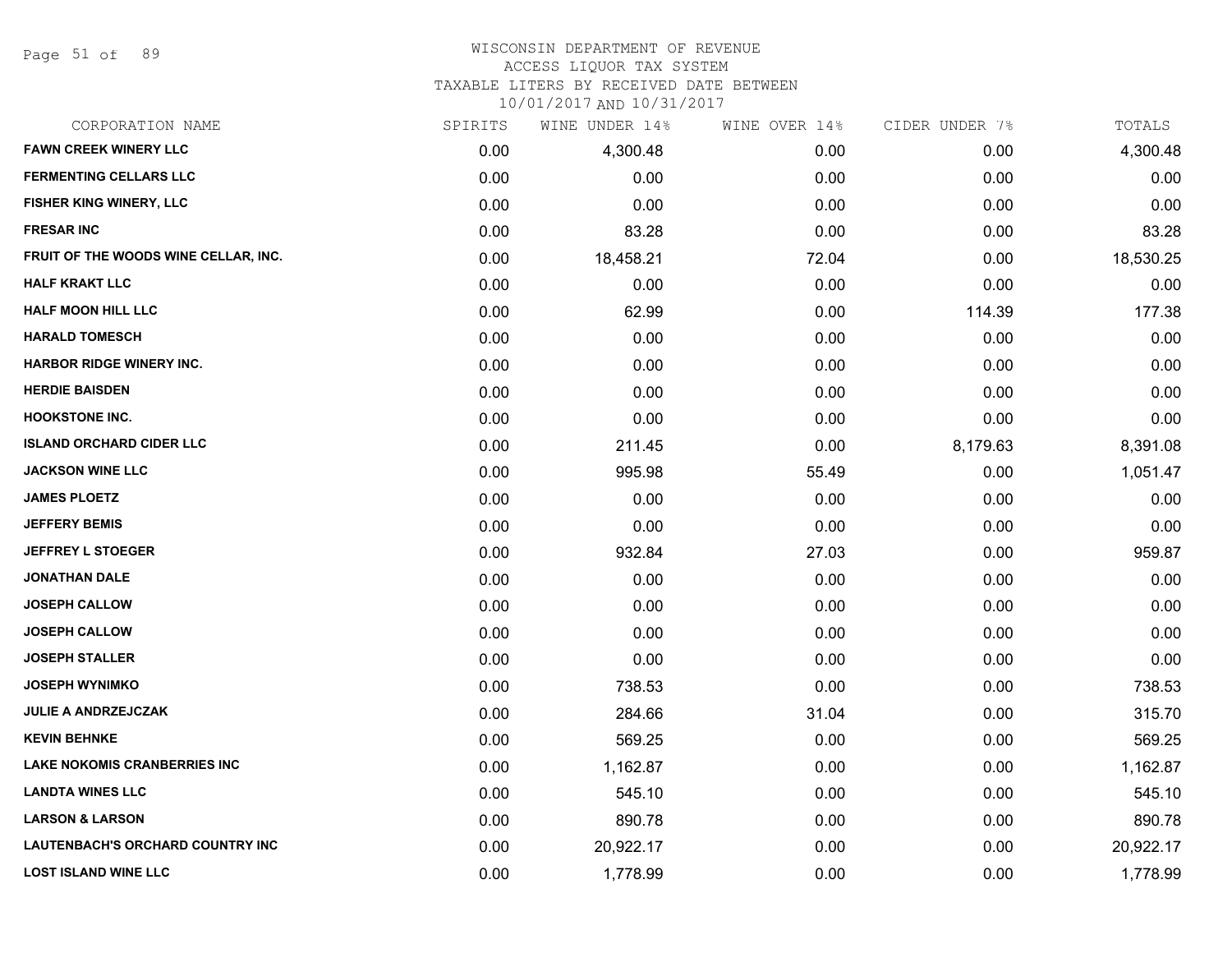### WISCONSIN DEPARTMENT OF REVENUE ACCESS LIQUOR TAX SYSTEM

TAXABLE LITERS BY RECEIVED DATE BETWEEN

| CORPORATION NAME                               | SPIRITS | WINE UNDER 14% | WINE OVER 14% | CIDER UNDER 7% | TOTALS   |
|------------------------------------------------|---------|----------------|---------------|----------------|----------|
| <b>LUNCH CREEK VINEYARDS LLC</b>               | 0.00    | 0.00           | 0.00          | 0.00           | 0.00     |
| <b>MARION J WEGLARZ AND MARLYS A BOCK PTRS</b> | 0.00    | 940.45         | 0.00          | 0.00           | 940.45   |
| <b>MARTIN E SELL</b>                           | 0.00    | 0.00           | 0.00          | 0.00           | 0.00     |
| <b>MARY BELLAZZINI</b>                         | 0.00    | 0.00           | 0.00          | 0.00           | 0.00     |
| <b>MATENAER CORPORATION</b>                    | 0.00    | 0.00           | 0.00          | 0.00           | 0.00     |
| <b>MATTHEW RICK</b>                            | 0.00    | 0.00           | 0.00          | 0.00           | 0.00     |
| <b>MCILQUHAM LLC</b>                           | 0.00    | 2,025.00       | 0.00          | 0.00           | 2,025.00 |
| <b>MERSHONIAN CIDERY LLC</b>                   | 0.00    | 117.35         | 0.00          | 1,949.48       | 2,066.83 |
| <b>MUNSON BRIDGE WINERY INC</b>                | 0.00    | 1,177.26       | 0.00          | 0.00           | 1,177.26 |
| <b>MUSETTA WINERY, LLC</b>                     | 0.00    | 0.00           | 0.00          | 0.00           | 0.00     |
| <b>NORTHLEAF WINERY, LLC</b>                   | 0.00    | 1,564.51       | 19.12         | 0.00           | 1,583.63 |
| <b>ODILON FORD WINERY INC</b>                  | 0.00    | 0.00           | 0.00          | 0.00           | 0.00     |
| PARALLEL 44 VINEYARD & WINERY, INC.            | 0.00    | 6,335.64       | 72.00         | 0.00           | 6,407.64 |
| PARALLEL 44 VINEYARD & WINERY, INC.            | 0.00    | 3,563.99       | 229.47        | 0.00           | 3,793.46 |
| <b>PATRICK ARNDT</b>                           | 0.00    | 813.86         | 0.00          | 0.00           | 813.86   |
| <b>PAUL D ASPER</b>                            | 0.00    | 0.00           | 0.00          | 1,415.74       | 1,415.74 |
| <b>PAUL G BLOMMEL</b>                          | 0.00    | 0.00           | 0.00          | 0.00           | 0.00     |
| <b>PAUL J FRANZEN</b>                          | 0.00    | 0.00           | 0.00          | 0.00           | 0.00     |
| <b>PIEPERTK LLC</b>                            | 0.00    | 2,346.00       | 21.39         | 0.00           | 2,367.39 |
| <b>PRAIRIE HAWK WINERY INC</b>                 | 0.00    | 0.00           | 0.00          | 0.00           | 0.00     |
| <b>RED OAK VINEYARD INC</b>                    | 0.00    | 1,843.49       | 0.00          | 0.00           | 1,843.49 |
| <b>RIC JORANLIEN</b>                           | 0.00    | 1,549.50       | 0.00          | 0.00           | 1,549.50 |
| <b>RIC JORANLIEN</b>                           | 0.00    | 1,389.24       | 0.00          | 0.00           | 1,389.24 |
| RIVER BEND VINEYARD & WINERY LLC               | 0.00    | 2,963.21       | 0.00          | 0.00           | 2,963.21 |
| <b>ROBERT BORUCKI</b>                          | 0.00    | 0.00           | 0.00          | 0.00           | 0.00     |
| <b>ROCK N WOOL WINERY LLC</b>                  | 0.00    | 0.00           | 0.00          | 0.00           | 0.00     |
| <b>RUSHFORD MEADERY AND WINERY LLC</b>         | 0.00    | 0.00           | 0.00          | 0.00           | 0.00     |
| <b>RYAN PRELLWITZ</b>                          | 0.00    | 3,804.33       | 0.00          | 0.00           | 3,804.33 |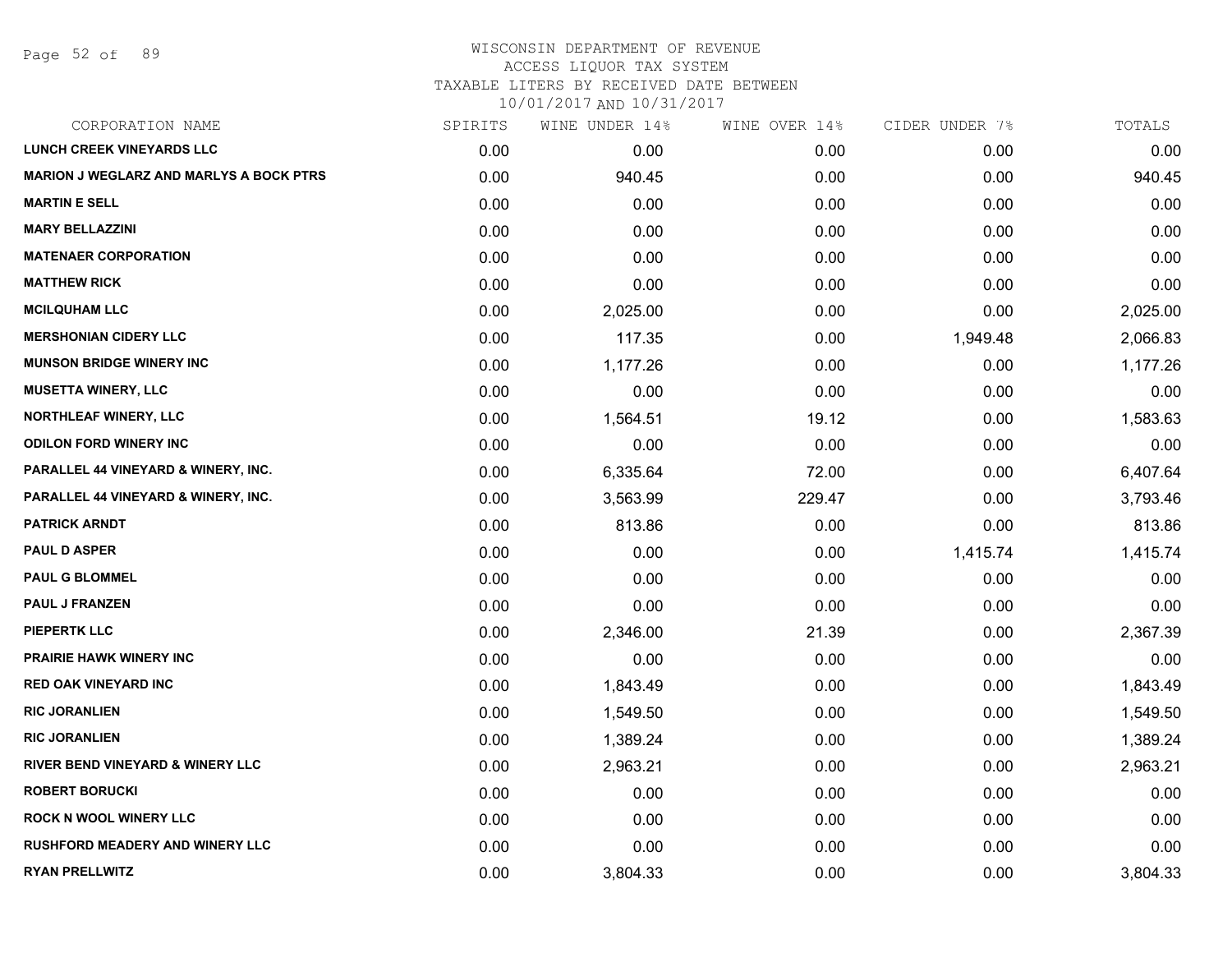Page 53 of 89

### WISCONSIN DEPARTMENT OF REVENUE ACCESS LIQUOR TAX SYSTEM

TAXABLE LITERS BY RECEIVED DATE BETWEEN

| CORPORATION NAME                                 | SPIRITS | WINE UNDER 14% | WINE OVER 14% | CIDER UNDER 7% | TOTALS    |
|--------------------------------------------------|---------|----------------|---------------|----------------|-----------|
| <b>SANDSTONE RIDGE VINEYARD &amp; WINERY LLC</b> | 0.00    | 215.99         | 0.00          | 0.00           | 215.99    |
| <b>SANTA FE FUTURES, INC.</b>                    | 0.00    | 8,055.90       | 5,250.09      | 0.00           | 13,305.99 |
| <b>SEVEN HAWKS VINEYARDS LLC</b>                 | 0.00    | 0.00           | 0.00          | 0.00           | 0.00      |
| SEVEN HAWKS VINEYARDS LLC                        | 0.00    | 0.00           | 0.00          | 0.00           | 0.00      |
| <b>SHARON L PINGEL</b>                           | 0.00    | 0.00           | 0.00          | 0.00           | 0.00      |
| <b>SHERRY HARDIE</b>                             | 0.00    | 333.00         | 0.00          | 0.00           | 333.00    |
| <b>SIMON CREEK VINEYARD LLC</b>                  | 0.00    | 4,594.72       | 526.32        | 0.00           | 5,121.04  |
| SINNIPEE VALLEY VINEYARD LLC                     | 0.00    | 297.00         | 0.00          | 0.00           | 297.00    |
| <b>SPB LLC</b>                                   | 0.00    | 0.00           | 0.00          | 44,209.07      | 44,209.07 |
| SPIRITS OF NORWAY VINEYARD LLC                   | 0.00    | 149.26         | 0.00          | 0.00           | 149.26    |
| <b>SPRECHER BREWING COMPANY, INC.</b>            | 0.00    | 0.00           | 0.00          | 1,991.12       | 1,991.12  |
| <b>SPURGEON VINEYARDS &amp; WINERY LLC</b>       | 0.00    | 2,321.53       | 26.88         | 0.00           | 2,348.41  |
| <b>STEPHEN M KENNEDY</b>                         | 0.00    | 1,282.87       | 0.00          | 0.00           | 1,282.87  |
| <b>STEVEN DEBAKER</b>                            | 0.00    | 247.49         | 65.26         | 0.00           | 312.75    |
| STEVEN M & JUDITH A JACOBSON LLC                 | 0.00    | 2,118.31       | 0.00          | 0.00           | 2,118.31  |
| <b>STILLMANK BREWING COMPANY</b>                 | 0.00    | 0.00           | 0.00          | 0.00           | 0.00      |
| <b>STONES THROW WINERY INC</b>                   | 0.00    | 0.00           | 0.00          | 0.00           | 0.00      |
| <b>SUNSET POINT WINERY LLC</b>                   | 0.00    | 1,452.80       | 6.83          | 0.00           | 1,459.63  |
| <b>TENBA RIDGE WINERY LLC</b>                    | 0.00    | 1,574.23       | 0.00          | 0.00           | 1,574.23  |
| THE RUM TREE, INC.                               | 0.00    | 19.87          | 0.00          | 0.00           | 19.87     |
| THE WINE VINEYARD LLC                            | 0.00    | 2,051.99       | 0.00          | 0.00           | 2,051.99  |
| THE WOODLAND TRAIL BEVERAGE COMPANY, INC.        | 0.00    | 771.46         | 0.00          | 0.00           | 771.46    |
| <b>TOMMYS TOO HIGH WINES LLC</b>                 | 0.00    | 711.66         | 0.00          | 0.00           | 711.66    |
| <b>TROY LANDWEHR</b>                             | 0.00    | 798.75         | 63.75         | 0.00           | 862.50    |
| <b>TWO BROTHERS WINES LLC</b>                    | 0.00    | 888.74         | 0.00          | 0.00           | 888.74    |
| VAN WYCHEN WINES INC.                            | 0.00    | 0.00           | 0.00          | 0.00           | 0.00      |
| <b>VERNON VINEYARDS LTD</b>                      | 0.00    | 1,263.19       | 0.00          | 0.00           | 1,263.19  |
| <b>VETRO WINERY LLC</b>                          | 0.00    | 282.00         | 0.00          | 0.00           | 282.00    |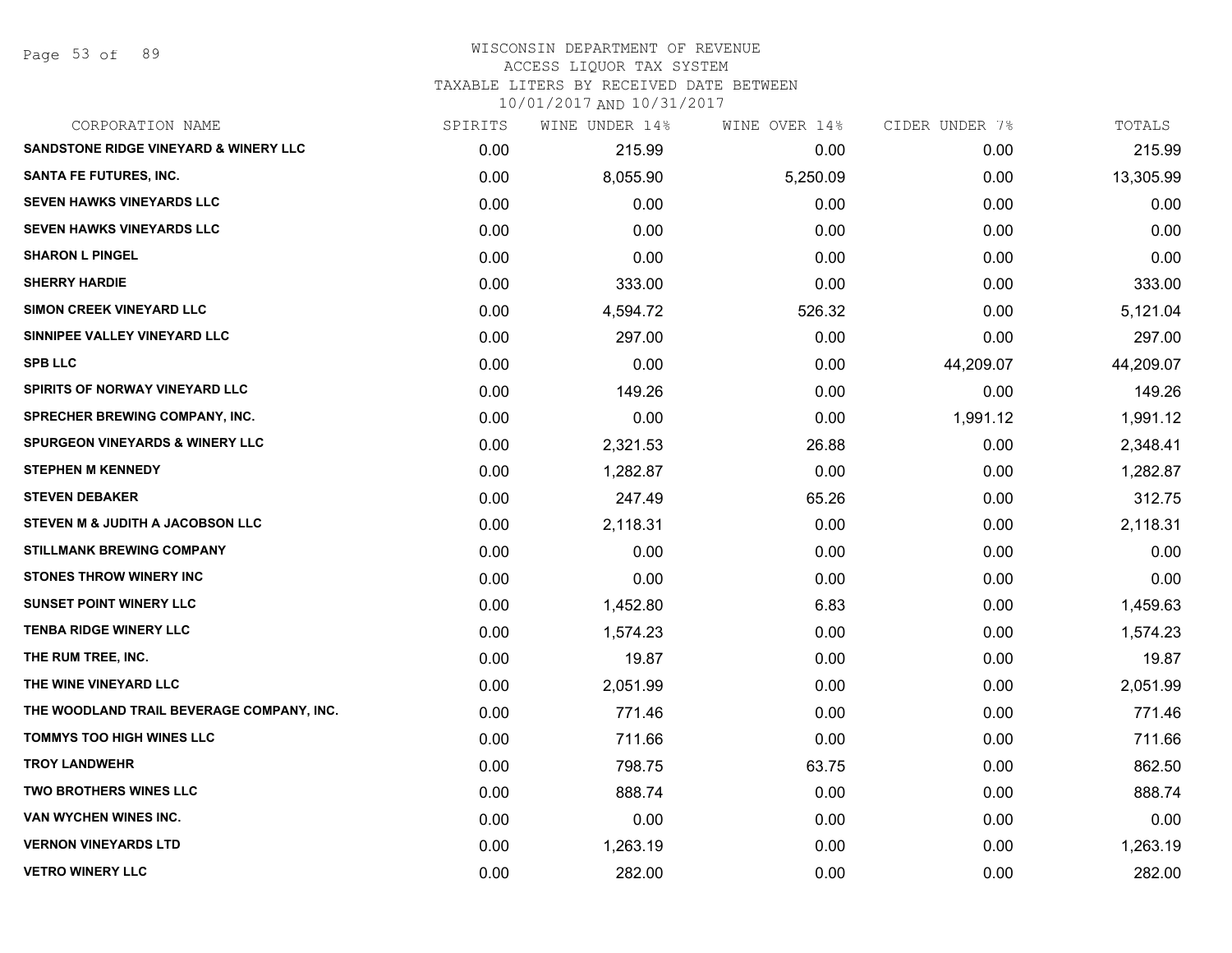Page 54 of 89

### WISCONSIN DEPARTMENT OF REVENUE

### ACCESS LIQUOR TAX SYSTEM

TAXABLE LITERS BY RECEIVED DATE BETWEEN

| CORPORATION NAME                                   | SPIRITS | UNDER 14%<br>WINE | WINE OVER 14% | CIDER UNDER 7% | TOTALS     |
|----------------------------------------------------|---------|-------------------|---------------|----------------|------------|
| <b>VINES TO CELLAR, INC.</b>                       | 0.00    | 503.46            | 0.00          | 0.00           | 503.46     |
| <b>VON KLAUS WINERY LLC</b>                        | 0.00    | 1,159.47          | 0.00          | 0.00           | 1,159.47   |
| <b>VON STIEHL WINERY LTD.</b>                      | 0.00    | 0.00              | 0.00          | 0.00           | 0.00       |
| <b>VON STIEHL WINERY LTD.</b>                      | 0.00    | 7,316.80          | 0.00          | 2,492.31       | 9,809.11   |
| <b>VON STIEHL WINERY LTD.</b>                      | 0.00    | 0.00              | 0.00          | 0.00           | 0.00       |
| <b>WEST PRAIRIE WINERY LLC</b>                     | 0.00    | 9,914.34          | 0.00          | 0.00           | 9,914.34   |
| <b>WHISPERING BLUFFS VINEYARD &amp; WINERY LTD</b> | 0.00    | 690.76            | 20.25         | 0.00           | 711.01     |
| <b>WHISPERING WINDS WINERY LLC</b>                 | 0.00    | 0.00              | 0.00          | 0.00           | 0.00       |
| <b>WHITE BEAR SPIRITS LLC</b>                      | 0.00    | 2,808.73          | 1.51          | 0.00           | 2,810.24   |
| <b>WHITE WINTER WINERY INC</b>                     | 0.00    | 1,626.70          | 0.00          | 648.44         | 2,275.14   |
| <b>WILLIAM F BLUHM</b>                             | 0.00    | 0.00              | 0.00          | 0.00           | 0.00       |
| <b>WINEMAKER'S DAUGHTER LLC</b>                    | 0.00    | 0.00              | 0.00          | 0.00           | 0.00       |
| <b>WINESITTER BREWHOUSE LLC</b>                    | 0.00    | 0.00              | 0.00          | 0.00           | 0.00       |
| <b>WOLLERSHEIM WINERY, INC.</b>                    | 0.00    | 6,998.19          | $-5.25$       | 0.00           | 6,992.94   |
| <b>WOLLERSHEIM WINERY, INC.</b>                    | 13.51   | 81,143.87         | 2,031.69      | 0.00           | 83,189.07  |
| TOTAL LITERS FOR 10/31/2017                        | 13.51   | 291,879.42        | 11,963.52     | 62,547.65      | 366,404.10 |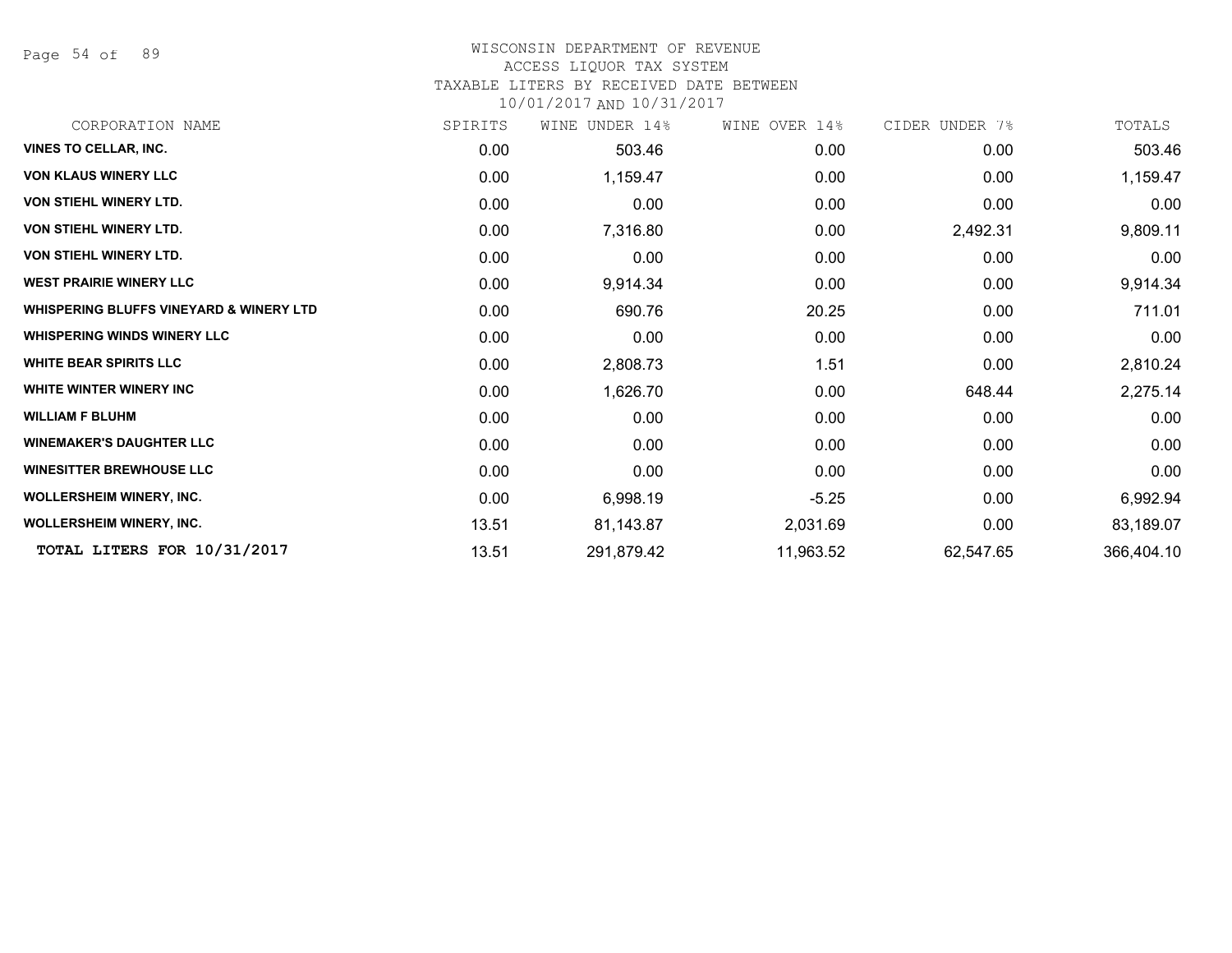Page 55 of 89

# WISCONSIN DEPARTMENT OF REVENUE ACCESS LIQUOR TAX SYSTEM TAXABLE LITERS BY RECEIVED DATE BETWEEN 10/01/2017 AND 10/31/2017

CORPORATION NAME SPIRITS WINE UNDER 14% WINE OVER 14% CIDER UNDER 7% TOTALS

# **WINE DIRECT SHIPPER (WDS)**

| 1-800 WINESHOP.COM INC                      | 0.00 | 1,461.78 | 216.75   | 0.00 | 1,678.53 |
|---------------------------------------------|------|----------|----------|------|----------|
| 2HAWK, LLC                                  | 0.00 | 0.00     | 0.00     | 0.00 | 0.00     |
| <b>7 &amp; 8 LLC</b>                        | 0.00 | 0.00     | 0.00     | 0.00 | 0.00     |
| A TO Z WINEWORKS LLC                        | 0.00 | 27.75    | 19.50    | 0.00 | 47.25    |
| A W DIRECT LLC                              | 0.00 | 62.25    | 6.00     | 0.00 | 68.25    |
| <b>ABACELA VINEYARDS &amp; WINERY INC</b>   | 0.00 | 1.50     | 3.00     | 0.00 | 4.50     |
| <b>ABEJA LLC</b>                            | 0.00 | 0.00     | 0.00     | 0.00 | 0.00     |
| <b>ABERNATHY HOFFMAN, LLC</b>               | 0.00 | 0.00     | 0.00     | 0.00 | 0.00     |
| <b>ABREU VINEYARDS INC</b>                  | 0.00 | 0.00     | 0.00     | 0.00 | 0.00     |
| AC VIN CO LLC                               | 0.00 | 0.00     | 0.00     | 0.00 | 0.00     |
| <b>ACCOLADE WINES NORTH AMERICA INC</b>     | 0.00 | 0.00     | 0.00     | 0.00 | 0.00     |
| <b>ACORN ALEGRIA WINERY</b>                 | 0.00 | 0.00     | 18.00    | 0.00 | 18.00    |
| <b>ADAMS WINERY LLC</b>                     | 0.00 | 46.50    | 102.00   | 0.00 | 148.50   |
| <b>ADELAIDA CELLARS INC</b>                 | 0.00 | 28.12    | 68.25    | 0.00 | 96.37    |
| <b>ADELSHEIM VINEYARD LLC</b>               | 0.00 | 160.50   | 0.00     | 0.00 | 160.50   |
| <b>AGATE RIDGE VINEYARD LLC</b>             | 0.00 | 0.00     | 0.00     | 0.00 | 0.00     |
| <b>AH WINES INC</b>                         | 0.00 | 0.00     | 0.00     | 0.00 | 0.00     |
| ALEJANDRO BULGHERONI ESTATE LLC             | 0.00 | 0.00     | 0.00     | 0.00 | 0.00     |
| <b>ALEXANDER P OXMAN</b>                    | 0.00 | 4,824.00 | 1,343.25 | 0.00 | 6,167.25 |
| ALEXANDRIA NICOLE CELLARS LLC               | 0.00 | 0.00     | 0.00     | 0.00 | 0.00     |
| <b>ALPHA &amp; OMEGA WINERY LLC</b>         | 0.00 | 0.75     | 150.75   | 0.00 | 151.50   |
| <b>ALTAMURA WINERY INC</b>                  | 0.00 | 0.00     | 29.25    | 0.00 | 29.25    |
| <b>ALVAREZ VINEYARDS LLC</b>                | 0.00 | 0.00     | 0.00     | 0.00 | 0.00     |
| <b>AMANDA STEFL</b>                         | 0.00 | 0.00     | 0.00     | 0.00 | 0.00     |
| <b>AMAPOLA CREEK VINEYARDS &amp; WINERY</b> | 0.00 | 0.00     | 2.25     | 0.00 | 2.25     |
| <b>AMAVI CELLARS LLC</b>                    | 0.00 | 3.00     | 6.00     | 0.00 | 9.00     |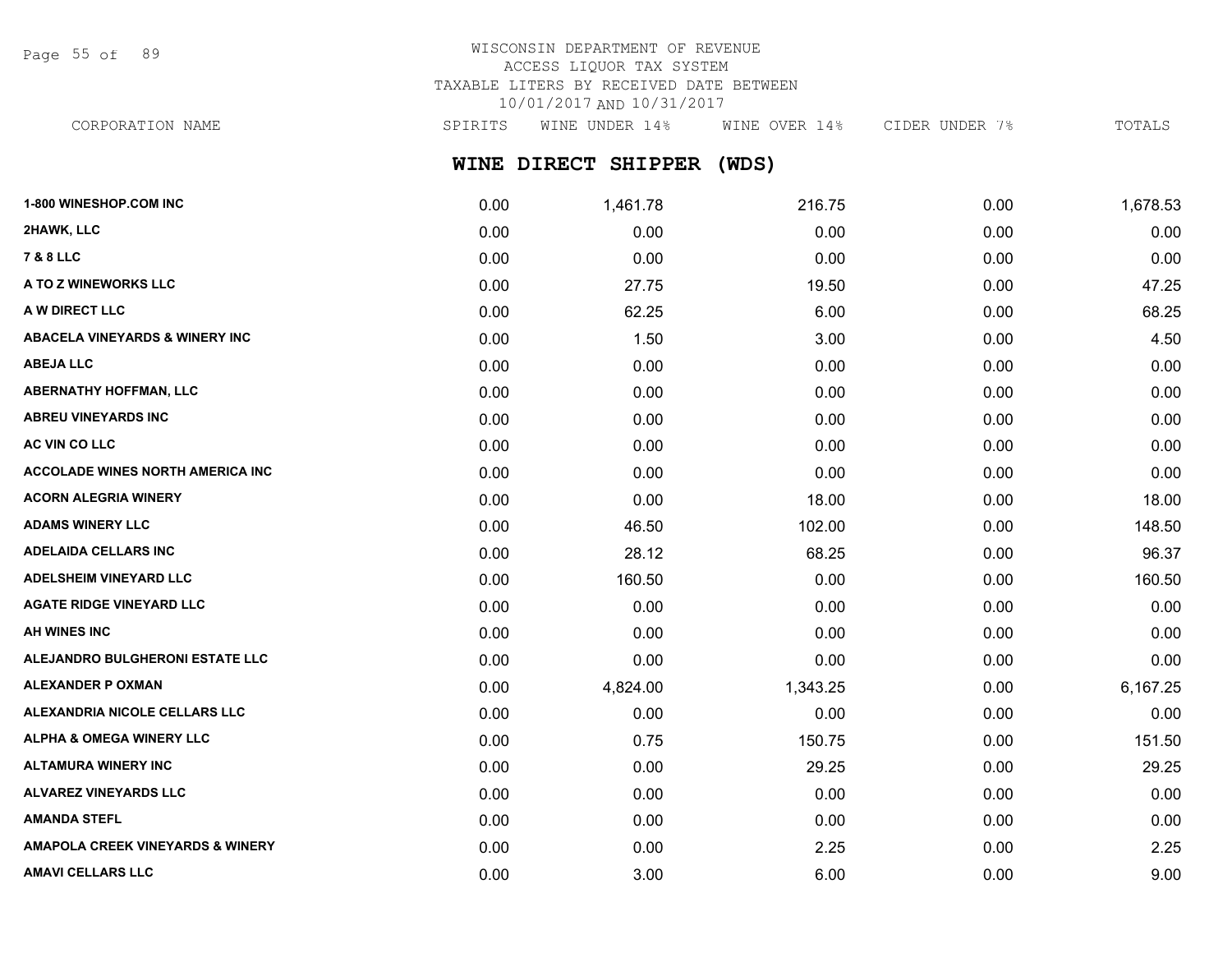Page 56 of 89

| CORPORATION NAME                        | SPIRITS | WINE UNDER 14% | WINE OVER 14% | CIDER UNDER 7% | TOTALS |
|-----------------------------------------|---------|----------------|---------------|----------------|--------|
| <b>AMERICAN VINTNERS LLC</b>            | 0.00    | 0.00           | 0.00          | 0.00           | 0.00   |
| <b>AMERICAN WINE TRADE INC</b>          | 0.00    | 1.50           | 0.00          | 0.00           | 1.50   |
| <b>AMICI CELLARS INC</b>                | 0.00    | 0.00           | 0.00          | 0.00           | 0.00   |
| <b>AMIZETTA VINEYARDS WINERY LLC</b>    | 0.00    | 0.00           | 0.00          | 0.00           | 0.00   |
| <b>AMPELOS CELLARS INC</b>              | 0.00    | 9.00           | 14.25         | 0.00           | 23.25  |
| <b>AMUSE BOUCHE LLC</b>                 | 0.00    | 0.00           | 0.00          | 0.00           | 0.00   |
| <b>ANCIENT PEAK INC</b>                 | 0.00    | 13.50          | 12.75         | 0.00           | 26.25  |
| <b>ANDERSONS CONN VALLEY WINERY INC</b> | 0.00    | 2.25           | 11.25         | 0.00           | 13.50  |
| <b>ANIMO LP</b>                         | 0.00    | 0.00           | 0.00          | 0.00           | 0.00   |
| <b>ANOMALY VINEYARDS LLC</b>            | 0.00    | 0.00           | 0.00          | 0.00           | 0.00   |
| <b>ANTHILL FARMS LLC</b>                | 0.00    | 7.88           | 0.00          | 0.00           | 7.88   |
| <b>ANTHONY M TRUCHARD</b>               | 0.00    | 0.00           | 0.00          | 0.00           | 0.00   |
| <b>APPELLATION TRADING COMPANY LLC</b>  | 0.00    | 0.00           | 0.00          | 0.00           | 0.00   |
| <b>AQUA PUMPKIN INC</b>                 | 0.00    | 6.75           | 2.25          | 0.00           | 9.00   |
| <b>ARCHANGEL INVESTMENTS LLC</b>        | 0.00    | 0.00           | 9.00          | 0.00           | 9.00   |
| <b>ARETE WINES LLC</b>                  | 0.00    | 0.00           | 0.00          | 0.00           | 0.00   |
| <b>ARIETTA INC</b>                      | 0.00    | 0.00           | 4.50          | 0.00           | 4.50   |
| <b>ARISTA WINES LLC</b>                 | 0.00    | 0.00           | 9.25          | 0.00           | 9.25   |
| ARIZONA STRONGHOLD VINEYARDS LLC        | 0.00    | 0.00           | 0.00          | 0.00           | 0.00   |
| <b>ARKENSTONE VINEYARDS LLC</b>         | 0.00    | 0.00           | 60.75         | 0.00           | 60.75  |
| <b>ARMIDA WINERY INC</b>                | 0.00    | 0.00           | 11.25         | 0.00           | 11.25  |
| <b>ARMSTRONG FAMILY WINERY LLC</b>      | 0.00    | 0.00           | 0.00          | 0.00           | 0.00   |
| <b>ARMSTRONG VINEYARDS INC</b>          | 0.00    | 0.00           | 16.50         | 0.00           | 16.50  |
| <b>ARRINGTON VINEYARDS LLC</b>          | 0.00    | 52.14          | 46.50         | 0.00           | 98.64  |
| <b>ARTISTE MANAGEMENT CO LLC</b>        | 0.00    | 0.00           | 2.25          | 0.00           | 2.25   |
| AU BON CLIMAT LLC                       | 0.00    | 24.75          | 0.00          | 0.00           | 24.75  |
| <b>AUBERT WINEGROWING INC</b>           | 0.00    | 0.00           | 0.00          | 0.00           | 0.00   |
| <b>AUGUST BRIGGS JR INC</b>             | 0.00    | 0.00           | 0.00          | 0.00           | 0.00   |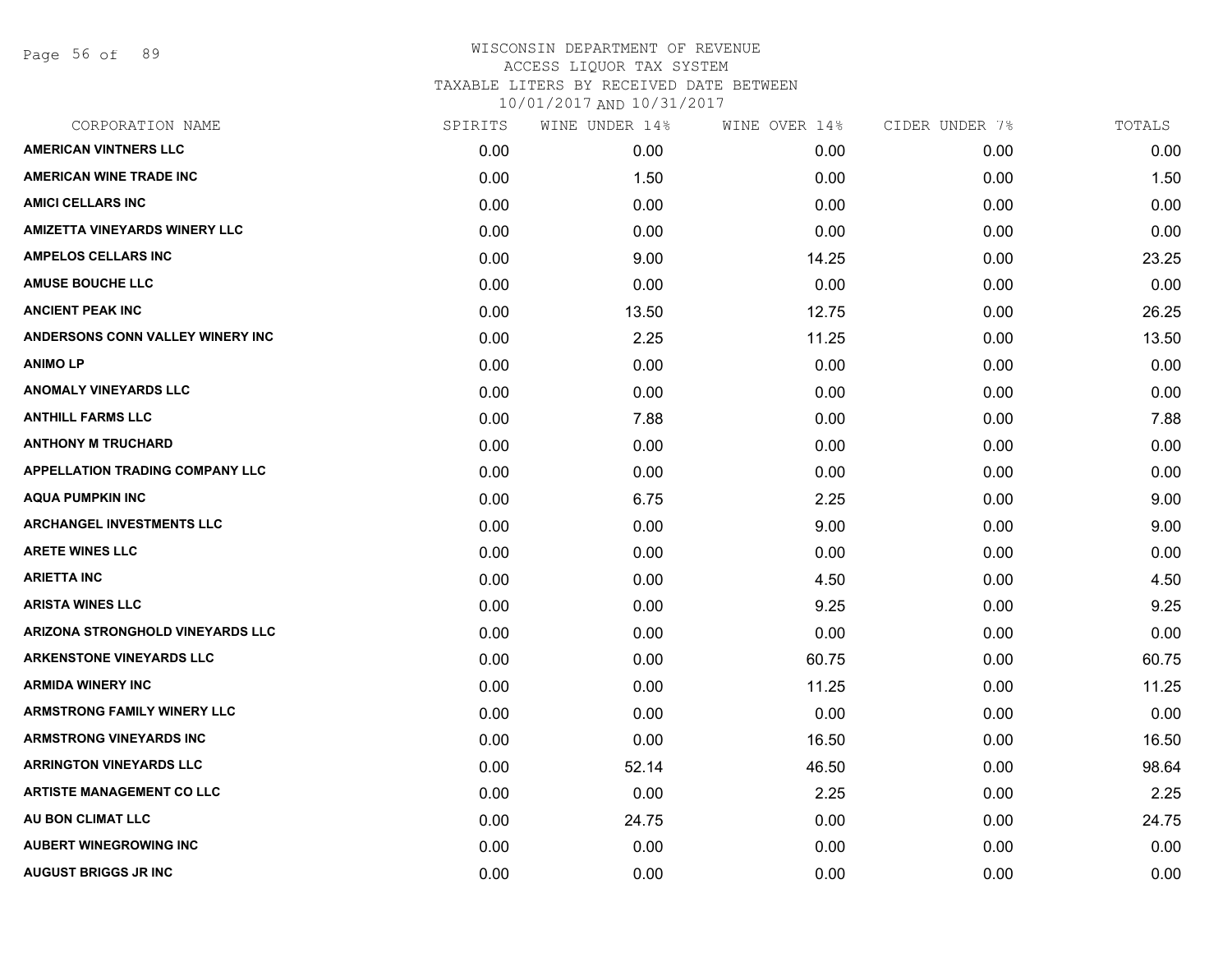Page 57 of 89

### WISCONSIN DEPARTMENT OF REVENUE ACCESS LIQUOR TAX SYSTEM TAXABLE LITERS BY RECEIVED DATE BETWEEN

| CORPORATION NAME                       | SPIRITS | WINE UNDER 14% | WINE OVER 14% | CIDER UNDER 7% | TOTALS   |
|----------------------------------------|---------|----------------|---------------|----------------|----------|
| <b>AUSTIN NICHOLS &amp; CO INC</b>     | 0.00    | 4.50           | 0.00          | 0.00           | 4.50     |
| <b>AVV WINERY CO LLC</b>               | 0.00    | 10.50          | 70.50         | 0.00           | 81.00    |
| <b>B &amp; B ORGANICS, LLC</b>         | 0.00    | 20.25          | 3.75          | 0.00           | 24.00    |
| <b>BALLENTINE VINEYARDS INC</b>        | 0.00    | 0.75           | 39.75         | 0.00           | 40.50    |
| <b>BALTIMORE BEND VINEYARD LLC</b>     | 0.00    | 0.00           | 0.00          | 0.00           | 0.00     |
| <b>BANSHEE WINES LLC</b>               | 0.00    | 23.25          | 6.00          | 0.00           | 29.25    |
| <b>BARABOO BLUFF WINERY, LLC</b>       | 0.00    | 0.00           | 0.00          | 0.00           | 0.00     |
| <b>BARGETTOS SANTA CRUZ WINERY INC</b> | 0.00    | 14.75          | 15.75         | 0.00           | 30.50    |
| <b>BARNARD GRIFFIN INC</b>             | 0.00    | 9.00           | 9.00          | 0.00           | 18.00    |
| <b>BARNETT VINEYARDS LP</b>            | 0.00    | 20.25          | 14.25         | 0.00           | 34.50    |
| <b>BATTLE FAMILY VINEYARDS LLC</b>     | 0.00    | 0.00           | 0.00          | 0.00           | 0.00     |
| <b>BAW INC</b>                         | 0.00    | 554.50         | 631.00        | 0.00           | 1,185.50 |
| <b>BAYFIELD WINERY, LTD.</b>           | 0.00    | 0.00           | 0.00          | 0.00           | 0.00     |
| <b>BEAUX FRERES LLC</b>                | 0.00    | 0.00           | 36.00         | 0.00           | 36.00    |
| <b>BECKER FARMS INC</b>                | 0.00    | 0.00           | 0.00          | 0.00           | 0.00     |
| <b>BEDELL NORTH FORK LLC</b>           | 0.00    | 15.00          | 0.00          | 0.00           | 15.00    |
| <b>BEHRENS AND DRINKWARD</b>           | 0.00    | 0.00           | 0.00          | 0.00           | 0.00     |
| <b>BEL VINO LLC</b>                    | 0.00    | 10.50          | 3.00          | 0.00           | 13.50    |
| <b>BELLEVINEZ LLC</b>                  | 0.00    | 0.00           | 0.00          | 0.00           | 0.00     |
| <b>BENESSERE VINEYARDS LTD</b>         | 0.00    | 0.00           | 0.00          | 0.00           | 0.00     |
| <b>BENNETT LANE WINERY LLC</b>         | 0.00    | 0.00           | 67.50         | 0.00           | 67.50    |
| <b>BENOVIA WINERY LLC</b>              | 0.00    | 3.75           | 86.25         | 0.00           | 90.00    |
| <b>BENT CREEK WINERY LLC</b>           | 0.00    | 0.00           | 23.25         | 0.00           | 23.25    |
| <b>BENTON-LANE LLC</b>                 | 0.00    | 15.75          | 9.00          | 0.00           | 24.75    |
| <b>BERGSTROM WINES LLC</b>             | 0.00    | 9.00           | 0.00          | 0.00           | 9.00     |
| <b>BERNARDUS LLC</b>                   | 0.00    | 0.00           | 65.25         | 0.00           | 65.25    |
| <b>BETHEL HEIGHTS VINEYARD INC</b>     | 0.00    | 22.50          | 0.00          | 0.00           | 22.50    |
| BETTER BRANDS INTERNATIONAL            | 0.00    | 8.25           | 0.00          | 0.00           | 8.25     |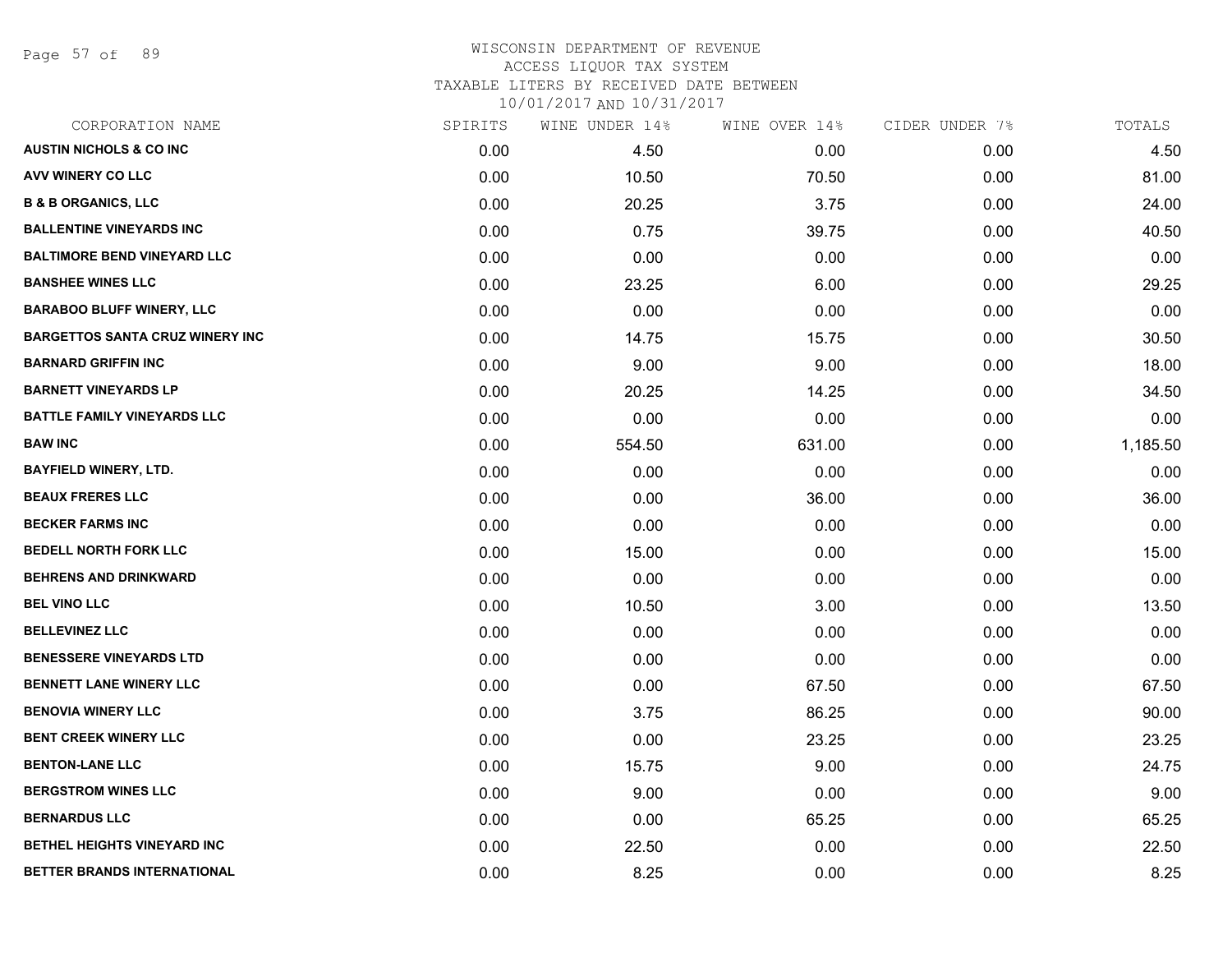Page 58 of 89

| CORPORATION NAME                              | SPIRITS | WINE UNDER 14% | WINE OVER 14% | CIDER UNDER 7% | TOTALS |
|-----------------------------------------------|---------|----------------|---------------|----------------|--------|
| <b>BETZ CELLARS LLC</b>                       | 0.00    | 0.00           | 0.00          | 0.00           | 0.00   |
| <b>BIG BASIN VINEYARDS LLC</b>                | 0.00    | 3.00           | 10.50         | 0.00           | 13.50  |
| <b>BIG TABLE FARM, INC</b>                    | 0.00    | 31.50          | 6.00          | 0.00           | 37.50  |
| <b>BILTMORE ESTATE WINE COMPANY</b>           | 0.00    | 167.63         | 105.00        | 0.00           | 272.63 |
| <b>BLACK MESA WINERY LLC</b>                  | 0.00    | 0.00           | 0.00          | 0.00           | 0.00   |
| <b>BLACKBIRD VINEYARDS LLC</b>                | 0.00    | 12.00          | 75.00         | 0.00           | 87.00  |
| <b>BLACKBURN ENTERPRISES LLC</b>              | 0.00    | 0.00           | 0.00          | 0.00           | 0.00   |
| <b>BLANKIET ESTATE LLC</b>                    | 0.00    | 0.00           | 0.00          | 0.00           | 0.00   |
| <b>BLIND HORSE WINERY LLC</b>                 | 0.00    | 0.00           | 0.00          | 0.00           | 0.00   |
| BLUE MOUNTAIN CIDER COMPANY LLC               | 0.00    | 0.00           | 0.00          | 0.00           | 0.00   |
| <b>BLUE SKY VINTNERS LLC</b>                  | 0.00    | 3.00           | 12.75         | 0.00           | 15.75  |
| <b>BNA WINE GROUP LLC</b>                     | 0.00    | 2.25           | 0.00          | 0.00           | 2.25   |
| <b>BOEGER WINERY INC</b>                      | 0.00    | 5.25           | 19.50         | 0.00           | 24.75  |
| <b>BOGLE VINEYARDS INC</b>                    | 0.00    | 4.50           | 7.50          | 0.00           | 12.00  |
| <b>BONNY DOON WINERY INC</b>                  | 0.00    | 90.75          | 25.50         | 0.00           | 116.25 |
| <b>BOOKWALTER WINERY LLC</b>                  | 0.00    | 9.00           | 13.50         | 0.00           | 22.50  |
| <b>BOTHAM VINEYARDS, INC.</b>                 | 0.00    | 0.00           | 0.00          | 0.00           | 0.00   |
| <b>BOUCHAINE VINEYARDS INC</b>                | 0.00    | 26.00          | 12.00         | 0.00           | 38.00  |
| <b>BOWERS HARBOR VINEYARDS AND WINERY INC</b> | 0.00    | 22.50          | 0.00          | 0.00           | 22.50  |
| <b>BRANCHES WINERY LLC</b>                    | 0.00    | 0.00           | 0.00          | 0.00           | 0.00   |
| <b>BRASSFIELD ESTATE WINERY LLC</b>           | 0.00    | 9.75           | 40.50         | 0.00           | 50.25  |
| <b>BRESSLER VINEYARDS LLC</b>                 | 0.00    | 0.00           | 0.00          | 0.00           | 0.00   |
| <b>BRET LOPEZ</b>                             | 0.00    | 0.00           | 0.00          | 0.00           | 0.00   |
| <b>BRIAN CARTER CELLARS LLC</b>               | 0.00    | 1.50           | 1.88          | 0.00           | 3.38   |
| <b>BRIAN M HEATH</b>                          | 0.00    | 18.00          | 0.00          | 0.00           | 18.00  |
| <b>BRIGADOON FARM &amp; WINERY LLC</b>        | 0.00    | 0.00           | 0.00          | 0.00           | 0.00   |
| <b>BRIGHT CELLARS INC</b>                     | 0.00    | 0.00           | 0.00          | 0.00           | 0.00   |
| <b>BRONCO WINE COMPANY</b>                    | 0.00    | 0.00           | 18.00         | 0.00           | 18.00  |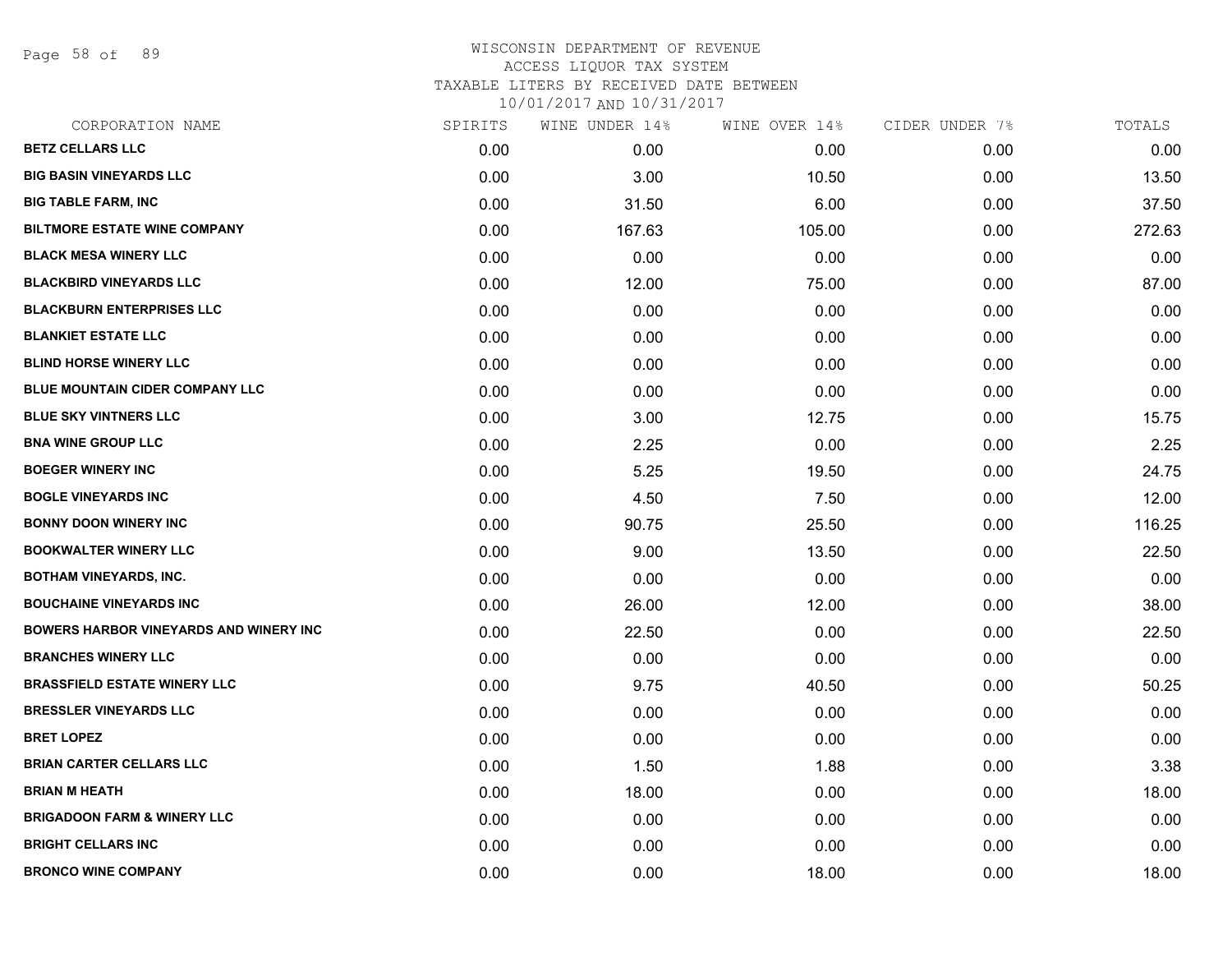Page 59 of 89

| CORPORATION NAME                           | SPIRITS | WINE UNDER 14% | WINE OVER 14% | CIDER UNDER 7% | TOTALS  |
|--------------------------------------------|---------|----------------|---------------|----------------|---------|
| BROWN COUNTY WINE COMPANY, INC.            | 0.00    | 0.00           | 0.00          | 0.00           | 0.00    |
| <b>BROWN ESTATE VINEYARDS LLC</b>          | 0.00    | 0.00           | 4.50          | 0.00           | 4.50    |
| <b>BRUTOCAO CELLARS LP</b>                 | 0.00    | 58.50          | 56.00         | 0.00           | 114.50  |
| <b>BRYANT VINEYARDS INC</b>                | 0.00    | 0.00           | 0.00          | 0.00           | 0.00    |
| <b>BUCKLER FAMILY VINEYARDS LLC</b>        | 0.00    | 0.00           | 0.00          | 0.00           | 0.00    |
| <b>BULLY HILL VINEYARDS INC</b>            | 0.00    | 75.75          | 0.00          | 0.00           | 75.75   |
| <b>BURGESS CELLARS INC</b>                 | 0.00    | 0.00           | 0.00          | 0.00           | 0.00    |
| <b>BURRELL SCHOOL VINEYARDS INC</b>        | 0.00    | 0.00           | 6.75          | 0.00           | 6.75    |
| <b>BUTTONWOOD FARM WINERY INC</b>          | 0.00    | 12.00          | 0.00          | 0.00           | 12.00   |
| <b>C &amp; C WINE SERVICES INC</b>         | 0.00    | 2.25           | 45.75         | 0.00           | 48.00   |
| <b>C &amp; N CORPORATION</b>               | 0.00    | $-6.00$        | 0.00          | 0.00           | $-6.00$ |
| C G DI ARIE VINEYARD & WINERY LLC          | 0.00    | 16.50          | 93.00         | 0.00           | 109.50  |
| <b>C MONDAVI &amp; SONS</b>                | 0.00    | 33.00          | 132.75        | 0.00           | 165.75  |
| <b>CAIN CELLARS INC</b>                    | 0.00    | 0.00           | 0.00          | 0.00           | 0.00    |
| <b>CAIRDEAN VINEYARDS LLC</b>              | 0.00    | 0.00           | 0.00          | 0.00           | 0.00    |
| <b>CAKEBREAD CELLARS</b>                   | 0.00    | 61.50          | 624.00        | 0.00           | 685.50  |
| <b>CALCAREOUS VINEYARD LLC</b>             | 0.00    | 9.75           | 44.60         | 0.00           | 54.35   |
| <b>CALDWELL WINERY LLC</b>                 | 0.00    | 1.50           | 121.50        | 0.00           | 123.00  |
| <b>CALERA WINE COMPANY LP</b>              | 0.00    | 0.00           | 0.00          | 0.00           | 0.00    |
| <b>CALLAWAY TEMECULA LP</b>                | 0.00    | 3.00           | 37.50         | 0.00           | 40.50   |
| <b>CANA'S FEAST WINERY LLC</b>             | 0.00    | 0.75           | 9.75          | 0.00           | 10.50   |
| <b>CARACCIOLI CELLARS INC</b>              | 0.00    | 0.00           | 0.00          | 0.00           | 0.00    |
| <b>CARL THOMA</b>                          | 0.00    | 0.75           | 0.00          | 0.00           | 0.75    |
| <b>CARLISLE WINERY &amp; VINEYARDS LLC</b> | 0.00    | 0.00           | 0.00          | 0.00           | 0.00    |
| <b>CARLOS CREEK WINERY INC</b>             | 0.00    | 10.50          | 0.00          | 0.00           | 10.50   |
| <b>CARLSON VINEYARDS INC</b>               | 0.00    | 0.00           | 0.00          | 0.00           | 0.00    |
| <b>CARNEROS WINE COMPANY INC</b>           | 0.00    | 0.00           | 0.00          | 0.00           | 0.00    |
| <b>CASTORO CELLARS</b>                     | 0.00    | 141.75         | 51.00         | 0.00           | 192.75  |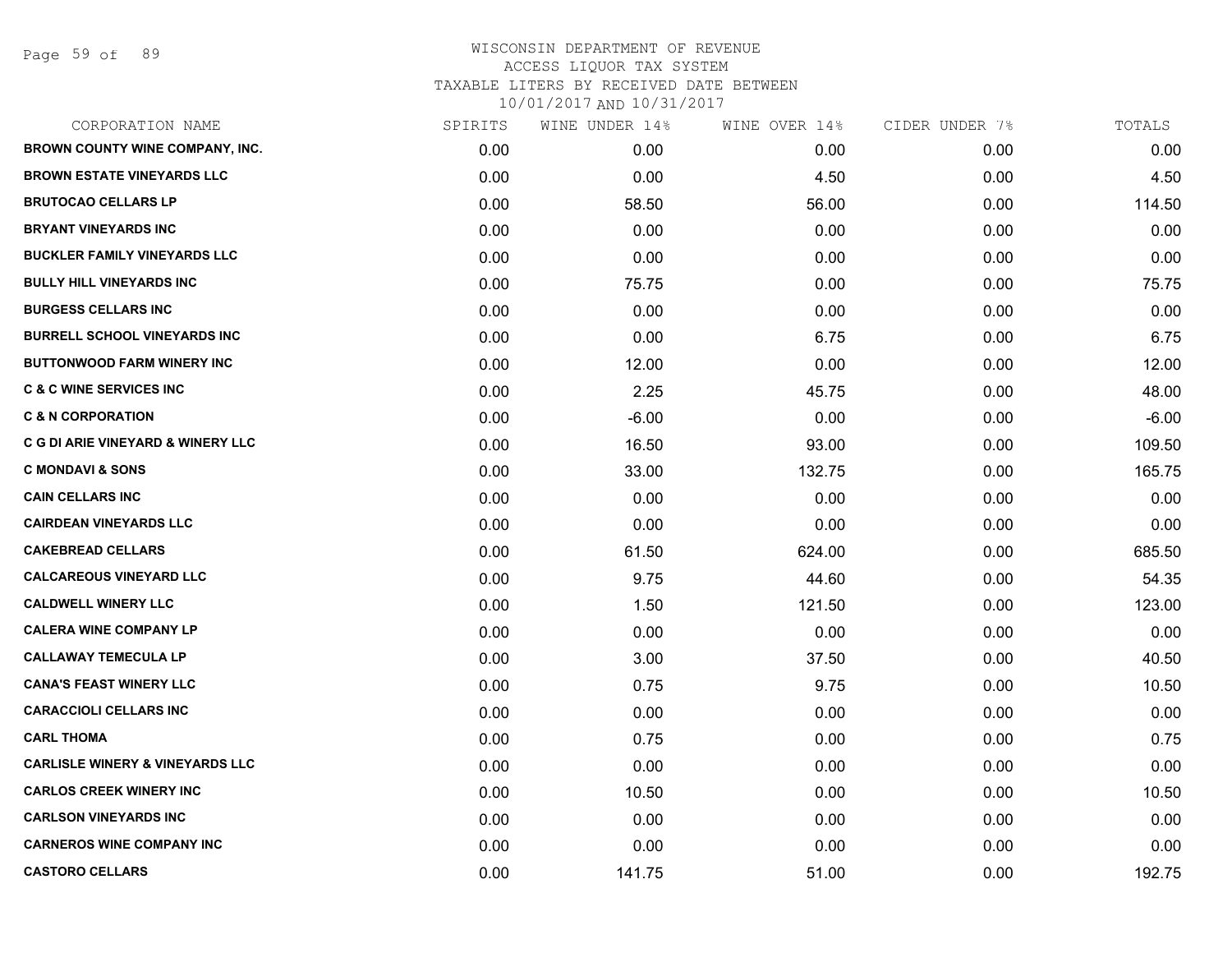Page 60 of 89

| CORPORATION NAME                                  | SPIRITS | WINE UNDER 14% | WINE OVER 14% | CIDER UNDER 7% | TOTALS |
|---------------------------------------------------|---------|----------------|---------------|----------------|--------|
| <b>CAYMUS VINEYARDS INC</b>                       | 0.00    | 0.00           | 219.75        | 0.00           | 219.75 |
| <b>CECIL A ZERBA</b>                              | 0.00    | 0.00           | 6.75          | 0.00           | 6.75   |
| <b>CEDAR KNOLL VINEYARDS INC</b>                  | 0.00    | 0.00           | 76.50         | 0.00           | 76.50  |
| <b>CEJA VINEYARDS INC</b>                         | 0.00    | 0.75           | 1.50          | 0.00           | 2.25   |
| <b>CELLAR RAT CELLARS LLC</b>                     | 0.00    | 12.00          | 0.00          | 0.00           | 12.00  |
| <b>CHACEWATER LLC</b>                             | 0.00    | 0.75           | 9.75          | 0.00           | 10.50  |
| <b>CHAPPELLET WINERY INC</b>                      | 0.00    | 0.00           | 81.75         | 0.00           | 81.75  |
| <b>CHARLES &amp; MARTHA BARRA</b>                 | 0.00    | 34.50          | 33.00         | 0.00           | 67.50  |
| <b>CHARLES REININGER LLC</b>                      | 0.00    | 0.00           | 33.75         | 0.00           | 33.75  |
| <b>CHATEAU BIANCA INC</b>                         | 0.00    | 0.00           | 0.00          | 0.00           | 0.00   |
| <b>CHATEAU DIANA LLC</b>                          | 0.00    | 80.25          | 19.50         | 0.00           | 99.75  |
| <b>CHATEAU GRAND TRAVERSE LTD</b>                 | 0.00    | 185.25         | 0.00          | 0.00           | 185.25 |
| <b>CHATEAU MARGENE INC</b>                        | 0.00    | 0.00           | 0.00          | 0.00           | 0.00   |
| <b>CHATEAU MORRISETTE INC</b>                     | 0.00    | 0.00           | 0.00          | 0.00           | 0.00   |
| <b>CHATEAU OPERATIONS, LTD.</b>                   | 0.00    | 12.00          | 0.75          | 0.00           | 12.75  |
| <b>CHATEAU POTELLE HOLDINGS LLC</b>               | 0.00    | 0.00           | 0.00          | 0.00           | 0.00   |
| <b>CHATEAU ST CROIX WINERY &amp; VINEYARD LLC</b> | 0.00    | 0.00           | 0.00          | 0.00           | 0.00   |
| <b>CHERRY HILL LLC</b>                            | 0.00    | 0.00           | 0.00          | 0.00           | 0.00   |
| <b>CHIARELLO FAMILY VINEYARDS LLC</b>             | 0.00    | 0.75           | 2.25          | 0.00           | 3.00   |
| <b>CHIMNEY ROCK WINERY LLC</b>                    | 0.00    | 0.00           | 259.50        | 0.00           | 259.50 |
| <b>CHRISTOPHE BARON</b>                           | 0.00    | 0.00           | 0.00          | 0.00           | 0.00   |
| <b>CHRISTOPHER DRAKE WHITCRAFT</b>                | 0.00    | 0.00           | 0.00          | 0.00           | 0.00   |
| <b>CHRISTOPHER FIGGINS</b>                        | 0.00    | 0.00           | 0.00          | 0.00           | 0.00   |
| <b>CIDER HOUSE OF WISCONSIN LLC</b>               | 0.00    | 0.00           | 0.00          | 0.00           | 0.00   |
| <b>CINNABAR WINERY LLC</b>                        | 0.00    | 1.50           | 3.75          | 0.00           | 5.25   |
| CITY VINTNERS SAN FRANCISCO WINERY LLC            | 0.00    | 0.00           | 0.00          | 0.00           | 0.00   |
| <b>CLAY JAR HOLDINGS LLC</b>                      | 0.00    | 0.00           | 0.00          | 0.00           | 0.00   |
| <b>CLIF BAR FAMILY WINERY &amp; FARM LLC</b>      | 0.00    | 21.75          | 42.75         | 0.00           | 64.50  |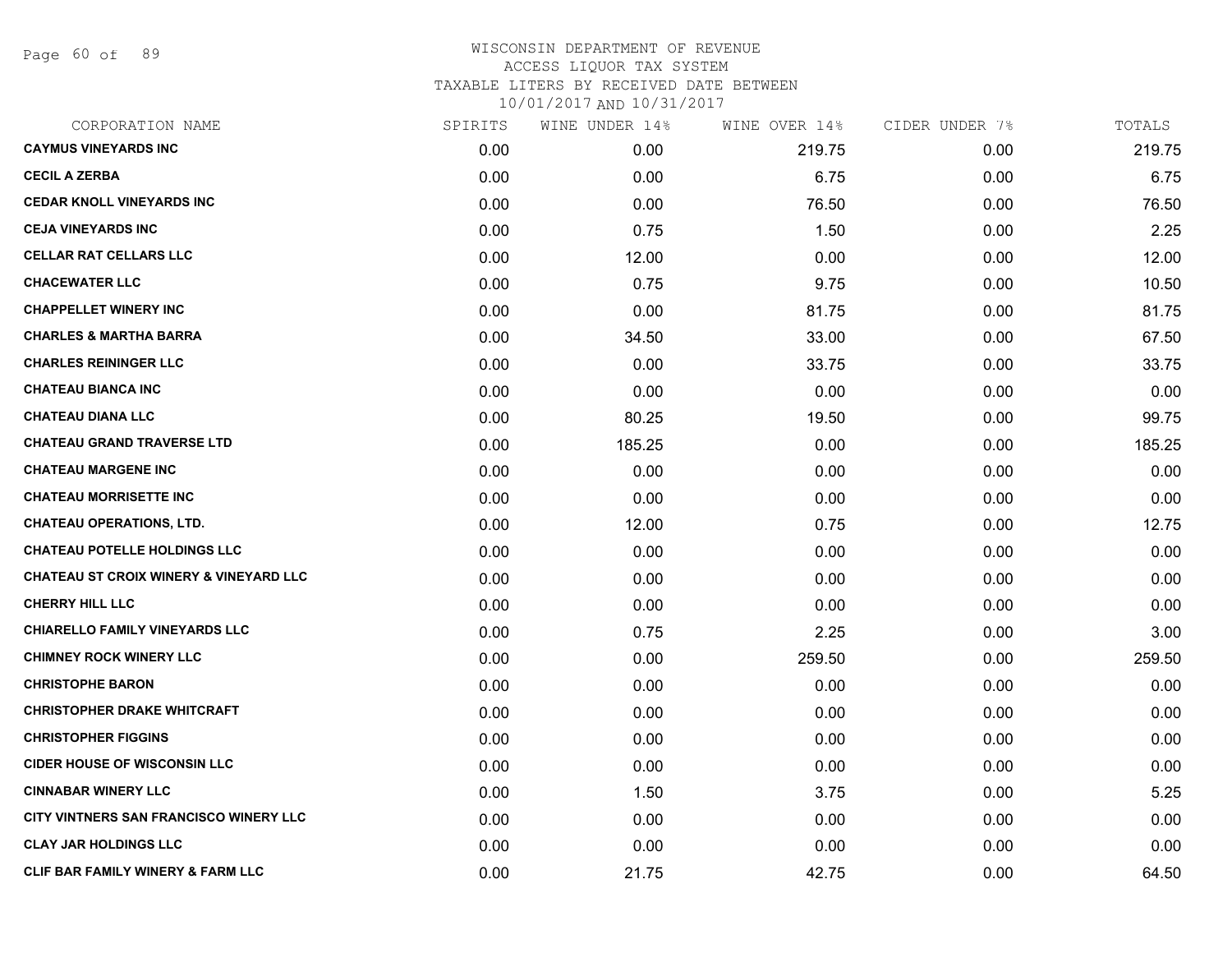Page 61 of 89

## WISCONSIN DEPARTMENT OF REVENUE ACCESS LIQUOR TAX SYSTEM TAXABLE LITERS BY RECEIVED DATE BETWEEN

| CORPORATION NAME                                | SPIRITS | WINE UNDER 14% | WINE OVER 14% | CIDER UNDER 7% | TOTALS |
|-------------------------------------------------|---------|----------------|---------------|----------------|--------|
| <b>CLINE CELLARS INC</b>                        | 0.00    | 9.00           | 111.00        | 0.00           | 120.00 |
| <b>CLOS DU VAL WINE CO LTD</b>                  | 0.00    | 0.75           | 90.00         | 0.00           | 90.75  |
| <b>CLOS LACHANCE WINES LLC</b>                  | 0.00    | 0.00           | 0.00          | 0.00           | 0.00   |
| <b>COCKERELL WINE CONSULTING LLC</b>            | 0.00    | 0.00           | 0.00          | 0.00           | 0.00   |
| <b>CODORNIU NAPA INC</b>                        | 0.00    | 71.25          | 318.00        | 0.00           | 389.25 |
| <b>COL SOLARE, LLP</b>                          | 0.00    | 0.00           | 33.75         | 0.00           | 33.75  |
| <b>COLGIN PARTNERS LLC</b>                      | 0.00    | 0.00           | 0.00          | 0.00           | 0.00   |
| <b>COLLEEN M BOS</b>                            | 0.00    | 0.00           | 0.00          | 0.00           | 0.00   |
| <b>COLUMBIA RIVER WINERY INC</b>                | 0.00    | 28.50          | 17.25         | 0.00           | 45.75  |
| <b>CONSTELLATION BRANDS U.S. OPERATIONS INC</b> | 0.00    | 0.00           | 0.00          | 0.00           | 0.00   |
| <b>CONUNDRUM WINERY LLC</b>                     | 0.00    | 11.25          | 6.00          | 0.00           | 17.25  |
| <b>CONWAY VINEYARDS INC</b>                     | 0.00    | 0.00           | 0.00          | 0.00           | 0.00   |
| <b>COOL HAND VINEYARDS LLC</b>                  | 0.00    | 0.00           | 0.00          | 0.00           | 0.00   |
| <b>COPPER CANE LLC</b>                          | 0.00    | 0.75           | 15.75         | 0.00           | 16.50  |
| <b>CORISON WINERY INC</b>                       | 0.00    | 72.75          | 0.00          | 0.00           | 72.75  |
| <b>CORNERSTONE CELLARS LLC</b>                  | 0.00    | 14.25          | 2.25          | 0.00           | 16.50  |
| <b>CORY J MICHAL</b>                            | 0.00    | 0.00           | 0.00          | 0.00           | 0.00   |
| <b>COURAGEOUS INC</b>                           | 0.00    | 0.00           | 0.00          | 0.00           | 0.00   |
| <b>CRAIG FLETCHER</b>                           | 0.00    | 0.00           | 0.00          | 0.00           | 0.00   |
| <b>CRAIG S HANDLY</b>                           | 0.00    | 0.00           | 0.00          | 0.00           | 0.00   |
| <b>CREATIVE WINE CONCEPTS INC</b>               | 0.00    | 0.00           | 0.00          | 0.00           | 0.00   |
| <b>CREW WINE COMPANY LLC</b>                    | 0.00    | 13.50          | 4.50          | 0.00           | 18.00  |
| <b>CRIMSON WINE GROUP LTD</b>                   | 0.00    | 16.50          | 12.00         | 0.00           | 28.50  |
| <b>CRISTOM VINEYARDS INC</b>                    | 0.00    | 84.00          | 3.75          | 0.00           | 87.75  |
| <b>CROCKER &amp; STARR WINE CO LLC</b>          | 0.00    | 0.00           | 11.25         | 0.00           | 11.25  |
| <b>CROWN POINT WINERY LLC</b>                   | 0.00    | 0.00           | 0.00          | 0.00           | 0.00   |
| <b>CULTIVATE WINES LLC</b>                      | 0.00    | 2.25           | 0.00          | 0.00           | 2.25   |
| <b>CUNAT PREMIUM VINEYARDS LLC</b>              | 0.00    | 0.00           | 0.00          | 0.00           | 0.00   |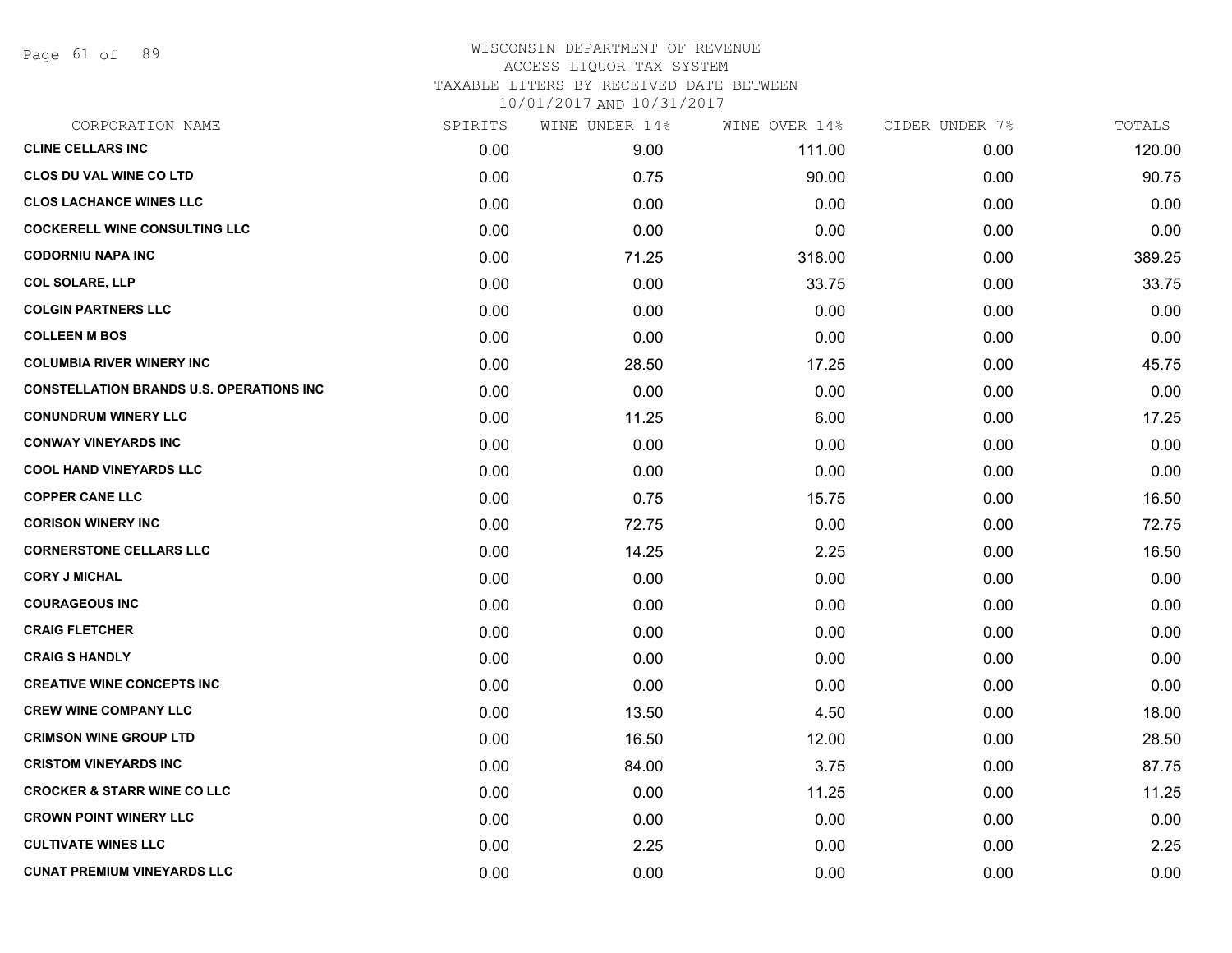Page 62 of 89

## WISCONSIN DEPARTMENT OF REVENUE ACCESS LIQUOR TAX SYSTEM TAXABLE LITERS BY RECEIVED DATE BETWEEN

| CORPORATION NAME                   | SPIRITS | WINE UNDER 14% | WINE OVER 14% | CIDER UNDER 7% | TOTALS |
|------------------------------------|---------|----------------|---------------|----------------|--------|
| <b>CUSHMAN WINERY CORPORATION</b>  | 0.00    | 36.00          | 67.50         | 0.00           | 103.50 |
| <b>CUVAISON INC</b>                | 0.00    | 66.75          | 90.75         | 0.00           | 157.50 |
| <b>CWC WINERY LLC</b>              | 0.00    | 0.00           | 0.00          | 0.00           | 0.00   |
| <b>D &amp; J F CELLARS INC</b>     | 0.00    | 7.50           | 1.50          | 0.00           | 9.00   |
| <b>D MYERS LLC</b>                 | 0.00    | 1.50           | 0.00          | 0.00           | 1.50   |
| <b>DANA ESTATES INC</b>            | 0.00    | 0.00           | 0.00          | 0.00           | 0.00   |
| <b>DANICA PATRICK</b>              | 0.00    | 0.00           | 0.00          | 0.00           | 0.00   |
| <b>DANIEL J KOEPKE</b>             | 0.00    | 0.00           | 0.00          | 0.00           | 0.00   |
| DANZA DEL SOL WINERY INC           | 0.00    | 8.25           | 33.00         | 0.00           | 41.25  |
| <b>DANZINGER VINEYARDS LLC</b>     | 0.00    | 0.00           | 0.00          | 0.00           | 0.00   |
| <b>DAOU VINEYARDS LLC</b>          | 0.00    | 0.00           | 49.50         | 0.00           | 49.50  |
| <b>DARIOUSH KHALEDI WINERY LLC</b> | 0.00    | 0.00           | 116.25        | 0.00           | 116.25 |
| <b>DAVID BRUCE WINERY INC</b>      | 0.00    | 0.00           | 45.75         | 0.00           | 45.75  |
| <b>DAVID COFFARO</b>               | 0.00    | 15.75          | 62.25         | 0.00           | 78.00  |
| <b>DAVID J MATTHEWS</b>            | 0.00    | 12.75          | 0.00          | 0.00           | 12.75  |
| <b>DAVID JAMES LLC</b>             | 0.00    | 2.25           | 4.50          | 0.00           | 6.75   |
| <b>DAVIDS PINOT VINEYARDS INC</b>  | 0.00    | 0.00           | 0.00          | 0.00           | 0.00   |
| <b>DAVIS ESTATES LLC</b>           | 0.00    | 0.00           | 0.00          | 0.00           | 0.00   |
| DE LA MONTANYA WINERY INC          | 0.00    | 0.00           | 3.00          | 0.00           | 3.00   |
| DEERFIELD RANCH WINERY LLC         | 0.00    | 49.50          | 13.50         | 0.00           | 63.00  |
| DEL DOTTO VINEYARDS INC            | 0.00    | 2.50           | 66.75         | 0.00           | 69.25  |
| <b>DELICATO VINEYARDS INC</b>      | 0.00    | 39.75          | 79.25         | 0.00           | 119.00 |
| <b>DELILLE CELLARS LLC</b>         | 0.00    | 3.75           | 11.25         | 0.00           | 15.00  |
| <b>DENNER WINERY INC</b>           | 0.00    | 0.00           | 0.00          | 0.00           | 0.00   |
| <b>DENNIS R ONEIL</b>              | 0.00    | 0.00           | 0.00          | 0.00           | 0.00   |
| DH GUSTAFSON FAMILY VINEYARDS LLC  | 0.00    | 0.00           | 0.00          | 0.00           | 0.00   |
| <b>DIAMOND MOUNTAIN VINEYARD</b>   | 0.00    | 0.00           | 0.00          | 0.00           | 0.00   |
| <b>DIANA HOBSON</b>                | 0.00    | 0.00           | 0.00          | 0.00           | 0.00   |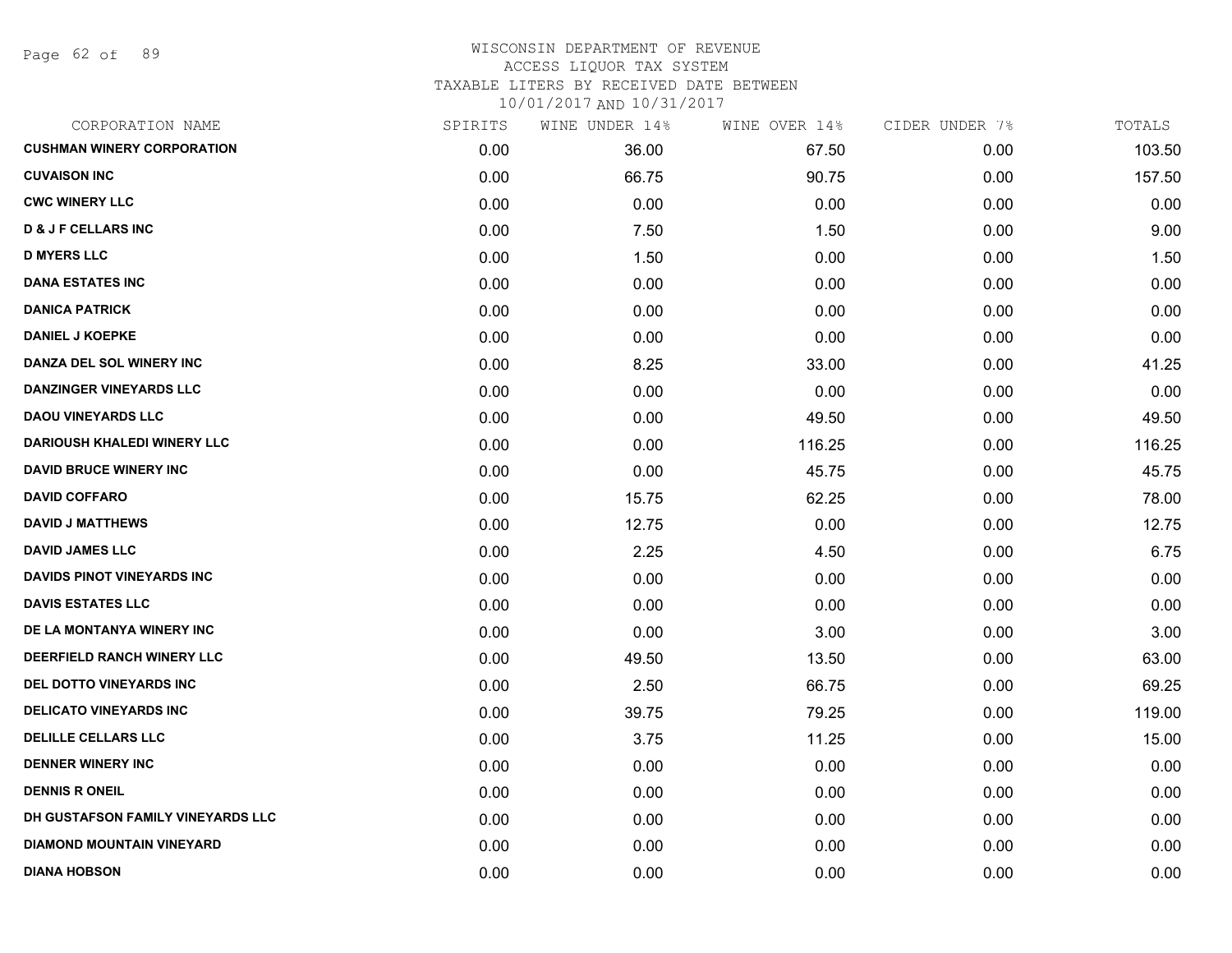Page 63 of 89

# WISCONSIN DEPARTMENT OF REVENUE

## ACCESS LIQUOR TAX SYSTEM

TAXABLE LITERS BY RECEIVED DATE BETWEEN

| CORPORATION NAME                                                         | SPIRITS | WINE UNDER 14% | WINE OVER 14% | CIDER UNDER 7% | TOTALS   |
|--------------------------------------------------------------------------|---------|----------------|---------------|----------------|----------|
| <b>DOMAINE CARNEROS LTD</b>                                              | 0.00    | 156.75         | 102.75        | 0.00           | 259.50   |
| <b>DOMAINE CHANDON INC</b>                                               | 0.00    | 291.75         | 11.25         | 0.00           | 303.00   |
| <b>DOMAINE DE MARIA SOTER LLC</b>                                        | 0.00    | 9.00           | 0.00          | 0.00           | 9.00     |
| <b>DOMAINE DROUHIN OREGON LLC</b>                                        | 0.00    | 0.00           | 67.50         | 0.00           | 67.50    |
| <b>DOMAINE MB LLC</b>                                                    | 0.00    | 0.00           | 0.00          | 0.00           | 0.00     |
| <b>DOMAINE SERENE VINEYARDS &amp; WINERY INC</b>                         | 0.00    | 29.25          | 25.50         | 0.00           | 54.75    |
| <b>DOMINICK CHIRICHILLO</b>                                              | 0.00    | 2.25           | 2.25          | 0.00           | 4.50     |
| <b>DON SEBASTIANI &amp; SONS INTERNATIONAL WINE</b><br><b>NEGOCIANTS</b> | 0.00    | 0.00           | 0.00          | 0.00           | 0.00     |
| <b>DONALD PHILLIPS HILL JR</b>                                           | 0.00    | 0.00           | 0.00          | 0.00           | 0.00     |
| DONATI FAMILY VINEYARD INC                                               | 0.00    | 9.00           | 0.00          | 0.00           | 9.00     |
| DONELAN FAMILY WINE CELLARS LLC                                          | 0.00    | 0.00           | 0.00          | 0.00           | 0.00     |
| <b>DOUBLE CANYON VINEYARDS LLC</b>                                       | 0.00    | 6.75           | 11.25         | 0.00           | 18.00    |
| DRUMLIN RIDGE WINERY LLC                                                 | 0.00    | 0.00           | 0.00          | 0.00           | 0.00     |
| DRY CREEK VINEYARD INC                                                   | 0.00    | 49.50          | 161.25        | 0.00           | 210.75   |
| <b>DSC INVESTORS INC.</b>                                                | 0.00    | 0.00           | 0.00          | 0.00           | 0.00     |
| <b>DUCKHORN WINE COMPANY</b>                                             | 0.00    | 98.63          | 370.50        | 0.00           | 469.13   |
| <b>DUMOL WINERY LLC</b>                                                  | 0.00    | 0.00           | 0.00          | 0.00           | 0.00     |
| <b>DUNHAM CELLARS LLC</b>                                                | 0.00    | 0.00           | 0.00          | 0.00           | 0.00     |
| <b>DUNN VINEYARDS LLC</b>                                                | 0.00    | 0.00           | 0.00          | 0.00           | 0.00     |
| <b>DUPLIN WINE CELLARS INC</b>                                           | 0.00    | 258.00         | 0.00          | 0.00           | 258.00   |
| DUTTON GOLDFIELD WINERY LLC                                              | 0.00    | 18.00          | 0.00          | 0.00           | 18.00    |
| <b>E &amp; J GALLO WINERY</b>                                            | 0.00    | 497.87         | 546.75        | 0.00           | 1,044.62 |
| <b>E STRING CELLARS LLC</b>                                              | 0.00    | 0.00           | 0.00          | 0.00           | 0.00     |
| <b>EAGLES LANDING WINERY LLC</b>                                         | 0.00    | 13.50          | 0.00          | 0.00           | 13.50    |
| <b>EARL E BROWN &amp; SONS INC</b>                                       | 0.00    | 0.00           | 0.00          | 0.00           | 0.00     |
| <b>EBERLE WINERY LP</b>                                                  | 0.00    | 2.25           | 22.50         | 0.00           | 24.75    |
| EDEN ICE CIDER COMPANY INC.                                              | 0.00    | 0.00           | 0.00          | 0.00           | 0.00     |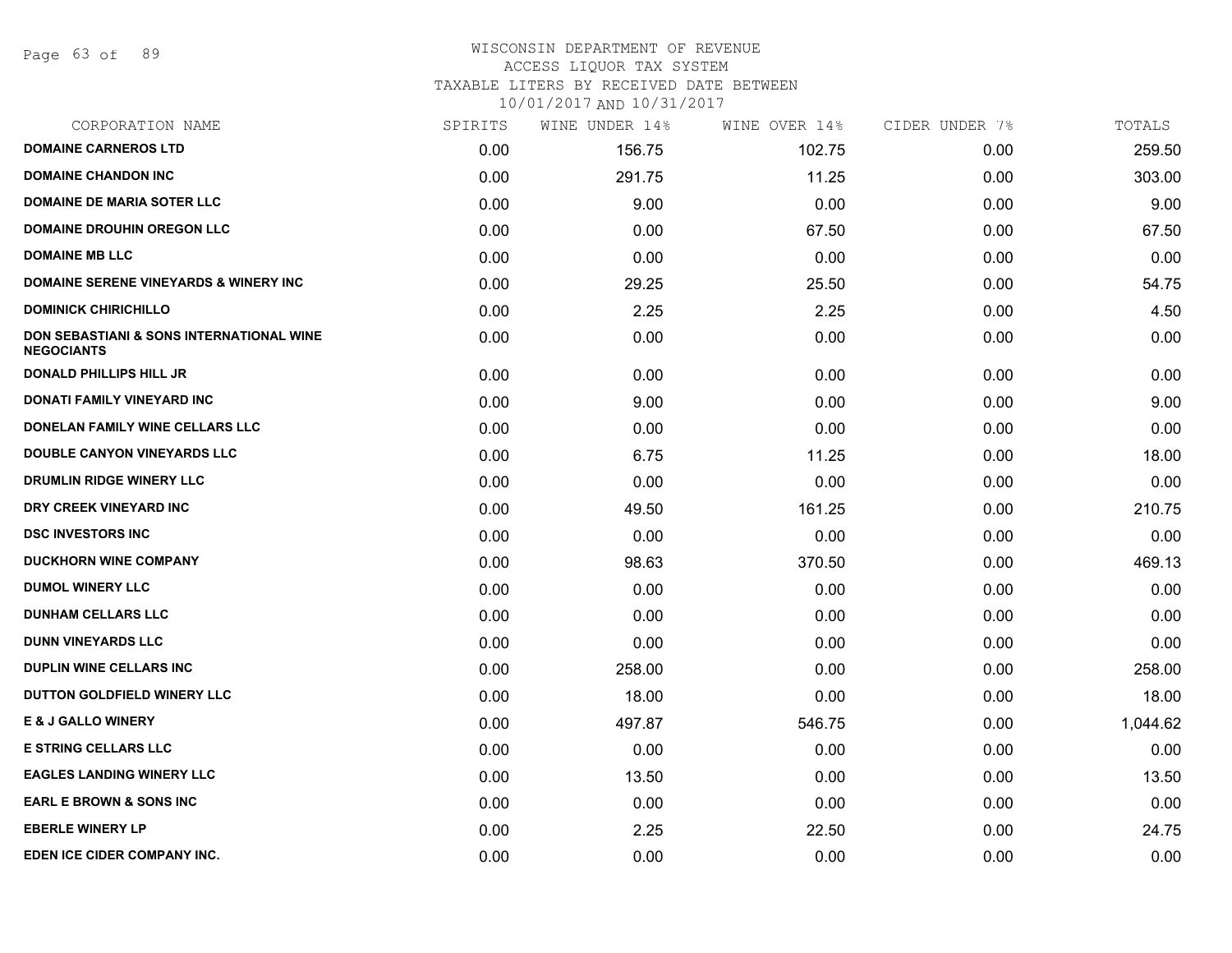Page 64 of 89

# WISCONSIN DEPARTMENT OF REVENUE ACCESS LIQUOR TAX SYSTEM TAXABLE LITERS BY RECEIVED DATE BETWEEN

| CORPORATION NAME                                 | SPIRITS | WINE UNDER 14% | WINE OVER 14% | CIDER UNDER 7% | TOTALS |
|--------------------------------------------------|---------|----------------|---------------|----------------|--------|
| <b>EDWARD J RINK</b>                             | 0.00    | 0.00           | 0.00          | 0.00           | 0.00   |
| EHREN JORDAN WINE CELLARS LLC                    | 0.00    | 78.75          | 39.00         | 0.00           | 117.75 |
| <b>EILEEN BRYS</b>                               | 0.00    | 9.00           | 0.00          | 0.00           | 9.00   |
| ELEGANCE PROPERTIES LLC                          | 0.00    | 0.00           | 0.00          | 0.00           | 0.00   |
| <b>ELISABETH W KLEIN</b>                         | 0.00    | 0.00           | 0.00          | 0.00           | 0.00   |
| ELK COVE VINEYARDS INC                           | 0.00    | 52.50          | 0.00          | 0.00           | 52.50  |
| <b>ELV-OREGON LLC</b>                            | 0.00    | 0.00           | 0.00          | 0.00           | 0.00   |
| <b>ELYSE WINERY LLC</b>                          | 0.00    | 3.00           | 46.50         | 0.00           | 49.50  |
| <b>EMILIO GUGLIELMO WINERY INC</b>               | 0.00    | 12.00          | 0.00          | 0.00           | 12.00  |
| ERIC TRUMP WINE MANUFACTURING LLC                | 0.00    | 14.25          | 0.75          | 0.00           | 15.00  |
| <b>ERNEST VINEYARDS LLC</b>                      | 0.00    | 0.00           | 0.00          | 0.00           | 0.00   |
| <b>ESCALERA-BOULET LLC</b>                       | 0.00    | 0.00           | 4.50          | 0.00           | 4.50   |
| <b>F KORBEL &amp; BROS INC</b>                   | 0.00    | 237.71         | 51.75         | 0.00           | 289.46 |
| <b>FANTESCA LLC</b>                              | 0.00    | 0.00           | 9.00          | 0.00           | 9.00   |
| <b>FAT BOYS INC</b>                              | 0.00    | 4.50           | 10.50         | 0.00           | 15.00  |
| <b>FAWN CREEK WINERY LLC</b>                     | 0.00    | 0.00           | 0.00          | 0.00           | 0.00   |
| <b>FAZELI VINEYARDS, LLC</b>                     | 0.00    | 0.00           | 1.50          | 0.00           | 1.50   |
| <b>FENESTRA WINERY INC</b>                       | 0.00    | 3.00           | 2.63          | 0.00           | 5.63   |
| FENN VALLEY VINEYARDS, INC.                      | 0.00    | 0.00           | 0.00          | 0.00           | 0.00   |
| <b>FERMENTING CELLARS LLC</b>                    | 0.00    | 0.00           | 0.00          | 0.00           | 0.00   |
| <b>FERRARI CARANO VINEYARDS &amp; WINERY LLC</b> | 0.00    | 11.25          | 68.25         | 0.00           | 79.50  |
| <b>FETZER VINEYARDS</b>                          | 0.00    | 54.75          | 20.25         | 0.00           | 75.00  |
| FIDDLEHEAD CELLARS LP                            | 0.00    | 27.00          | 0.00          | 0.00           | 27.00  |
| <b>FIDELITAS WINES LLC</b>                       | 0.00    | 0.00           | 10.50         | 0.00           | 10.50  |
| <b>FIESTA VINEYARD &amp; WINERY LLC</b>          | 0.00    | 0.00           | 0.00          | 0.00           | 0.00   |
| <b>FINKELSTEIN VINEYARDS INC</b>                 | 0.00    | 9.75           | 18.75         | 0.00           | 28.50  |
| <b>FIRESTEED CORPORATION</b>                     | 0.00    | 0.00           | 0.00          | 0.00           | 0.00   |
| FISHER KING WINERY, LLC                          | 0.00    | 0.00           | 0.00          | 0.00           | 0.00   |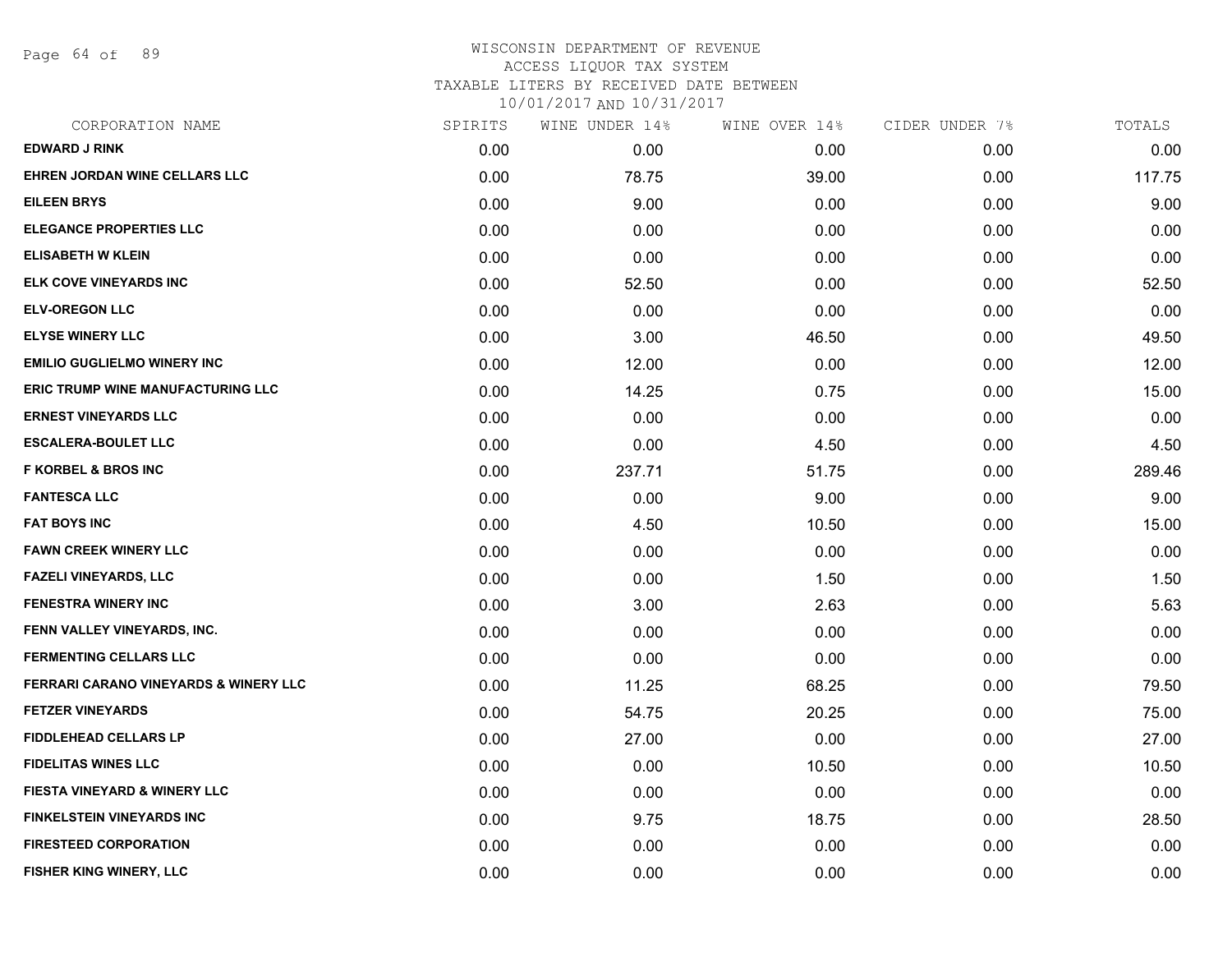Page 65 of 89

| CORPORATION NAME                               | SPIRITS | WINE UNDER 14% | WINE OVER 14% | CIDER UNDER 7% | TOTALS |
|------------------------------------------------|---------|----------------|---------------|----------------|--------|
| <b>FISHER VINEYARDS</b>                        | 0.00    | 0.00           | 33.75         | 0.00           | 33.75  |
| <b>FIVE VINES LLC</b>                          | 0.00    | 0.00           | 0.00          | 0.00           | 0.00   |
| <b>FLORA SPRINGS WINE COMPANY</b>              | 0.00    | 36.75          | 219.75        | 0.00           | 256.50 |
| <b>FLOWERS VINEYARD AND WINERY, LLC</b>        | 0.00    | 74.25          | 11.25         | 0.00           | 85.50  |
| <b>FLYING B VINEYARD LP</b>                    | 0.00    | 0.00           | 15.75         | 0.00           | 15.75  |
| <b>FN CELLARS LLC</b>                          | 0.00    | 6.01           | 395.25        | 0.00           | 401.26 |
| <b>FOLEY ESTATES VINEYARD &amp; WINERY LLC</b> | 0.00    | 0.75           | 46.50         | 0.00           | 47.25  |
| <b>FOLEY FAMILY WINES INC</b>                  | 0.00    | 87.00          | 209.25        | 0.00           | 296.25 |
| <b>FOLEY FAMILY WINES INC</b>                  | 0.00    | 0.00           | 0.00          | 0.00           | 0.00   |
| <b>FOLIO WINE COMPANY LLC</b>                  | 0.00    | 29.25          | 2.25          | 0.00           | 31.50  |
| FORT ROSS VINEYARD & WINERY LLC                | 0.00    | 0.00           | 15.75         | 0.00           | 15.75  |
| <b>FOXEN VINEYARD INC</b>                      | 0.00    | 6.00           | 7.50          | 0.00           | 13.50  |
| <b>FRANCIS COPPOLA WINERY LLC</b>              | 0.00    | 0.00           | 0.00          | 0.00           | 0.00   |
| <b>FRANCISCAN VINEYARDS INC</b>                | 0.00    | 340.88         | 641.25        | 0.00           | 982.13 |
| <b>FRANK FAMILY VINEYARDS LLC</b>              | 0.00    | 2.25           | 15.00         | 0.00           | 17.25  |
| <b>FRED C SCHERRER</b>                         | 0.00    | 0.00           | 0.00          | 0.00           | 0.00   |
| <b>FREIXENET SONOMA CAVES INC</b>              | 0.00    | 163.50         | 36.00         | 0.00           | 199.50 |
| <b>FREY VINEYARDS LTD</b>                      | 0.00    | 63.75          | 10.50         | 0.00           | 74.25  |
| <b>FROGS LEAP WINERY</b>                       | 0.00    | 231.00         | 0.00          | 0.00           | 231.00 |
| <b>FROGTOWN CELLARS LLP</b>                    | 0.00    | 0.00           | 0.00          | 0.00           | 0.00   |
| FRUIT OF THE WOODS WINE CELLAR, INC.           | 0.00    | 0.00           | 0.00          | 0.00           | 0.00   |
| <b>FULCRUM WINES LLC</b>                       | 0.00    | 654.00         | 0.00          | 0.00           | 654.00 |
| <b>FULKERSON WINE CELLARS LLC</b>              | 0.00    | 0.00           | 0.00          | 0.00           | 0.00   |
| <b>FULLERTON WINES, INC</b>                    | 0.00    | 0.00           | 0.00          | 0.00           | 0.00   |
| <b>FURTHERMORE LLC</b>                         | 0.00    | 0.00           | 0.00          | 0.00           | 0.00   |
| <b>G GRAHAM WINES INC</b>                      | 0.00    | 0.00           | 0.00          | 0.00           | 0.00   |
| <b>GALENA CELLARS INC</b>                      | 0.00    | 34.50          | 0.00          | 0.00           | 34.50  |
| <b>GALLICA WINES LLC</b>                       | 0.00    | 0.00           | 0.00          | 0.00           | 0.00   |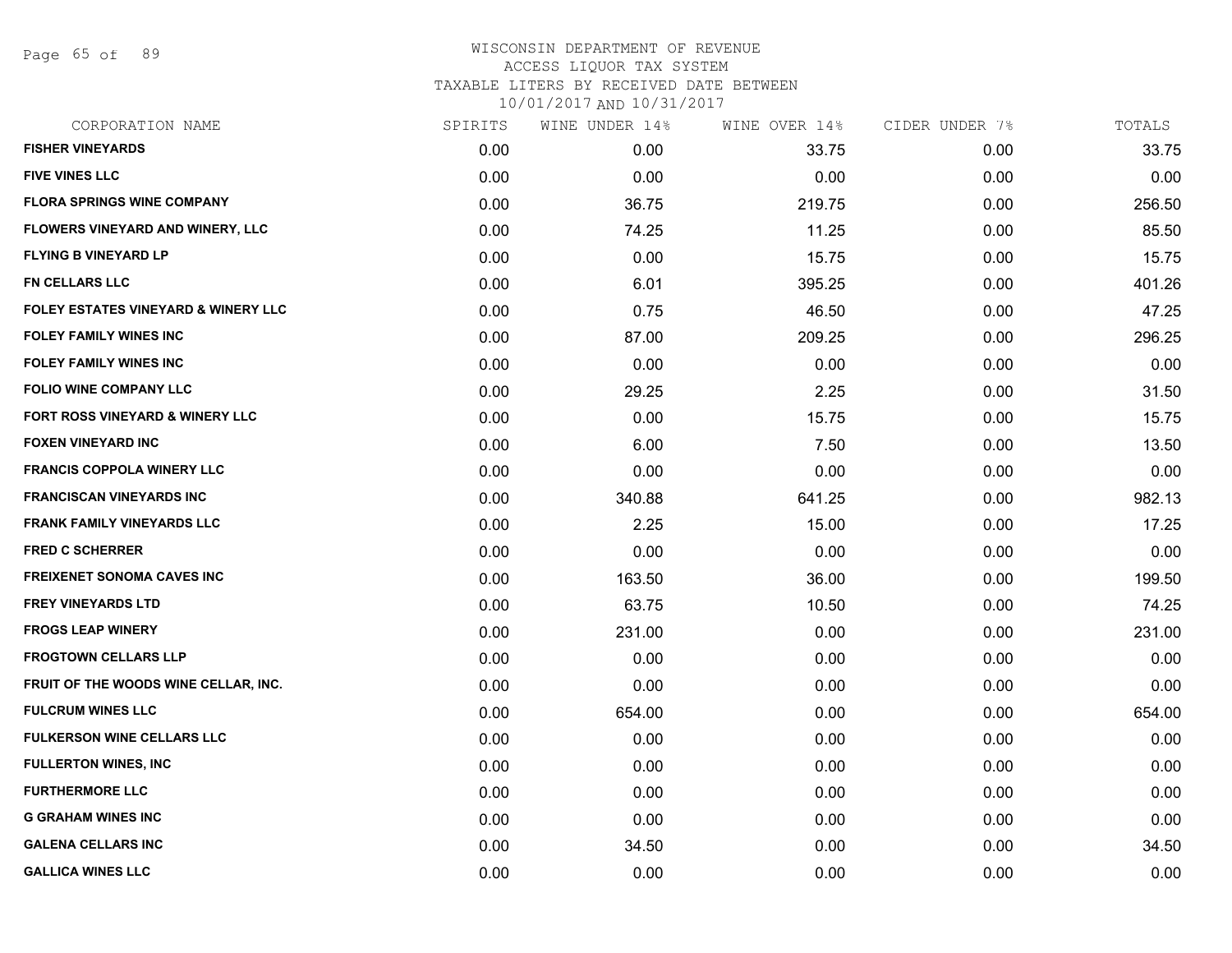## WISCONSIN DEPARTMENT OF REVENUE ACCESS LIQUOR TAX SYSTEM

TAXABLE LITERS BY RECEIVED DATE BETWEEN

| CORPORATION NAME                                    | SPIRITS | WINE UNDER 14% | WINE OVER 14% | CIDER UNDER 7% | TOTALS |
|-----------------------------------------------------|---------|----------------|---------------|----------------|--------|
| <b>GAMBLE FAMILY VINEYARDS LLC</b>                  | 0.00    | 31.50          | 108.75        | 0.00           | 140.25 |
| <b>GARGIULO VINEYARD LLC</b>                        | 0.00    | 0.00           | 0.00          | 0.00           | 0.00   |
| <b>GARROD TRUST</b>                                 | 0.00    | 7.50           | 6.00          | 0.00           | 13.50  |
| <b>GARVIN HEIGHTS VINEYARDS, LLC</b>                | 0.00    | 0.00           | 0.00          | 0.00           | 0.00   |
| <b>GEARY MARKET INVESTMENT COMPANY LTD</b>          | 0.00    | 18.75          | 13.50         | 0.00           | 32.25  |
| <b>GEMSTONE VINEYARDS LLC</b>                       | 0.00    | 0.00           | 0.00          | 0.00           | 0.00   |
| <b>GENERATIONS OF SONOMA LLC</b>                    | 0.00    | 12.00          | 30.00         | 0.00           | 42.00  |
| <b>GENESEO PARTNERS LP</b>                          | 0.00    | 0.00           | 16.50         | 0.00           | 16.50  |
| <b>GEORGE O HENDRY</b>                              | 0.00    | 0.00           | 27.75         | 0.00           | 27.75  |
| <b>GERBER, GERBER &amp; GERBER DISCLAIMER TRUST</b> | 0.00    | 2.25           | 0.00          | 0.00           | 2.25   |
| <b>GF WINES LLC</b>                                 | 0.00    | 147.00         | 60.75         | 0.00           | 207.75 |
| <b>GIFT SERVICES INC</b>                            | 0.00    | 0.00           | 0.00          | 0.00           | 0.00   |
| <b>GLOBAL UNIVERSAL SRL</b>                         | 0.00    | 0.00           | 0.00          | 0.00           | 0.00   |
| <b>GOLDIN INVESTMENT II INC</b>                     | 0.00    | 0.00           | 0.00          | 0.00           | 0.00   |
| <b>GOLDRIDGEPINOT.COM LLC</b>                       | 0.00    | 12.75          | 5.25          | 0.00           | 18.00  |
| <b>GOOD FOUNDATIONS INC</b>                         | 0.00    | 46.50          | 0.00          | 0.00           | 46.50  |
| <b>GOOSE RIDGE LLC</b>                              | 0.00    | 0.00           | 40.50         | 0.00           | 40.50  |
| <b>GRAPE VISIONS LLC</b>                            | 0.00    | 0.00           | 22.50         | 0.00           | 22.50  |
| <b>GRAPESEED WINE FUND LLC</b>                      | 0.00    | 0.00           | 0.00          | 0.00           | 0.00   |
| <b>GRASSINI FAMILY VINEYARDS LLC</b>                | 0.00    | 5.25           | 6.00          | 0.00           | 11.25  |
| <b>GREEN FAMILY WINERY LLC</b>                      | 0.00    | 0.00           | 0.00          | 0.00           | 0.00   |
| <b>GREG SANDERS</b>                                 | 0.00    | 11.25          | 0.00          | 0.00           | 11.25  |
| <b>GRGICH HILLS CELLAR</b>                          | 0.00    | 18.38          | 208.50        | 0.00           | 226.88 |
| <b>GRIEB OPTIMAL WINECRAFTING LLC</b>               | 0.00    | 4.50           | 0.00          | 0.00           | 4.50   |
| <b>GROTH VINEYARDS &amp; WINERY LLC</b>             | 0.00    | 0.00           | 15.75         | 0.00           | 15.75  |
| <b>GULLETT &amp; GULLETT</b>                        | 0.00    | 37.50          | 18.00         | 0.00           | 55.50  |
| H DE V LLC                                          | 0.00    | 0.00           | 4.50          | 0.00           | 4.50   |
| <b>HAFNER VINEYARD LLC</b>                          | 0.00    | 267.75         | 0.00          | 0.00           | 267.75 |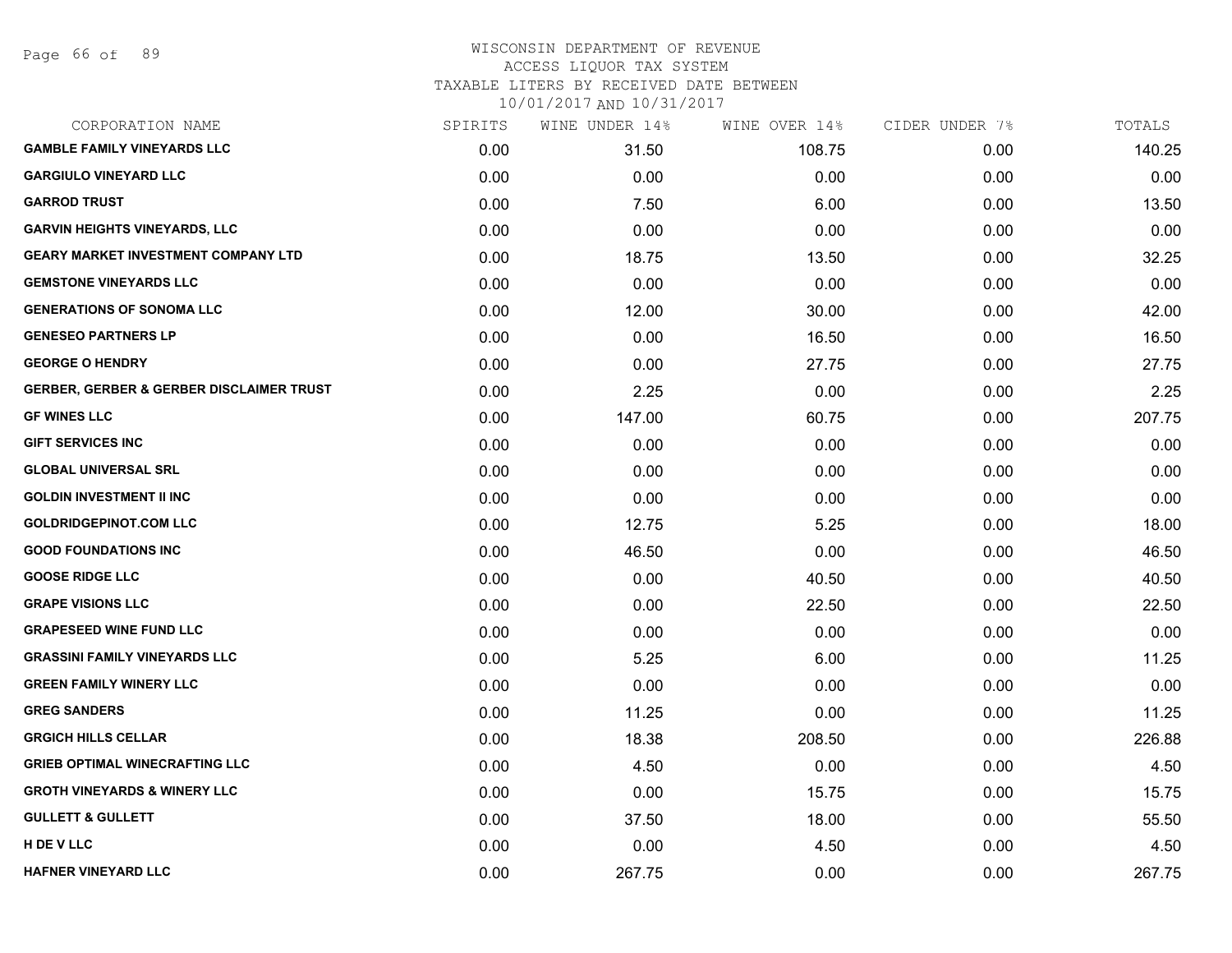Page 67 of 89

### WISCONSIN DEPARTMENT OF REVENUE ACCESS LIQUOR TAX SYSTEM

TAXABLE LITERS BY RECEIVED DATE BETWEEN

| CORPORATION NAME                           | SPIRITS | WINE UNDER 14% | WINE OVER 14% | CIDER UNDER 7% | TOTALS    |
|--------------------------------------------|---------|----------------|---------------|----------------|-----------|
| <b>HAGAFEN CELLARS INC</b>                 | 0.00    | 23.25          | 0.00          | 0.00           | 23.25     |
| <b>HAHN ESTATE</b>                         | 0.00    | 3.00           | 61.50         | 0.00           | 64.50     |
| <b>HALF KRAKT LLC</b>                      | 0.00    | 0.00           | 0.00          | 0.00           | 0.00      |
| <b>HALF MOON HILL LLC</b>                  | 0.00    | 0.00           | 0.00          | 0.00           | 0.00      |
| <b>HALL WINES LLC</b>                      | 0.00    | 0.00           | 534.75        | 0.00           | 534.75    |
| <b>HALTER WINERY LLC</b>                   | 0.00    | 0.00           | 0.00          | 0.00           | 0.00      |
| <b>HAMEL FAMILY WINES LLC</b>              | 0.00    | 6.00           | 18.00         | 0.00           | 24.00     |
| <b>HAMMLER WINE CORP</b>                   | 0.00    | 0.00           | 0.00          | 0.00           | 0.00      |
| <b>HANDLEY CELLARS LIMITED PARTNERSHIP</b> | 0.00    | 0.00           | 0.00          | 0.00           | 0.00      |
| <b>HANNA WINERY INC</b>                    | 0.00    | 75.75          | 71.25         | 0.00           | 147.00    |
| <b>HARALD TOMESCH</b>                      | 0.00    | 0.00           | 0.00          | 0.00           | 0.00      |
| <b>HARBOR RIDGE WINERY INC.</b>            | 0.00    | 0.00           | 0.00          | 0.00           | 0.00      |
| <b>HARLAN ESTATE WINERY INC</b>            | 0.00    | 0.00           | 0.00          | 0.00           | 0.00      |
| <b>HARMELL CELLARS LLC</b>                 | 0.00    | 0.00           | 69.73         | 0.00           | 69.73     |
| <b>HARRIS &amp; HARRIS</b>                 | 0.00    | 0.75           | 12.75         | 0.00           | 13.50     |
| <b>HARRY &amp; DAVID HOLDINGS INC</b>      | 0.00    | 77.25          | 26.00         | 0.00           | 103.25    |
| HARTWELL VINEYARDS LLC                     | 0.00    | 0.00           | 0.00          | 0.00           | 0.00      |
| <b>HAWKES LLC</b>                          | 0.00    | 24.00          | 68.25         | 0.00           | 92.25     |
| <b>HDD LLC</b>                             | 0.00    | 19.50          | 320.25        | 0.00           | 339.75    |
| <b>HEITZ WINE CELLARS</b>                  | 0.00    | 8.25           | 95.25         | 0.00           | 103.50    |
| <b>HEMISPHERE WINE COMPANY INC</b>         | 0.00    | 43.50          | 136.50        | 0.00           | 180.00    |
| <b>HEMISPHERES LLC</b>                     | 0.00    | 22,308.75      | 518.25        | 0.00           | 22,827.00 |
| <b>HERB LAMB VINEYARDS, LLC</b>            | 0.00    | 0.00           | 3.00          | 0.00           | 3.00      |
| <b>HERDIE BAISDEN</b>                      | 0.00    | 0.00           | 0.00          | 0.00           | 0.00      |
| <b>HERON HILL VINEYARDS INC</b>            | 0.00    | 22.50          | 0.00          | 0.00           | 22.50     |
| <b>HERRERA &amp; HERRERA</b>               | 0.00    | 0.00           | 4.50          | 0.00           | 4.50      |
| <b>HESTAN VINEYARDS LLC</b>                | 0.00    | 0.00           | 11.25         | 0.00           | 11.25     |
| <b>HILL ESTATES INC</b>                    | 0.00    | 6.00           | 87.75         | 0.00           | 93.75     |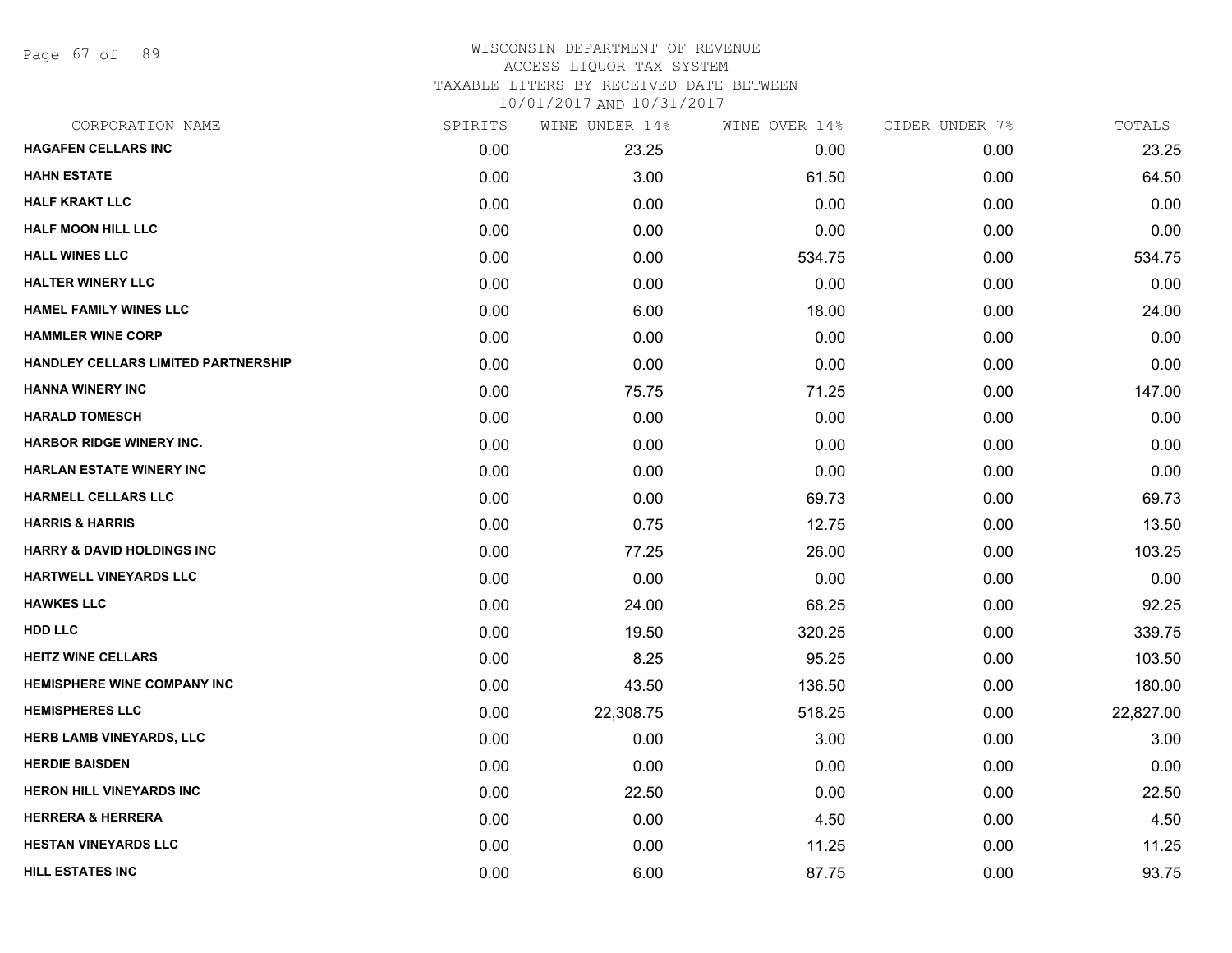Page 68 of 89

## WISCONSIN DEPARTMENT OF REVENUE ACCESS LIQUOR TAX SYSTEM TAXABLE LITERS BY RECEIVED DATE BETWEEN

| CORPORATION NAME                      | SPIRITS | WINE UNDER 14% | WINE OVER 14% | CIDER UNDER 7% | TOTALS |
|---------------------------------------|---------|----------------|---------------|----------------|--------|
| <b>HIRSCH WINERY LLC</b>              | 0.00    | 0.00           | 0.00          | 0.00           | 0.00   |
| <b>HOFFMAN AND HOFFMAN</b>            | 0.00    | 3.00           | 0.00          | 0.00           | 3.00   |
| HOLLYS HILL VINEYARDS LLC             | 0.00    | 0.00           | 12.75         | 0.00           | 12.75  |
| HONIG VINEYARD AND WINERY LLC         | 0.00    | 18.38          | 10.50         | 0.00           | 28.88  |
| <b>HOPE WINE LLC</b>                  | 0.00    | 0.00           | 0.00          | 0.00           | 0.00   |
| <b>HOUDINI INC</b>                    | 0.00    | 492.75         | 74.25         | 0.00           | 567.00 |
| <b>HOURGLASS WINE COMPANY INC</b>     | 0.00    | 0.00           | 0.00          | 0.00           | 0.00   |
| <b>HUNEEUS VINTNERS LLC</b>           | 0.00    | 0.00           | 12.75         | 0.00           | 12.75  |
| HUNT COUNTRY VINEYARDS LLC            | 0.00    | 46.50          | 0.00          | 0.00           | 46.50  |
| <b>HUSCH VINEYARDS INC</b>            | 0.00    | 180.75         | 27.75         | 0.00           | 208.50 |
| <b>INCEPTION WINES LLC</b>            | 0.00    | 0.00           | 0.00          | 0.00           | 0.00   |
| <b>INMAN FAMILY WINES LLC</b>         | 0.00    | 12.75          | 5.25          | 0.00           | 18.00  |
| <b>INVESTOR'S OF AMERICA LP</b>       | 0.00    | 7.50           | 0.00          | 0.00           | 7.50   |
| <b>IRON HORSE VINEYARDS LP</b>        | 0.00    | 209.25         | 11.25         | 0.00           | 220.50 |
| <b>ISENHOWER CELLARS LLC</b>          | 0.00    | 1.19           | 1.19          | 0.00           | 2.38   |
| <b>ISLAND ORCHARD CIDER LLC</b>       | 0.00    | 0.00           | 0.00          | 0.00           | 0.00   |
| <b>ISR VINEYARDS ASSOCIATION</b>      | 0.00    | 0.00           | 0.00          | 0.00           | 0.00   |
| <b>J CELLARS INVESTMENTS LLC</b>      | 0.00    | 0.00           | 0.00          | 0.00           | 0.00   |
| <b>J LOHR WINERY CORP</b>             | 0.00    | 45.00          | 55.50         | 0.00           | 100.50 |
| <b>J PEDRONCELLI WINERY</b>           | 0.00    | 6.00           | 165.75        | 0.00           | 171.75 |
| <b>J RICKARDS WINERY LLC</b>          | 0.00    | 0.00           | 104.25        | 0.00           | 104.25 |
| <b>J.W. THOMAS LLC</b>                | 0.00    | 7.50           | 0.00          | 0.00           | 7.50   |
| <b>J3 WINE PARTNERS LLC</b>           | 0.00    | 6.00           | 5.25          | 0.00           | 11.25  |
| <b>JACK JOHN INVESTMENTS INC</b>      | 0.00    | 0.00           | 9.00          | 0.00           | 9.00   |
| <b>JACKSON FAMILY WINES INC</b>       | 0.00    | 247.13         | 598.88        | 0.00           | 846.01 |
| <b>JACKSON WINE LLC</b>               | 0.00    | 0.00           | 0.00          | 0.00           | 0.00   |
| <b>JACKSON WINERY &amp; VINEYARDS</b> | 0.00    | 15.00          | 0.00          | 0.00           | 15.00  |
| JACUZZI FAMILY VINEYARDS LLC          | 0.00    | 60.75          | 45.00         | 0.00           | 105.75 |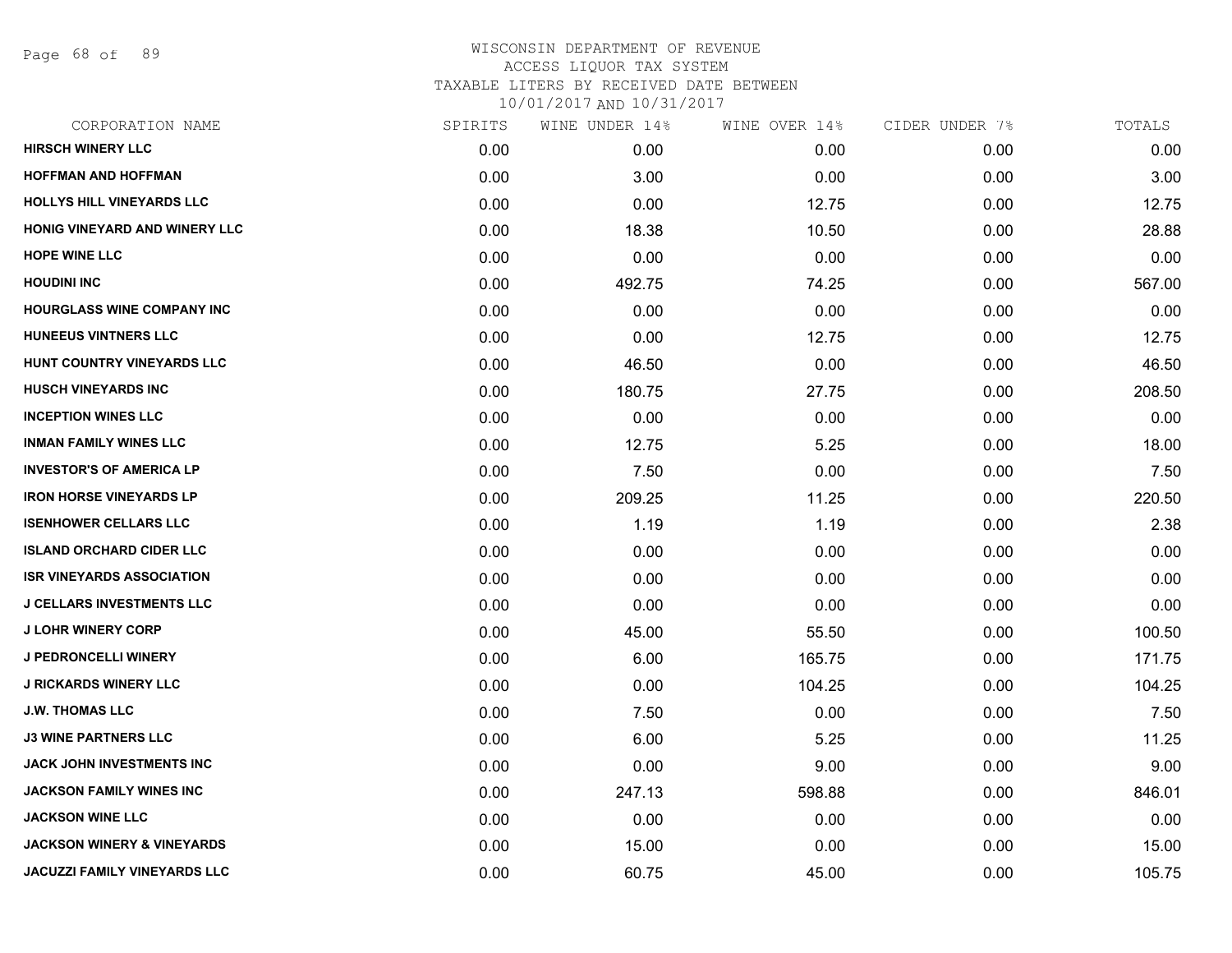Page 69 of 89

## WISCONSIN DEPARTMENT OF REVENUE ACCESS LIQUOR TAX SYSTEM TAXABLE LITERS BY RECEIVED DATE BETWEEN

| CORPORATION NAME                     | SPIRITS | WINE UNDER 14% | WINE OVER 14% | CIDER UNDER 7% | TOTALS |
|--------------------------------------|---------|----------------|---------------|----------------|--------|
| <b>JAM CELLARS INC</b>               | 0.00    | 0.00           | 30.00         | 0.00           | 30.00  |
| <b>JAMES L LAMBERT</b>               | 0.00    | 23.25          | 21.75         | 0.00           | 45.00  |
| <b>JAMES P PROSSER</b>               | 0.00    | 0.00           | 0.00          | 0.00           | 0.00   |
| <b>JB GEORGE LLC</b>                 | 0.00    | 0.00           | 0.00          | 0.00           | 0.00   |
| <b>JC CELLARS INC</b>                | 0.00    | 0.00           | 0.00          | 0.00           | 0.00   |
| <b>JEFFERY M GORDON</b>              | 0.00    | 0.75           | 3.00          | 0.00           | 3.75   |
| <b>JEFFREY L STOEGER</b>             | 0.00    | 0.00           | 0.00          | 0.00           | 0.00   |
| <b>JENNIFER L JACKSON-HARTFORD</b>   | 0.00    | 0.75           | 28.50         | 0.00           | 29.25  |
| <b>JESSUP CELLARS HOLDING CO LLC</b> | 0.00    | 0.00           | 51.01         | 0.00           | 51.01  |
| <b>JM CELLARS COMPANY</b>            | 0.00    | 0.00           | 21.00         | 0.00           | 21.00  |
| <b>J-NH WINE GROUP LLC</b>           | 0.00    | 0.00           | 0.00          | 0.00           | 0.00   |
| JOHN ANTHONY VINEYARDS LLC           | 0.00    | 5.25           | 62.25         | 0.00           | 67.50  |
| <b>JOHN E NICOLOZAKES</b>            | 0.00    | 0.75           | 0.00          | 0.00           | 0.75   |
| JOHN M STEWART                       | 0.00    | 3.75           | 4.50          | 0.00           | 8.25   |
| <b>JONATHAN DALE</b>                 | 0.00    | 0.00           | 0.00          | 0.00           | 0.00   |
| JONES FAMILY WINERY LLC              | 0.00    | 0.00           | 0.00          | 0.00           | 0.00   |
| <b>JOSEPH ALEXANDER VILLICANA II</b> | 0.00    | 0.00           | 0.00          | 0.00           | 0.00   |
| <b>JOSEPH CALLOW</b>                 | 0.00    | 0.00           | 0.00          | 0.00           | 0.00   |
| <b>JOSEPH CALLOW</b>                 | 0.00    | 0.00           | 0.00          | 0.00           | 0.00   |
| <b>JOSEPH PHELPS VINEYARDS LLC</b>   | 0.00    | 11.25          | 23.25         | 0.00           | 34.50  |
| <b>JOSEPH STALLER</b>                | 0.00    | 0.00           | 0.00          | 0.00           | 0.00   |
| <b>JOSEPH WYNIMKO</b>                | 0.00    | 0.00           | 0.00          | 0.00           | 0.00   |
| <b>JOYCE VINEYARDS LLC</b>           | 0.00    | 0.75           | 0.75          | 0.00           | 1.50   |
| <b>JRV LLC</b>                       | 0.00    | 0.00           | 11.25         | 0.00           | 11.25  |
| <b>JUDD FAMILY VINEYARDS LP</b>      | 0.00    | 0.00           | 0.00          | 0.00           | 0.00   |
| <b>JULIE A ANDRZEJCZAK</b>           | 0.00    | 0.00           | 0.00          | 0.00           | 0.00   |
| JUSTIN VINEYARDS & WINERY LLC        | 0.00    | 15.20          | 233.25        | 0.00           | 248.45 |
| <b>JVW CORPORATION</b>               | 0.00    | 103.50         | 0.00          | 0.00           | 103.50 |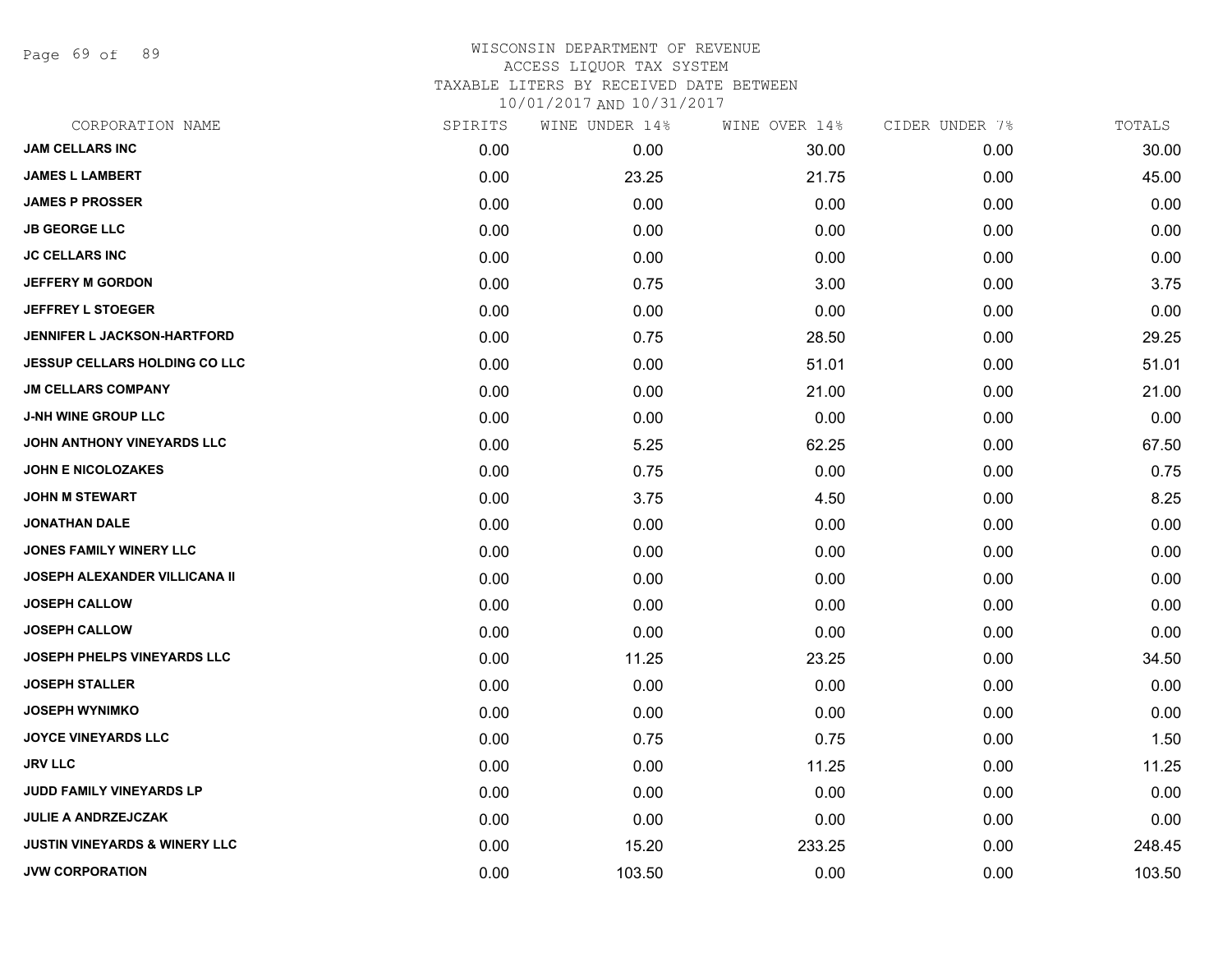Page 70 of 89

### WISCONSIN DEPARTMENT OF REVENUE ACCESS LIQUOR TAX SYSTEM

TAXABLE LITERS BY RECEIVED DATE BETWEEN

| CORPORATION NAME                     | SPIRITS | WINE UNDER 14% | WINE OVER 14% | CIDER UNDER 7% | TOTALS   |
|--------------------------------------|---------|----------------|---------------|----------------|----------|
| <b>K VINTNERS LLC</b>                | 0.00    | 12.75          | 94.50         | 0.00           | 107.25   |
| <b>KACHINA CELLARS LLC</b>           | 0.00    | 958.50         | 1,391.25      | 0.00           | 2,349.75 |
| <b>KAMEN WINES LLC</b>               | 0.00    | 1.50           | 138.00        | 0.00           | 139.50   |
| <b>KANGARU ENTERPRISES LLC</b>       | 0.00    | 0.00           | 9.00          | 0.00           | 9.00     |
| <b>KB WINES LLC</b>                  | 0.00    | 0.00           | 0.00          | 0.00           | 0.00     |
| <b>KEEVER VINEYARDS LLC</b>          | 0.00    | 0.00           | 123.75        | 0.00           | 123.75   |
| <b>KEN BROWN WINES LLC</b>           | 0.00    | 0.00           | 0.00          | 0.00           | 0.00     |
| <b>KENEFICK RANCHES WINERY LLC</b>   | 0.00    | 0.00           | 2.25          | 0.00           | 2.25     |
| <b>KENT HUMPHREY</b>                 | 0.00    | 0.00           | 9.00          | 0.00           | 9.00     |
| KENWARD FAMILY VINEYARDS, LLC        | 0.00    | 0.00           | 0.00          | 0.00           | 0.00     |
| <b>KENZO ESTATE INC</b>              | 0.00    | 0.00           | 13.50         | 0.00           | 13.50    |
| <b>KERWIN ESTATE LLC</b>             | 0.00    | 0.00           | 0.00          | 0.00           | 0.00     |
| <b>KESTREL PROPERTIES LLC</b>        | 0.00    | 9.00           | 0.00          | 0.00           | 9.00     |
| <b>KING ESTATE WINERY LP</b>         | 0.00    | 57.75          | 0.00          | 0.00           | 57.75    |
| KISTLER VINEYARDS, LLC               | 0.00    | 0.00           | 18.00         | 0.00           | 18.00    |
| <b>KLEIN FOODS INC</b>               | 0.00    | 20.25          | 313.50        | 0.00           | 333.75   |
| <b>KNIGHTS BRIDGE WINERY LLC</b>     | 0.00    | 0.00           | 0.75          | 0.00           | 0.75     |
| <b>KOEHLER WINERY LLC</b>            | 0.00    | 6.75           | 15.00         | 0.00           | 21.75    |
| <b>KONSTANTIN D FRANK &amp; SONS</b> | 0.00    | 166.50         | 0.00          | 0.00           | 166.50   |
| <b>KOPRI INC</b>                     | 0.00    | 0.00           | 0.00          | 0.00           | 0.00     |
| <b>KRUPP BROTHERS LLC</b>            | 0.00    | 0.00           | 39.75         | 0.00           | 39.75    |
| <b>KSSM LLC</b>                      | 0.00    | 13.50          | 153.75        | 0.00           | 167.25   |
| <b>KT WINECO LLC</b>                 | 0.00    | 0.00           | 0.00          | 0.00           | 0.00     |
| <b>KULETO VILLA LLC</b>              | 0.00    | 4.50           | 75.00         | 0.00           | 79.50    |
| <b>KUNDE ENTERPRISES INC</b>         | 0.00    | 0.00           | 0.00          | 0.00           | 0.00     |
| KUVEE, INC.                          | 0.00    | 0.00           | 0.00          | 0.00           | 0.00     |
| <b>LCWINE</b>                        | 0.00    | 0.00           | 28.50         | 0.00           | 28.50    |
| L FOPPIANO WINE CO INC               | 0.00    | 0.00           | 18.00         | 0.00           | 18.00    |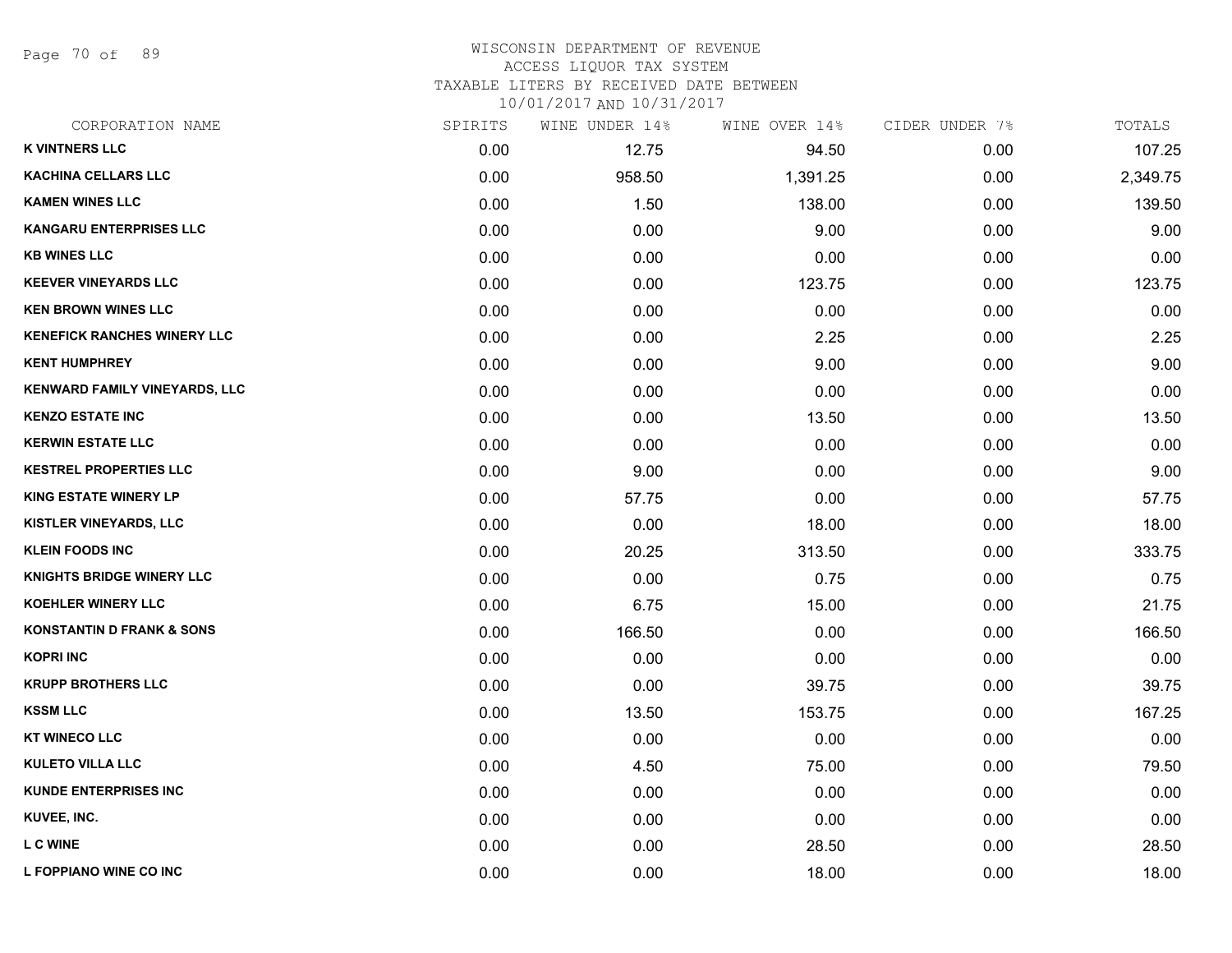Page 71 of 89

### WISCONSIN DEPARTMENT OF REVENUE ACCESS LIQUOR TAX SYSTEM

TAXABLE LITERS BY RECEIVED DATE BETWEEN

| CORPORATION NAME                                  | SPIRITS | WINE UNDER 14% | WINE OVER 14% | CIDER UNDER 7% | TOTALS      |
|---------------------------------------------------|---------|----------------|---------------|----------------|-------------|
| <b>L18 WINES LLC</b>                              | 0.00    | 3,315.50       | 552.75        | 0.00           | 3,868.25    |
| <b>LADERA WINERY LLC</b>                          | 0.00    | 24.00          | 4.50          | 0.00           | 28.50       |
| <b>LAETITIA VINEYARD &amp; WINERY INC</b>         | 0.00    | 33.00          | 39.00         | 0.00           | 72.00       |
| <b>LAGUNA OAKS VINEYARD &amp; WINERY INC</b>      | 0.00    | $-4.50$        | 1.50          | 0.00           | $-3.00$     |
| <b>LAIL VINEYARDS LLC</b>                         | 0.00    | 0.00           | 0.75          | 0.00           | 0.75        |
| <b>LAIRD FAMILY ESTATE LLC</b>                    | 0.00    | 0.00           | 4.50          | 0.00           | 4.50        |
| <b>LAKE NOKOMIS CRANBERRIES INC</b>               | 0.00    | 0.00           | 0.00          | 0.00           | 0.00        |
| <b>LAMBERT BRIDGE WINERY INC</b>                  | 0.00    | 0.00           | 7.50          | 0.00           | 7.50        |
| <b>LANCASTER ESTATE VINEYARD &amp; WINERY LLC</b> | 0.00    | 0.00           | 0.75          | 0.00           | 0.75        |
| <b>LANGE WINERY LLC</b>                           | 0.00    | 26.25          | 0.00          | 0.00           | 26.25       |
| <b>LANGETWINS WINE CO INC</b>                     | 0.00    | 35.25          | 9.00          | 0.00           | 44.25       |
| <b>LARKMEAD VINEYARDS INC</b>                     | 0.00    | 0.00           | 0.00          | 0.00           | 0.00        |
| <b>LARSON &amp; LARSON</b>                        | 0.00    | 0.00           | 0.00          | 0.00           | 0.00        |
| <b>LARSON FAMILY WINERY INC</b>                   | 0.00    | 5.25           | 22.50         | 0.00           | 27.75       |
| <b>LASSETER FAMILY WINERY LLC</b>                 | 0.00    | 9.00           | 46.50         | 0.00           | 55.50       |
| <b>LATITUDE BEVERAGE COMPANY</b>                  | 0.00    | 39.75          | 12.00         | 0.00           | 51.75       |
| LAUTENBACH'S ORCHARD COUNTRY INC                  | 0.00    | 0.00           | 0.00          | 0.00           | 0.00        |
| <b>LAVA SPRINGS INC</b>                           | 0.00    | 0.00           | $-1,389.20$   | 0.00           | $-1,389.20$ |
| <b>LAW ESTATE WINES</b>                           | 0.00    | 0.00           | 72.00         | 0.00           | 72.00       |
| <b>LAWER FAMILY WINERY INC</b>                    | 0.00    | 0.00           | 0.00          | 0.00           | 0.00        |
| LE CEP II INC                                     | 0.00    | 8.25           | 3.75          | 0.00           | 12.00       |
| <b>LEAL VINEYARDS INC</b>                         | 0.00    | 0.00           | 9.00          | 0.00           | 9.00        |
| LEFT COAST CELLARS LLC                            | 0.00    | 2.25           | 36.00         | 0.00           | 38.25       |
| <b>LEMELSON WINERY LLC</b>                        | 0.00    | 0.00           | 0.00          | 0.00           | 0.00        |
| <b>LEONARDINI FAMILY WINERY LLC</b>               | 0.00    | 9.00           | 81.75         | 0.00           | 90.75       |
| <b>LEONESSE CELLARS LLC</b>                       | 0.00    | 24.00          | 58.50         | 0.00           | 82.50       |
| <b>LEONETTI CELLAR LLC</b>                        | 0.00    | 0.00           | 0.00          | 0.00           | 0.00        |
| <b>LEVIATHAN WINE COMPANY LLC</b>                 | 0.00    | 0.00           | 0.00          | 0.00           | 0.00        |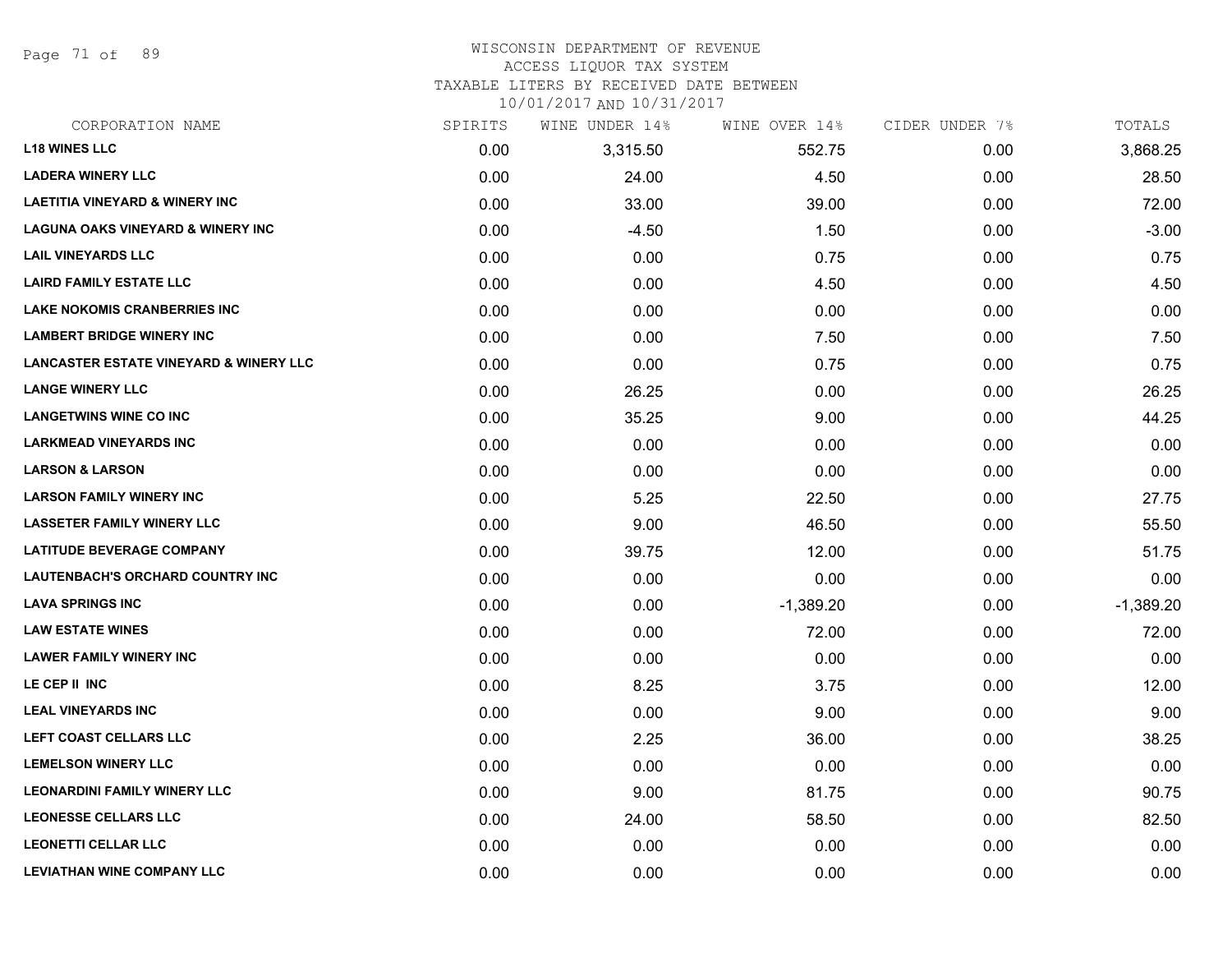Page 72 of 89

| CORPORATION NAME                          | SPIRITS | WINE UNDER 14% | WINE OVER 14% | CIDER UNDER 7% | TOTALS |
|-------------------------------------------|---------|----------------|---------------|----------------|--------|
| LIFE IS SHORT! LLC                        | 0.00    | 0.00           | 0.00          | 0.00           | 0.00   |
| <b>LIMERICK LANE CELLARS INC</b>          | 0.00    | 0.00           | 0.00          | 0.00           | 0.00   |
| <b>LION NATHAN USA INC</b>                | 0.00    | 124.69         | 131.63        | 0.00           | 256.32 |
| <b>LIONS PEAK</b>                         | 0.00    | 0.00           | 9.00          | 0.00           | 9.00   |
| <b>LLOYD W DAVIS</b>                      | 0.00    | 0.00           | 3.00          | 0.00           | 3.00   |
| <b>LOBO WINES LLC</b>                     | 0.00    | 0.00           | 0.00          | 0.00           | 0.00   |
| <b>LONG MEADOW RANCH WINERY INC</b>       | 0.00    | 39.75          | 14.25         | 0.00           | 54.00  |
| <b>LONG SHADOWS VINTNERS LLC</b>          | 0.00    | 2.25           | 9.00          | 0.00           | 11.25  |
| <b>LONGBOARD VINEYARDS LLC</b>            | 0.00    | 0.00           | 0.00          | 0.00           | 0.00   |
| <b>LONGORIA &amp; LONGORIA</b>            | 0.00    | 0.00           | 0.00          | 0.00           | 0.00   |
| <b>LONZ WINERY INC</b>                    | 0.00    | 0.00           | 0.00          | 0.00           | 0.00   |
| <b>LORIMAR WINERY INC</b>                 | 0.00    | 4.50           | 16.50         | 0.00           | 21.00  |
| <b>LOST ISLAND WINE LLC</b>               | 0.00    | 0.00           | 0.00          | 0.00           | 0.00   |
| <b>LOUIDAR LLC</b>                        | 0.00    | 18.75          | 21.75         | 0.00           | 40.50  |
| <b>LOWDEN SCHOOLHOUSE CORPORATION</b>     | 0.00    | 0.00           | 51.75         | 0.00           | 51.75  |
| <b>LUCAS &amp; LEWELLEN VINEYARDS INC</b> | 0.00    | 23.25          | 35.25         | 0.00           | 58.50  |
| <b>LUNA VINEYARDS INC</b>                 | 0.00    | 6.00           | 40.50         | 0.00           | 46.50  |
| <b>LYNFRED WINERY INC</b>                 | 0.00    | 20.25          | 0.00          | 0.00           | 20.25  |
| <b>LYNMAR WINERY LLC</b>                  | 0.00    | 6.75           | 149.25        | 0.00           | 156.00 |
| <b>M &amp; J MONDAVI FAMILY LLC</b>       | 0.00    | 0.00           | 0.00          | 0.00           | 0.00   |
| <b>M.A.C. WINES, LLC</b>                  | 0.00    | 0.00           | 4.50          | 0.00           | 4.50   |
| <b>MADRIGAL FAMILY WINERY LLC</b>         | 0.00    | 75.75          | 12.75         | 0.00           | 88.50  |
| <b>MADRONA VINEYARDS LP</b>               | 0.00    | 4.50           | 13.50         | 0.00           | 18.00  |
| <b>MAKK WINE LLC</b>                      | 0.00    | 0.00           | 0.00          | 0.00           | 0.00   |
| <b>MANO'S INC</b>                         | 0.00    | 0.00           | 0.00          | 0.00           | 0.00   |
| <b>MARGERUM WINE COMPANY INC</b>          | 0.00    | 12.75          | 14.25         | 0.00           | 27.00  |
| <b>MARIA A KLEIN</b>                      | 0.00    | 0.00           | 0.00          | 0.00           | 0.00   |
| <b>MARIETTA CELLARS INC</b>               | 0.00    | 0.00           | 6.00          | 0.00           | 6.00   |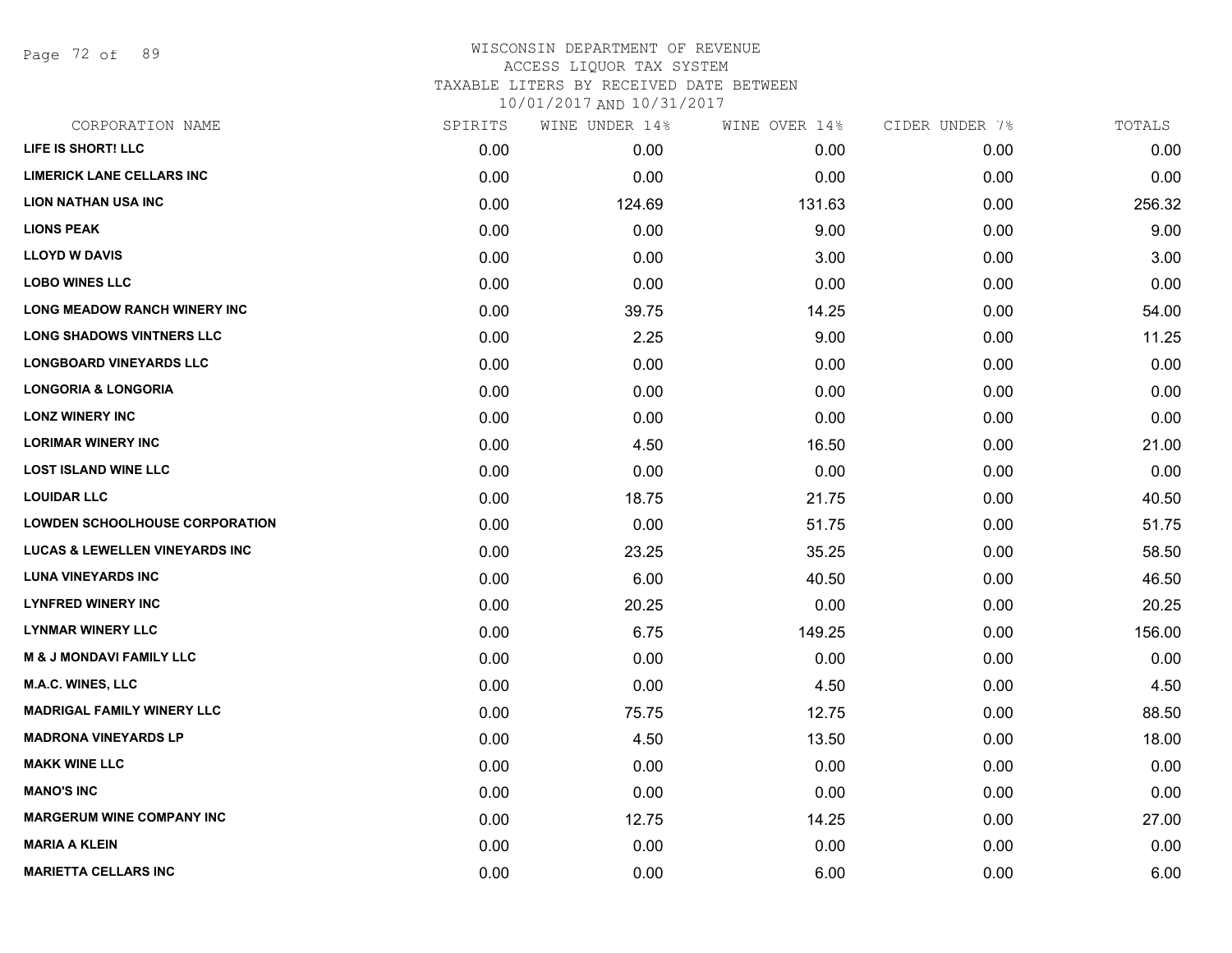Page 73 of 89

| CORPORATION NAME                               | SPIRITS | WINE UNDER 14% | WINE OVER 14% | CIDER UNDER 7% | TOTALS |
|------------------------------------------------|---------|----------------|---------------|----------------|--------|
| <b>MARION J WEGLARZ AND MARLYS A BOCK PTRS</b> | 0.00    | 0.00           | 0.00          | 0.00           | 0.00   |
| <b>MARK HEROLD</b>                             | 0.00    | 1.50           | 3.00          | 0.00           | 4.50   |
| <b>MARKHAM VINEYARDS</b>                       | 0.00    | 0.00           | 0.00          | 0.00           | 0.00   |
| <b>MARTIN E SELL</b>                           | 0.00    | 0.00           | 0.00          | 0.00           | 0.00   |
| <b>MARTIN RAY WINERY INC</b>                   | 0.00    | 12.00          | 1.50          | 0.00           | 13.50  |
| <b>MARTINELLI WINERY INC</b>                   | 0.00    | 0.00           | 18.00         | 0.00           | 18.00  |
| <b>MATHY WINERY LLC</b>                        | 0.00    | 0.00           | 0.00          | 0.00           | 0.00   |
| <b>MATTHEW RICK</b>                            | 0.00    | 0.00           | 0.00          | 0.00           | 0.00   |
| <b>MATTHIAS A PIPPIG &amp; JAMIE M KINSER</b>  | 0.00    | 0.00           | 9.00          | 0.00           | 9.00   |
| <b>MAUI WINE LTD</b>                           | 0.00    | 67.50          | 2.25          | 0.00           | 69.75  |
| <b>MAURITSON FAMILY WINERY</b>                 | 0.00    | 0.00           | 40.50         | 0.00           | 40.50  |
| <b>MAYACAMAS VINEYARDS INC</b>                 | 0.00    | 10.50          | 0.00          | 0.00           | 10.50  |
| <b>MAYNARD J KEENAN</b>                        | 0.00    | 21.75          | 0.00          | 0.00           | 21.75  |
| <b>MCILQUHAM LLC</b>                           | 0.00    | 0.00           | 0.00          | 0.00           | 0.00   |
| <b>MCKAHN FAMILY CELLARS, LLC</b>              | 0.00    | 0.00           | 0.00          | 0.00           | 0.00   |
| <b>MCMENAMINS INC</b>                          | 0.00    | 0.00           | 0.00          | 0.00           | 0.00   |
| <b>MCNAB RIDGE WINERY LLC</b>                  | 0.00    | 0.00           | 0.00          | 0.00           | 0.00   |
| <b>MELROSE CELLARS LLC</b>                     | 0.00    | 0.00           | 0.00          | 0.00           | 0.00   |
| <b>MELVILLE VINEYARDS SOUTH LLC</b>            | 0.00    | 0.00           | 0.00          | 0.00           | 0.00   |
| <b>MENDOCINO WINE GROUP LLC</b>                | 0.00    | 140.25         | 102.75        | 0.00           | 243.00 |
| <b>MER ET SOLEIL LLC</b>                       | 0.00    | 0.00           | 58.50         | 0.00           | 58.50  |
| <b>MERCER WINE ESTATES LLC</b>                 | 0.00    | 0.00           | 0.00          | 0.00           | 0.00   |
| <b>MEREDITH VINEYARD ESTATE INC</b>            | 0.00    | 0.00           | 39.00         | 0.00           | 39.00  |
| <b>MERRYVALE VINEYARDS LLC</b>                 | 0.00    | 9.75           | 152.25        | 0.00           | 162.00 |
| <b>MERSHONIAN CIDERY LLC</b>                   | 0.00    | 0.00           | 0.00          | 0.00           | 0.00   |
| <b>METAMORPHOSIS WINES LLC</b>                 | 0.00    | 0.00           | 0.00          | 0.00           | 0.00   |
| <b>METROPOLITAN WINES LLC</b>                  | 0.00    | 15.00          | 0.00          | 0.00           | 15.00  |
| <b>METTLER WINES LLC</b>                       | 0.00    | 0.00           | 0.00          | 0.00           | 0.00   |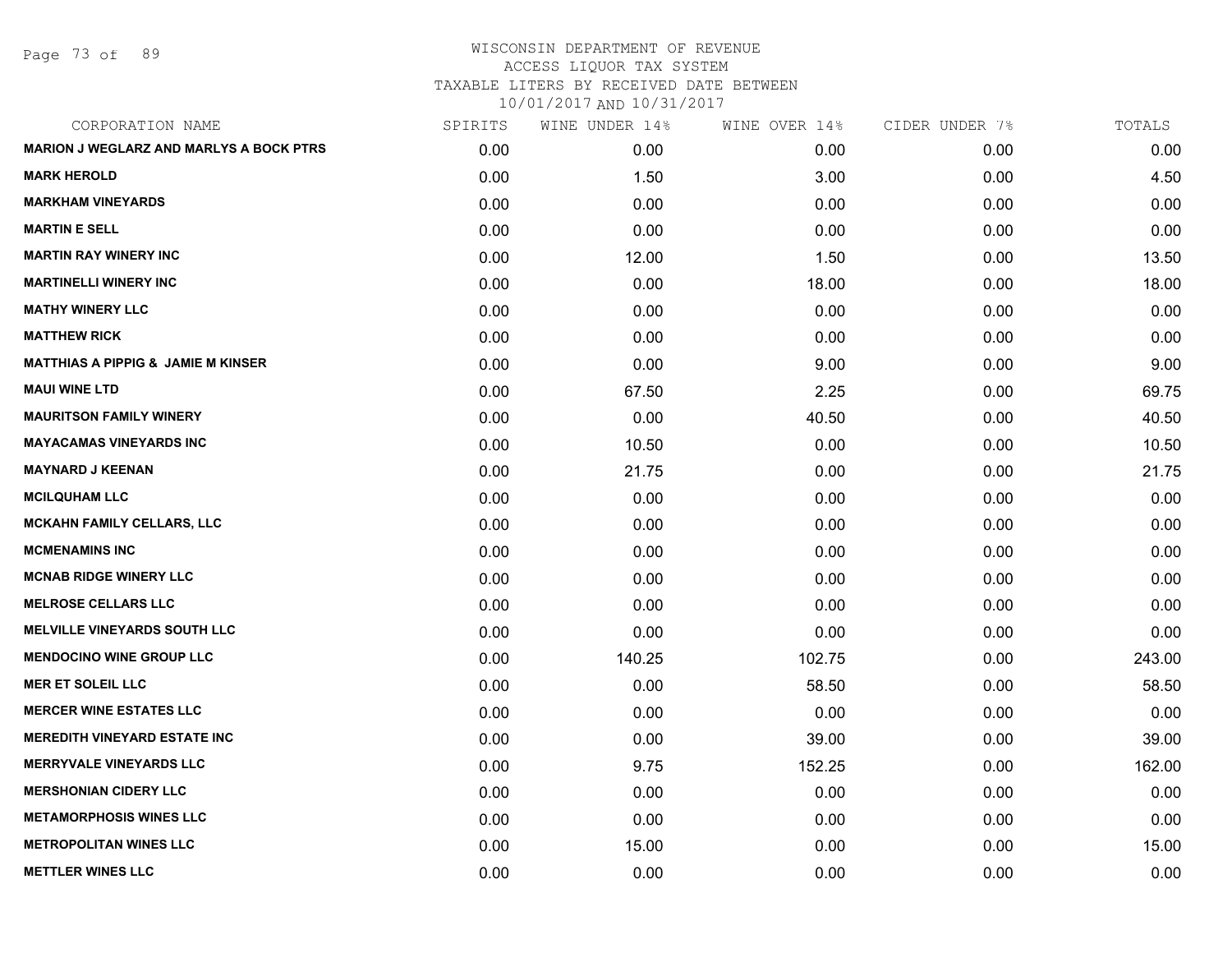Page 74 of 89

#### WISCONSIN DEPARTMENT OF REVENUE ACCESS LIQUOR TAX SYSTEM TAXABLE LITERS BY RECEIVED DATE BETWEEN

| CORPORATION NAME                                  | SPIRITS | WINE UNDER 14% | WINE OVER 14% | CIDER UNDER 7% | TOTALS    |
|---------------------------------------------------|---------|----------------|---------------|----------------|-----------|
| <b>MEV CORPORATION</b>                            | 0.00    | 7.50           | 0.00          | 0.00           | 7.50      |
| <b>MEYER CELLARS LLC</b>                          | 0.00    | 0.00           | 0.00          | 0.00           | 0.00      |
| <b>MICHEAL DASHE</b>                              | 0.00    | 0.00           | 4.50          | 0.00           | 4.50      |
| <b>MIDDLETON FAMILY WINES LLC</b>                 | 0.00    | 40.50          | 19.50         | 0.00           | 60.00     |
| <b>MIDNIGHT CELLARS INC</b>                       | 0.00    | 1.50           | 0.75          | 0.00           | 2.25      |
| <b>MILDARA BLASS INC</b>                          | 0.00    | 3,021.00       | 584.50        | 0.00           | 3,605.50  |
| <b>MILLBROOK WINERY INC</b>                       | 0.00    | 0.00           | 0.00          | 0.00           | 0.00      |
| <b>MINER FAMILY WINERY LLC</b>                    | 0.00    | 2.25           | 167.25        | 0.00           | 169.50    |
| <b>MINNESOTAS FINEST FERMENTED PRODUCTS</b>       | 0.00    | 0.00           | 0.00          | 0.00           | 0.00      |
| <b>MIRA WINERY LLC</b>                            | 0.00    | 0.00           | 0.00          | 0.00           | 0.00      |
| <b>MIRAMONT ESTATE VINEYARDS &amp; WINERY INC</b> | 0.00    | 6,155.94       | 810.00        | 0.00           | 6,965.94  |
| <b>MIRASOL WINE LLC</b>                           | 0.00    | 4.50           | 0.00          | 0.00           | 4.50      |
| <b>MODERN DEVELOPMENT COMPANY</b>                 | 0.00    | 0.00           | 13.50         | 0.00           | 13.50     |
| <b>MOLLYDOOKER INTERNATIONAL LLC</b>              | 0.00    | 0.00           | 75.00         | 0.00           | 75.00     |
| <b>MONTICELLO CELLARS INC</b>                     | 0.00    | 0.00           | 57.75         | 0.00           | 57.75     |
| <b>MONTINORE VINEYARDS LIMITED</b>                | 0.00    | 9.00           | 0.00          | 0.00           | 9.00      |
| <b>MORCHELLA WINE CELLARS LLC</b>                 | 0.00    | 15.00          | 24.00         | 0.00           | 39.00     |
| <b>MOSHIN VINEYARDS INC</b>                       | 0.00    | 22.50          | 45.00         | 0.00           | 67.50     |
| <b>MULLIGAN &amp; MULLIGAN</b>                    | 0.00    | 20.25          | 0.00          | 0.00           | 20.25     |
| <b>MUNCH &amp; FOX</b>                            | 0.00    | 0.00           | 33.75         | 0.00           | 33.75     |
| <b>MUNSON BRIDGE WINERY INC</b>                   | 0.00    | 0.00           | 0.00          | 0.00           | 0.00      |
| <b>MUSETTA WINERY, LLC</b>                        | 0.00    | 0.00           | 0.00          | 0.00           | 0.00      |
| <b>NCWGINC</b>                                    | 0.00    | 0.00           | 0.00          | 0.00           | 0.00      |
| <b>NABOR WINES LLC</b>                            | 0.00    | 0.00           | 0.00          | 0.00           | 0.00      |
| <b>NAKED WINES LLC</b>                            | 0.00    | 561.00         | 17.25         | 0.00           | 578.25    |
| <b>NAKEDWINES.COM INC</b>                         | 0.00    | 16,731.75      | 13,179.75     | 0.00           | 29,911.50 |
| <b>NAPA WINE CELLAR, INC.</b>                     | 0.00    | 0.00           | 0.00          | 0.00           | 0.00      |
| NAPA WINERY GROUP, LLC                            | 0.00    | 0.00           | 0.00          | 0.00           | 0.00      |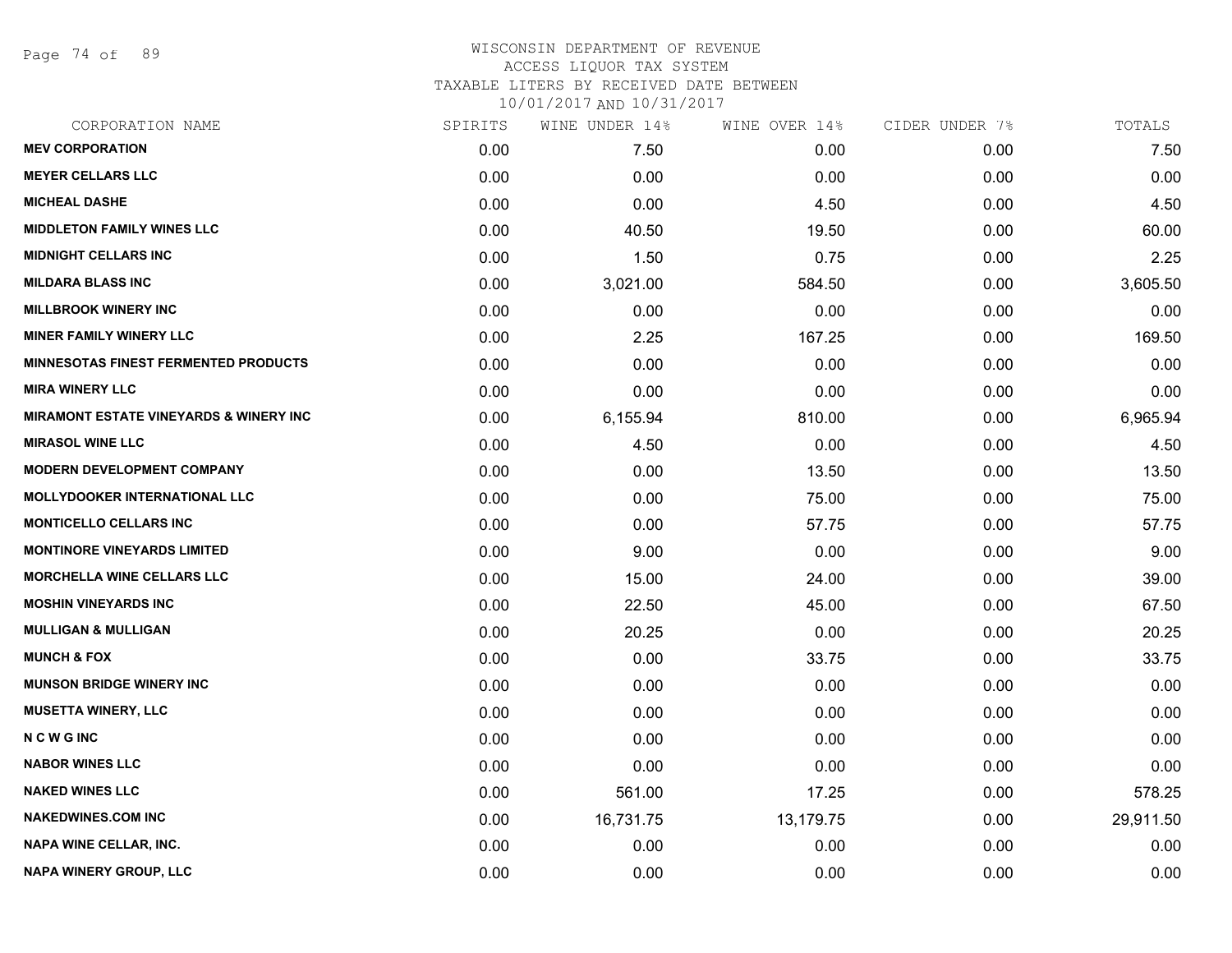Page 75 of 89

#### WISCONSIN DEPARTMENT OF REVENUE ACCESS LIQUOR TAX SYSTEM

TAXABLE LITERS BY RECEIVED DATE BETWEEN

| CORPORATION NAME                  | SPIRITS | WINE UNDER 14% | WINE OVER 14% | CIDER UNDER 7% | TOTALS |
|-----------------------------------|---------|----------------|---------------|----------------|--------|
| <b>NAVARRE CELLARS LTD</b>        | 0.00    | 0.00           | 0.00          | 0.00           | 0.00   |
| <b>NAVARRO VINEYARDS, LLC</b>     | 0.00    | 290.99         | 159.00        | 0.00           | 449.99 |
| <b>NEFF CELLARS LLC</b>           | 0.00    | 0.00           | 0.00          | 0.00           | 0.00   |
| <b>NEVADA WINE CELLARS INC</b>    | 0.00    | 54.75          | 9.88          | 0.00           | 64.63  |
| <b>NEW VAVIN INC</b>              | 0.00    | 4.50           | 24.00         | 0.00           | 28.50  |
| <b>NEWTON VINEYARD LLC</b>        | 0.00    | 53.25          | 4.50          | 0.00           | 57.75  |
| <b>NICALI, LLC</b>                | 0.00    | 0.00           | 0.00          | 0.00           | 0.00   |
| <b>NICHOLSON RANCH LLC</b>        | 0.00    | 0.00           | 0.00          | 0.00           | 0.00   |
| NIEBAUM-COPPOLA ESTATE WINERY LP  | 0.00    | 150.75         | 102.00        | 0.00           | 252.75 |
| <b>NO. 12 CIDER HOUSE LLC</b>     | 0.00    | 0.00           | 0.00          | 136.75         | 136.75 |
| NORTHLEAF WINERY, LLC             | 0.00    | 0.00           | 0.00          | 0.00           | 0.00   |
| <b>NOVA WINES, INC.</b>           | 0.00    | 14.25          | 4.50          | 0.00           | 18.75  |
| <b>NV AWG LTD</b>                 | 0.00    | 0.00           | 0.00          | 0.00           | 0.00   |
| <b>NW WINE COMPANY LLC</b>        | 0.00    | 13.50          | 2.25          | 0.00           | 15.75  |
| OAK RIDGE WINERY LLC              | 0.00    | 45.00          | 5.25          | 0.00           | 50.25  |
| <b>OAKVILLE HILLS CELLARS INC</b> | 0.00    | 0.00           | 0.00          | 0.00           | 0.00   |
| <b>OAKVILLE RANCH WINERY INC</b>  | 0.00    | 0.00           | 0.00          | 0.00           | 0.00   |
| <b>OAT HILL CORPORATION</b>       | 0.00    | 0.00           | 30.00         | 0.00           | 30.00  |
| <b>OBRIEN FAMILY VINEYARD LLC</b> | 0.00    | 2.25           | 43.13         | 0.00           | 45.38  |
| <b>OGB PARTNERS LLC</b>           | 0.00    | 3.00           | 27.38         | 0.00           | 30.38  |
| <b>OLD VINE WINE PARTNERS LLC</b> | 0.00    | 24.00          | 75.00         | 0.00           | 99.00  |
| OLIVER WINE COMPANY INC           | 0.00    | 101.00         | 0.00          | 0.00           | 101.00 |
| ON Q WINES, LLC                   | 0.00    | 0.00           | 0.00          | 0.00           | 0.00   |
| <b>O'NEILL BEVERAGES CO LLC</b>   | 0.00    | 0.75           | 5.25          | 0.00           | 6.00   |
| <b>OPOLO WINES LP</b>             | 0.00    | 114.75         | 84.75         | 0.00           | 199.50 |
| <b>OPUS ONE WINERY LLC</b>        | 0.00    | 0.00           | 36.00         | 0.00           | 36.00  |
| <b>ORCA PROPERTIES LLC</b>        | 0.00    | 11.25          | 0.00          | 0.00           | 11.25  |
| <b>ORFILA VINEYARDS INC</b>       | 0.00    | 45.00          | 54.75         | 0.00           | 99.75  |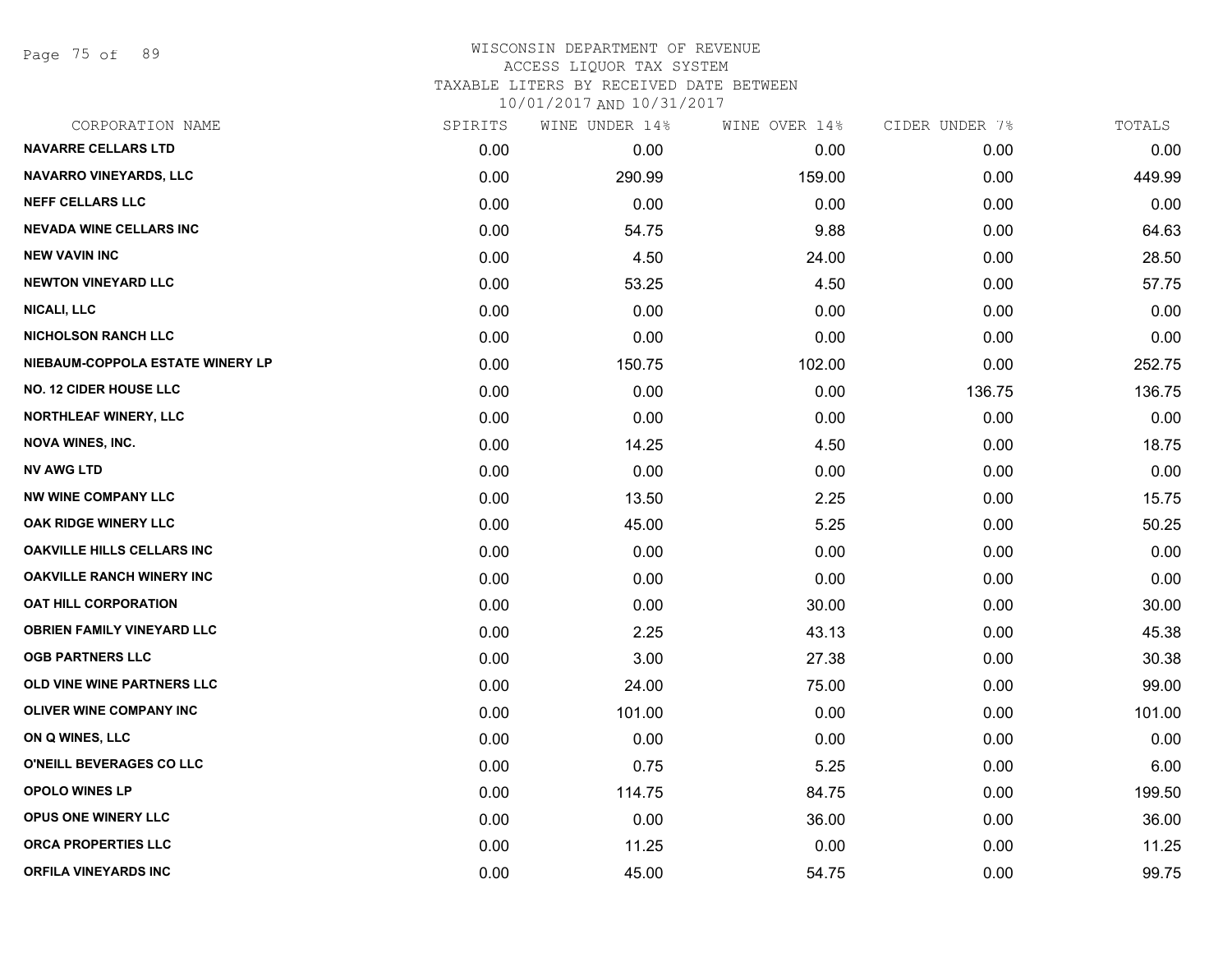Page 76 of 89

| CORPORATION NAME                     | SPIRITS | WINE UNDER 14% | WINE OVER 14% | CIDER UNDER 7% | TOTALS   |
|--------------------------------------|---------|----------------|---------------|----------------|----------|
| ORIN SWIFT CELLARS LLC               | 0.00    | 0.00           | 0.00          | 0.00           | 0.00     |
| <b>O'SHAUGHNESSY DEL OSO LLC</b>     | 0.00    | 0.00           | 0.00          | 0.00           | 0.00     |
| <b>OWEN ROE LLC</b>                  | 0.00    | 3.00           | 3.00          | 0.00           | 6.00     |
| <b>PAHLMEYER LLC</b>                 | 0.00    | 0.00           | 47.25         | 0.00           | 47.25    |
| PALI WINE COMPANY LP                 | 0.00    | 0.00           | 0.00          | 0.00           | 0.00     |
| PALOMA VINEYARD LLC                  | 0.00    | 0.00           | 0.00          | 0.00           | 0.00     |
| PARAGON VINEYARD CO INC              | 0.00    | 0.00           | 3.00          | 0.00           | 3.00     |
| PARALLEL 44 VINEYARD & WINERY, INC.  | 0.00    | 0.00           | 0.00          | 0.00           | 0.00     |
| <b>PARKER STATION INC</b>            | 0.00    | 1.50           | 91.25         | 0.00           | 92.75    |
| PARSONAGE CELLARS INC                | 0.00    | 0.00           | 0.75          | 0.00           | 0.75     |
| <b>PASSAGGIO WINES LLC</b>           | 0.00    | 0.00           | 0.00          | 0.00           | 0.00     |
| <b>PATEL WINERY LLC</b>              | 0.00    | 0.00           | 0.00          | 0.00           | 0.00     |
| PATRICIA A HOOVER                    | 0.00    | 0.00           | 1.50          | 0.00           | 1.50     |
| <b>PATRICK ARNDT</b>                 | 0.00    | 0.00           | 0.00          | 0.00           | 0.00     |
| <b>PAUL D ASPER</b>                  | 0.00    | 0.00           | 0.00          | 0.00           | 0.00     |
| <b>PAUL G BLOMMEL</b>                | 0.00    | 0.00           | 0.00          | 0.00           | 0.00     |
| PAUL HOBBS WINERY LP                 | 0.00    | 0.00           | 79.50         | 0.00           | 79.50    |
| <b>PAUL J FRANZEN</b>                | 0.00    | 0.00           | 0.00          | 0.00           | 0.00     |
| <b>PAVI WINES LLC</b>                | 0.00    | 0.00           | 0.00          | 0.00           | 0.00     |
| PCJ, INC.                            | 0.00    | 0.00           | 0.00          | 0.00           | 0.00     |
| PEACHY CANYON WINERY                 | 0.00    | 0.00           | 0.00          | 0.00           | 0.00     |
| PEAR VALLEY VINEYARD, INC.           | 0.00    | 2.25           | 9.75          | 0.00           | 12.00    |
| PEAY VINEYARDS LLC                   | 0.00    | 0.00           | 0.00          | 0.00           | 0.00     |
| PEJU FAMILY OPERATING PARTNERSHIP LP | 0.00    | 0.00           | 0.00          | 0.00           | 0.00     |
| PELLEGRINI RANCHES INC               | 0.00    | 0.00           | 0.00          | 0.00           | 0.00     |
| PENROSE LANE LIMITED                 | 0.00    | 1,978.50       | 512.25        | 0.00           | 2,490.75 |
| PEPPER BRIDGE WINERY LLC             | 0.00    | 0.00           | 12.00         | 0.00           | 12.00    |
| PERNOD RICARD KENWOOD HOLDING LLC    | 0.00    | 23.25          | 37.50         | 0.00           | 60.75    |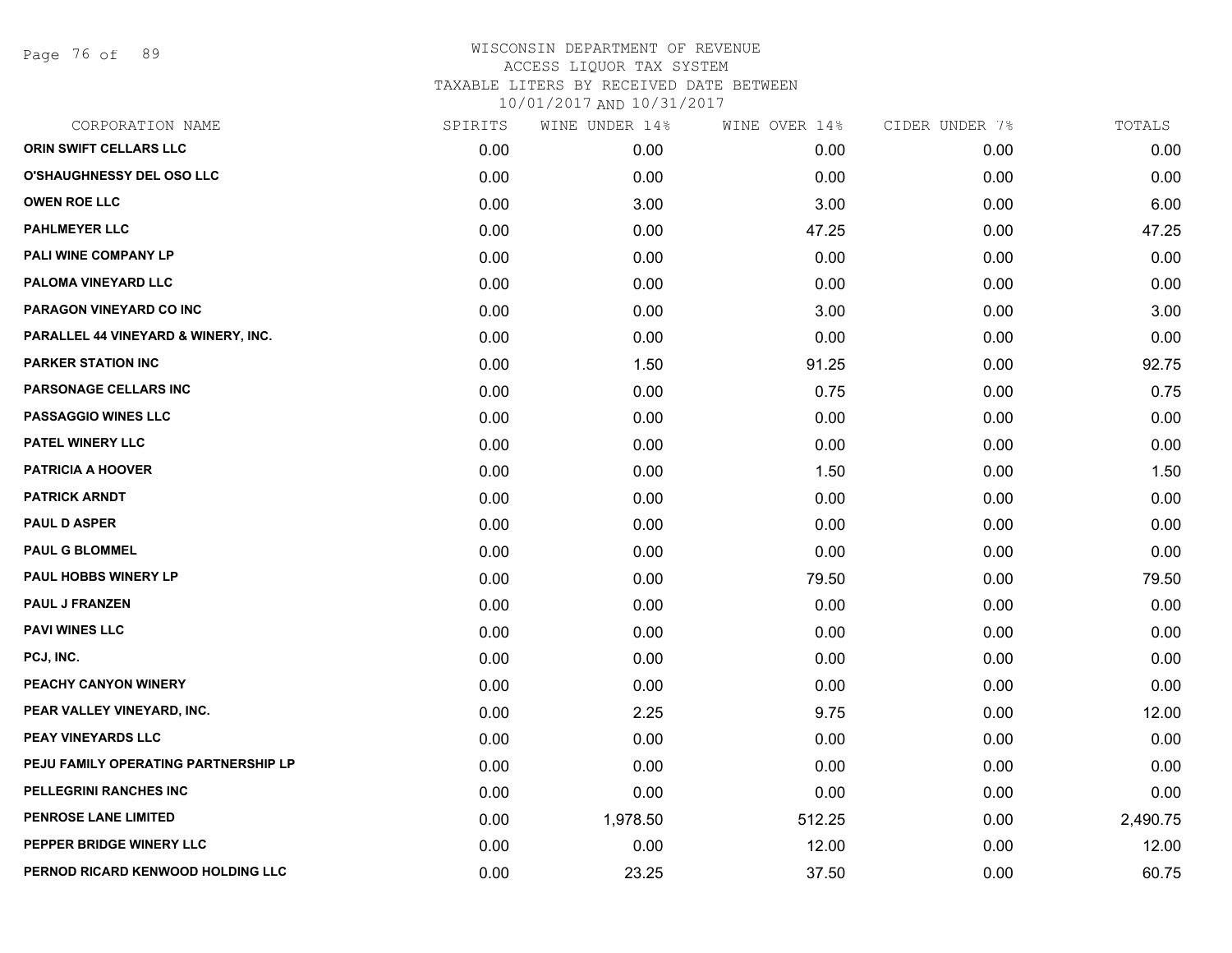Page 77 of 89

| CORPORATION NAME                            | SPIRITS | WINE UNDER 14% | WINE OVER 14% | CIDER UNDER 7% | TOTALS   |
|---------------------------------------------|---------|----------------|---------------|----------------|----------|
| PERNOD RICARD USA LLC                       | 0.00    | 232.50         | 0.00          | 0.00           | 232.50   |
| <b>PERVINO INC</b>                          | 0.00    | 0.00           | 0.00          | 0.00           | 0.00     |
| PETER FRANUS WINE COMPANY INC               | 0.00    | 0.00           | 0.00          | 0.00           | 0.00     |
| PETER HOEHN                                 | 0.00    | 0.00           | 0.00          | 0.00           | 0.00     |
| PETER MICHAEL WINERY                        | 0.00    | 0.00           | 0.00          | 0.00           | 0.00     |
| PETRONI VINEYARDS LLC                       | 0.00    | 0.00           | 71.25         | 0.00           | 71.25    |
| PHILIP TOGNI VINEYARD LP                    | 0.00    | 0.00           | 0.00          | 0.00           | 0.00     |
| <b>PHILLIPS FARMS LLC</b>                   | 0.00    | 12.75          | 82.50         | 0.00           | 95.25    |
| <b>PIEPERTK LLC</b>                         | 0.00    | 0.00           | 0.00          | 0.00           | 0.00     |
| <b>PINA CELLARS LP</b>                      | 0.00    | 18.00          | 40.50         | 0.00           | 58.50    |
| PINE RIDGE WINERY LLC                       | 0.00    | 48.75          | 956.25        | 0.00           | 1,005.00 |
| <b>PJK WINERY LLC</b>                       | 0.00    | 0.00           | 3.00          | 0.00           | 3.00     |
| <b>PONZI VINEYARDS, LLC</b>                 | 0.00    | 0.00           | 0.00          | 0.00           | 0.00     |
| POPE VALLEY WINERY LLC                      | 0.00    | 0.00           | 0.00          | 0.00           | 0.00     |
| PORTER FAMILY VINEYARDS LLC                 | 0.00    | 2.25           | 29.25         | 0.00           | 31.50    |
| <b>POTT WINE</b>                            | 0.00    | 0.00           | 0.00          | 0.00           | 0.00     |
| <b>PRAGER WINERY &amp; PORT WORKS, INC.</b> | 0.00    | 0.00           | 0.00          | 0.00           | 0.00     |
| <b>PRAIRIE BERRY LLC</b>                    | 0.00    | 1,133.25       | 1.50          | 0.00           | 1,134.75 |
| <b>PRAIRIE HAWK WINERY INC</b>              | 0.00    | 0.00           | 0.00          | 0.00           | 0.00     |
| PRECEPT BRANDS LLC                          | 0.00    | 133.87         | 0.00          | 0.00           | 133.87   |
| <b>PREMIUM VINTNERS LLC</b>                 | 0.00    | 0.00           | 0.00          | 0.00           | 0.00     |
| <b>PRESQU'ILE WINERY</b>                    | 0.00    | 4.50           | 0.00          | 0.00           | 4.50     |
| PRIDE MOUNTAIN VINEYARDS LLC                | 0.00    | 0.00           | 290.25        | 0.00           | 290.25   |
| <b>PRINCE MICHEL LLC</b>                    | 0.00    | 3.75           | 0.00          | 0.00           | 3.75     |
| <b>PROMONTORY LLC</b>                       | 0.00    | 0.00           | 0.00          | 0.00           | 0.00     |
| <b>PWG LLC</b>                              | 0.00    | 0.00           | 10.07         | 0.00           | 10.07    |
| <b>QUADY SOUTH WINERY LLC</b>               | 0.00    | 22.50          | 0.00          | 0.00           | 22.50    |
| <b>QUILCEDA CREEK VINTNERS INC</b>          | 0.00    | 0.00           | 0.00          | 0.00           | 0.00     |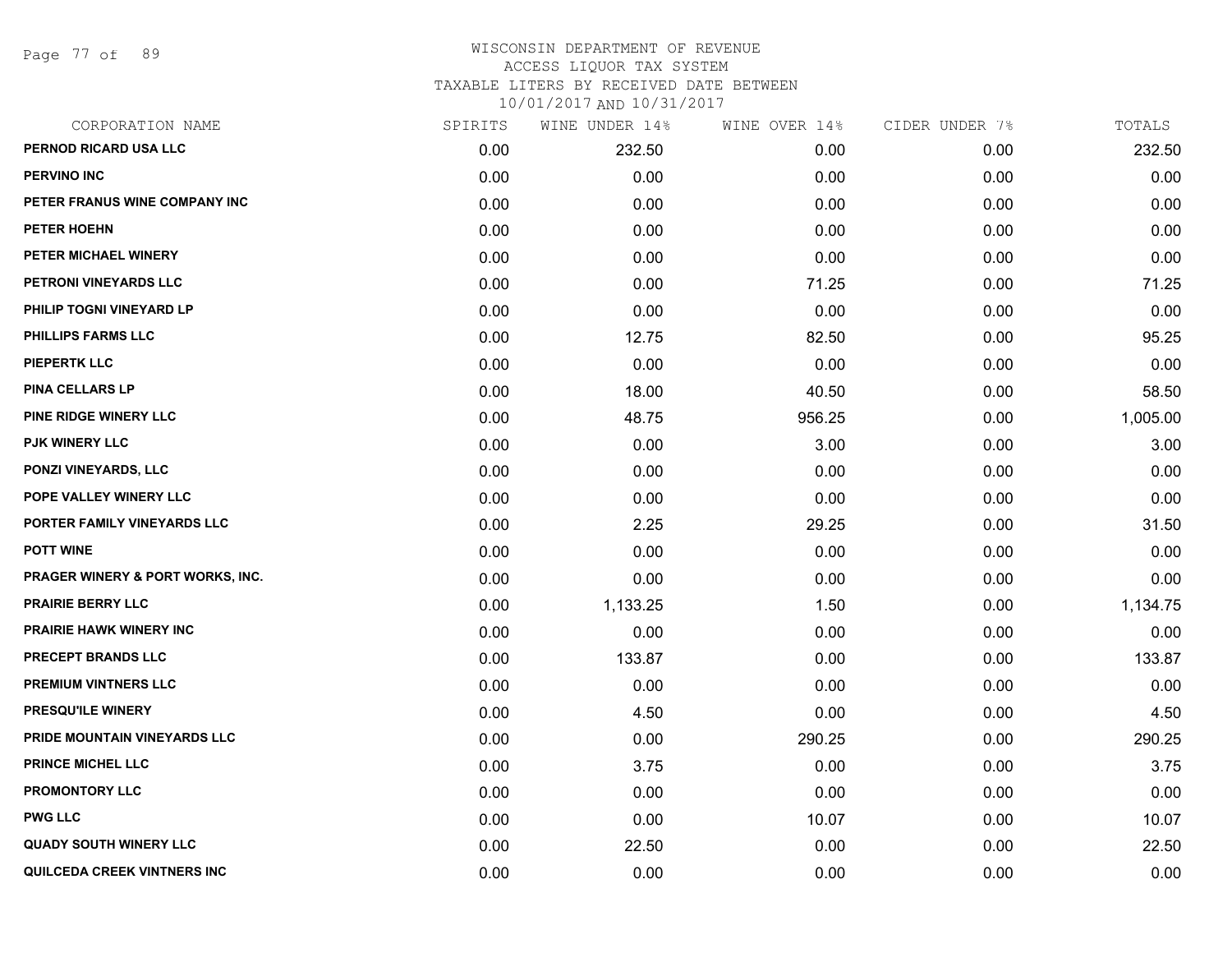Page 78 of 89

| CORPORATION NAME                            | SPIRITS | WINE UNDER 14% | WINE OVER 14% | CIDER UNDER 7% | TOTALS   |
|---------------------------------------------|---------|----------------|---------------|----------------|----------|
| <b>QUPE WINE CELLARS LLC</b>                | 0.00    | 9.00           | 0.00          | 0.00           | 9.00     |
| <b>R LAWSON ENTERPRISES LLC</b>             | 0.00    | 0.00           | 0.00          | 0.00           | 0.00     |
| RADIO-COTEAU WINE CELLARS LLC               | 0.00    | 0.00           | 0.00          | 0.00           | 0.00     |
| <b>RAMAZZOTTI WINES LLC</b>                 | 0.00    | 0.00           | 9.00          | 0.00           | 9.00     |
| <b>RAMEY WINE CELLARS INC</b>               | 0.00    | 3.00           | 18.00         | 0.00           | 21.00    |
| <b>RAPTOR RIDGE WINERY LLC</b>              | 0.00    | 0.00           | 4.50          | 0.00           | 4.50     |
| <b>RASA VINEYARDS, LLC</b>                  | 0.00    | 0.00           | 0.00          | 0.00           | 0.00     |
| <b>RAYMOND SIGNORELLO</b>                   | 0.00    | 0.00           | 13.50         | 0.00           | 13.50    |
| <b>RAYMOND VINEYARD &amp; CELLAR INC</b>    | 0.00    | 5.25           | 75.00         | 0.00           | 80.25    |
| <b>RB WINE ASSOCIATES LLC</b>               | 0.00    | 8.25           | 0.00          | 0.00           | 8.25     |
| <b>RBZ VINEYARDS LLC</b>                    | 0.00    | 3.00           | 27.75         | 0.00           | 30.75    |
| <b>RED CAR WINE COMPANY LLC</b>             | 0.00    | 0.00           | 0.00          | 0.00           | 0.00     |
| <b>RED MARE WINES LLC</b>                   | 0.00    | 0.00           | 0.00          | 0.00           | 0.00     |
| <b>RED OAK VINEYARD INC</b>                 | 0.00    | 0.00           | 0.00          | 0.00           | 0.00     |
| <b>REGUSCI WINERY INC</b>                   | 0.00    | 0.00           | 147.75        | 0.00           | 147.75   |
| <b>REN ACQUISITION INC</b>                  | 0.00    | 0.00           | 0.00          | 0.00           | 0.00     |
| <b>REVANA FAMILY PARTNERS LP</b>            | 0.00    | 2.25           | 9.00          | 0.00           | 11.25    |
| <b>REVANA FAMILY PARTNERS LP</b>            | 0.00    | 0.00           | 9.00          | 0.00           | 9.00     |
| <b>REVELRY VINTNERS LLC</b>                 | 0.00    | 0.00           | 0.00          | 0.00           | 0.00     |
| <b>REYNOLDS CREATIVE PRODUCTS INC</b>       | 0.00    | 0.00           | 0.00          | 0.00           | 0.00     |
| <b>RHYS VINEYARDS LLC</b>                   | 0.00    | 0.00           | 0.00          | 0.00           | 0.00     |
| <b>RIC JORANLIEN</b>                        | 0.00    | $-59.25$       | 0.00          | 0.00           | $-59.25$ |
| <b>RICHARD E LIBBY</b>                      | 0.00    | 0.00           | 0.00          | 0.00           | 0.00     |
| <b>RICHARD FORTUNE</b>                      | 0.00    | 0.00           | 0.00          | 0.00           | 0.00     |
| <b>RIDGE VINEYARDS INC</b>                  | 0.00    | 35.25          | 283.50        | 0.00           | 318.75   |
| <b>RIGHT SIDE LLC</b>                       | 0.00    | 42.75          | 111.75        | 0.00           | 154.50   |
| <b>RIVER BEND VINEYARD &amp; WINERY LLC</b> | 0.00    | 0.00           | 0.00          | 0.00           | 0.00     |
| RIVER VALLEY VINEYARD INC                   | 0.00    | 33.75          | 0.00          | 0.00           | 33.75    |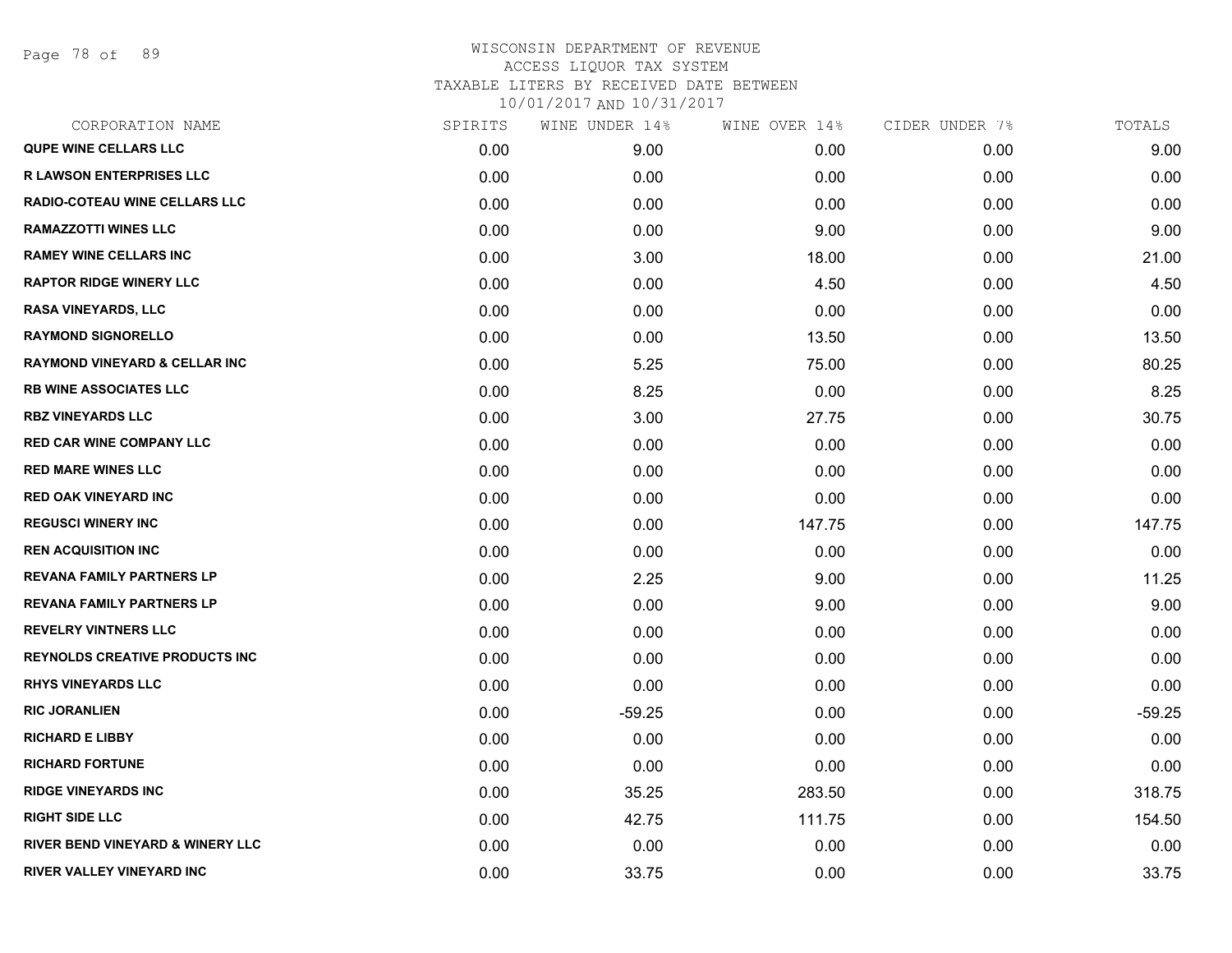Page 79 of 89

| CORPORATION NAME                       | SPIRITS | WINE UNDER 14% | WINE OVER 14% | CIDER UNDER 7% | TOTALS |
|----------------------------------------|---------|----------------|---------------|----------------|--------|
| <b>RIVER VIEW WINERY LLC</b>           | 0.00    | 0.00           | 0.00          | 0.00           | 0.00   |
| <b>RIVERBENCH LLC</b>                  | 0.00    | 3.75           | 0.75          | 0.00           | 4.50   |
| <b>ROBERT CRAIG WINERY LP</b>          | 0.00    | 0.00           | 29.25         | 0.00           | 29.25  |
| <b>ROBERT FOLEY LLC</b>                | 0.00    | 0.00           | 27.00         | 0.00           | 27.00  |
| <b>ROBERT HALL WINERY LLC</b>          | 0.00    | 1.50           | 0.75          | 0.00           | 2.25   |
| <b>ROBERT MUELLER CELLARS</b>          | 0.00    | 4.50           | 13.50         | 0.00           | 18.00  |
| <b>ROBERT YOUNG ESTATE WINERY LLC</b>  | 0.00    | 0.00           | 13.50         | 0.00           | 13.50  |
| <b>ROCCA FAMILY VINEYARDS INC</b>      | 0.00    | 0.00           | 0.00          | 0.00           | 0.00   |
| <b>ROCHE WINERY LLC</b>                | 0.00    | 0.00           | 0.00          | 0.00           | 0.00   |
| <b>ROCK N WOOL WINERY LLC</b>          | 0.00    | 0.00           | 0.00          | 0.00           | 0.00   |
| <b>ROCK WALL WINE COMPANY INC</b>      | 0.00    | 3.00           | 6.00          | 0.00           | 9.00   |
| <b>ROEDERER ESTATE INC</b>             | 0.00    | 0.00           | 0.00          | 0.00           | 0.00   |
| <b>ROMBAUER VINEYARDS INC</b>          | 0.00    | 0.00           | 0.00          | 0.00           | 0.00   |
| <b>RONALD L FENOLIO</b>                | 0.00    | 0.00           | 0.00          | 0.00           | 0.00   |
| <b>RONALD T RUBIN</b>                  | 0.00    | 3.00           | 0.00          | 0.00           | 3.00   |
| <b>ROUND POND ESTATE LLC</b>           | 0.00    | 0.00           | 121.13        | 0.00           | 121.13 |
| <b>ROWLEY ESTATES LLC</b>              | 0.00    | 39.75          | 0.00          | 0.00           | 39.75  |
| <b>RRJ REAL PROPERTIES LLC</b>         | 0.00    | 1.50           | 1.50          | 0.00           | 3.00   |
| <b>RSB VINEYARDS LLC</b>               | 0.00    | 0.00           | 0.00          | 0.00           | 0.00   |
| <b>RUDD WINES INC</b>                  | 0.00    | 0.00           | 3.75          | 0.00           | 3.75   |
| <b>RUDIUS WINES, LLC</b>               | 0.00    | 0.00           | 11.25         | 0.00           | 11.25  |
| <b>RUSHFORD MEADERY AND WINERY LLC</b> | 0.00    | 0.00           | 0.00          | 0.00           | 0.00   |
| <b>RUTHERFORD HILL WINERY LLC</b>      | 0.00    | 218.25         | 261.75        | 0.00           | 480.00 |
| <b>RYAN PRELLWITZ</b>                  | 0.00    | 0.00           | 0.00          | 0.00           | 0.00   |
| <b>SAINTSBURY LLC</b>                  | 0.00    | 0.00           | 27.00         | 0.00           | 27.00  |
| <b>SANDHI VINTNERS LLC</b>             | 0.00    | 0.00           | 0.00          | 0.00           | 0.00   |
| <b>SANFORD WINERY COMPANY LP</b>       | 0.00    | 93.75          | 82.50         | 0.00           | 176.25 |
| <b>SARACINA VINEYARDS LLC</b>          | 0.00    | 0.00           | 9.00          | 0.00           | 9.00   |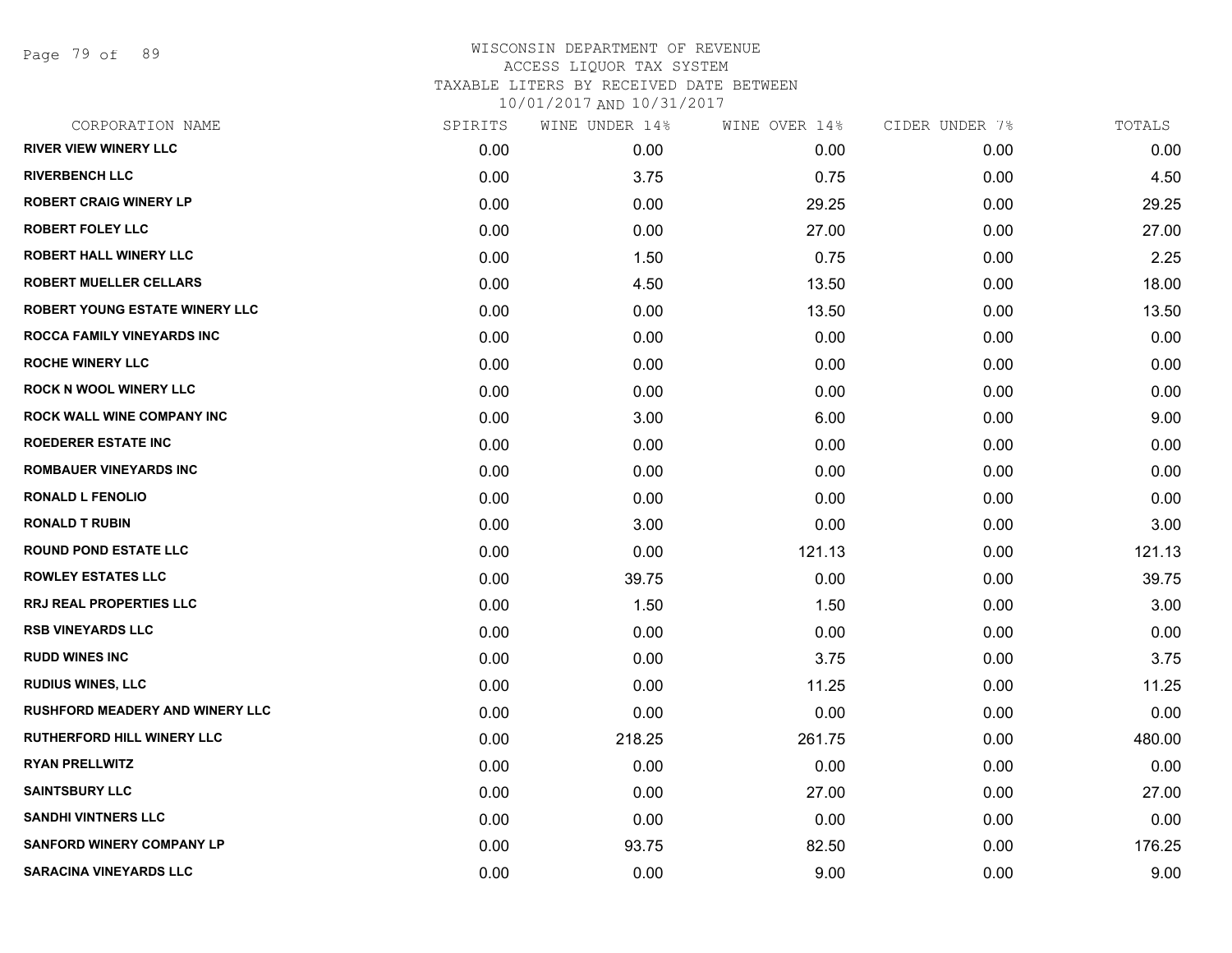| CORPORATION NAME                              | SPIRITS | WINE UNDER 14% | WINE OVER 14% | CIDER UNDER 7% | TOTALS |
|-----------------------------------------------|---------|----------------|---------------|----------------|--------|
| SAVANNAH CHANELLE VINEYARDS INC               | 0.00    | 0.00           | 0.00          | 0.00           | 0.00   |
| <b>SAVIAH ROSE WINERY LLC</b>                 | 0.00    | 0.00           | 0.00          | 0.00           | 0.00   |
| <b>SAXUM VINEYARDS INC</b>                    | 0.00    | 0.00           | 0.00          | 0.00           | 0.00   |
| <b>SBRAGIA FAMILY VINEYARDS LLC</b>           | 0.00    | 0.00           | 9.00          | 0.00           | 9.00   |
| <b>SCHEID VINEYARDS CALIFORNIA INC</b>        | 0.00    | 47.25          | 5.25          | 0.00           | 52.50  |
| <b>SCHRADER CELLARS LLC</b>                   | 0.00    | 0.00           | 0.00          | 0.00           | 0.00   |
| <b>SCHRAMSBERG VINEYARDS CO INC</b>           | 0.00    | 0.00           | 0.00          | 0.00           | 0.00   |
| <b>SCHUG WINERY LLC</b>                       | 0.00    | 42.00          | 18.75         | 0.00           | 60.75  |
| <b>SCHWEIGER VINEYARDS INC</b>                | 0.00    | 10.50          | 12.00         | 0.00           | 22.50  |
| <b>SCREAMING EAGLE LLC</b>                    | 0.00    | 0.00           | 0.00          | 0.00           | 0.00   |
| <b>SEAVER VINEYARDS LLC</b>                   | 0.00    | 0.00           | 0.00          | 0.00           | 0.00   |
| <b>SEAVEY VINEYARD LP</b>                     | 0.00    | 0.00           | 45.00         | 0.00           | 45.00  |
| <b>SEBASTOPOL VINEYARDS &amp; WINERY CORP</b> | 0.00    | 0.00           | 0.00          | 0.00           | 0.00   |
| <b>SELBY ENTERPRISES INC</b>                  | 0.00    | 0.00           | 0.00          | 0.00           | 0.00   |
| <b>SEQUOIA GROVE VINEYARDS LP</b>             | 0.00    | 0.00           | 103.50        | 0.00           | 103.50 |
| <b>SEVEN STONES WINERY LLC</b>                | 0.00    | 0.00           | 0.00          | 0.00           | 0.00   |
| <b>SHADY LADIES LLC</b>                       | 0.00    | 0.00           | 0.00          | 0.00           | 0.00   |
| <b>SHAFER VINEYARDS INC</b>                   | 0.00    | 0.00           | 13.50         | 0.00           | 13.50  |
| <b>SHANNON RIDGE INC</b>                      | 0.00    | 33.00          | 15.00         | 0.00           | 48.00  |
| <b>SHARON L PINGEL</b>                        | 0.00    | 0.00           | 0.00          | 0.00           | 0.00   |
| SHELTON-MACKENZIE WINE COMPANY                | 0.00    | 0.00           | 9.00          | 0.00           | 9.00   |
| <b>SHERRY HARDIE</b>                          | 0.00    | 0.00           | 0.00          | 0.00           | 0.00   |
| SHERWIN FAMILY VINEYARDS LLC                  | 0.00    | 0.00           | 42.00         | 0.00           | 42.00  |
| <b>SIERRA SUNRISE VINEYARDS</b>               | 0.00    | 0.00           | 11.25         | 0.00           | 11.25  |
| SILVER OAK WINE CELLARS LP                    | 0.00    | 85.50          | 77.25         | 0.00           | 162.75 |
| SILVER TRIDENT WINERY LLC                     | 0.00    | 3.00           | 37.50         | 0.00           | 40.50  |
| <b>SINE QUA NON INC</b>                       | 0.00    | 0.00           | 0.00          | 0.00           | 0.00   |
| SINNIPEE VALLEY VINEYARD LLC                  | 0.00    | 0.00           | 0.00          | 0.00           | 0.00   |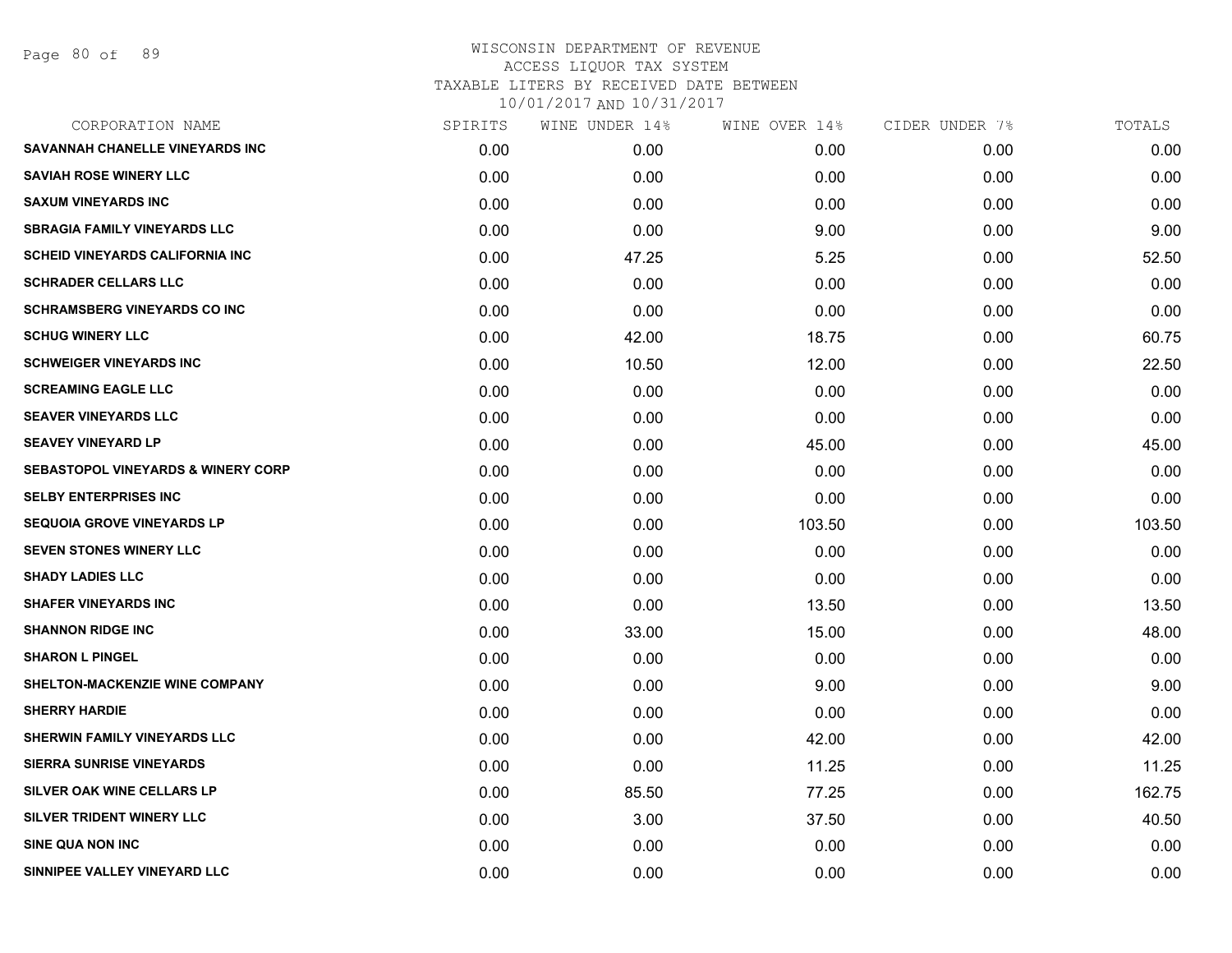Page 81 of 89

| CORPORATION NAME                           | SPIRITS | WINE UNDER 14% | WINE OVER 14% | CIDER UNDER 7% | TOTALS |
|--------------------------------------------|---------|----------------|---------------|----------------|--------|
| <b>SINSKEY VINEYARDS INC</b>               | 0.00    | 150.00         | 1.50          | 0.00           | 151.50 |
| <b>SISYPHUS LLC</b>                        | 0.00    | 0.00           | 0.00          | 0.00           | 0.00   |
| <b>SIX SIGMA WINERY LLC</b>                | 0.00    | 0.00           | 0.00          | 0.00           | 0.00   |
| <b>SKYWALKER VINEYARDS, LLC</b>            | 0.00    | 0.00           | 0.00          | 0.00           | 0.00   |
| <b>SMALL VINES WINES INC</b>               | 0.00    | 4.50           | 0.00          | 0.00           | 4.50   |
| <b>SMITH &amp; SMITH</b>                   | 0.00    | 0.00           | 0.00          | 0.00           | 0.00   |
| SMITH ANDERSON ENTERPRISES INC             | 0.00    | 0.00           | 0.00          | 0.00           | 0.00   |
| <b>SOKOL BLOSSER LTD</b>                   | 0.00    | 39.75          | 3.00          | 0.00           | 42.75  |
| <b>SOMERSTON WINE COMPANY, LLC</b>         | 0.00    | 0.00           | 0.00          | 0.00           | 0.00   |
| SONOMA-CUTRER VINEYARDS INC                | 0.00    | 0.00           | 9.00          | 0.00           | 9.00   |
| <b>SOUTH COAST WINERY INC</b>              | 0.00    | 30.75          | 15.75         | 0.00           | 46.50  |
| <b>SP GROSSNICKLE LLC</b>                  | 0.00    | 0.00           | 0.00          | 0.00           | 0.00   |
| <b>SPANOS BERBERIAN WINERY LLC</b>         | 0.00    | 8.25           | 31.50         | 0.00           | 39.75  |
| <b>SPARKLING OREGON LLC</b>                | 0.00    | 8.25           | 0.75          | 0.00           | 9.00   |
| SPIRITS OF NORWAY VINEYARD LLC             | 0.00    | 0.00           | 0.00          | 0.00           | 0.00   |
| <b>SPOTTSWOODE WINERY INC</b>              | 0.00    | 0.00           | 0.00          | 0.00           | 0.00   |
| <b>SPRECHER BREWING COMPANY, INC.</b>      | 0.00    | 0.00           | 0.00          | 0.00           | 0.00   |
| <b>SPRING MOUNTAIN VINEYARD INC</b>        | 0.00    | 23.25          | 36.75         | 0.00           | 60.00  |
| <b>SPURGEON VINEYARDS &amp; WINERY LLC</b> | 0.00    | 0.00           | 0.00          | 0.00           | 0.00   |
| <b>SQUIX LLC</b>                           | 0.00    | 21.00          | 4.50          | 0.00           | 25.50  |
| <b>ST HELENA ESTATE LLC</b>                | 0.00    | 0.00           | 20.25         | 0.00           | 20.25  |
| <b>ST JAMES WINERY INC</b>                 | 0.00    | 128.25         | 0.00          | 0.00           | 128.25 |
| ST JULIAN WINE COMPANY INC                 | 0.00    | 306.51         | 24.00         | 0.00           | 330.51 |
| <b>ST SUPERY INC</b>                       | 0.00    | 40.50          | 82.50         | 0.00           | 123.00 |
| ST. FRANCIS WINERY & VINEYARD L.P.         | 0.00    | 0.00           | 531.00        | 0.00           | 531.00 |
| <b>STAGLIN FAMILY VINEYARD LLC</b>         | 0.00    | 0.00           | 86.25         | 0.00           | 86.25  |
| <b>STAG'S LEAP WINE CELLARS LLC</b>        | 0.00    | 0.00           | 145.50        | 0.00           | 145.50 |
| <b>STANDING JOURNEY LLC</b>                | 0.00    | 23.25          | 6.75          | 0.00           | 30.00  |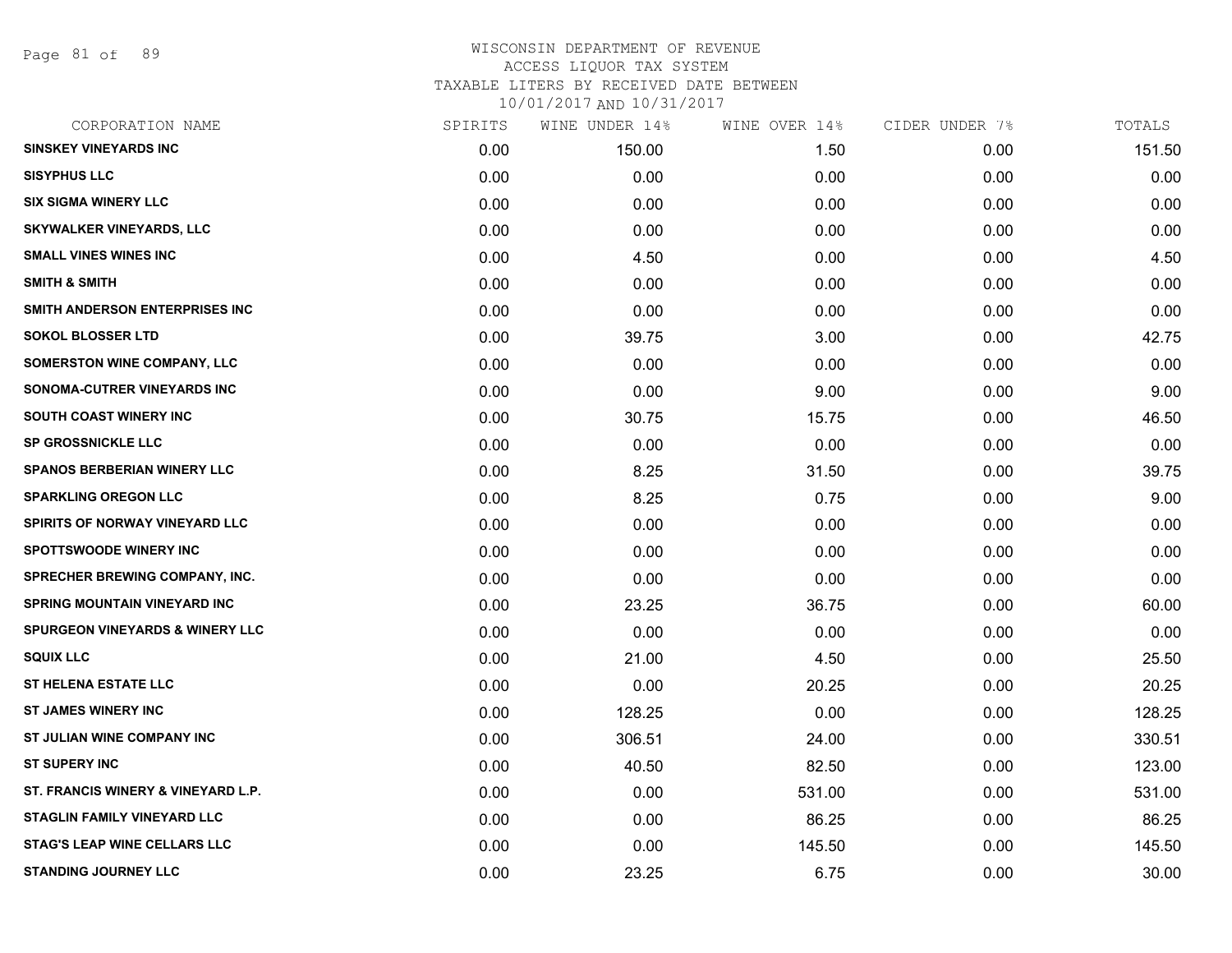Page 82 of 89

#### WISCONSIN DEPARTMENT OF REVENUE ACCESS LIQUOR TAX SYSTEM

### TAXABLE LITERS BY RECEIVED DATE BETWEEN

| CORPORATION NAME                           | SPIRITS | WINE UNDER 14% | WINE OVER 14% | CIDER UNDER 7% | TOTALS |
|--------------------------------------------|---------|----------------|---------------|----------------|--------|
| <b>STE MICHELLE WINE ESTATES LTD</b>       | 0.00    | 279.40         | 411.75        | 0.00           | 691.15 |
| <b>STEPHAN VINEYARD INC</b>                | 0.00    | 1.50           | 12.00         | 0.00           | 13.50  |
| <b>STEPHEN M KENNEDY</b>                   | 0.00    | 0.00           | 0.00          | 0.00           | 0.00   |
| <b>STEPHEN M REUSTLE</b>                   | 0.00    | 18.75          | 3.75          | 0.00           | 22.50  |
| STEPHEN W. PARRY AND SUSAN F. PARRY        | 0.00    | 0.00           | 0.00          | 0.00           | 0.00   |
| <b>STEVEN DEBAKER</b>                      | 0.00    | 0.00           | 0.00          | 0.00           | 0.00   |
| <b>STEVEN KENT LLC</b>                     | 0.00    | 0.00           | 0.00          | 0.00           | 0.00   |
| STEVEN M & JUDITH A JACOBSON LLC           | 0.00    | 0.00           | 0.00          | 0.00           | 0.00   |
| <b>STEVEN N LEDSON</b>                     | 0.00    | 54.00          | 166.50        | 0.00           | 220.50 |
| <b>STOLLER VINEYARDS INC</b>               | 0.00    | 0.00           | 0.00          | 0.00           | 0.00   |
| <b>STOLPMAN VINEYARDS LLC</b>              | 0.00    | 3.75           | 8.25          | 0.00           | 12.00  |
| <b>STONE EDGE WINERY LLC</b>               | 0.00    | 0.75           | 38.25         | 0.00           | 39.00  |
| <b>STONE HILL WINE CO INC</b>              | 0.00    | 171.38         | 0.00          | 0.00           | 171.38 |
| <b>STONECUSHION INC</b>                    | 0.00    | 0.00           | 357.75        | 0.00           | 357.75 |
| <b>STONEHAUS WINERY, INC.</b>              | 0.00    | 0.00           | 0.00          | 0.00           | 0.00   |
| <b>STONES THROW WINERY INC</b>             | 0.00    | 0.00           | 0.00          | 0.00           | 0.00   |
| <b>STONY HILL VINEYARD INC</b>             | 0.00    | 0.00           | 0.00          | 0.00           | 0.00   |
| STORYBOOK MOUNTAIN WINERY INC              | 0.00    | 3.00           | 0.00          | 0.00           | 3.00   |
| <b>SULLIVAN VINEYARDS CORPORATION</b>      | 0.00    | 0.00           | 27.00         | 0.00           | 27.00  |
| <b>SULPHUR SPRINGS WINERY LLC</b>          | 0.00    | 0.00           | 29.25         | 0.00           | 29.25  |
| <b>SUMMERS WINERY LLC</b>                  | 0.00    | 18.75          | 72.00         | 0.00           | 90.75  |
| <b>SUMMERWOOD WINERY &amp; INN INC</b>     | 0.00    | 0.00           | 12.00         | 0.00           | 12.00  |
| <b>SUNSET POINT WINERY LLC</b>             | 0.00    | 0.00           | 0.00          | 0.00           | 0.00   |
| <b>SUNSTONE VINEYARDS &amp; WINERY INC</b> | 0.00    | 0.00           | 41.25         | 0.00           | 41.25  |
| <b>SUSAN M BOSWELL</b>                     | 0.00    | 0.00           | 15.75         | 0.00           | 15.75  |
| <b>SUTTER HOME WINERY INC</b>              | 0.00    | 182.88         | 84.00         | 0.00           | 266.88 |
| <b>SWEAZEY WINERY INVESTMENT LLC</b>       | 0.00    | 0.00           | 0.00          | 0.00           | 0.00   |
| <b>SWEET CHEEKS VINEYARDS INC</b>          | 0.00    | 15.00          | 0.00          | 0.00           | 15.00  |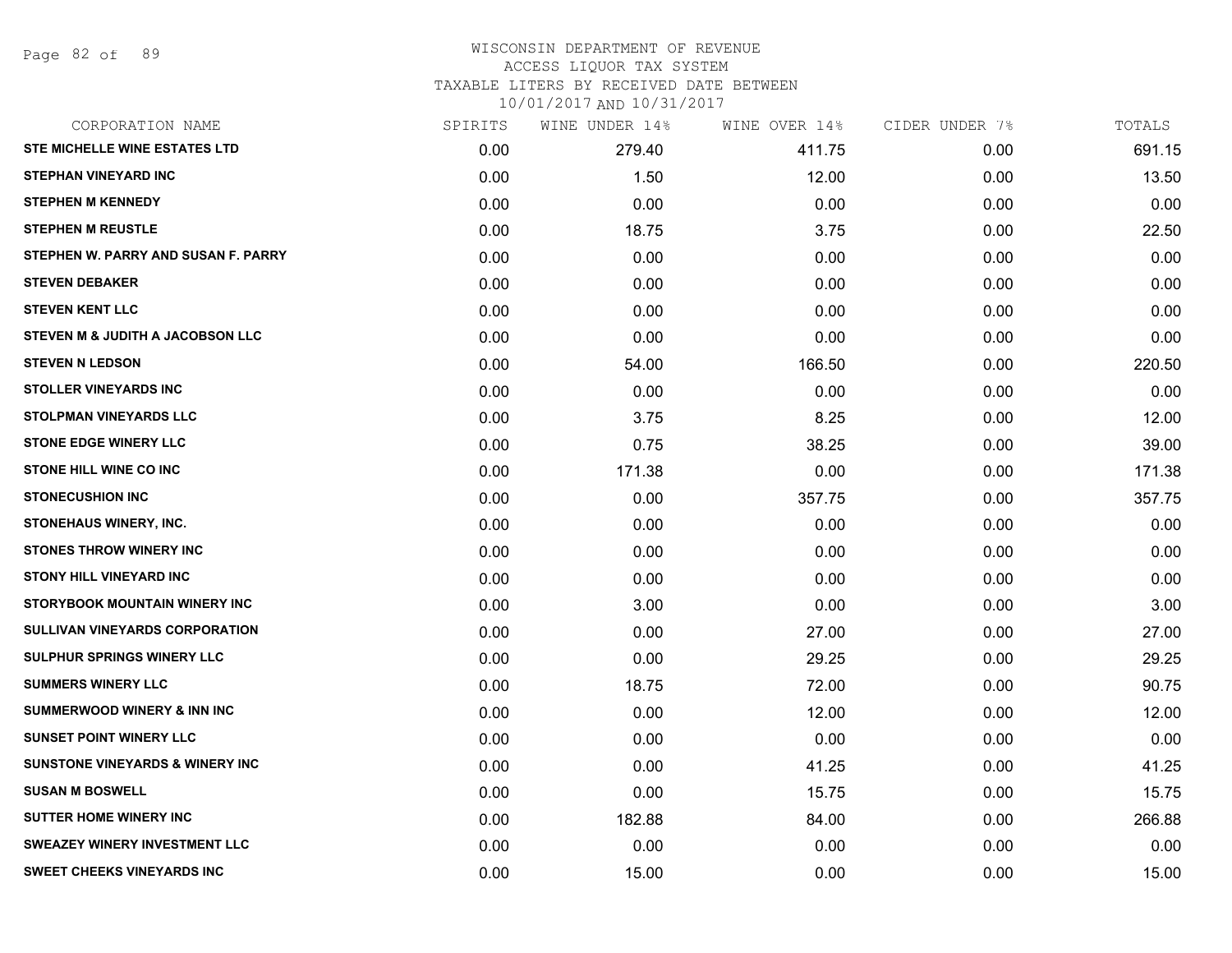Page 83 of 89

### WISCONSIN DEPARTMENT OF REVENUE ACCESS LIQUOR TAX SYSTEM TAXABLE LITERS BY RECEIVED DATE BETWEEN

| CORPORATION NAME                  | SPIRITS | WINE UNDER 14% | WINE OVER 14% | CIDER UNDER 7% | TOTALS |
|-----------------------------------|---------|----------------|---------------|----------------|--------|
| <b>TABLAS CREEK VINEYARD LP</b>   | 0.00    | 36.00          | 21.00         | 0.00           | 57.00  |
| <b>TAFT STREET INC</b>            | 0.00    | 0.75           | 4.50          | 0.00           | 5.25   |
| <b>TAKARA SAKE USA INC</b>        | 0.00    | 6.00           | 0.00          | 0.00           | 6.00   |
| <b>TALLEY VINEYARDS INC</b>       | 0.00    | 7.50           | 9.75          | 0.00           | 17.25  |
| <b>TAMBER BEY VINEYARDS LLC</b>   | 0.00    | 0.00           | 64.50         | 0.00           | 64.50  |
| <b>TANDEM WINES LLC</b>           | 0.00    | 0.00           | 4.50          | 0.00           | 4.50   |
| <b>TARA BELLA WINERY LLC</b>      | 0.00    | 74.25          | 0.00          | 0.00           | 74.25  |
| <b>TEALE CREEK ASSOCIATES</b>     | 0.00    | 0.00           | 0.00          | 0.00           | 0.00   |
| <b>TENBA RIDGE WINERY LLC</b>     | 0.00    | 0.00           | 0.00          | 0.00           | 0.00   |
| <b>TERRA SPRINGS LLC</b>          | 0.00    | 0.00           | 17.25         | 0.00           | 17.25  |
| <b>TERRA VINUM LLC</b>            | 0.00    | 0.00           | 2.25          | 0.00           | 2.25   |
| <b>TERRAVANT WINE COMPANY LLC</b> | 0.00    | 40.50          | 3.00          | 0.00           | 43.50  |
| <b>TESTAROSSA VINEYARDS LLC</b>   | 0.00    | 0.00           | 21.75         | 0.00           | 21.75  |
| THE BIALE ESTATE                  | 0.00    | 0.00           | 108.75        | 0.00           | 108.75 |
| THE BRANDER VINEYARD              | 0.00    | 0.00           | 0.00          | 0.00           | 0.00   |
| THE CELLAR LLC                    | 0.00    | 0.00           | 0.00          | 0.00           | 0.00   |
| THE HESS COLLECTION WINERY        | 0.00    | 6.00           | 177.75        | 0.00           | 183.75 |
| THE HOGUE CELLARS LTD             | 0.00    | 9.00           | 1.50          | 0.00           | 10.50  |
| THE INFINITE MONKEY THEOREM INC   | 0.00    | 8.50           | 1.50          | 0.00           | 10.00  |
| THE LITTORAI WINES                | 0.00    | 0.00           | 0.00          | 0.00           | 0.00   |
| THE MEEKER VINEYARD               | 0.00    | 0.00           | 0.00          | 0.00           | 0.00   |
| THE MORLET SELECTION INC          | 0.00    | 0.00           | 0.00          | 0.00           | 0.00   |
| THE MORNE WINE COMPANY            | 0.00    | 3.00           | 1.50          | 0.00           | 4.50   |
| THE RUM TREE, INC.                | 0.00    | 0.00           | 0.00          | 0.00           | 0.00   |
| THE SHORES OF FAIRHAVEN INC       | 0.00    | 33.00          | 0.00          | 0.00           | 33.00  |
| THE SILVERADO VINEYARDS           | 0.00    | 9.75           | 48.25         | 0.00           | 58.00  |
| THE VINEYARD LLC                  | 0.00    | 0.00           | 0.00          | 0.00           | 0.00   |
| THE WILLIAMSBURG WINERY LTD       | 0.00    | 40.88          | 0.00          | 0.00           | 40.88  |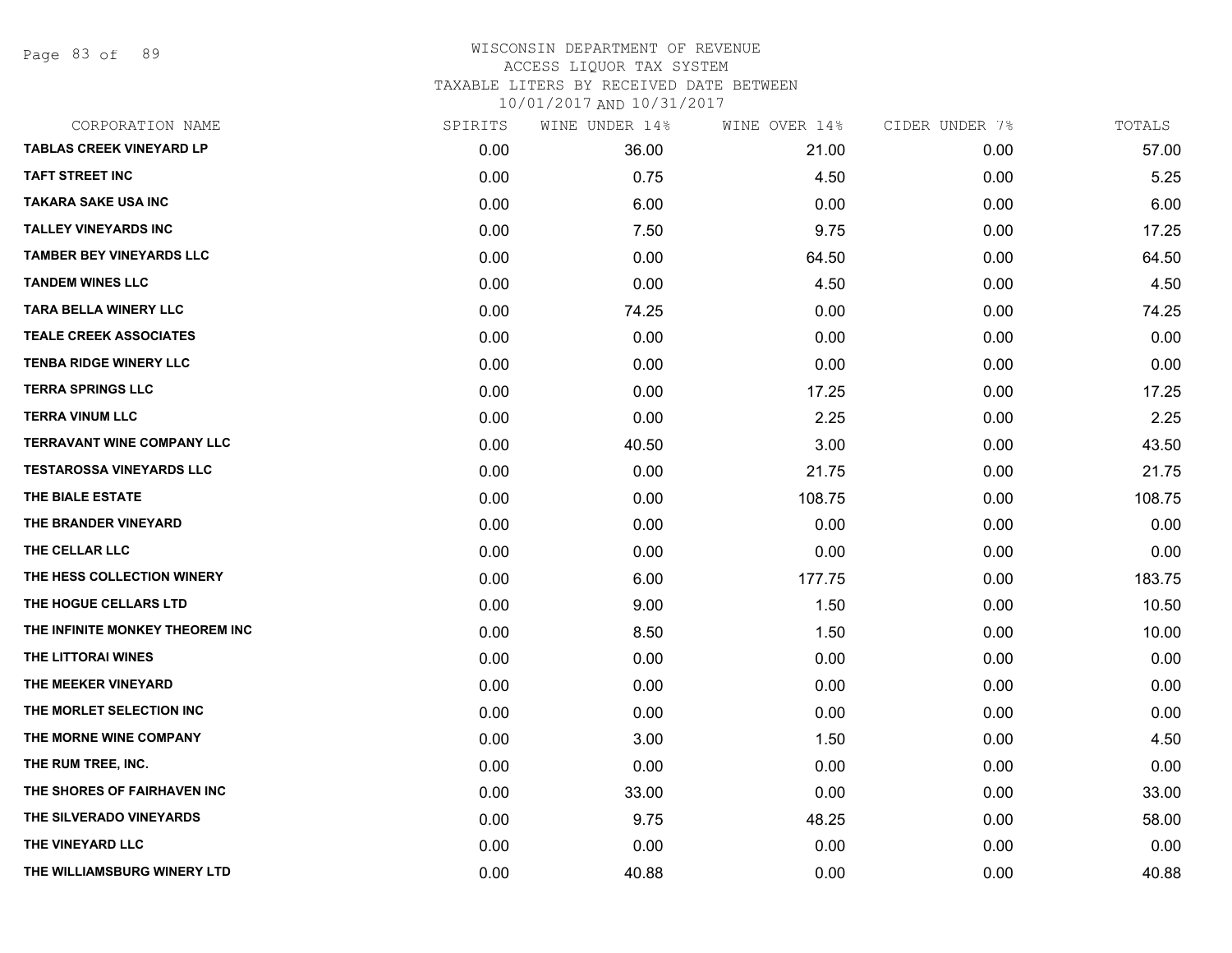Page 84 of 89

## WISCONSIN DEPARTMENT OF REVENUE

# ACCESS LIQUOR TAX SYSTEM

TAXABLE LITERS BY RECEIVED DATE BETWEEN

| CORPORATION NAME                          | SPIRITS | WINE UNDER 14% | WINE OVER 14% | CIDER UNDER 7% | TOTALS   |
|-------------------------------------------|---------|----------------|---------------|----------------|----------|
| THE WINE GROUP INC                        | 0.00    | 219.00         | 369.01        | 0.00           | 588.01   |
| THE WINE VINEYARD LLC                     | 0.00    | 0.00           | 0.00          | 0.00           | 0.00     |
| THE WOODLAND TRAIL BEVERAGE COMPANY, INC. | 0.00    | 0.00           | 0.00          | 0.00           | 0.00     |
| THIS REALM LLC                            | 0.00    | 0.00           | 0.00          | 0.00           | 0.00     |
| <b>THOMAS C HOFFMAN</b>                   | 0.00    | 0.00           | 9.75          | 0.00           | 9.75     |
| THOMAS FOGARTY WINERY LLC                 | 0.00    | 0.00           | 0.00          | 0.00           | 0.00     |
| THOMAS L BECKMEN & JUDITH F BECKMEN       | 0.00    | 0.00           | 13.50         | 0.00           | 13.50    |
| <b>THURMAN J RODGERS</b>                  | 0.00    | 0.00           | 0.00          | 0.00           | 0.00     |
| TI BEVERAGE GROUP LTD                     | 0.00    | 0.00           | 0.00          | 0.00           | 0.00     |
| TIM BLUE WINES LLC                        | 0.00    | 0.00           | 532.00        | 0.00           | 532.00   |
| TMR WINE COMPANY LLC                      | 0.00    | 0.00           | 0.00          | 0.00           | 0.00     |
| TOAD HOLLOW VINEYARDS INC                 | 0.00    | 1.50           | 1.50          | 0.00           | 3.00     |
| <b>TOBIN JAMES CELLARS</b>                | 0.00    | 6.75           | 26.25         | 0.00           | 33.00    |
| <b>TODD ANDERSON</b>                      | 0.00    | 0.00           | 0.00          | 0.00           | 0.00     |
| <b>TOLLIVER RANCH BRANDS LLC</b>          | 0.00    | 0.00           | 0.00          | 0.00           | 0.00     |
| <b>TOM MEADOWCROFT</b>                    | 0.00    | 8.25           | 9.00          | 0.00           | 17.25    |
| <b>TOMMYS TOO HIGH WINES LLC</b>          | 0.00    | 0.00           | 0.00          | 0.00           | 0.00     |
| <b>TREANA WINERY LLC</b>                  | 0.00    | 54.00          | 9.00          | 0.00           | 63.00    |
| TREASURY WINE ESTATES AMERICAS COMPANY    | 0.00    | 835.87         | 833.61        | 0.00           | 1,669.48 |
| TREFETHEN VINEYARDS WINERY INC            | 0.00    | 22.50          | 56.25         | 0.00           | 78.75    |
| <b>TRENTADUE WINERY LLC</b>               | 0.00    | 9.00           | 0.00          | 0.00           | 9.00     |
| <b>TRINITAS CELLARS LLC</b>               | 0.00    | 6.00           | 30.38         | 0.00           | 36.38    |
| TRINITY VALLEY VINEYARDS LLC              | 0.00    | 0.00           | 0.00          | 0.00           | 0.00     |
| <b>TRIONE VINEYARDS LLC</b>               | 0.00    | 0.00           | 0.00          | 0.00           | 0.00     |
| <b>TROY LANDWEHR</b>                      | 0.00    | 0.00           | 0.00          | 0.00           | 0.00     |
| <b>TSG LLC</b>                            | 0.00    | 18.00          | 31.50         | 0.00           | 49.50    |
| <b>TURKOVICH FAMILY WINES LLC</b>         | 0.00    | 0.00           | 0.00          | 0.00           | 0.00     |
| <b>TURLEY WINE CELLARS INC</b>            | 0.00    | 0.00           | 0.00          | 0.00           | 0.00     |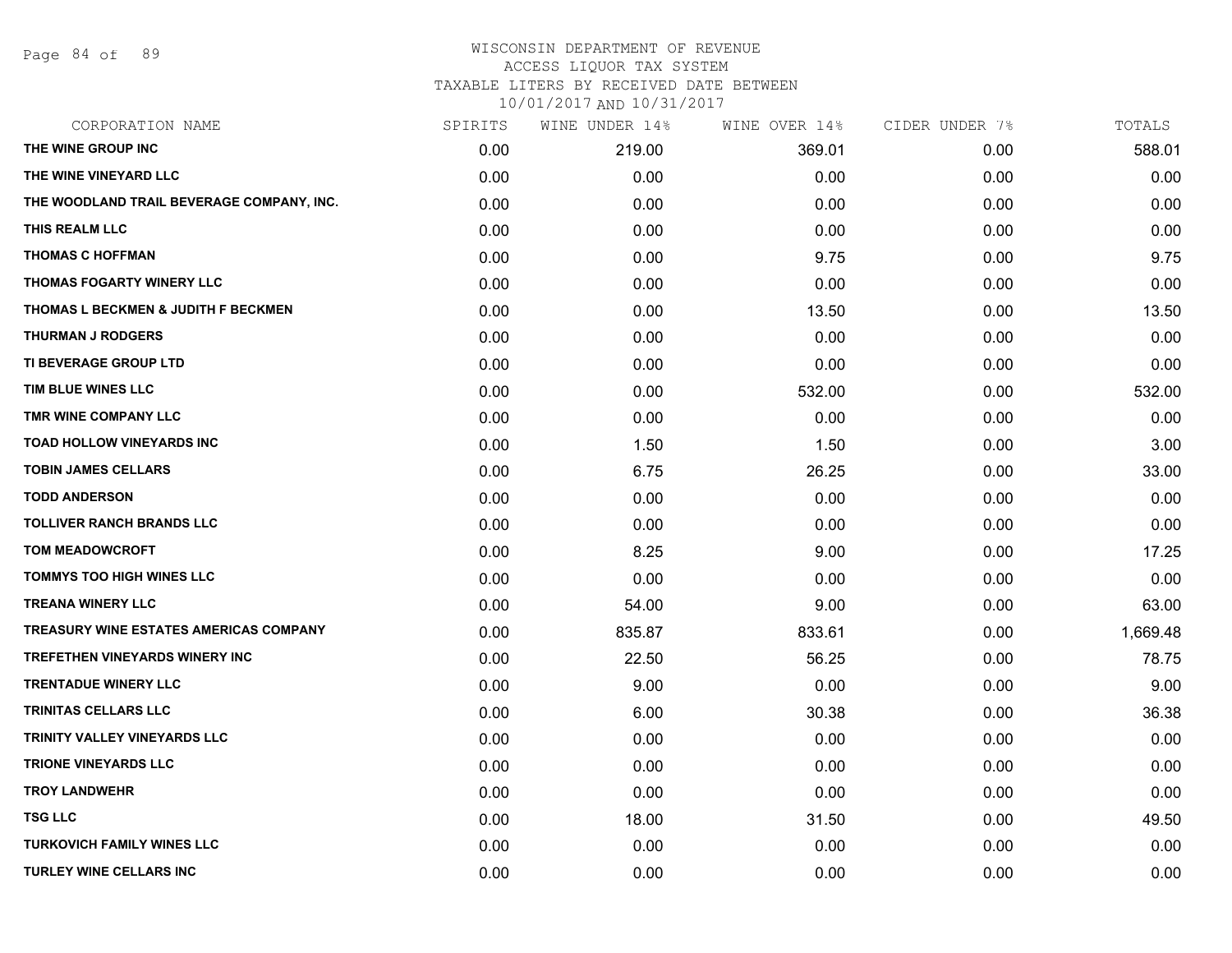Page 85 of 89

| CORPORATION NAME                 | SPIRITS | WINE UNDER 14% | WINE OVER 14% | CIDER UNDER 7% | TOTALS |
|----------------------------------|---------|----------------|---------------|----------------|--------|
| <b>TURNBULL WINE CELLARS</b>     | 0.00    | 3.00           | 67.50         | 0.00           | 70.50  |
| <b>TWIN PEAKS WINERY INC</b>     | 0.00    | 0.00           | 36.00         | 0.00           | 36.00  |
| <b>TWIN RIDGE ESTATES LLC</b>    | 0.00    | 0.00           | 54.75         | 0.00           | 54.75  |
| <b>TWISTED OAK WINERY LLC</b>    | 0.00    | 2.25           | 0.75          | 0.00           | 3.00   |
| <b>TWO LADS LLC</b>              | 0.00    | 2.25           | 0.00          | 0.00           | 2.25   |
| <b>TWOMEY CELLARS LLC</b>        | 0.00    | 21.75          | 10.50         | 0.00           | 32.25  |
| <b>TY R CATON</b>                | 0.00    | 0.00           | 27.00         | 0.00           | 27.00  |
| UNTI WINE CO LLC                 | 0.00    | 0.75           | 19.50         | 0.00           | 20.25  |
| <b>URBAN CELLARS LLC</b>         | 0.00    | 0.00           | 0.00          | 0.00           | 0.00   |
| <b>V&amp;CLLC</b>                | 0.00    | 6.00           | 9.75          | 0.00           | 15.75  |
| <b>V SATTUI WINERY INC</b>       | 0.00    | 382.13         | 603.50        | 0.00           | 985.63 |
| VAN RUITEN FAMILY WINERY LLC     | 0.00    | 2.25           | 0.75          | 0.00           | 3.00   |
| VAN WYCHEN WINES INC.            | 0.00    | 0.00           | 0.00          | 0.00           | 0.00   |
| <b>VERMEIL WINE GROUP LLC</b>    | 0.00    | 0.00           | 0.00          | 0.00           | 0.00   |
| <b>VERNON VINEYARDS LTD</b>      | 0.00    | 0.00           | 0.00          | 0.00           | 0.00   |
| <b>VETRO WINERY LLC</b>          | 0.00    | 0.00           | 0.00          | 0.00           | 0.00   |
| <b>VICINI ENTERPRISES LLC</b>    | 0.00    | 1.50           | 0.75          | 0.00           | 2.25   |
| <b>VIGNETTE WINERY LLC</b>       | 0.00    | 24.75          | 4.50          | 0.00           | 29.25  |
| <b>VILLA AMOROSA INC</b>         | 0.00    | 0.00           | 0.00          | 0.00           | 0.00   |
| <b>VILLA ENCINAL PARTNERS LP</b> | 0.00    | 0.00           | 172.50        | 0.00           | 172.50 |
| <b>VILLA TOSCANO INC</b>         | 0.00    | 0.00           | 6.00          | 0.00           | 6.00   |
| <b>VIN DE ZO LLC</b>             | 0.00    | 0.00           | 0.00          | 0.00           | 0.00   |
| <b>VINA ROBLES INC</b>           | 0.00    | 1.50           | 26.25         | 0.00           | 27.75  |
| <b>VINCENT ARROYO WINERY INC</b> | 0.00    | 72.00          | 0.00          | 0.00           | 72.00  |
| <b>VINE &amp; SUN LLC</b>        | 0.00    | 0.00           | 0.00          | 0.00           | 0.00   |
| <b>VINE CLIFF WINERY INC</b>     | 0.00    | 0.00           | 0.00          | 0.00           | 0.00   |
| <b>VINEBURG LLC</b>              | 0.00    | 0.00           | 540.00        | 0.00           | 540.00 |
| <b>VINEOAKS LLC</b>              | 0.00    | 70.50          | 72.00         | 0.00           | 142.50 |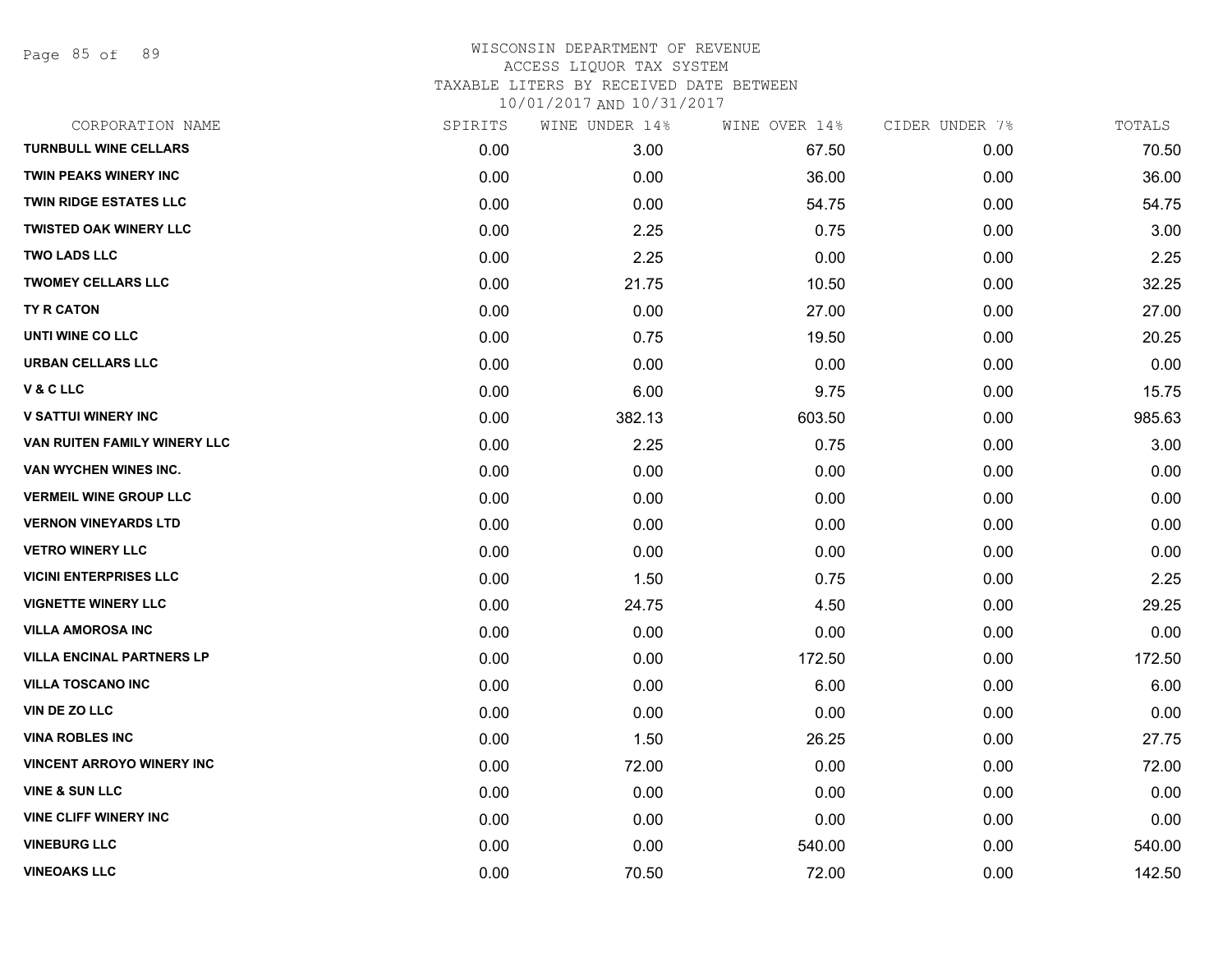Page 86 of 89

| CORPORATION NAME                                   | SPIRITS | WINE UNDER 14% | WINE OVER 14% | CIDER UNDER 7% | TOTALS       |
|----------------------------------------------------|---------|----------------|---------------|----------------|--------------|
| <b>VINES TO CELLAR, INC.</b>                       | 0.00    | 0.00           | 0.00          | 0.00           | 0.00         |
| <b>VINEYARD 29 LLC</b>                             | 0.00    | 0.00           | 0.00          | 0.00           | 0.00         |
| VINTAGE WINE ESTATES, INC.                         | 0.00    | 0.00           | 0.00          | 0.00           | 0.00         |
| <b>VINTAGE WINE ESTATES, INC.</b>                  | 0.00    | 1.50           | 44.25         | 0.00           | 45.75        |
| <b>VINTAGE WINE ESTATES, INC.</b>                  | 0.00    | 612.00         | 1,160.25      | 0.00           | 1,772.25     |
| <b>VINTAGE WINE ESTATES, INC.</b>                  | 0.00    | 45.38          | 160.89        | 0.00           | 206.27       |
| <b>VINTAGE WINE ESTATES, INC.</b>                  | 0.00    | 19.50          | 341.25        | 0.00           | 360.75       |
| <b>VINTAGE WINE ESTATES, INC.</b>                  | 0.00    | 144.75         | 105.75        | 0.00           | 250.50       |
| <b>VINTAGE WINE ESTATES, INC.</b>                  | 0.00    | 33.75          | 228.00        | 0.00           | 261.75       |
| <b>VINTAGE WINE ESTATES, INC.</b>                  | 0.00    | 0.00           | 0.00          | 0.00           | 0.00         |
| <b>VINUM CELLARS INC</b>                           | 0.00    | 1.50           | 0.00          | 0.00           | 1.50         |
| VON STIEHL WINERY LTD.                             | 0.00    | 0.00           | 0.00          | 0.00           | 0.00         |
| W G BEST WEINKELLEREI INC                          | 0.00    | $-10,091.25$   | $-10,831.00$  | 0.00           | $-20,922.25$ |
| <b>W J DEUTSCH &amp; SONS LTD</b>                  | 0.00    | 0.00           | 9.00          | 0.00           | 9.00         |
| <b>WAITS-MAST FAMILY CELLARS LLC</b>               | 0.00    | 1.50           | 5.25          | 0.00           | 6.75         |
| <b>WASHINGTON VINTNERS LLC</b>                     | 0.00    | 0.00           | 0.00          | 0.00           | 0.00         |
| <b>WEIBEL INCORPORATED</b>                         | 0.00    | 6.00           | 0.00          | 0.00           | 6.00         |
| <b>WENTE BROS</b>                                  | 0.00    | 21.00          | 30.75         | 0.00           | 51.75        |
| <b>WEST COAST WINE PARTNERS LLC</b>                | 0.00    | 0.00           | 9.00          | 0.00           | 9.00         |
| <b>WEST PRAIRIE WINERY LLC</b>                     | 0.00    | 0.00           | 0.00          | 0.00           | 0.00         |
| <b>WESTFALL WINERY LLC</b>                         | 0.00    | 4.50           | 0.00          | 0.00           | 4.50         |
| <b>WESTPORT WINERY LLC</b>                         | 0.00    | 3.75           | 0.75          | 0.00           | 4.50         |
| <b>WHEELER WINERY INC</b>                          | 0.00    | 141.63         | 220.50        | 0.00           | 362.13       |
| <b>WHETSTONE WINE CELLARS LLC</b>                  | 0.00    | 0.00           | 11.25         | 0.00           | 11.25        |
| <b>WHISPERING BLUFFS VINEYARD &amp; WINERY LTD</b> | 0.00    | 0.00           | 0.00          | 0.00           | 0.00         |
| <b>WHISPERING WINDS WINERY LLC</b>                 | 0.00    | 0.00           | 0.00          | 0.00           | 0.00         |
| <b>WHITE BEAR SPIRITS LLC</b>                      | 0.00    | 0.00           | 0.00          | 0.00           | 0.00         |
| <b>WHITE OAK VINEYARDS &amp; WINERY LLC</b>        | 0.00    | 11.25          | 9.00          | 0.00           | 20.25        |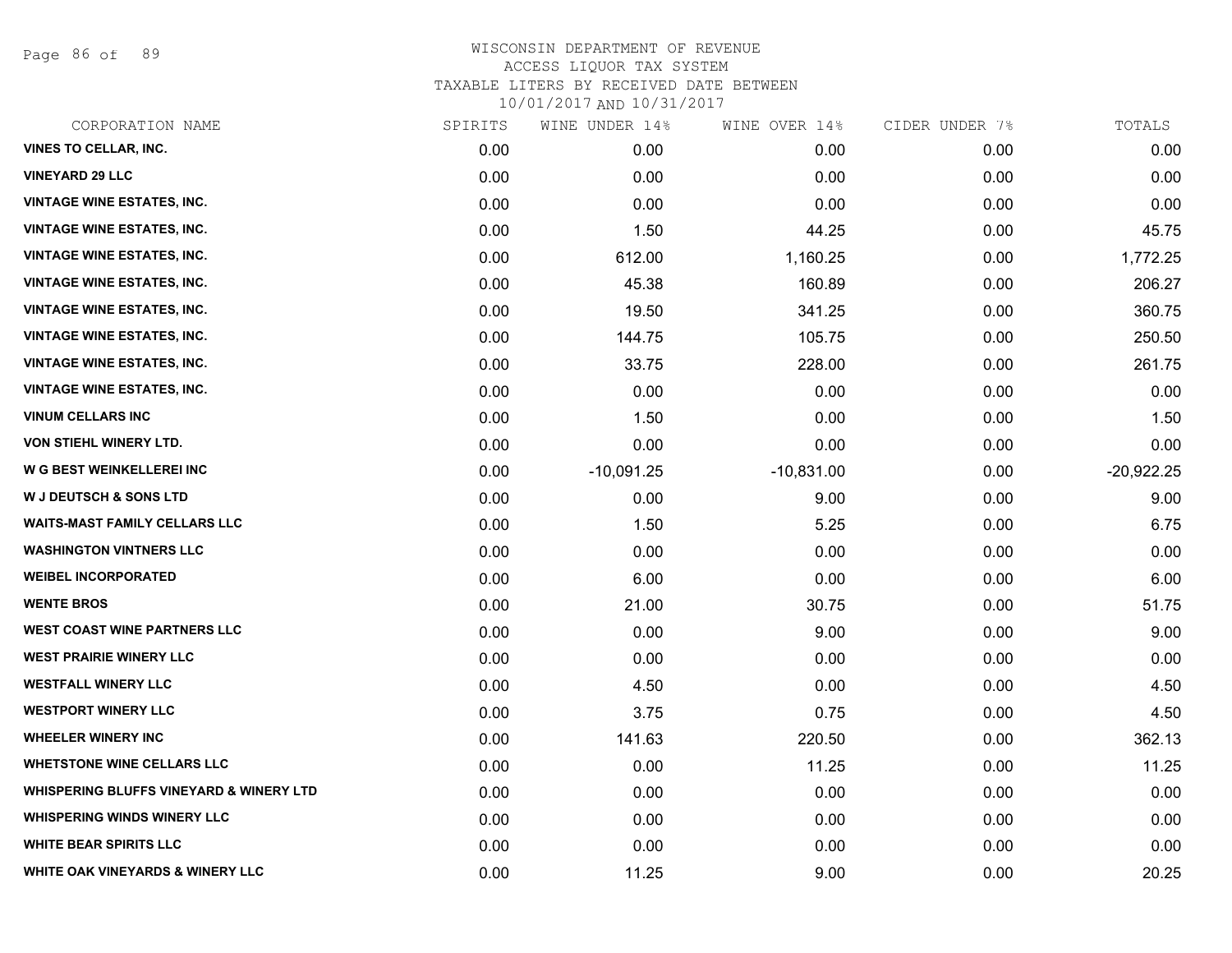### WISCONSIN DEPARTMENT OF REVENUE ACCESS LIQUOR TAX SYSTEM TAXABLE LITERS BY RECEIVED DATE BETWEEN

| CORPORATION NAME                               | SPIRITS | WINE UNDER 14% | WINE OVER 14% | CIDER UNDER 7% | TOTALS   |
|------------------------------------------------|---------|----------------|---------------|----------------|----------|
| WHITE WINTER WINERY INC                        | 0.00    | 0.00           | 0.00          | 0.00           | 0.00     |
| <b>WIENS CELLARS LLC</b>                       | 0.00    | 72.00          | 17.25         | 0.00           | 89.25    |
| <b>WILDEROTTER WINERY LLC</b>                  | 0.00    | 0.00           | 0.00          | 0.00           | 0.00     |
| <b>WILLAMETTE VALLEY VINEYARDS INC</b>         | 0.00    | 88.13          | 59.25         | 0.00           | 147.38   |
| <b>WILLIAM F BLUHM</b>                         | 0.00    | 0.00           | 0.00          | 0.00           | 0.00     |
| <b>WILLIAM MOSBY</b>                           | 0.00    | 0.00           | 0.00          | 0.00           | 0.00     |
| <b>WILLIAMS &amp; SELYEM LLC</b>               | 0.00    | 19.50          | 0.75          | 0.00           | 20.25    |
| <b>WILRONA LLC</b>                             | 0.00    | 4.50           | 0.00          | 0.00           | 4.50     |
| <b>WILSON CREEK WINERY &amp; VINEYARDS INC</b> | 0.00    | 159.00         | 58.18         | 0.00           | 217.18   |
| <b>WIND GAP WINES LLC</b>                      | 0.00    | 10.50          | 0.00          | 0.00           | 10.50    |
| <b>WINDERLEA WINE COMPANY LLC</b>              | 0.00    | 7.50           | 4.50          | 0.00           | 12.00    |
| <b>WINDWARD VINEYARD LLC</b>                   | 0.00    | 0.00           | 0.00          | 0.00           | 0.00     |
| <b>WINE BY JOE LLC</b>                         | 0.00    | 4.50           | 0.00          | 0.00           | 4.50     |
| WINE OF THE MONTH CLUB, INC.                   | 0.00    | 1,183.50       | 709.50        | 0.00           | 1,893.00 |
| <b>WINE ROAD VINTNERS LLC</b>                  | 0.00    | 33.00          | 48.25         | 0.00           | 81.25    |
| <b>WINE.COM OF TEXAS LLC</b>                   | 0.00    | 6,881.00       | 0.00          | 0.00           | 6,881.00 |
| <b>WINEGREETING.COM INC</b>                    | 0.00    | 0.00           | 0.00          | 0.00           | 0.00     |
| <b>WINERY AT BLACK STAR FARMS LLC</b>          | 0.00    | 39.00          | 0.38          | 0.00           | 39.38    |
| <b>WINERY EXCHANGE, INC.</b>                   | 0.00    | 4.50           | 45.00         | 0.00           | 49.50    |
| <b>WINERY FULFILLMENT SERVICES LLC</b>         | 0.00    | 16.50          | 64.50         | 0.00           | 81.00    |
| <b>WINESITTER BREWHOUSE LLC</b>                | 0.00    | 0.00           | 0.00          | 0.00           | 0.00     |
| <b>WINNESHIEK WILDBERRY WINERY LLC</b>         | 0.00    | 105.75         | 0.00          | 0.00           | 105.75   |
| <b>WINSIDE USA INC</b>                         | 0.00    | 33.00          | 36.75         | 0.00           | 69.75    |
| <b>WOLFF VINEYARD LLC</b>                      | 0.00    | 3.00           | 3.00          | 0.00           | 6.00     |
| <b>WOLLERSHEIM WINERY, INC.</b>                | 0.00    | 0.00           | 0.00          | 0.00           | 0.00     |
| <b>WOLLERSHEIM WINERY, INC.</b>                | 0.00    | 0.00           | 0.00          | 0.00           | 0.00     |
| <b>WOODSON WINES LLC</b>                       | 0.00    | 0.00           | 0.00          | 0.00           | 0.00     |
| <b>WOODWARD CANYON WINERY INC</b>              | 0.00    | 3.00           | 19.50         | 0.00           | 22.50    |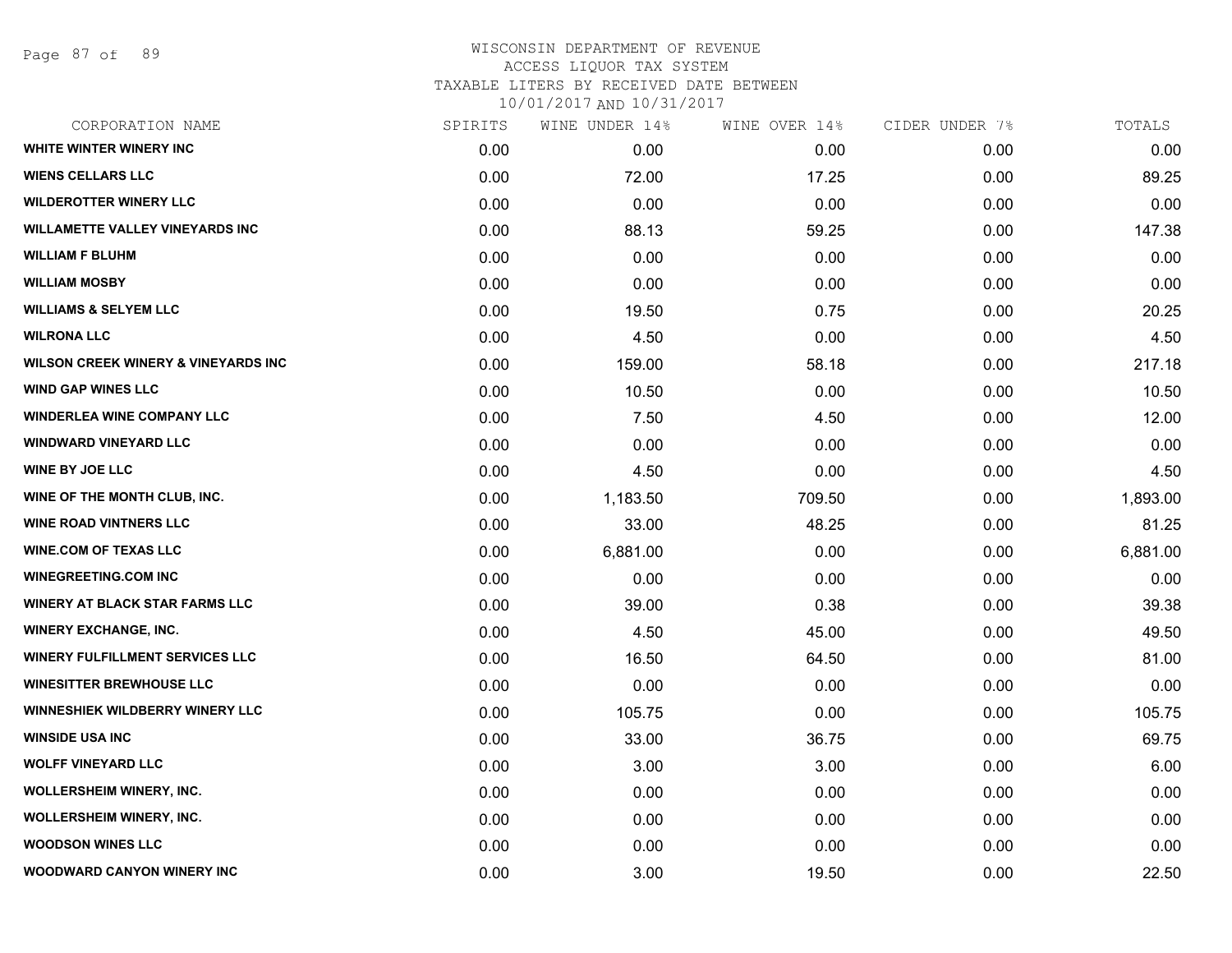Page 88 of 89

| CORPORATION NAME             | SPIRITS | UNDER 14%<br>WINE | WINE OVER 14% | CIDER UNDER 7% | TOTALS     |
|------------------------------|---------|-------------------|---------------|----------------|------------|
| <b>WORLD'S END LLC</b>       | 0.00    | 0.00              | 0.00          | 0.00           | 0.00       |
| <b>WRH PARTNERS LLC</b>      | 0.00    | 0.00              | 0.00          | 0.00           | 0.00       |
| YORKVILLE CELLARS INC        | 0.00    | 13.50             | 0.00          | 0.00           | 13.50      |
| <b>ZD WINES LLC</b>          | 0.00    | 11.25             | 20.97         | 0.00           | 32.22      |
| <b>ZERO LINK MARKETS INC</b> | 0.00    | 0.00              | 0.00          | 0.00           | 0.00       |
| TOTAL LITERS FOR 10/31/2017  | 0.00    | 78,121.61         | 36,007.86     | 136.75         | 114,266.22 |